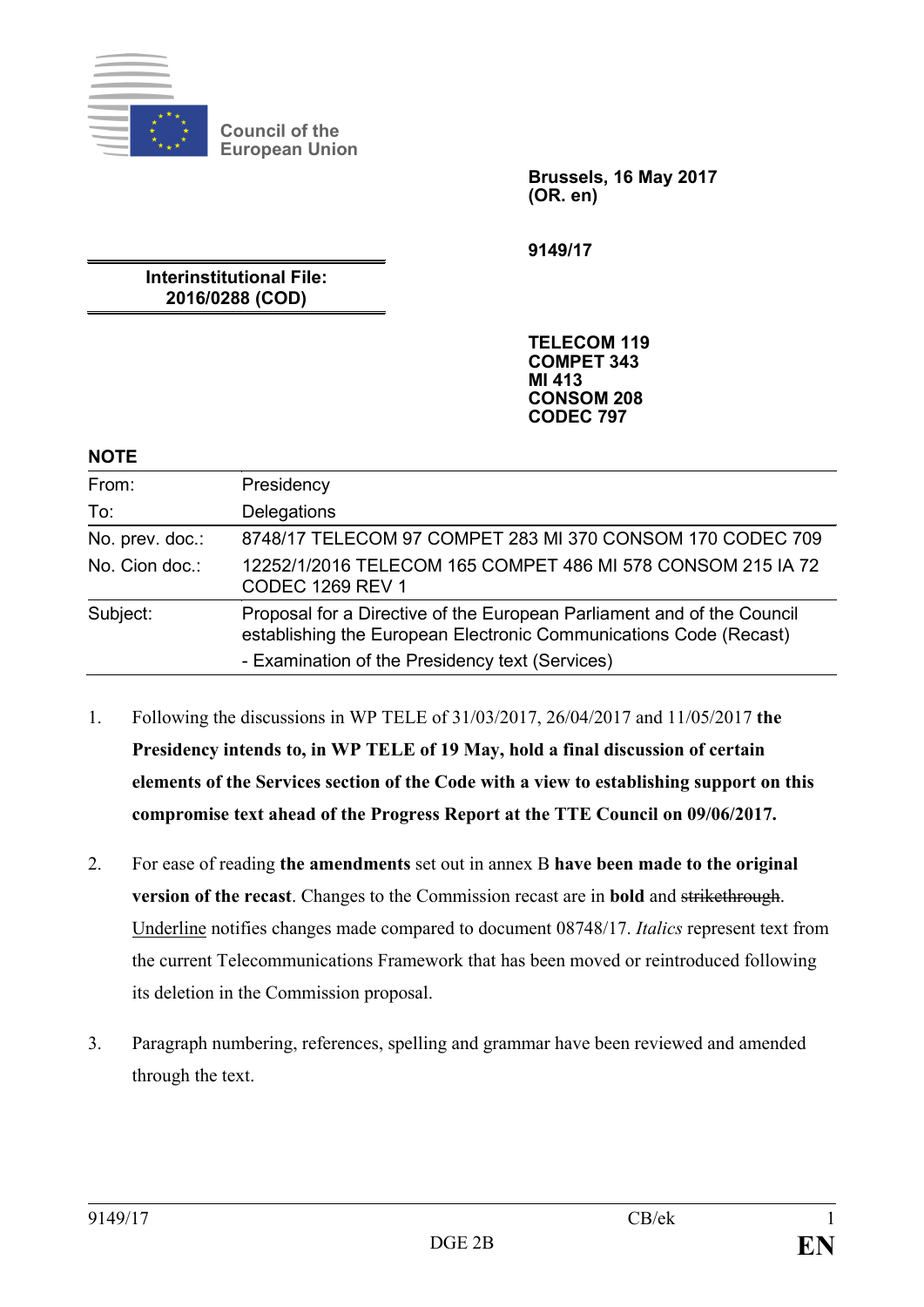4. The issue of whether it should be National Regulatory Authorities or Competent Authorities that are responsible for different elements is to be discussed further in the context of the institutional arrangements, in particular in Article 5. The areas most likely to require discussion have the relevant references in square brackets.

# **Security**

5. A subparagraph has been added to **Article 40(2)** which makes clear that only when the relevant information is available to the provider are they obliged to take it into account. This wording is taken from Article 16 of the NIS Directive and updated to make the provisions relevant to the services covered under this article.

# **At the Working Party on 19 May the Presidency will ask if any Member State can not support the compromise text as set out in the Annex.**

# **Universal Service Obligation**

- 6. **Article 83(2)** has been amended to make clear that the provisions apply to both internet access service providers and voice communications service providers.
- 7. All relevant text in **Article 85 has** now been reinstated.
- 8. Further clarifications have been made to **Recital 196** regarding the provision of affordable mobile access.
- 9. The word 'capacity' is deleted in **Recital 197** to improve the clarity of the sentence
- 10. **Recital 221** has been amended to reflect the reintroduction of financing options for the Universal Service Obligation.

**At the Working Party on 19 May the Presidency will ask if any Member State can not support the compromise text as set out in the Annex.**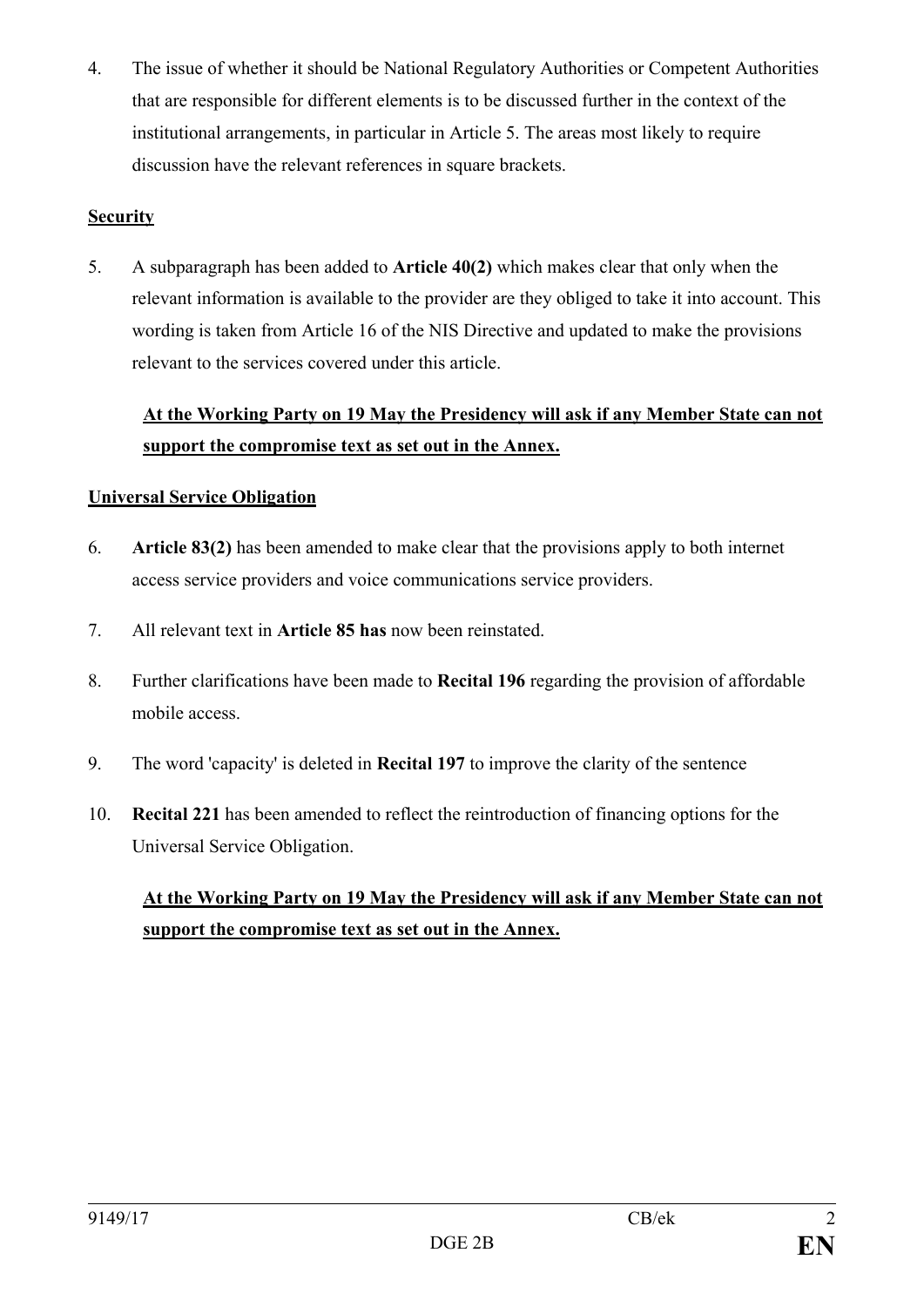# **Numbering**

- 11. The definitions in **Article 2(6 and 7)** now make clear that it is use of or connection with **publicly** assigned numbering resources that distinguishes between number-independent and number-based services..
- 12. References to BEREC in **Article 87(4)** have been put in square brackets to indicate the need for further discussion about these functions as part of the work on institutional set-up and governance and the proposed BEREC Regulation.
- 13. Economic feasibility has been reintroduced as a relevant condition for access to numbers in **Article 91(1).**
- 14. The word 'provisioning' has been reinstated following its accidental deletion in **Article 87(6).**
- 15. **Recital 228** has been amended to make clear that refunding of fraud may not always be technically feasible.

# **At the Working Party on 19 May the Presidency will ask if any Member State can not support the compromise text as set out in the Annex.**

### **End User Rights**

16. The Presidency believes that the approach taken, which focuses on the relevant characteristics of each Electronic Communications Service remains appropriate for end user rights. For an end user, whether a service requires a **financial payment**, imposes a **minimum contract duration**, or commits to provide a certain **quality of service**, is more relevant than the type of infrastructure on which it relies. As such, throughout the text reference to 'types' of service are only included where this is relevant to the provision (e.g. porting of numbers is only relevant when switching between number-based services). Based on comments received the Presidency recognises that **there may be scope to further improve the clarity of communication as regards this approach at a later stage**. This could, for example, include the introduction of an annex or reorganisation of the text.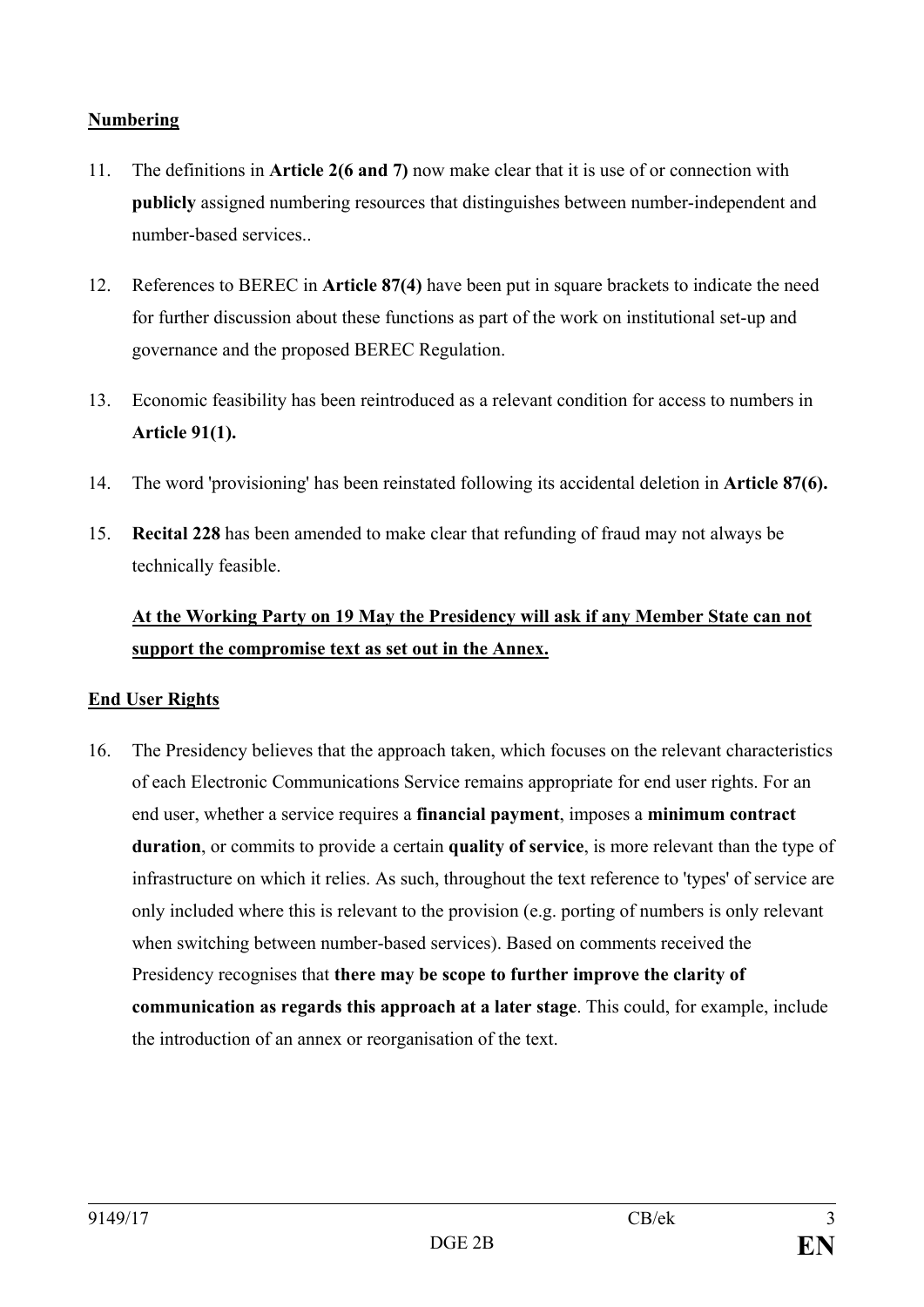- 17. **Article 95(5)** is therefore amended to be relevant to all interpersonal communications services that are billed on the basis of either time or volume consumption and **Annex VIIbis** has been amended including the removal of 'jitter' and 'packet loss'.
- 18. The reference to 'undertakings' has been changed to 'providers' in **Article 96(1)** to bring this language into line with the rest of the article.
- 19. **Article 100(2)** has been updated to include number-based interpersonal communications services, aligning it with the previous paragraph..
- 20. **Recital 230** has been updated to align the recital with the article.
- 21. **Recital 231** now refers to 'competent authorities' rather than 'national regulatory authorities', in line with the article.
- 22. **Recital 237** on transparency of information has replaced 'consumer' with 'end user' and removed the reference to number-independent services as being exempt to align with the article.
- 23. The word 'imposed' has been changed to 'proposed' in **Recital 246** to align with the article.
- 24. The reference to 'devices' in **Recital 252** has been changed to 'terminal equipment' to bring it into line with the article.

**At the Working Party on 19 May the Presidency will ask if any Member State can not support the approach to end-user rights whereby all ECS are in scope, but where most provisions apply only where services have specific characteristics relevant to the article.**

**At the Working Party on 19 May the Presidency ask if any Member State can not support the compromise text as set out in the Annex.**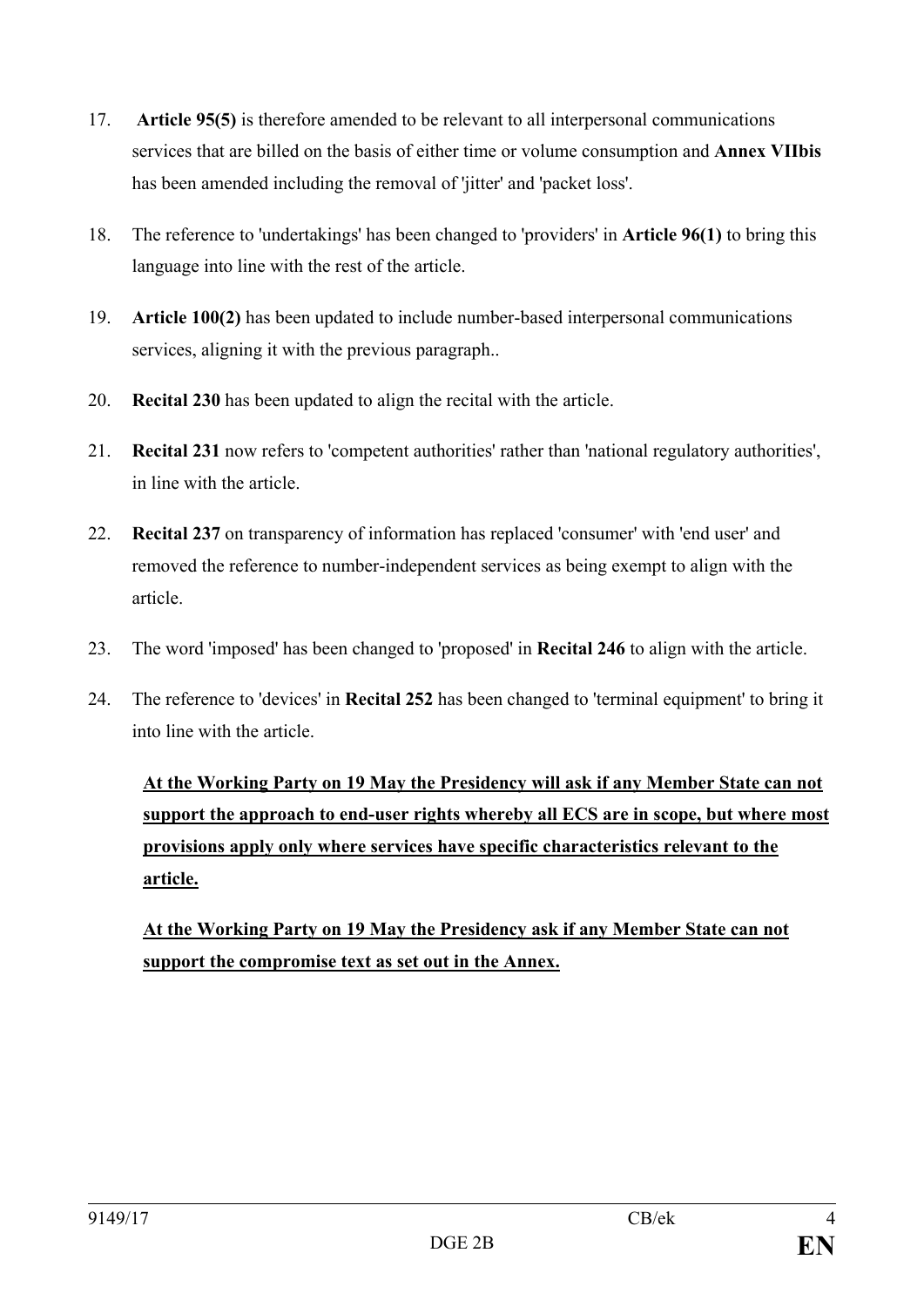#### **SERVICES TEXT**

#### **RECITALS**

- (90) Providers of public electronic communications networks or publicly available electronic communications services, or of both, should be required to take measures to safeguard the security of their networks and services, respectively. Having regard to the state of the art, those measures should ensure a level of security of networks and services appropriate to the risks posed. Security measures should take into account, as a minimum, all the relevant aspects of the following elements: as regards security of networks and facilities: physical and environmental security, security of supplies, access control to networks and integrity of networks; as regards incident handling: incident-handling procedures, incident detection capability, incident reporting and communication; as regards business continuity management: service continuity strategy and contingency plans, disaster recovery capabilities; and as regards monitoring, auditing and testing: monitoring and logging policies, exercise contingency plans, network and service testing, security assessments and compliance monitoring; and compliance with international standards.
- (91) Given the growing importance of number-independent interpersonal communications services, it is necessary to ensure that they are also subject to appropriate security requirements in accordance with their specific nature and economic importance. Providers of such services should thus **also** ensure a level of security commensurate with the degree of **appropriate to the** risk posed to the security of the electronic communications services they provide. Given that providers of number-independent interpersonal communications services normally do not exercise actual control over the transmission of signals over networks, the degree of risk for such services can be considered in some respects lower than for traditional electronic communications services. Therefore, whenever it is justified by the actual assessment of the security risks involved, the security requirements for **measures taken by** number-independent interpersonal communications services should be lighter. In that context, the providers should be able to decide about the measures they consider appropriate to manage the risks posed to the security of their services. The same approach should apply *mutatis mutandis* to interpersonal communications services which make use of numbers and which do not exercise actual control over signal transmission.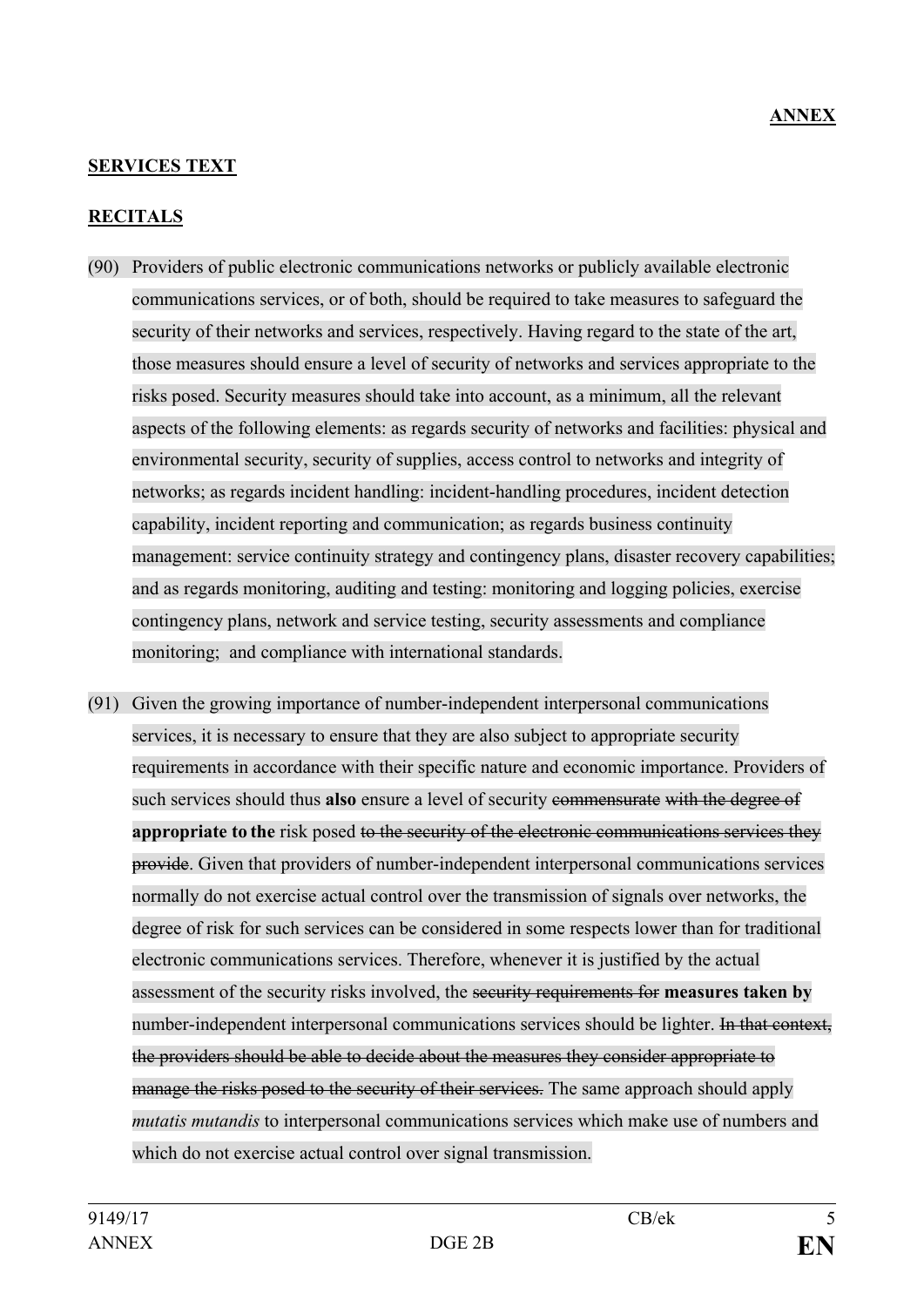- **(91a) Providers of public communications networks or of publicly available electronic communications services should inform end-users of particular and significant security threats and of measures they can take to protect the security of their communications, for instance by using specific types of software or encryption technologies. The requirement to inform end-users of such threats should not discharge a service provider from the obligation to take, at its own costs, appropriate and immediate measures to remedy any security threats and restore the normal security level of the service. The provision of such information about security threats to the end-user should be free of charge.**
- (92) Competent authorities should ensure that the integrity and availability of public communications networks are maintained. The European Network and Information Security Agency ('ENISA') should contribute to an enhanced level of security of electronic communications by, amongst other things, providing expertise and advice, and promoting the exchange of best practices. The competent authorities should have the necessary means to perform their duties, including powers to request the information necessary to assess the level of security of networks or services. They should also have the power to request comprehensive and reliable data about actual security incidents that have had a significant impact on the operation of networks or services. They should, where necessary, be assisted by Computer Security Incident Response Teams (CSIRTs) established under Article 9 of Directive (EU) 2016/1148/EU<sup>1</sup>. In particular, CSIRTs may be required to provide competent authorities with information about risks and incidents affecting public communications networks and publicly available electronic communications services and recommend ways to address them.

**<sup>1</sup>** Directive (EU) 2016/1148 of the European Parliament and of the Council of 6 July 2016 concerning measures for a high common level of security of network and information systems across the Union (OJ L 194, 19.7.2016).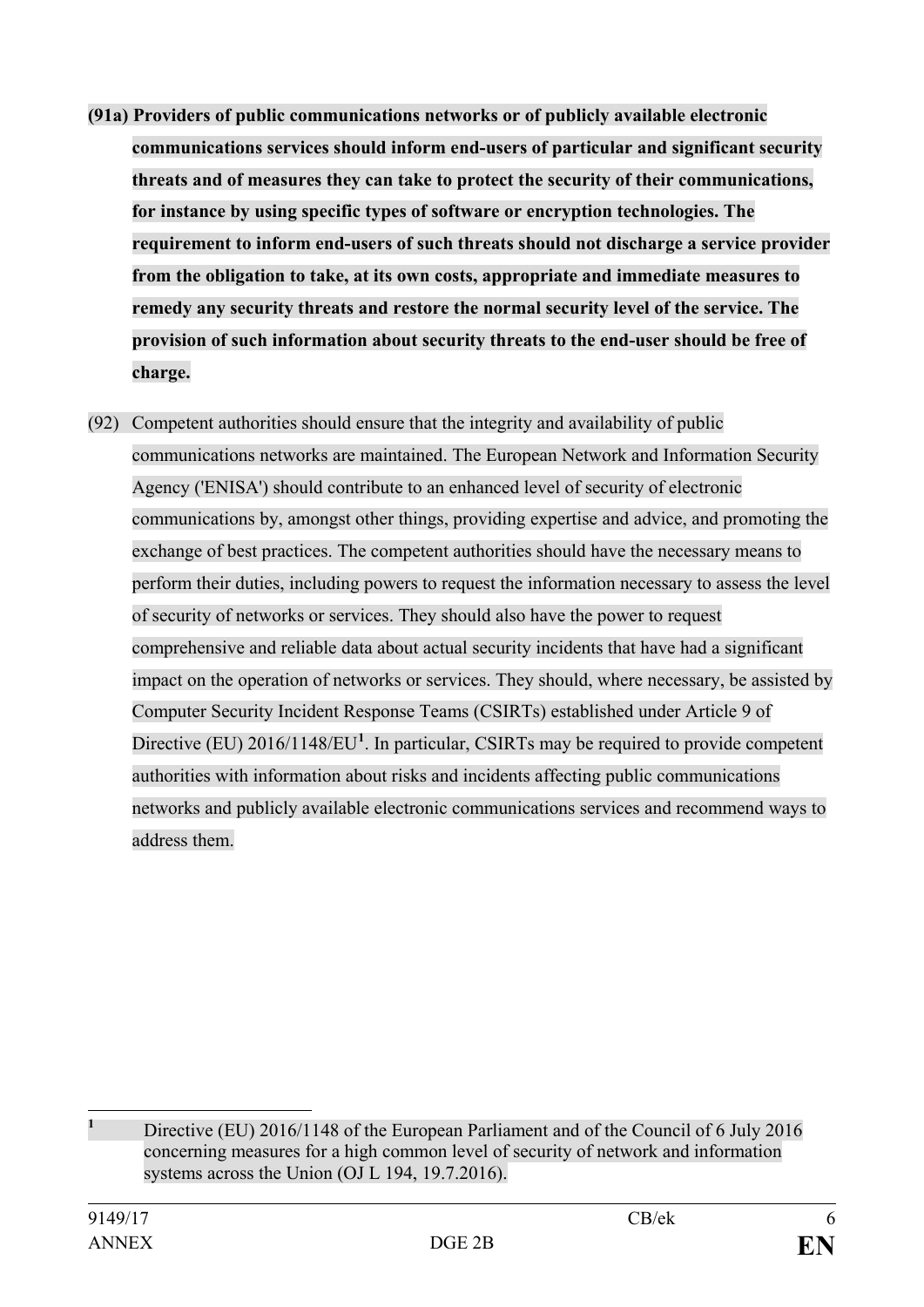- (93) Where the provision of electronic communications relies on public resources whose use is subject to specific authorisation, Member States may grant the authority competent for issuance thereof the right to impose fees to ensure optimal use of those resource, in accordance with the procedures envisaged in this Directive, In line with the case-law of the Court of Justice, Member States cannot levy any charges or fees in relation to the provision of networks and electronic communications services other than those provided for by this Directive. In that regard, Member States should have a coherent approach in establishing those charges or fees in order not to provide an undue financial burden linked to the general authorisation procedure or rights of use for undertakings providing electronic communications networks and services.
- (192) The liberalisation of the telecommunications sector and increasing competition and choice for communications services go hand in hand with parallel action to create a harmonised regulatory framework which secures the delivery of universal service. The concept of universal service should evolve to reflect advances in technology, market developments and changes in user demand. The regulatory framework established for the full liberalisation of the telecommunications market in 1998 in the Community defined the minimum scope of universal service obligations and established rules for its costing and financing.
- (193) Under Article  $\frac{153}{8}$   $\otimes$  169  $\otimes$  of the Treaty  $\otimes$  on the Functioning of the European Union  $\otimes$ , the Community  $\otimes$  Union  $\otimes$  is to contribute to the protection of consumers.

The Community and its Member States have undertaken commitments on the regulatory framework of telecommunications networks and services in the context of the World Trade Organisation (WTO) agreement on basic telecommunications. Any member of the WTO has the right to define the kind of universal service obligation it wishes to maintain. Such obligations will not be regarded as anti competitive per se, provided they are administered in a transparent, non discriminatory and competitively neutral manner and are not more burdensome than necessary for the kind of universal service defined by the member.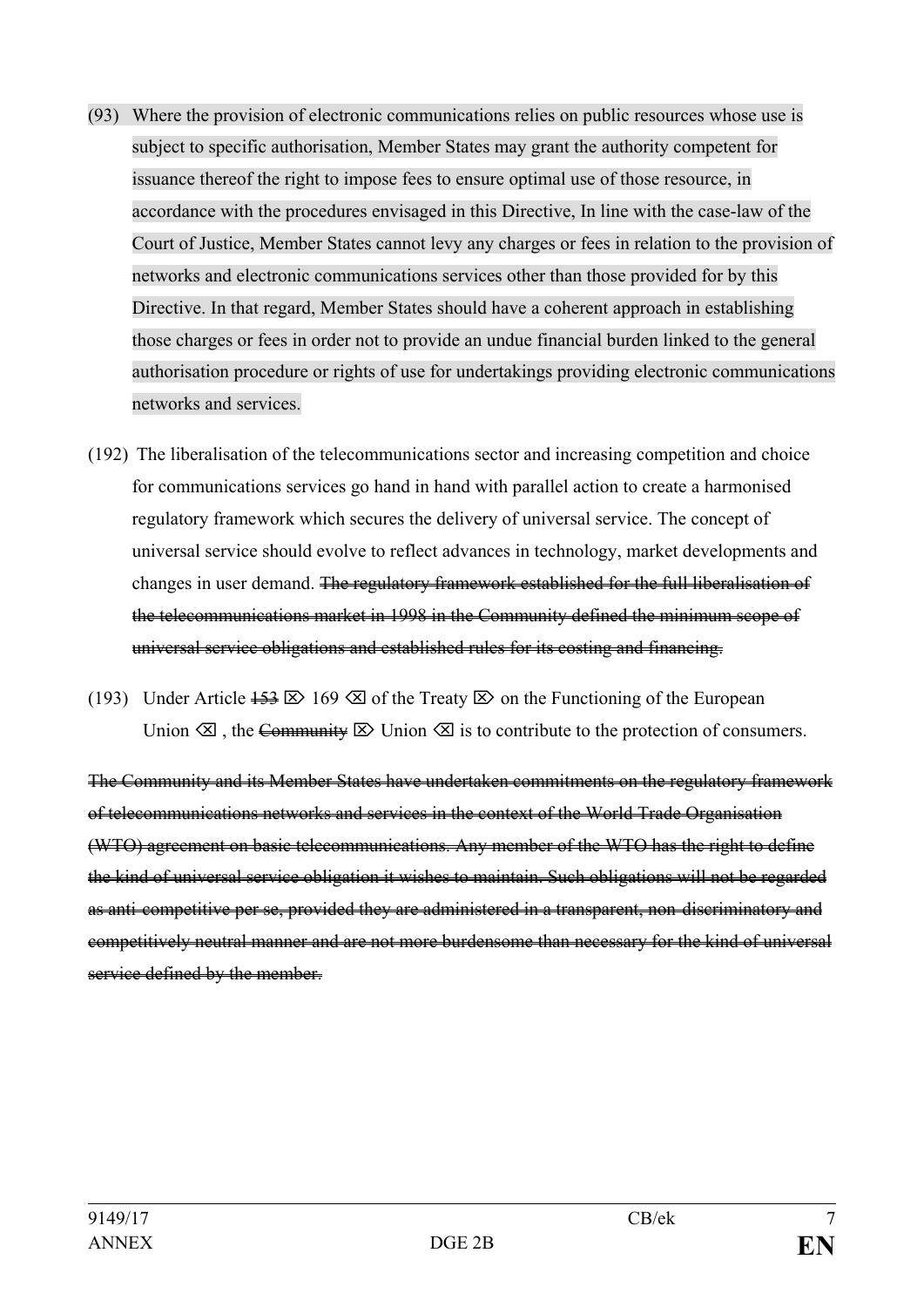Since the objectives of the proposed action, namely setting a common level of universal service for telecommunications for all European users and of harmonising conditions for access to and use of public telephone networks at a fixed location and related publicly available telephone services and also achieving a harmonised framework for the regulation of electronic communications services, electronic communications networks and associated facilities, cannot be sufficiently achieved by the Member States and can therefore by reason of the scale or effects of the action be better achieved at Community level, the Community may adopt measures in accordance with the principles of subsidiarity as set out in Article 5 of the Treaty. In accordance with the principle of proportionality, as set out in that Article, this Directive does not go beyond what is necessary in order to achieve those objectives.

In a competitive market, certain obligations should apply to all undertakings providing publicly available telephone services at fixed locations and others should apply only to undertakings enjoying significant market power or which have been designated as a universal service operator.

- (194) Universal service is a safety net to ensure that a set of minimum services is available to all end-users at an affordable price, where a risk of social exclusion arising from the lack of such access prevents citizens from full social and economic participation in society.
- (195) Basic b**r**oadband internet access is virtually universally available across the Union and very widely used for a wide range of activities. However, the overall take-up rate is lower than availability as there are still those who are disconnected by reasons related to awareness, cost, skills and by choice. Affordable functional internet access has become of crucial importance to society and the wider economy. It provides the basis for participation in the digital economy and society through essential online internet services.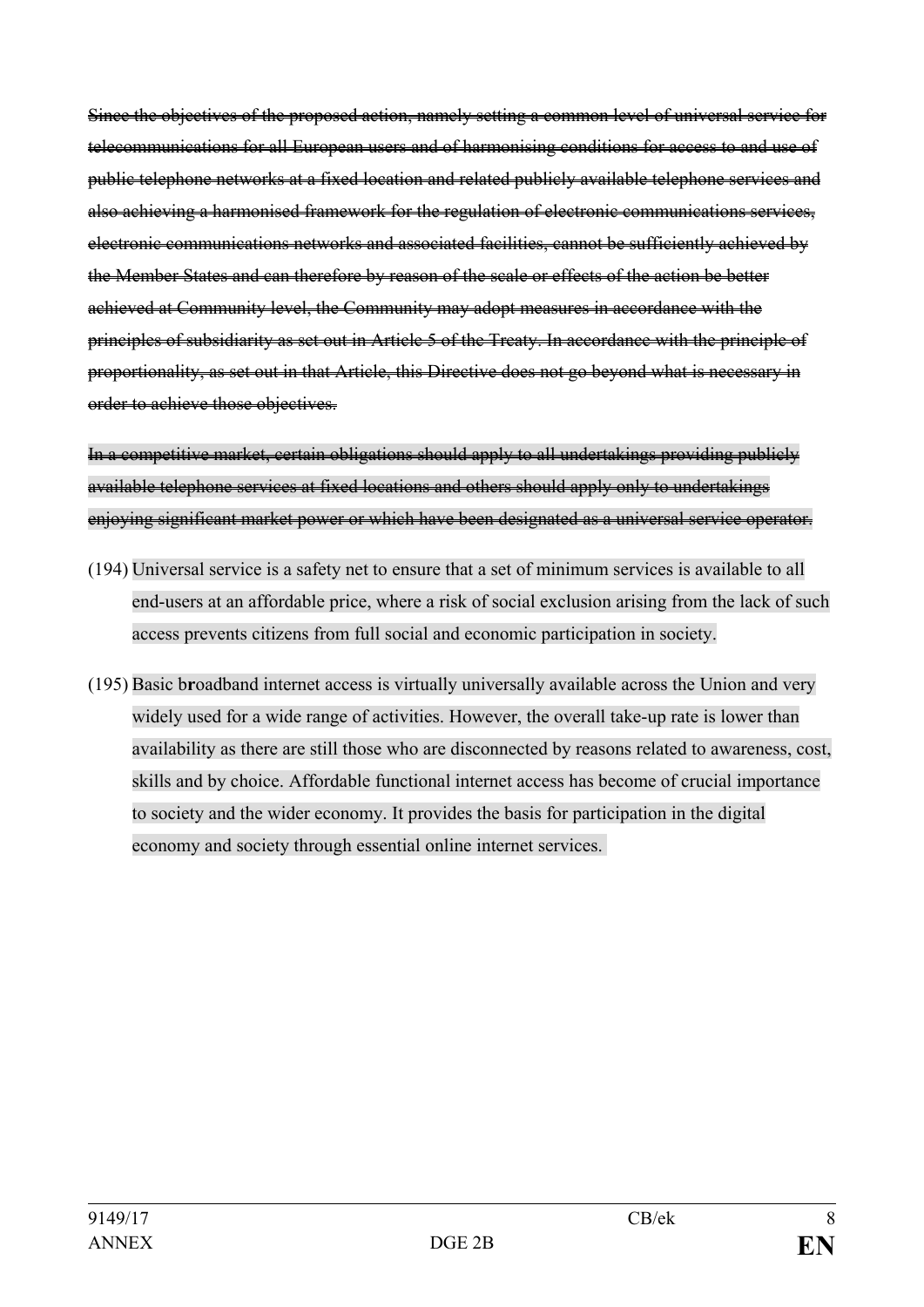(196) **Where Member States have established that availability of functional internet access or of voice communications cannot be ensured under normal commercial circumstances or through other potential public policy tools, they should be able to address the lack of availability with universal service obligations. The obligation to ensure such availability of access should be limited to fixed location only, as there are more proportionate tools to ensure wireless coverage. This** access **at a fixed location may be restricted to the end user's primary location or residence. However,** *there should be no limitations on the technical means by which the connection* **at a fixed location** *is provided, allowing for wired or wireless technologies, nor any limitations on the category of operators which provide part or all of universal service obligations.* A fundamental requirement of universal service is to  $\boxtimes$  ensure that all end-users have access at an affordable price to available functional internet access and voice communications services, at least  $\otimes$  provide users on request with a connection to the public telephone network at a fixed location, at an affordable price.  $\Rightarrow$  In the same way, This means that Member States should also have the possibility to ensure affordability **of functional internet access and voice communications via wireless means** of services not provided at a fixed location but to citizens on the move, where they deem this consider that **this** a mobile internet connection affordable functional internet access and voice communications via wireless means is necessary to ensure their end-users' full social and economic participation in society.  $\Leftrightarrow$  The requirement is limited to a single narrowband network connection, the provision of which may be restricted by Member States to the end user's primary location/residence, and does not extend to the Integrated Services Digital Network (ISDN) which provides two or more connections capable of being used simultaneously. *There should be no constraints limitations on the technical means by which the connection is provided, allowing for wired or wireless technologies, nor any constraints limitations on which the category of operators which provide part or all of universal service obligations. There should be no limitations on the technical means by which the connection is provided allowing for wired or wireless technologies, nor any limitations on the category of operators which provide part or all of universal service obligations.*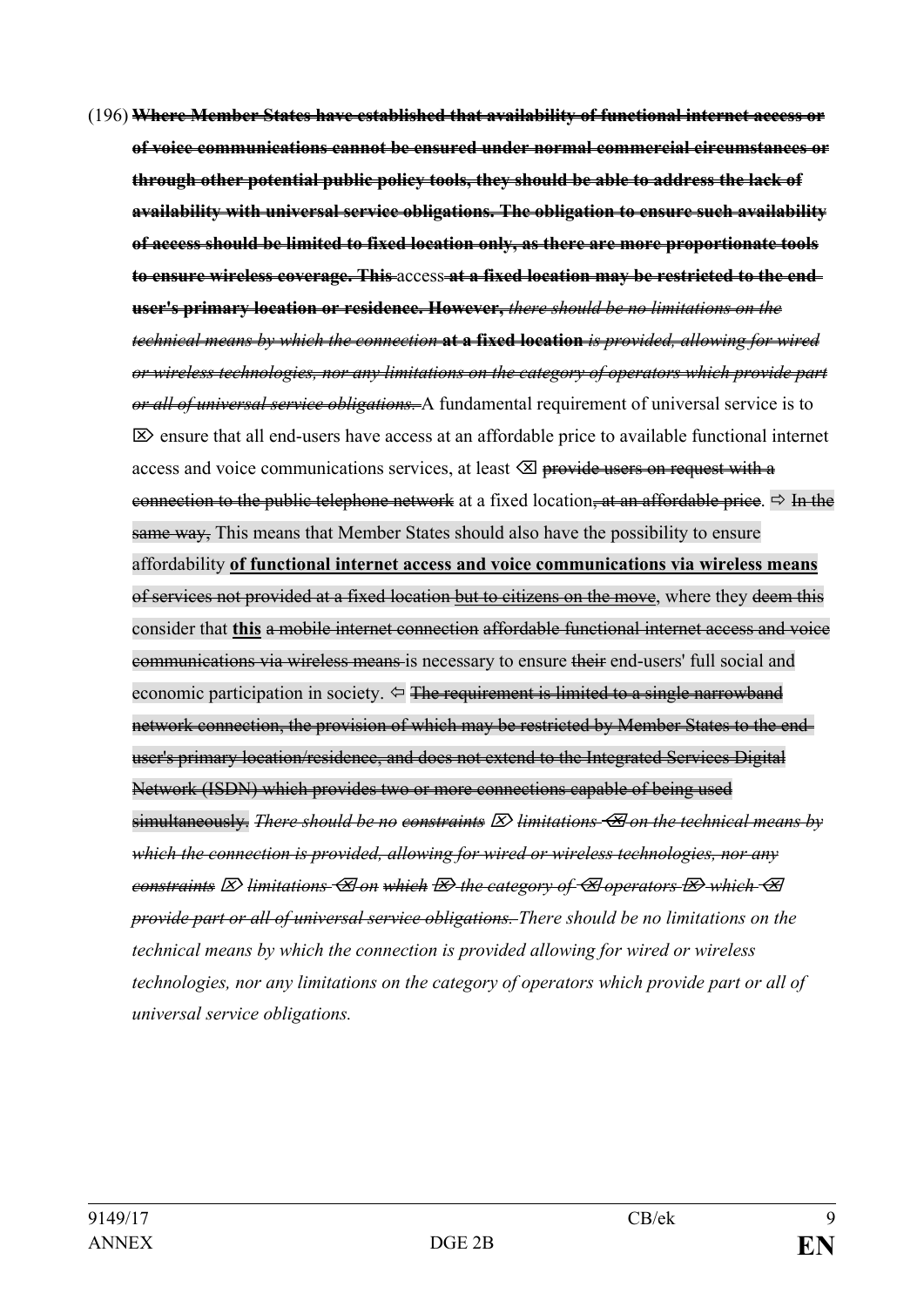Connections to the public telephone network at a fixed location should be capable of supporting speech and data communications at rates sufficient for access to online services such as those provided via the public Internet. The speed of Internet access experienced by a given user may depend on a number of factors including the provider(s) of Internet connectivity as well as the given application for which a connection is being used. The data rate that can be supported by a single narrowband connection to the public telephone network depends on the capabilities of the subscriber's terminal equipment as well as the connection. For this reason it is not appropriate to mandate a specific data or bit rate at Community level. Currently available voice band modems typically offer a data rate of 56 kbit/s and employ automatic data rate adaptation to cater for variable line quality, with the result that the achieved data rate may be lower than 56 kbit/s. Flexibility is required on the one hand to allow Member States to take measures where necessary to ensure that connections are capable of supporting such a data rate, and on the other hand to allow Member States where relevant to permit data rates below this upper limit of 56 kbits/s in order, for example, to exploit the capabilities of wireless technologies (including cellular wireless networks) to deliver universal service to a higher proportion of the population. This may be of particular importance in some accession countries where household penetration of traditional telephone connections remains relatively low. In specific cases where the connection to the public telephony network at a fixed location is clearly insufficient to support satisfactory Internet access, Member States should be able to require the connection to be brought up to the level enjoyed by the majority of subscribers so that it supports data rates sufficient for access to the Internet. Where such specific measures produce a net cost burden for those consumers concerned, the net effect may be included in any net cost calculation of universal service obligations.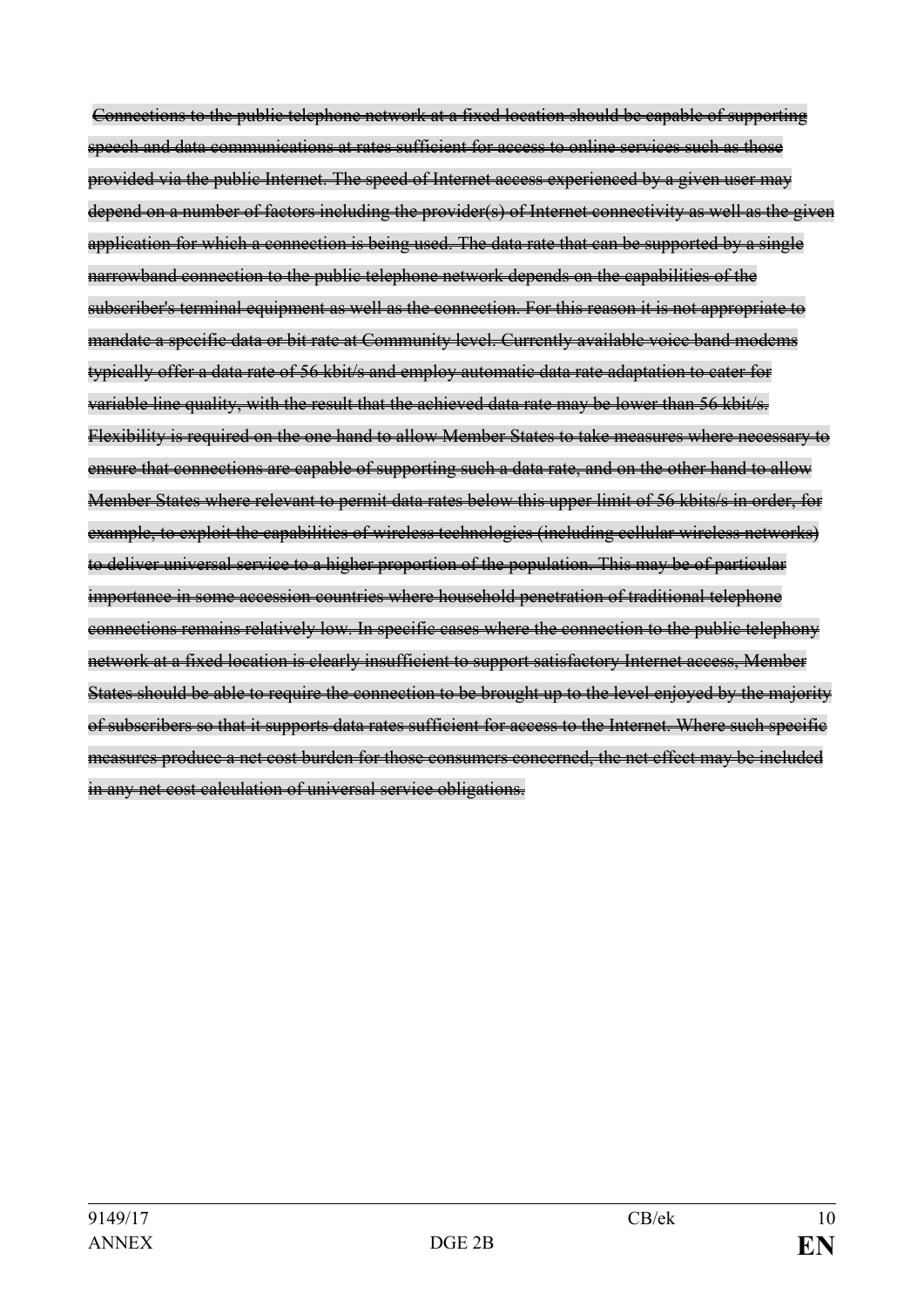(197) Data connections to the public communications network at a fixed location should be capable of supporting data communications at rates sufficient for access to online services such as those provided via the public Internet. The speed of Internet access experienced by a given user may depend on a number of factors, including the provider(s) of Internet connectivity as well as the given application for which a connection is being used. The data rate that can be supported by a connection to the public communications network depends on the capabilities of the subscriber's terminal equipment as well as the connection. For this reason, it is not appropriate to mandate a specific data or bit rate at Community level.  $\Rightarrow$  The affordable functional internet access service should be **have** sufficient **capacity** in order to support access to and use of a minimum set of basic services that reflect the services used by the majority of end-users. **To this end, the Commission should monitor the development in the usage of internet to identify online services used by a majority of end-users across the EU and update the list accordingly.** This **The** minimum list of services **sets out the minimum capacity requirements for functional internet access at EU level is appropriate at this point in time, but** should be further defined by Member States, **including to ensure that it remains up to date with end-user needs. It is for the Member States to define the most appropriate way to ensure that the functional internet access supports the minimum list of services. For instance, they may determine the capacity of functional internet by reference to a list of services to be supported by the internet access or they may define the capacity in terms of bandwidth that is needed to support the minimum list of services with the aim** in order to allow an adequate level of social inclusion and participation in the digital society and economy in their territory. **The requirements of Union legislation on open internet, in particular of Regulation (EU) No 2015/2120**<sup>2</sup> **of the European Parliament and of the Council of 25 November 2015, should apply to any functional internet access service.**

**<sup>2</sup>** Regulation (EU) 2015/2120 of the European Parliament and of the Council of 25 November 2015 laying down measures concerning open internet access and amending Directive 2002/22/EC on universal service and users' rights relating to electronic communications networks and services and Regulation (EU) No 531/2012 on roaming on public mobile communications networks within the Union (Text with EEA relevance) [*OJ L 310 of 26.11.2015, p. 1–18* .]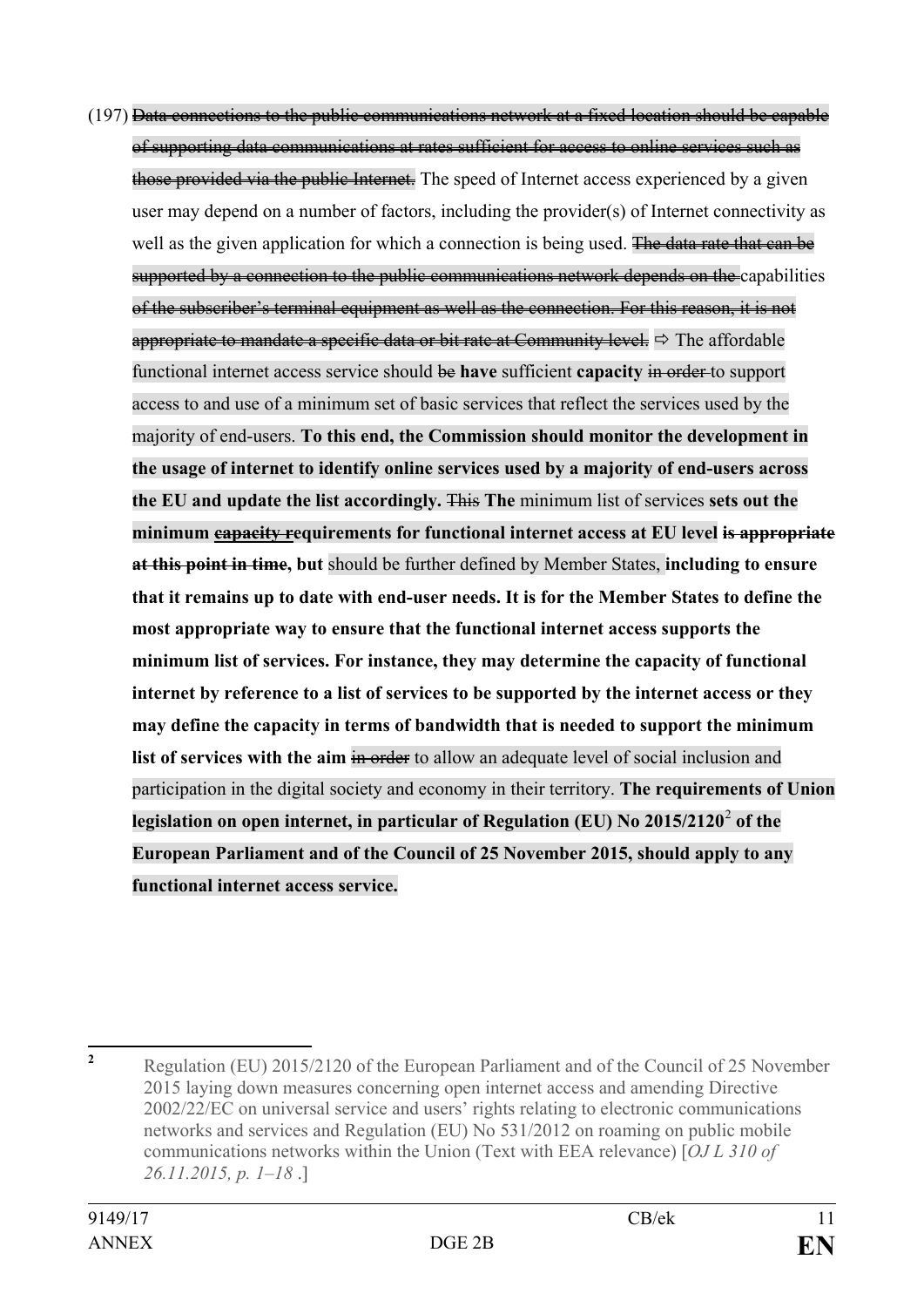$\Diamond$  Flexibility is required to allow Member States to take measures, where necessary, to ensure that a data connection is capable of supporting satisfactory data rates which are sufficient to permit functional Internet access, as defined by the Member States, taking due account of specific circumstances in national markets, for instance the prevailing bandwidth used by the majority of subscribers in that Member State, and technological feasibility, provided that these measures seek to minimise market distortion. Where such measures result in an unfair burden on a designated undertaking, taking due account of the costs and revenues as well as the intangible benefits resulting from the provision of the services concerned, this may be included in any net cost calculation of universal obligations. Alternative financing of underlying network infrastructure, involving Community funding or national measures in accordance with Community law, may also be implemented.

- (198) End-users should not be obliged to access services they do not want and it should therefore be possible for eligible end-users to limit, on request, the affordable universal service to voice communications service only.
- (199) National regulatory authorities should be able to monitor the evolution and level of retail tariffs for services that fall under the scope of universal service obligations, even where a Member State has not yet designated an undertaking to provide universal service. In such a  $\frac{1}{\sqrt{1-\frac{1}{\sqrt{1-\frac{1}{\sqrt{1-\frac{1}{\sqrt{1-\frac{1}{\sqrt{1-\frac{1}{\sqrt{1-\frac{1}{\sqrt{1-\frac{1}{\sqrt{1-\frac{1}{\sqrt{1-\frac{1}{\sqrt{1-\frac{1}{\sqrt{1-\frac{1}{\sqrt{1-\frac{1}{\sqrt{1-\frac{1}{\sqrt{1-\frac{1}{\sqrt{1-\frac{1}{\sqrt{1-\frac{1}{\sqrt{1-\frac{1}{\sqrt{1-\frac{1}{\sqrt{1-\frac{1}{\sqrt{1-\frac{1}{\sqrt{1-\frac{1}{\sqrt{1-\frac{1}{\sqrt{1-\frac{1}{\sqrt{1-\frac{1$ excessive administrative burden for either national regulatory authorities or undertakings providing such service.
- (200) Affordable price means a price defined by Member States at national level in the light of specific national conditions, and may involve setting common tariffs irrespective of location  $\Theta$  special tariff options  $\Rightarrow$  or packages  $\Leftrightarrow$  to deal with the needs of low-income users  $\boxtimes$  or users with special social needs, including the elderly, the disabled and the end-users living in rural or geographically isolated areas. These offers should be provided with basic features, in order to avoid distortion of the functioning of the market.  $\boxtimes$  Affordability for individual consumers  $\Rightarrow$  end-users should be founded upon  $\Leftrightarrow$  their  $\Leftrightarrow$  right to contract with an undertaking, availability of a number, continued connection of service and their  $\Leftrightarrow$  ability to monitor and control their expenditure.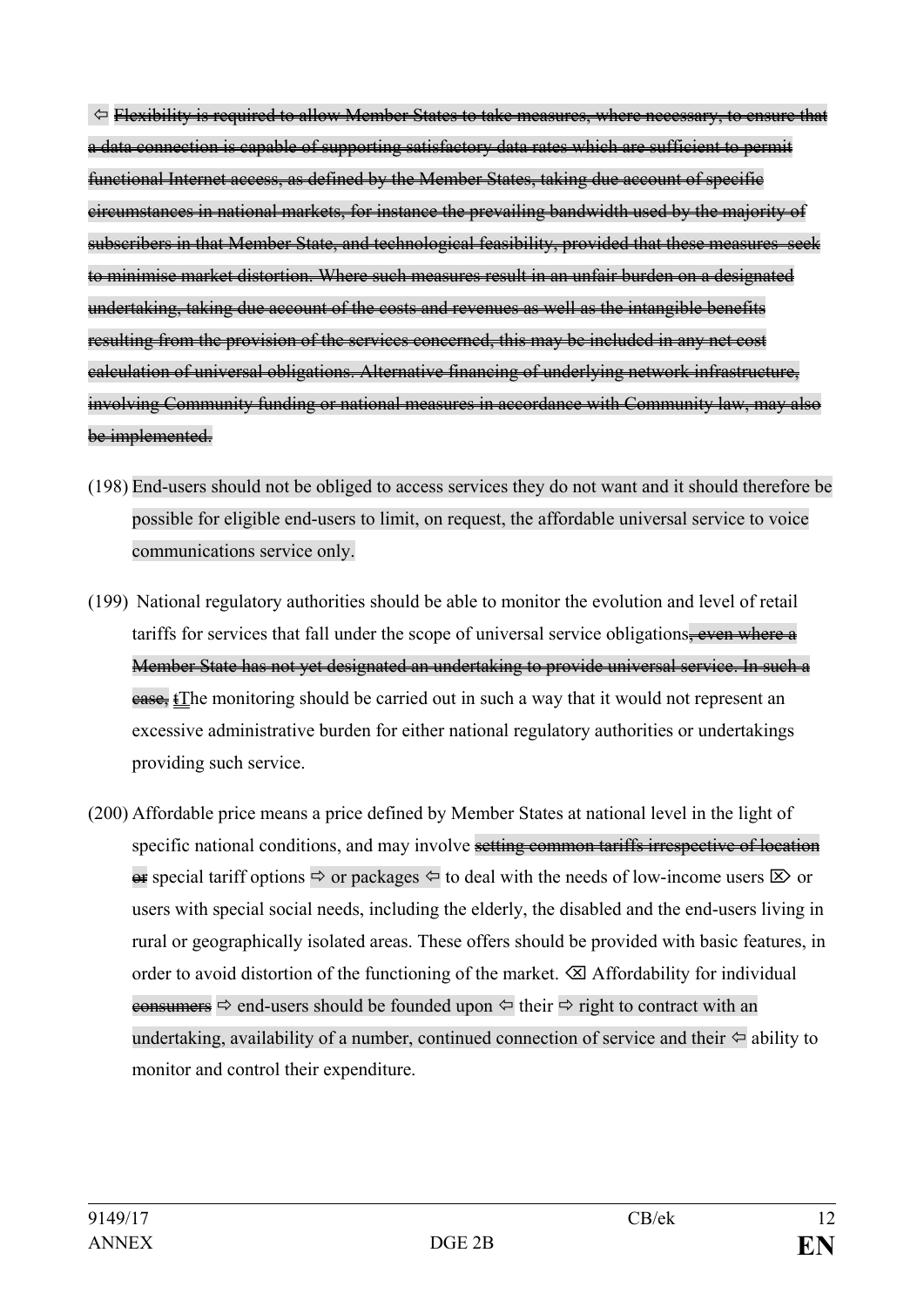- (201) It should no longer be possible to refuse end-users access to the minimum set of connectivity services. A right to contract with an undertaking should mean that end-users who might face refusal, in particular those with low incomes or special social needs, should have the possibility to enter into a contract for the provision of affordable functional internet access and voice communications services at least at a fixed location with any undertaking providing such services in that location. In order to minimise the financial risks such as non-payment of bills, undertakings should be free to provide the contract under pre-payment terms, on the basis of affordable individual pre-paid units.
- (202) In order to ensure that citizens are reachable by voice communications services, Member States should ensure the availability of a telephone number for a reasonable period also during periods of non-use of voice communications service. Undertakings should be able to put in place mechanisms to check the continued interest of the end-user in keeping the availability of the number.
- (203) Ensuring universal service (that is to say, the provision of a defined minimum set of services to all end users at an affordable price) may involve the provision of some services to some end users at prices that depart from those resulting from normal market conditions. However, eCompensating undertakings designated to providing esuch services in such circumstances need not result in  $\frac{m}{n}$  distortion of competition, provided that designated  $\boxtimes$  such  $\boxtimes$  undertakings are compensated for the specific net cost involved and provided that the net cost burden is recovered in a competitively neutral way.
- (204)In order to assess the need for affordability measures, national regulatory authorities should be able to monitor the evolution and details of offers of tariff options or packages for endusers with low incomes or special social needs.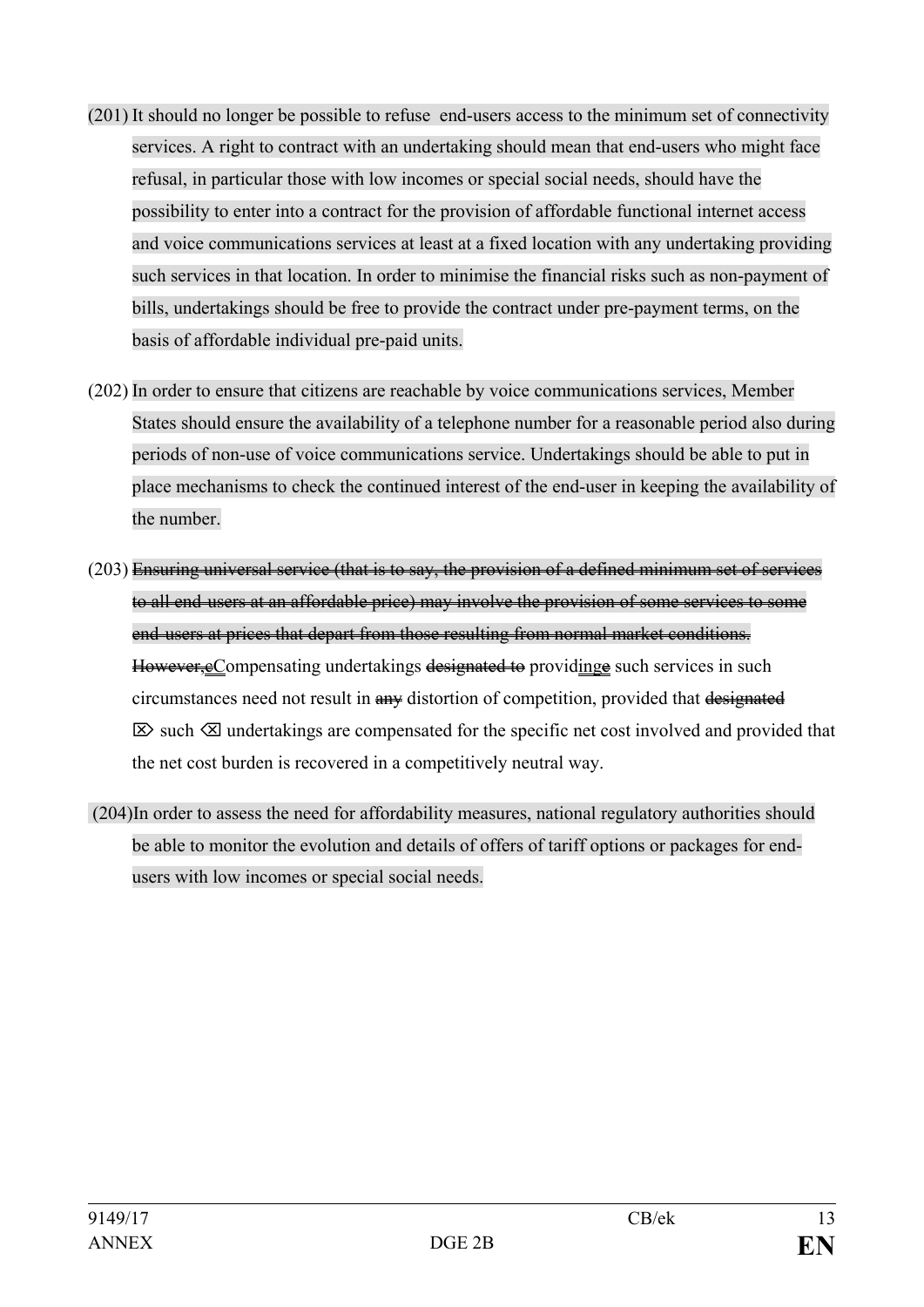- (205) Where **Member States conclude that** additional **specific** measures **are needed to ensure**  beyond the basic tariff options or packages provided by undertakings are insufficient for ensuring affordability for end-users with low incomes or special needs, **they may, having regard to the need to minimise market distortions, provide those end-users with** direct support**, which may be realised by social allowances,** such as for example vouchers to such end-users can be an appropriate alternative having regard to the need to minimise market distortions **or require undertakings to offer basic tariff options or packages to those endusers**.
- (206) Member States should introduce measures to promote the creation of a market for  $\boxtimes$  affordable  $\boxtimes$  widely available products and services incorporating facilities for disabled end-users  $\boxtimes$ , including equipment with assistive technologies  $\boxtimes$ . This can be achieved, inter alia, by referring to European standards,  $\boxtimes$  or by  $\boxtimes$  introducing electronic accessibility  $\left(\frac{eA}{YYYY}{YEU}\right)$  requirements  $\infty$  in accordance with Directive xxx/YYYY/EU of the European Parliament and of the Council on the approximation of the laws, regulations and administrative provisions of the Member States as regards the accessibility requirements for products and services<sup>3</sup>  $\otimes$  for public procurement procedures and calls for tender relating to the provision of services, and by implementing legislation upholding the rights of disabled  $\theta$  end users.  $\Rightarrow$  Member States should define appropriate measures according to national circumstances, which gives flexibility for Member States to take specific measures for instance if the market is not delivering affordable products and services incorporating facilities for disabled end-users under normal economic conditions. **Those measures could include direct financial support to end users and may involve the designation of certain providers for the provision of such services.**

 $\overline{3}$ **<sup>3</sup>** OJ C […], […], p. […].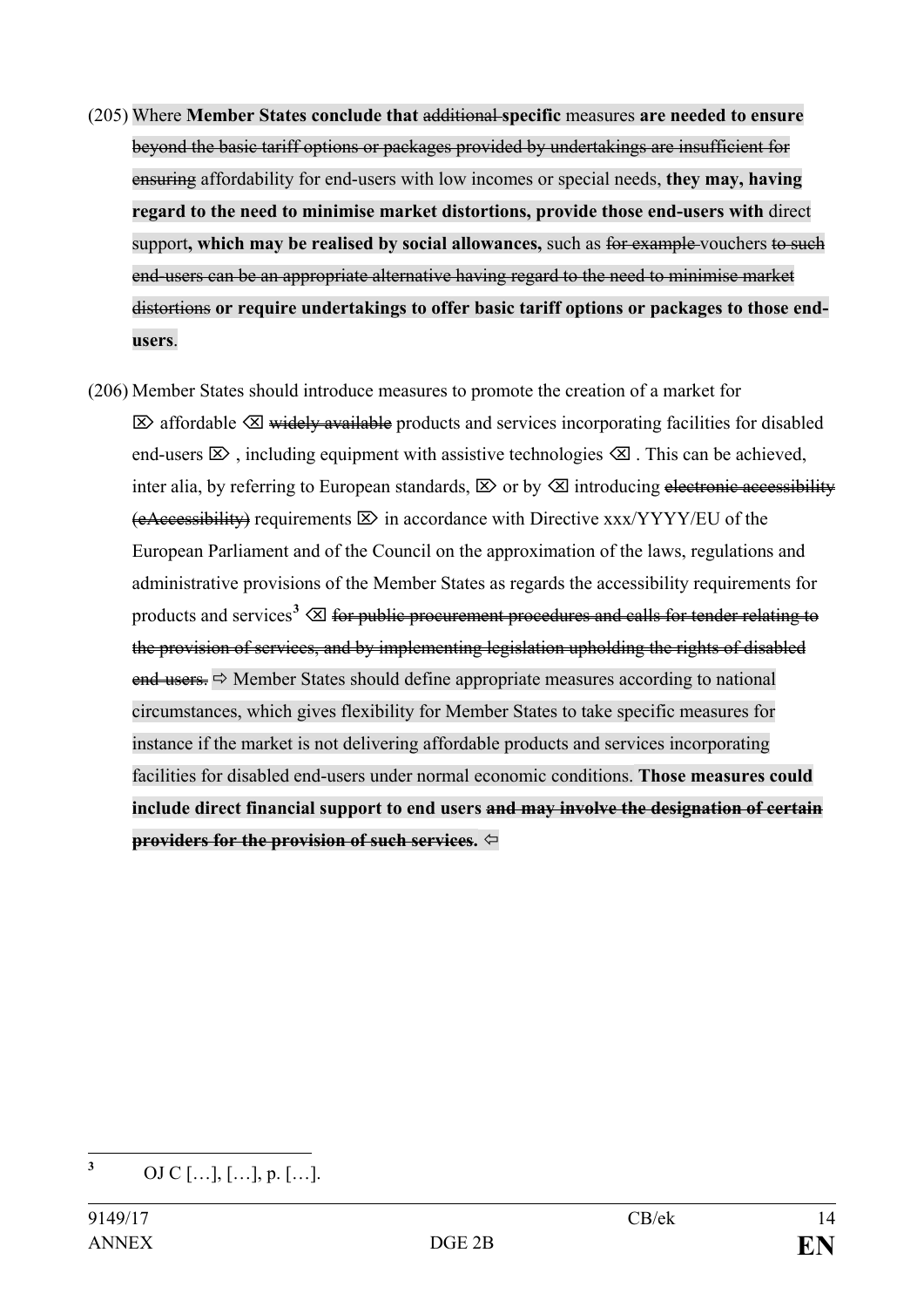- (207) For data communications at data rates that are sufficient to permit a functional Internet access, fixed-line connections are nearly universally available and used by a majority of citizens across the Union . The standard fixed broadband coverage and availability in the Union stands at 97% of homes in 2015, with an average take-up rate of 72%, and services based on wireless technologies have even greater reach. However, there are differences between Member States as regards availability and affordability of fixed broadband across urban and rural areas.
- (208) The market has a leading role to play in ensuring availability of broadband internet access with constantly growing capacity. In areas where the market would not deliver, other public policy tools to support availability of functional internet access connections appear, in principle, more cost-effective and less market-distortive than universal service obligations, for example recourse to financial instruments such as those available under EFSI and CEF, the use of public funding from the European structural and investment funds, attaching coverage obligations to rights of use for radio spectrum to support the deployment of broadband networks in less densely populated areas and public investment in conformity with Union State aid rules.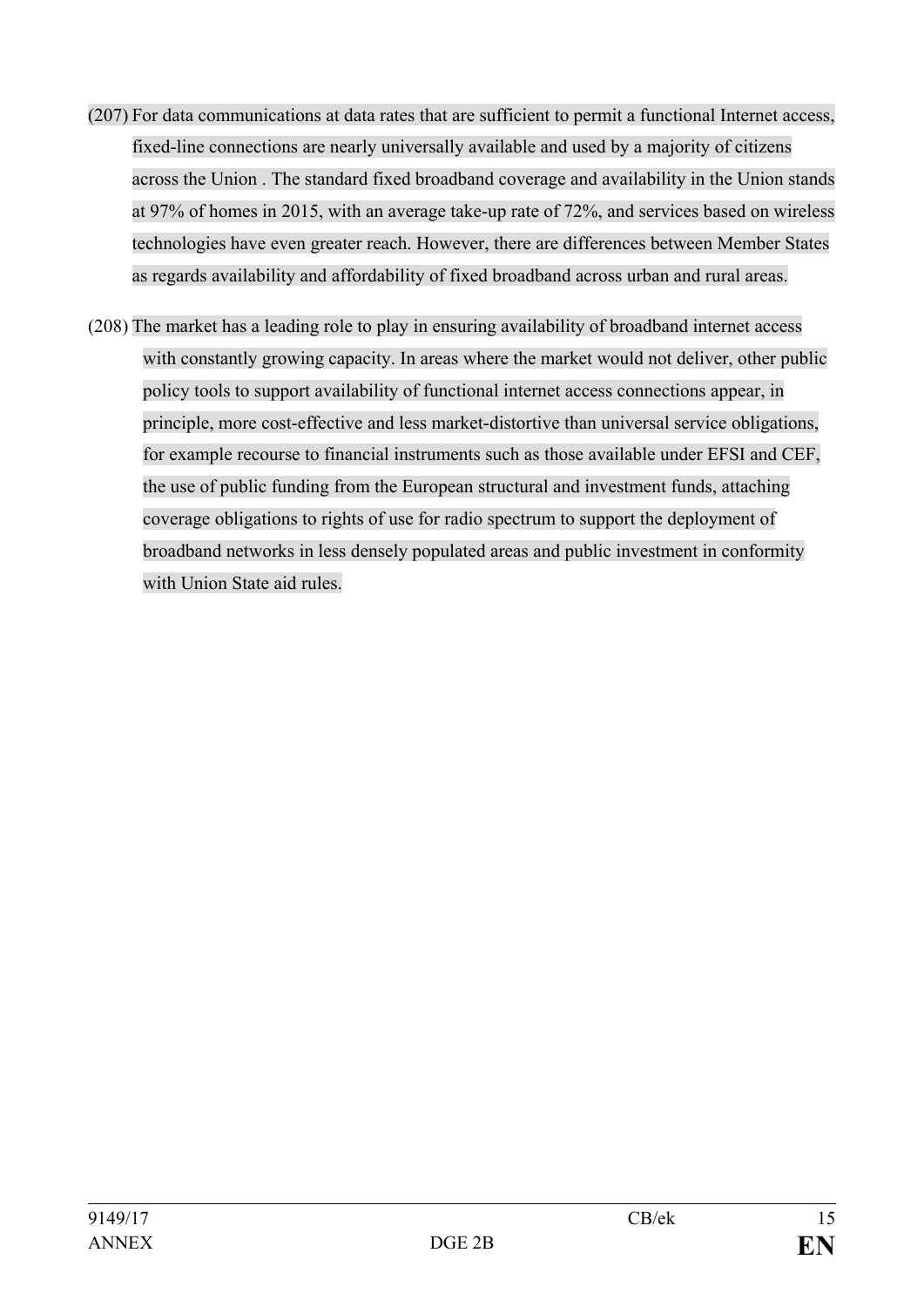- (209) A fundamental requirement of universal service is to provide users on request with a connection to the public communications network at a fixed location and at an affordable  $\overline{\text{price}}$   $\Rightarrow$  If after carrying out a due assessment, taking into account the results of the geographical survey of networks deployment conducted by the national regulatory authority, **or the latest information available to the Member States before the results of the first geographical survey are available,** it is shown that neither the market nor public intervention mechanisms are likely to provide end-users in certain areas with a connection capable of delivering functional internet access service as defined by Member States in accordance with Article 79 (2) and voice communications services at a fixed location, the Member State should be able to exceptionally designate different undertakings or sets of undertakings to provide these services in the different relevant parts of the national territory.  $\Diamond$  The requirement is for the provision of local, national and international telephone ealls, facsimile communications and data services, the provision of which  $\Rightarrow$  Universal service obligations in support of availability of functional internet access service  $\Leftrightarrow$  may be restricted by Member States to the end-user's primary location or residence. There should be no constraints on the technical means by which  $\frac{1}{\text{this is}}$   $\Rightarrow$  the functional internet access and voice communications services at a fixed location are  $\Leftrightarrow$  provided, allowing for wired or wireless technologies, nor any constraints on which operators provide part or all of universal service obligations.
- (210) In accordance with the principle of subsidiarity, it is for the Member States to decide on the basis of objective criteria which undertakings are designated as universal service providers, where appropriate taking into account the ability and the willingness of undertakings to accept all or part of the universal service obligations. This does not preclude that Member States  $\frac{m}{m}$  $\boxtimes$  can  $\boxtimes$  include, in the designation process, specific conditions justified on grounds of efficiency, including, inter alia, grouping geographical areas or components or setting minimum periods for the designation.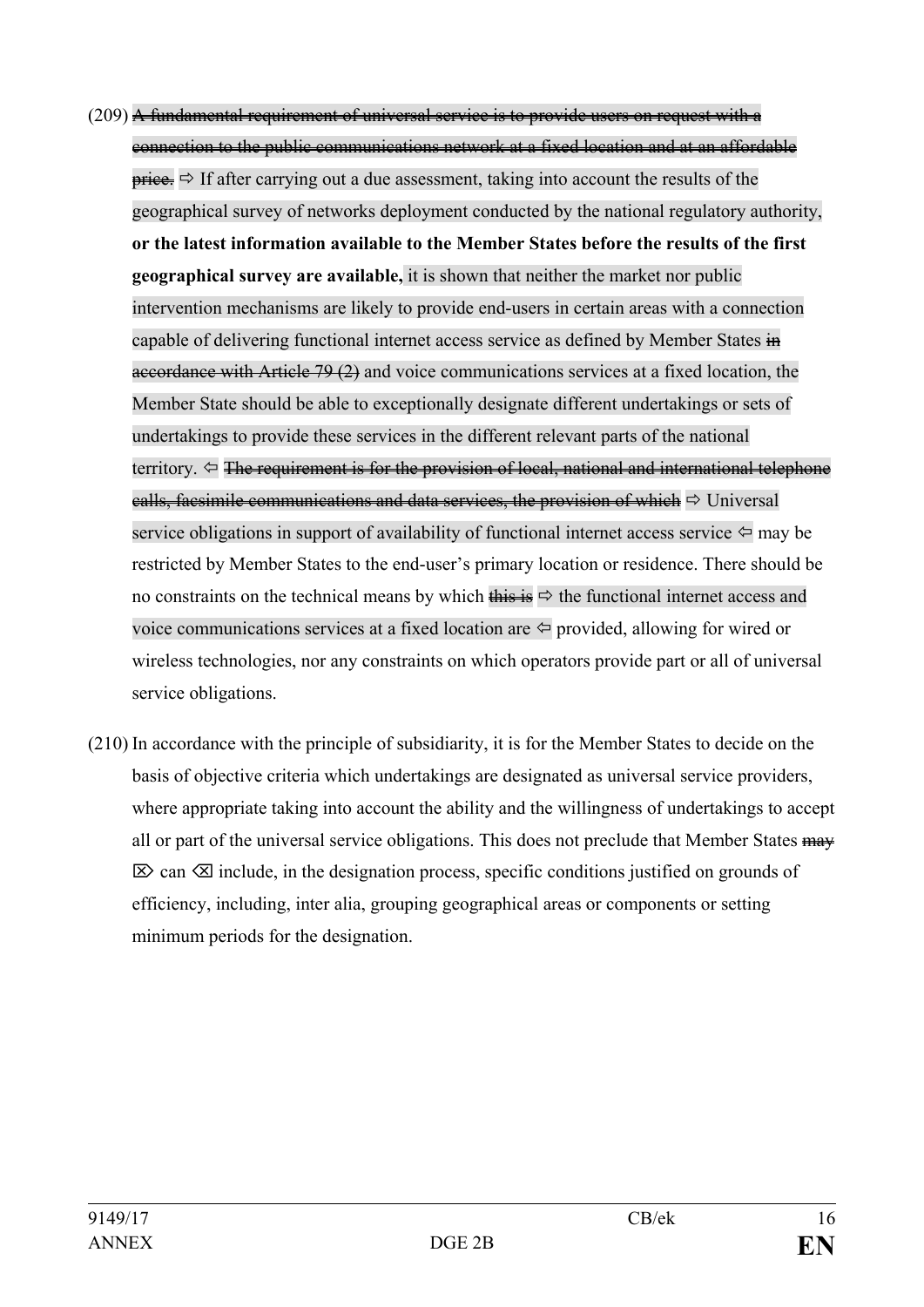- (211) The costs of ensuring the availability of a connection capable of delivering functional internet access service as identified in accordance with Article 79 (2) and voice communications service at a fixed location at an affordable price within the universal service obligations should be estimated, in particular by assessing the expected financial burden for undertakings and users in the electronic communications sector.
- (212) A priori, requirements to ensure nation-wide territorial coverage imposed in the designation procedure are likely to exclude or dissuade certain undertakings from applying for being designated as universal service providers. Designating providers with universal service obligations for an excessive or indefinite time period may also lead to an a priori exclusion of certain undertakings.

The provisions of this Directive do not preclude Member States from designating different undertakings to provide the network and service elements of universal service. Designated undertakings providing network elements may be required to ensure such construction and maintenance as are necessary and proportionate to meet all reasonable requests for connection at a fixed location to the public telephone network and for access to publicly available telephone services at a fixed location.

Directory information and a directory enquiry service constitute an essential access tool for publicly available telephone services and form part of the universal service obligation. Users and consumers desire comprehensive directories and a directory enquiry service covering all listed telephone subscribers and their numbers (including fixed and mobile numbers) and want this information to be presented in a non preferential fashion. Directive 97/66/EC of the European Parliament and of the Council of 15 December 1997 concerning the processing of personal data and the protection of privacy in the telecommunications sector<sup>4</sup> ensures the subscribers' right to privacy with regard to the inclusion of their personal information in a public directory.

**4**

 $\Theta$ J L 24, 30, 1, 1998, p. 1.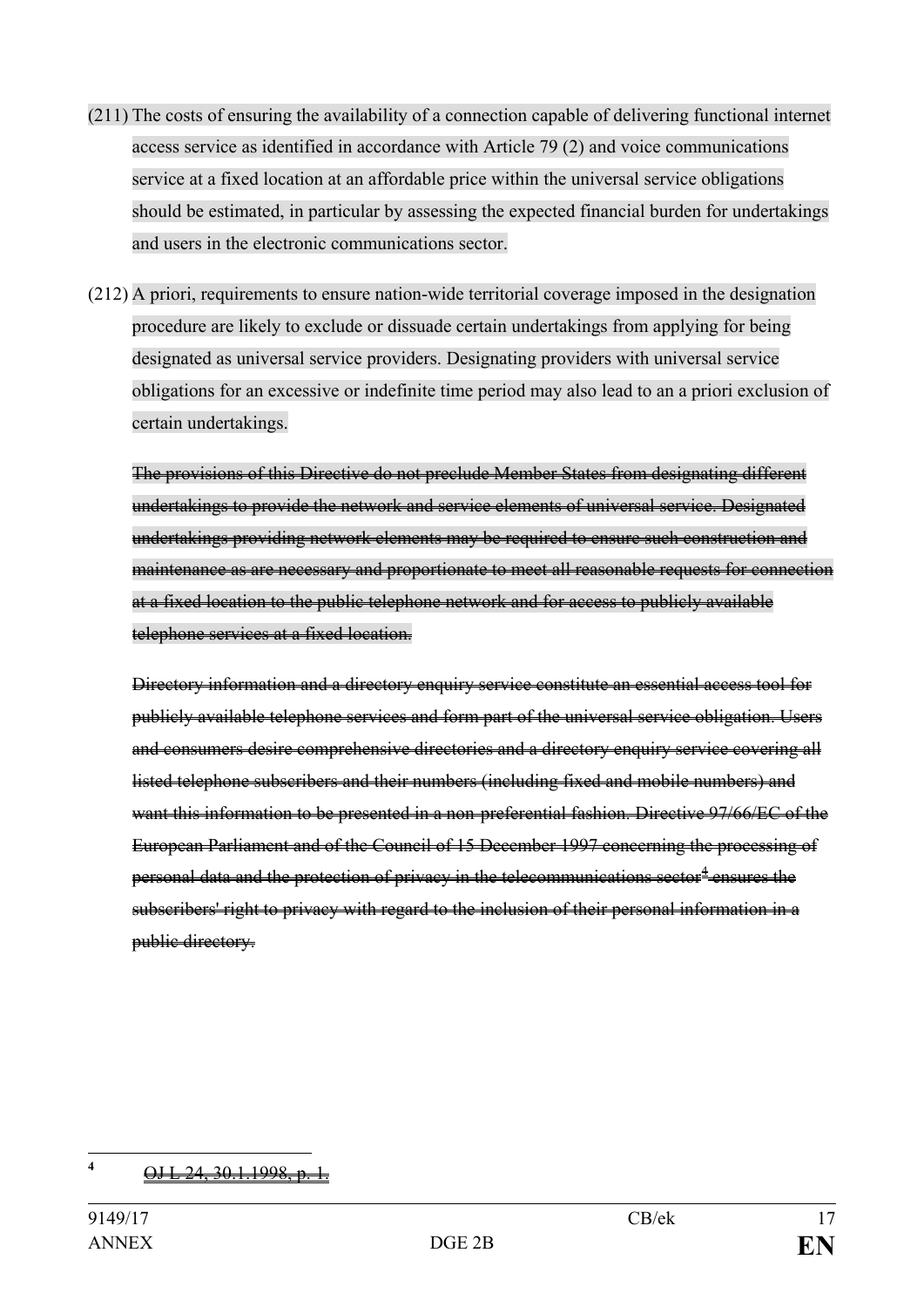For the citizen, it is important for there to be adequate provision of public pay telephones, and for users to be able to call emergency telephone numbers and, in particular, the single European emergency call number ('112') free of charge from any telephone, including public pay telephones, without the use of any means of payment. Insufficient information about the existence of '112' deprives citizens of the additional safety ensured by the existence of this number at European level especially during their travel in other Member States.

Member States should take suitable measures in order to guarantee access to and affordability of all publicly available telephone services at a fixed location for disabled users and users with special social needs. Specific measures for disabled users could include, as appropriate, making available accessible public telephones, public text telephones or equivalent measures for deaf or speech impaired people, providing services such as directory enquiry services or equivalent measures free of charge for blind or partially sighted people, and providing itemised bills in alternative format on request for blind or partially sighted people. Specific measures may also need to be taken to enable disabled users and users with special social needs to access emergency services '112' and to give them a similar possibility to choose between different operators or service providers as other consumers. Quality of service standards have been developed for a range of parameters to assess the quality of services received by subscribers and how well undertakings designated with universal service obligations perform in achieving these standards. Quality of service standards do not yet exist in respect of disabled users. Performance standards and relevant parameters should be developed for disabled users and are provided for in Article 11 of this Directive. Moreover, national regulatory authorities should be enabled to require publication of quality of service performance data if and when such standards and parameters are developed. The provider of universal service should not take measures to prevent users from benefiting fully from services offered by different operators or service providers, in combination with its own services offered as part of universal service.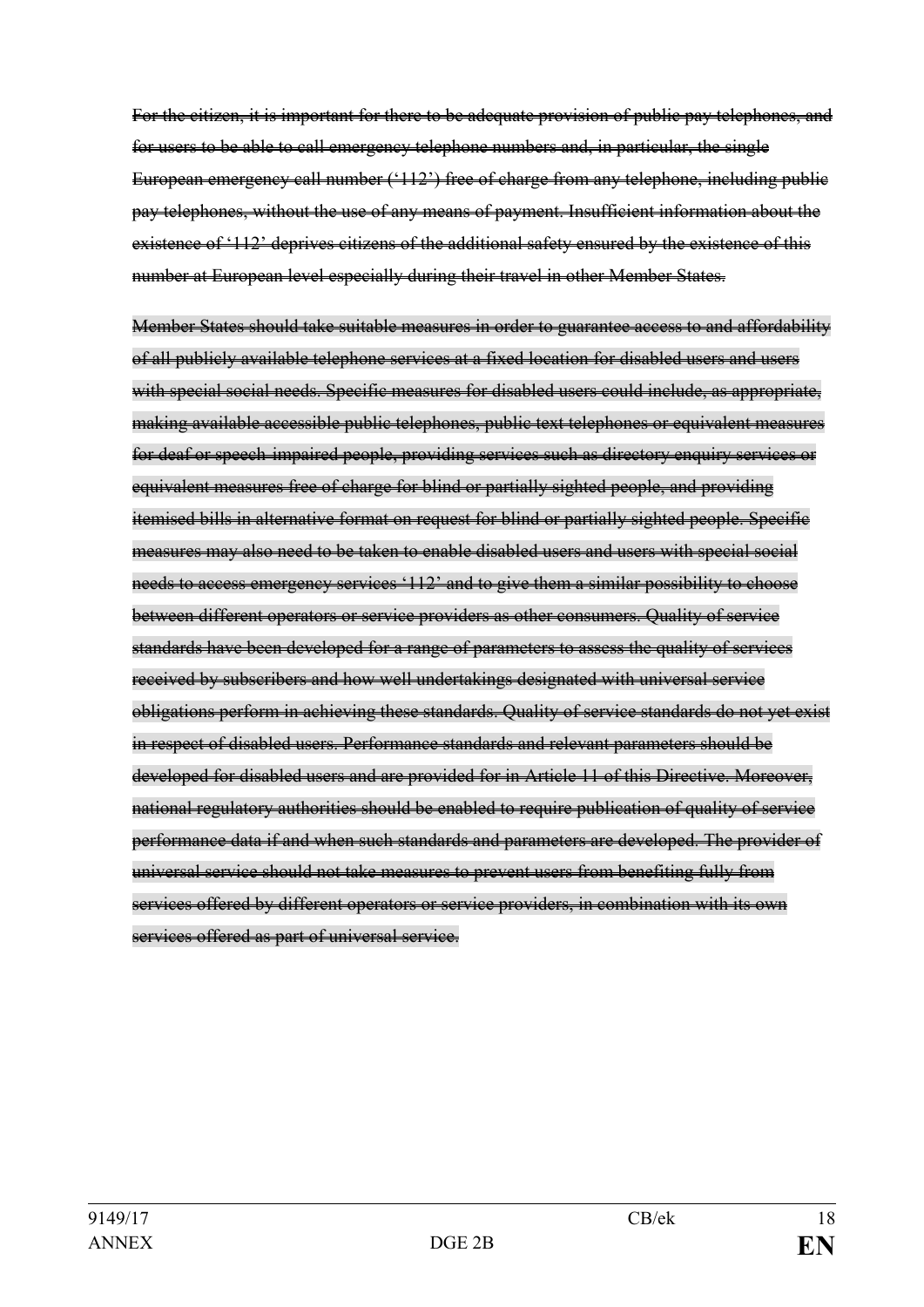The importance of access to and use of the public telephone network at a fixed location is such that it should be available to anyone reasonably requesting it. In accordance with the principle of subsidiarity, it is for Member States to decide on the basis of objective criteria which undertakings have universal service obligations for the purposes of this Directive, where appropriate taking into account the ability and the willingness of undertakings to accept all or part of the universal service obligations. It is important that universal service obligations are fulfilled in the most efficient fashion so that users generally pay prices that correspond to efficient cost provision. It is likewise important that universal service operators maintain the integrity of the network as well as service continuity and quality. The development of greater competition and choice provide more possibilities for all or part of the universal service obligations to be provided by undertakings other than those with significant market power. Therefore, universal service obligations could in some cases be allocated to operators demonstrating the most cost effective means of delivering access and services, including by competitive or comparative selection procedures. Corresponding obligations could be included as conditions in authorisations to provide publicly available services.

(213) When an undertaking designated to provide universal service  $\boxtimes$  ensure the availability at a fixed location of functional internet access or voice communications services  $\otimes$ , as identified in Article 81 4 of  $\boxtimes$  this  $\boxtimes$  Directive 2002/22/EC (Universal Service Directive), chooses to dispose of a substantial part, viewed in light of its universal service obligation, or all, of its local access network assets in the national territory to a separate legal entity under different ultimate ownership, the national regulatory authority should assess the effects of the transaction in order to ensure the continuity of universal service obligations in all or parts of the national territory. To this end, the national regulatory authority which imposed the universal service obligations should be informed by the undertaking in advance of the disposal. The assessment of the national regulatory authority should not prejudice the completion of the transaction.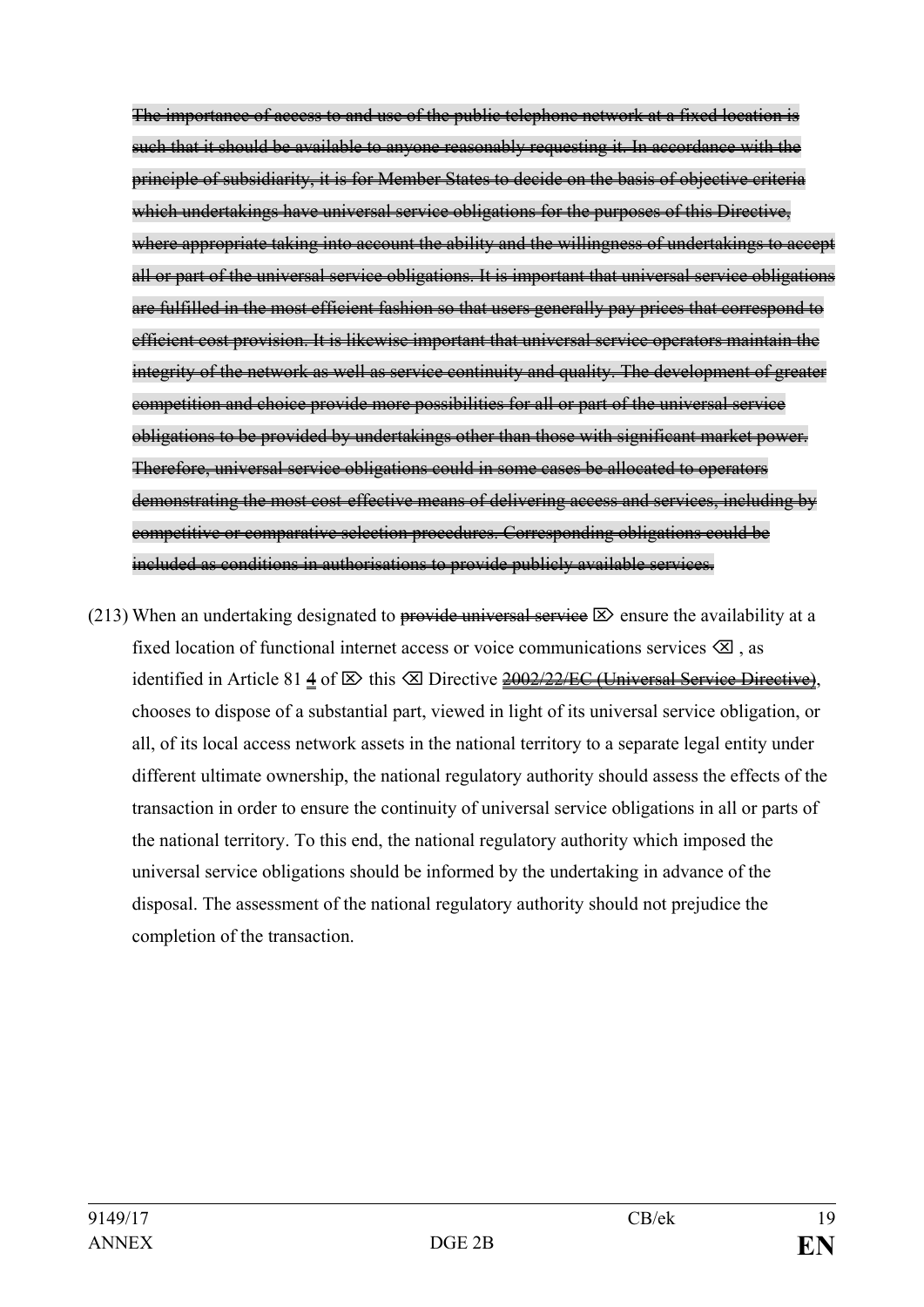- (214) In order to provide stability and support a gradual transition, Member States should be able to continue to ensure the provision of universal services in their territory, other than functional internet access and voice communications services at a fixed location, that are included in the scope of their universal obligations on the basis of Directive 2002/22/EC at the entry into force of this Directive, provided the services or comparable services are not available under normal commercial circumstances. Allowing the continuation of the provision of public payphones, directories and directory enquiry services under the universal service regime, as long as the need is still demonstrated, would give Member States the flexibility necessary to duly take into account the varying national circumstances. However, the financing of such services should be done via public funds as for the other universal service obligations.
- $\leftarrow$  (215) Member States should monitor the situation of consumers  $\Rightarrow$  end-users  $\Leftarrow$  with respect to their use of  $\Rightarrow$  functional internet access and voice communications services  $\Leftarrow$  publicly available telephone services and in particular with respect to affordability. The affordability of  $\Rightarrow$  functional internet access and voice communications services  $\Leftarrow$  telephone service is related to the information which users receive regarding telephone usage expenses as well as the relative cost of telephone usage compared to other services, and is also related to their ability to control expenditure. Affordability therefore means giving power to consumers through obligations imposed on undertakings designated as having universal service obligations. These obligations include a specified level of itemised billing, the possibility for consumers selectively to block certain calls (such as high-priced calls to premium services), the possibility for consumers to control expenditure via pre-payment means and the possibility for consumers to offset up-front connection fees. Such measures may need to be reviewed and changed in the light of market developments. Current conditions do not warrant a requirement for operators with universal service obligations to alert subscribers where a predetermined limit of expenditure is exceeded or an abnormal calling pattern occurs. Review of the relevant legislative provisions in future should consider whether there is a possible need to alert subscribers for these reasons.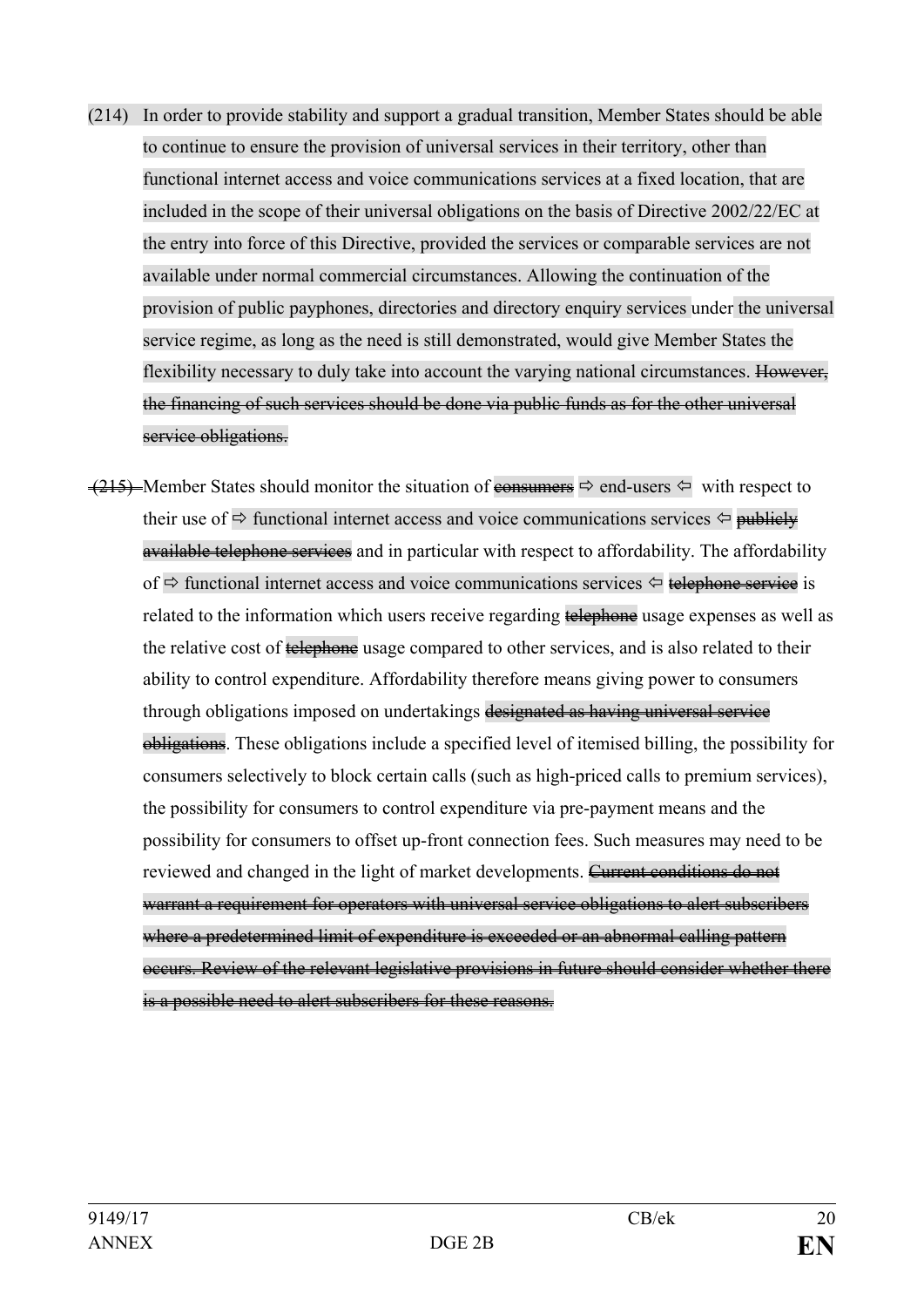(216) Except in cases of persistent late payment or non-payment of bills, consumers  $\Rightarrow$  entitled to affordable tariffs  $\Leftrightarrow$  should be protected from immediate disconnection from the network on the grounds of an unpaid bill and, particularly in the case of disputes over high bills for premium-rate services, should continue to have access to essential telephone  $\boxtimes$  voice communications  $\otimes$  services pending resolution of the dispute. Member States may decide that such access may continue to be provided only if the subscriber continues to pay line rental charges.

Quality and price are key factors in a competitive market and national regulatory authorities should be able to monitor achieved quality of service for undertakings which have been designated as having universal service obligations. In relation to the quality of service attained by such undertakings, national regulatory authorities should be able to take appropriate measures where they deem it necessary. National regulatory authorities should also be able to monitor the achieved quality of services of other undertakings providing public telephone networks and/or publicly available telephone services to users at fixed locations.

(217) Where the provision of functional internet access and voice communications services or the provision of other universal services in accordance with Article 85 result in an unfair burden on an undertaking, taking due account of the costs and revenues as well as the intangible benefits resulting from the provision of the services concerned, that unfair burden can be included in any net cost calculation of universal obligations.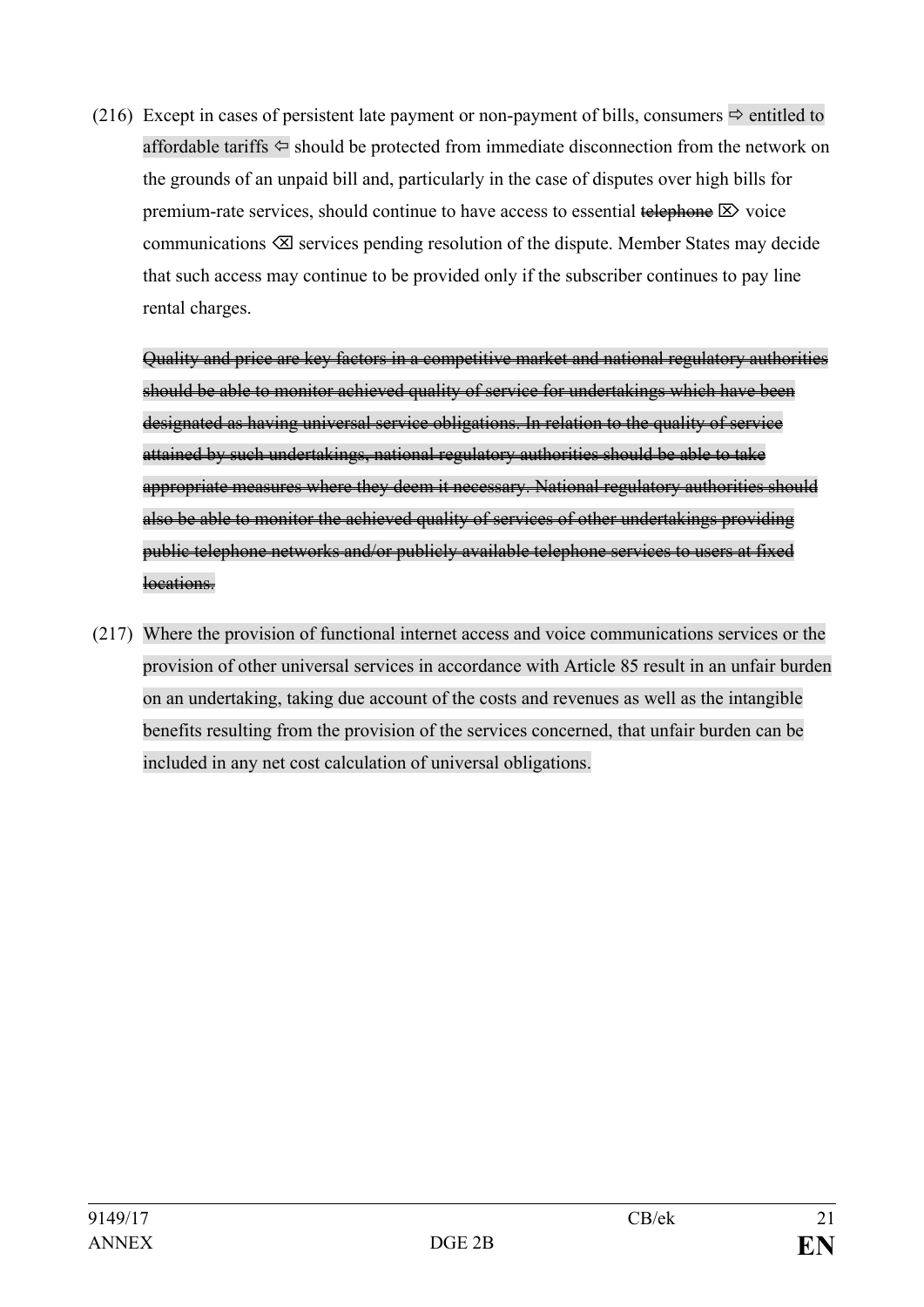- (218) Member States should, where necessary, establish mechanisms for financing the net cost of universal service obligations in cases where it is demonstrated that the obligations can only be provided at a loss or at a net cost which falls outside normal commercial standards. It is important to ensure that the net cost of universal service obligations is properly calculated and that any financing is undertaken with minimum distortion to the market and to undertakings, and is compatible with the provisions of Articles  $\frac{12}{2}$   $\boxtimes$  107  $\otimes$  and  $\frac{12}{2}$  and 88 108 of the Treaty  $\boxtimes$  on the Functioning of the European Union  $\boxtimes$ .
- (219) Any calculation of the net cost of universal service should take due account of costs and revenues, as well as the intangible benefits resulting from providing universal service, but should not hinder the general aim of ensuring that pricing structures reflect costs. Any net costs of universal service obligations should be calculated on the basis of transparent procedures.
- (220) Taking into account intangible benefits means that an estimate in monetary terms, of the indirect benefits that an undertaking derives by virtue of its position as provider of universal service, should be deducted from the direct net cost of universal service obligations in order to determine the overall cost burden.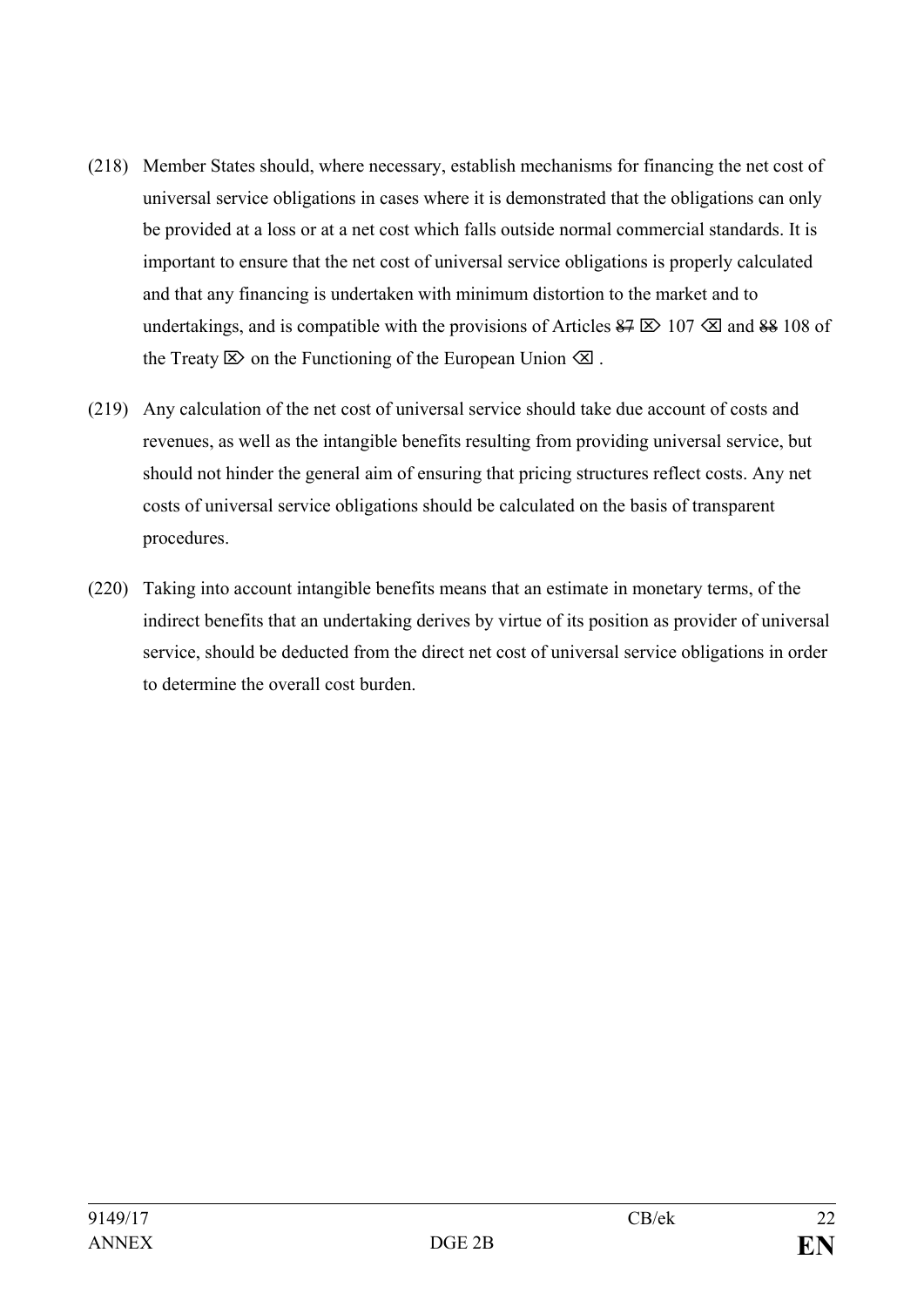*(221)* When a universal service obligation represents an unfair burden on an undertaking, it is appropriate to allow Member States to establish mechanisms for efficiently recovering net  $costs. \Rightarrow$  *Recovery via public funds constitutes one method of recovering the net costs of universal service obligations***. Sharing the net of costs of universal service obligations between providers of electronic communications networks and services is another method.** *Member States should be able to finance the net costs of different elements of universal service through different mechanisms, and/or to finance the net costs of some or all elements from either of the mechanisms or a combination of both***.** The net costs of universal service obligations should be recovered via public funds. Functional internet access brings benefits not only to the electronic communications sector but also to the wider online economy and to society as a whole. Providing a connection which supports broadband speeds to an increased number of end-users enables them to use online services and so actively to participate in the digital society. Ensuring such connections on the basis of universal service obligations serves at least as much **both** the public interest as it serves **and** the interests of electronic communications providers. **These facts should be taken into account by Member States when choosing and designing mechanism for recovering net costs.** Therefore Member States should compensate the net costs of such connections supporting broadband speeds as part of the universal service from public funds, which should be understood to comprise funding from general government budgets. *In the case of cost recovery by means of* **sharing the net cost of universal service obligation between providers of electronic communications networks and services,** *Member States should ensure that that the method of allocation amongst them is based on objective and non-discriminatory criteria and is in accordance with the principle of proportionality. This principle does not prevent Member States from exempting new entrants which have not yet achieved any significant market presence. Any funding mechanism should ensure that market participants only contribute to the financing of universal service obligations and not to other activities which are not directly linked to the provision of the universal service obligations. Recovery mechanisms should in all cases respect the principles of* **Union** *law, and in particular in the case of sharing mechanisms those of non-discrimination and proportionality.*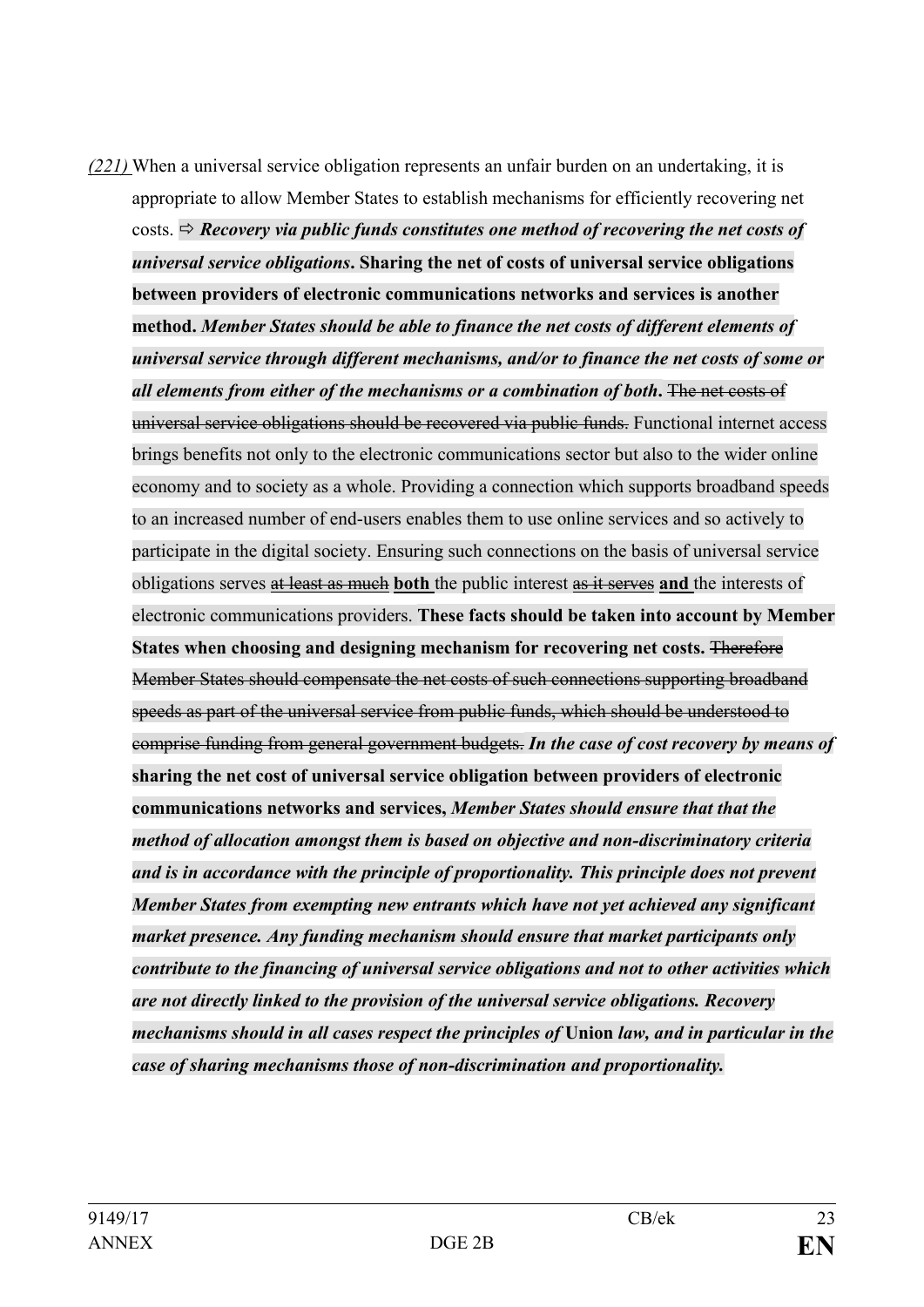Any funding mechanism should ensure that users in one Member State do not contribute to universal service costs in another Member State, for example when making calls from one Member State to another.  $\Leftarrow$  Recovery via public funds constitutes one method of recovering the net costs of universal service obligations. It is also reasonable for established net costs to be recovered from all users in a transparent fashion by means of levies on undertakings. Member States should be able to finance the net costs of different elements of universal service through different mechanisms, and/or to finance the net costs of some or all elements from either of the mechanisms or a combination of both. In the case of cost recovery by means of levies on undertakings, Member States should ensure that that the method of allocation amongst them is based on objective and non discriminatory criteria and is in accordance with the principle of proportionality. This principle does not prevent Member States from exempting new entrants which have not yet achieved any significant market presence. Any funding mechanism should ensure that market participants only contribute to the financing of universal service obligations and not to other activities which are not directly linked to the provision of the universal service obligations. Recovery mechanisms should in all cases respect the principles of Community law, and in particular in the case of sharing mechanisms those of non discrimination and proportionality. Any funding mechanism should ensure that users in one Member State do not contribute to universal service costs in another Member State, for example when making calls from one Member State to another.

Where Member States decide to finance the net cost of universal service obligations from public funds, this should be understood to comprise funding from general government budgets including other public financing sources such as state lotteries.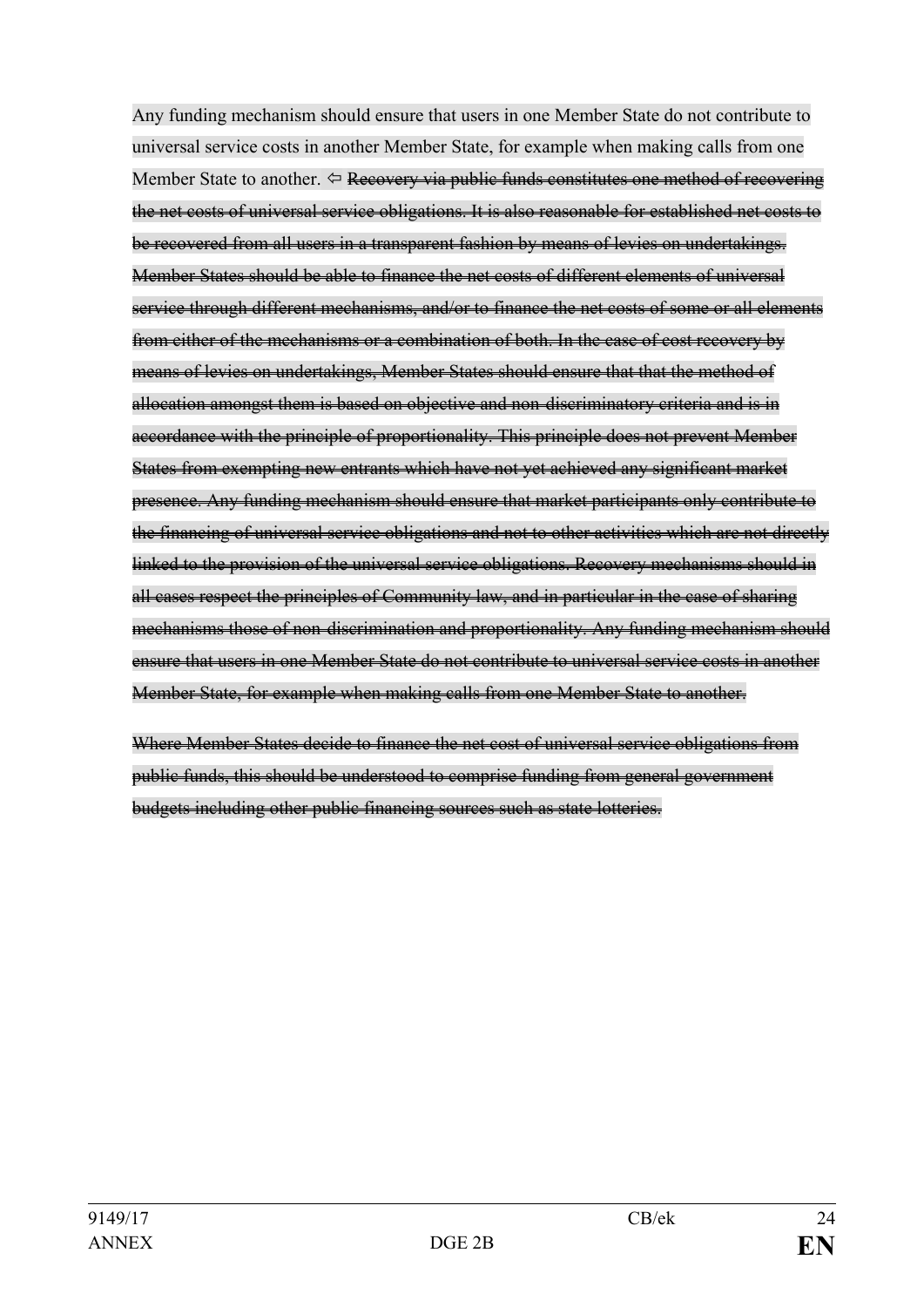The net cost of universal service obligations may be shared between all or certain specified classes of undertaking. Member States should ensure that the sharing mechanism respects the principles of transparency, least market distortion, non-discrimination and proportionality. Least market distortion means that contributions should be recovered in a way that as far as possible minimises the impact of the financial burden falling on end users, for example by spreading contributions as widely as possible.

(222) National regulatory authorities should satisfy themselves that those  $\underline{u}$ Undertakings benefiting from universal service funding  $\boxtimes$  should  $\boxtimes$  provide  $\boxtimes$  to national regulatory authorities  $\otimes$  a sufficient level of detail of the specific elements requiring such funding in order to justify their request. Member States' schemes for the costing and financing of universal service obligations should be communicated to the Commission for verification of compatibility with the Treaty. There are incentives for designated operators to raise the assessed net cost of universal service obligations. Therefore Member States should ensure effective transparency and control of amounts charged to finance universal service obligations.  $\Rightarrow$  Calculation of the net costs of providing universal service should be based on an objective and transparent methodology to ensure the most cost-effective provision of universal service and promote a level playing field for market operators. Making the methodology intended to be used to calculate the net costs of individual universal service elements known in advance before implementing the calculation could help to achieve increased transparency. ⇔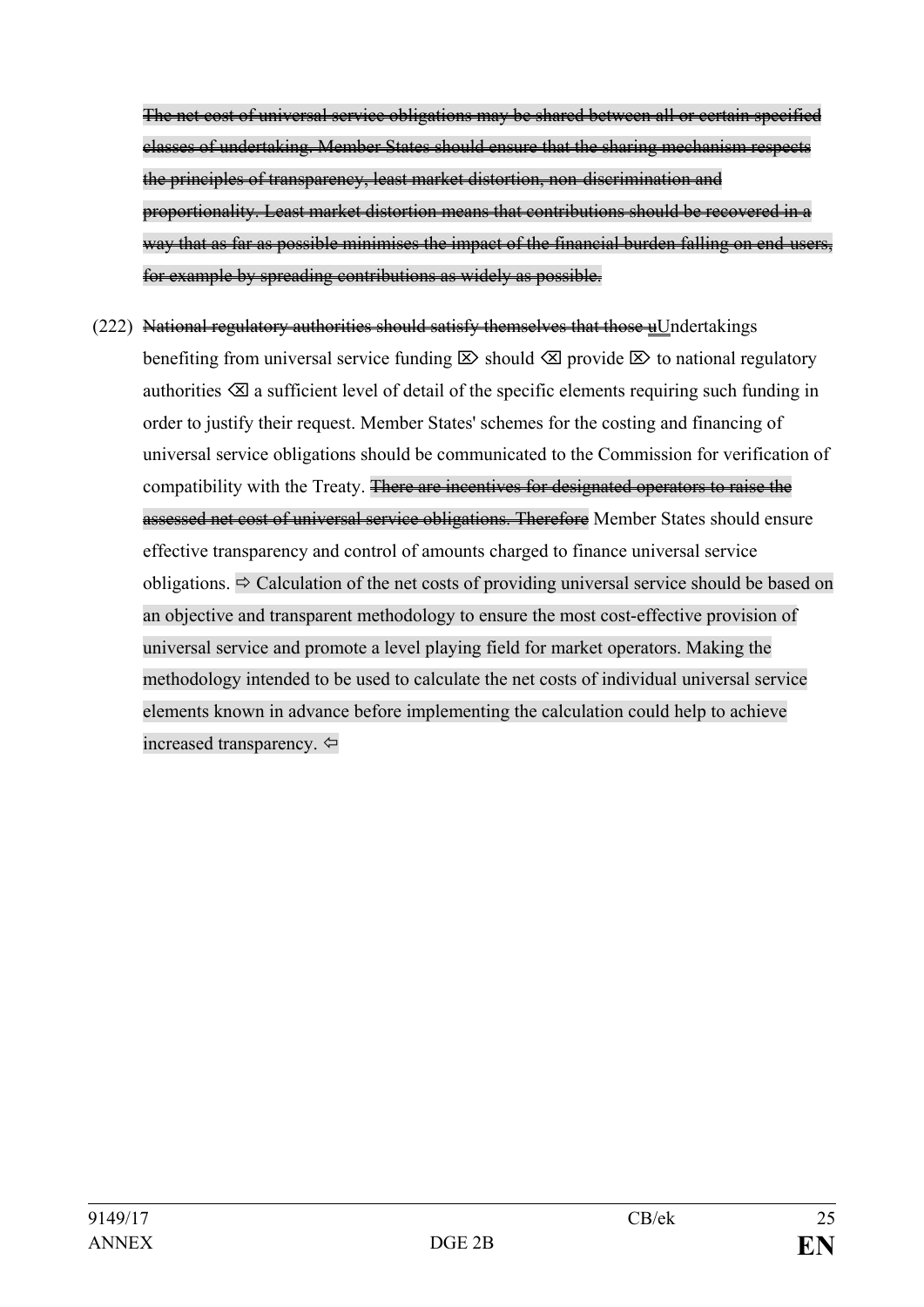Communications markets continue to evolve in terms of the services used and the technical means used to deliver them to users. The universal service obligations, which are defined at a Community level, should be periodically reviewed with a view to proposing that the scope be changed or redefined. Such a review should take account of evolving social, commercial and technological conditions and the fact that any change of scope should be subject to the twin test of services that become available to a substantial majority of the population, with a consequent risk of social exclusion for those who can not afford them. Care should be taken in any change of the scope of universal service obligations to ensure that certain technological choices are not artificially promoted above others, that a disproportionate financial burden is not imposed on sector undertakings (thereby endangering market developments and innovation) and that any financing burden does not fall unfairly on consumers with lower incomes. Any change of scope automatically means that any net cost can be financed via the methods permitted in this Directive. Member States are not permitted to impose on market players financial contributions which relate to measures which are not part of universal service obligations. Individual Member States remain free to impose special measures (outside the scope of universal service obligations) and finance them in conformity with Community law but not by means of contributions from market players.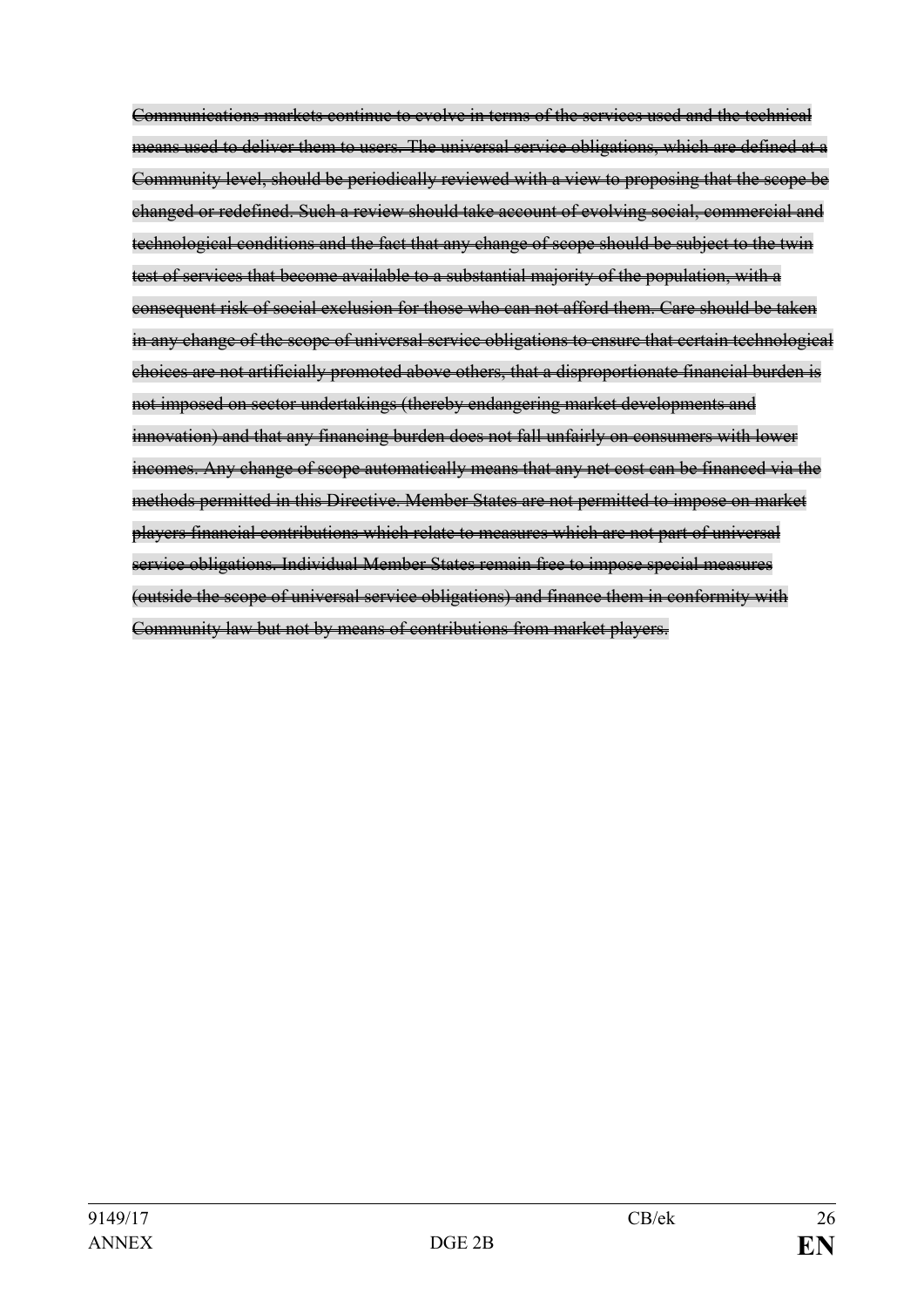More effective competition across all access and service markets will give greater choice for users. The extent of effective competition and choice varies across the Community and varies within Member States between geographical areas and between access and service markets. Some users may be entirely dependent on the provision of access and services by an undertaking with significant market power. In general, for reasons of efficiency and to encourage effective competition, it is important that the services provided by an undertaking with significant market power reflect costs. For reasons of efficiency and social reasons, enduser tariffs should reflect demand conditions as well as cost conditions, provided that this does not result in distortions of competition. There is a risk that an undertaking with significant market power may act in various ways to inhibit entry or distort competition, for example by charging excessive prices, setting predatory prices, compulsory bundling of retail services or showing undue preference to certain customers. Therefore, national regulatory authorities should have powers to impose, as a last resort and after due consideration, retail regulation on an undertaking with significant market power. Price cap regulation, geographical averaging or similar instruments, as well as non regulatory measures such as publicly available comparisons of retail tariffs, may be used to achieve the twin objectives of promoting effective competition whilst pursuing public interest needs, such as maintaining the affordability of publicly available telephone services for some consumers. Access to appropriate cost accounting information is necessary, in order for national regulatory authorities to fulfil their regulatory duties in this area, including the imposition of any tariff controls. However, regulatory controls on retail services should only be imposed where national regulatory authorities consider that relevant wholesale measures or measures regarding carrier selection or pre selection would fail to achieve the objective of ensuring effective competition and public interest.

Where a national regulatory authority imposes obligations to implement a cost accounting system in order to support price controls, it may itself undertake an annual audit to ensure compliance with that cost accounting system, provided that it has the necessary qualified staff, or it may require the audit to be carried out by another qualified body, independent of the operator concerned.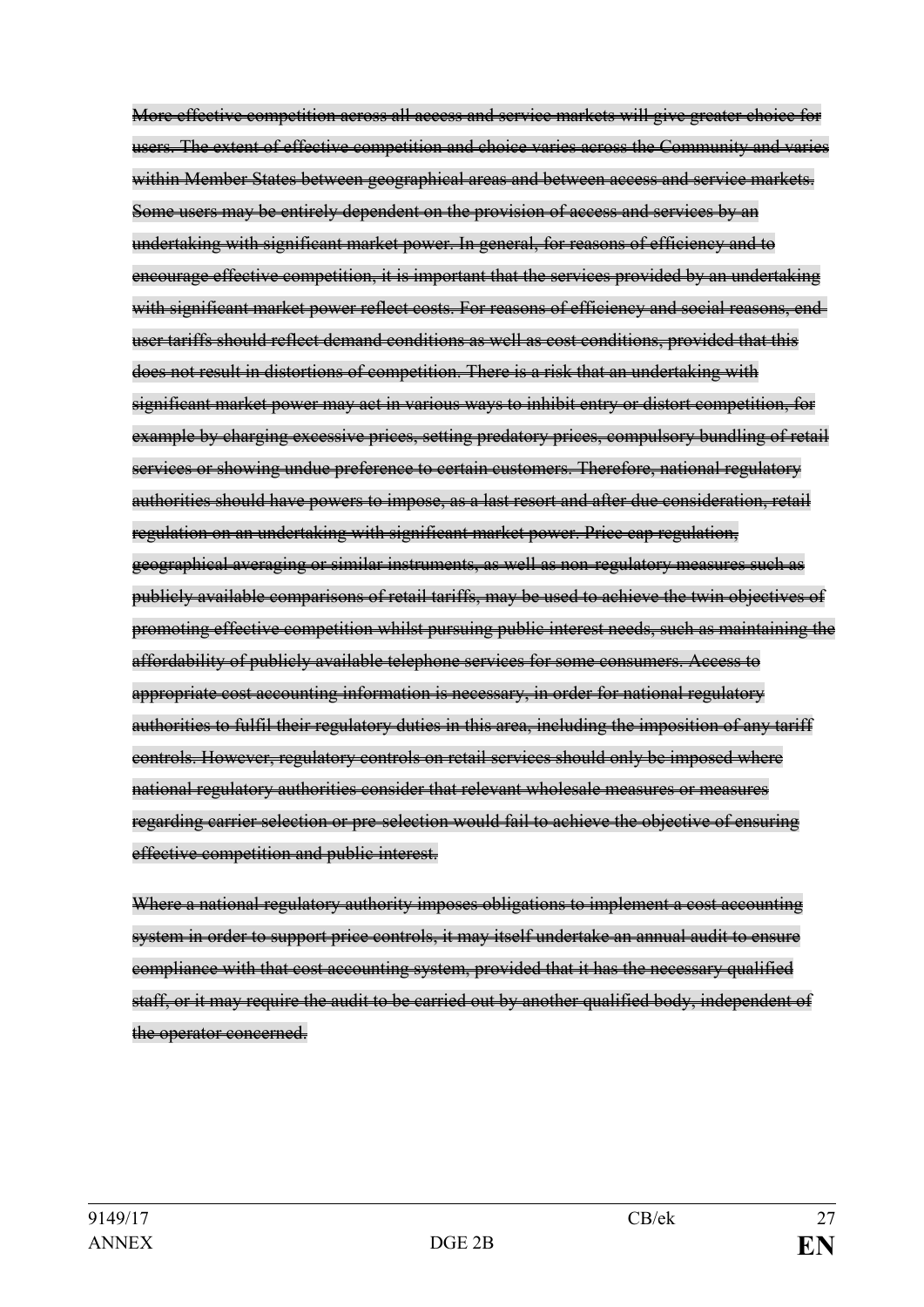National regulatory authorities may also, in the light of an analysis of the relevant market, require mobile operators with significant market power to enable their subscribers to access the services of any interconnected provider of publicly available telephone services on a call by call basis or by means of pre selection.

(223) In order to effectively support the free movement of goods, services and persons within the Union, it should be possible to use certain national numbering resources, in particular certain non-geographic numbers, in an extraterritorial manner, that is to say outside the territory of the assigning Member State throughout the territory of the Union. In view of the considerable risk of fraud with respect to interpersonal communications, such extraterritorial use should **only** be allowed for **the provision of** electronic communications services with the exception of **other than** interpersonal communications services. Member States should therefore ensure **eEnforcement of** that relevant national laws, in particular consumer protection rules and other rules related to the use of numbers **numbering resources**, are enforced **should be ensured by Member States independently of where the rights of use have been granted and where the numbering resources are used within the Union**. independently of the Member State where the rights of use for numbers **numbering resources** have been granted. That should entail that the national regulatory and other competent authorities of those Member States **remain competent to apply their national laws to numbering resources used in their territory, including where rights have been granted in another Member State.** where a number is used are competent to apply their national laws to the undertaking to which the number has been assigned. In addition, **tThe national regulatory authorities of the Member States where numbering resources from another Member State are used do not have control over those numbering resources. It is therefore essential that the national regulatory authorities of the Member State which grants the rights of extraterritorial use should also ensure the effective protection of the end-users in the Member States where those numbers are used. In view of achieving effective protection, a national regulatory authority granting rights of extraterritorial use should attach conditions [in accordance with Annex I, Part E] regarding the respect by the provider of the consumer protection rules and other rules related to the use of numbers numbering resources in those Member States where the numbering resources will be used.**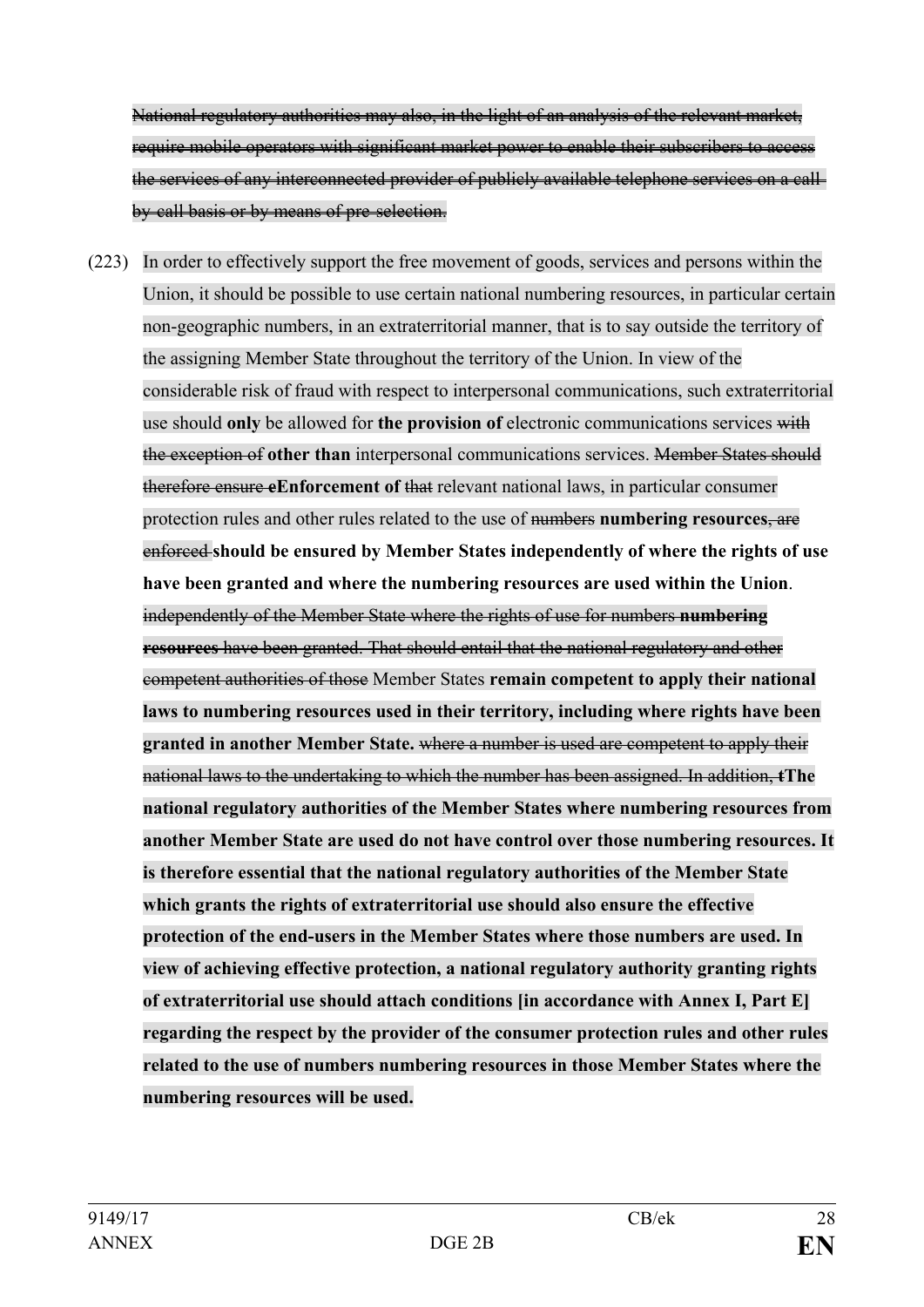**The** national regulatory authorities of those Member States **where a numbering resource is used** should have the possibility to **may** request the support of the national regulatory authority responsible for the assignment **which has that granted the rights** of **use for** the number**ing resources** to assist them in enforcing the respect of the **those its** rules applicable in those Member states where the number is used. Such support **Enforcement** measures **by the national regulatory authority that granted the rights of use for the numbering resources** should include dissuasive sanctions, in particular in case of a serious breach the withdrawal of the right of extraterritorial use for the numbers **numbering resources** assigned to the undertaking concerned. The requirements on extraterritorial use should be without prejudice to Member States' powers to block, on a case-by case basis, access to numbers or services where that is justified by reasons of fraud or misuse. The extraterritorial use of numbers **numbering resources** should be without prejudice to Union's rules related to the provision of roaming services, including those relative to preventing anomalous or abusive use of roaming services which are subject to retail price regulation and which benefit from regulated wholesale roaming rates. Member States should continue to be able to enter into specific agreements on extraterritorial use of numbering resources with third countries.

(224) Member States should promote over-the-air provisioning of numbering resources to facilitate switching of electronic communications providers. Over the-air provisioning of numbering resources enables the reprogramming of telecommunication equipment identifiers without physical access to the devices concerned. This feature is particularly relevant for machine-to-machine services, that is to say services involving an automated transfer of data and information between devices or software-based applications with limited or no human interaction. Providers of such machine-to-machine services might not have recourse to physical access to their devices due to their use in remote conditions, or to the large number of devices deployed or to their usage patterns. In view of the emerging machine-to-machine market and new technologies, Member States should strive to ensure technological neutrality in promoting over-the-air provisioning.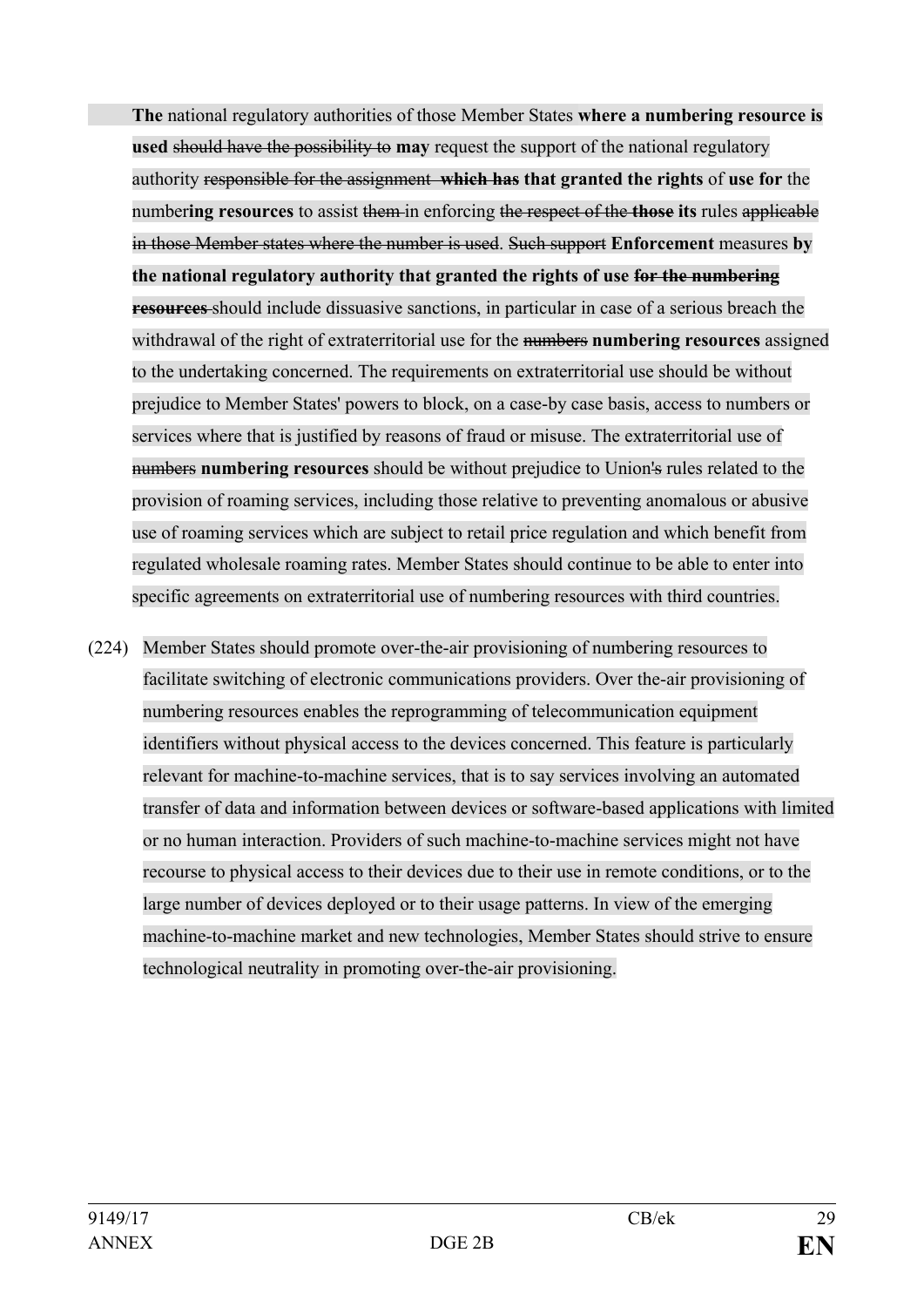$\sqrt{225}$  Access to numbering resources on the basis of transparent, objective and non-discriminatory criteria is essential for undertakings to compete in the electronic communications sector.  $\Rightarrow$  Member States should be able to grant rights of use for numbers **numbering resources** to undertakings other than providers of electronic communications networks or services in view of the increasing relevance of numbers for various Internet of Things services.  $\Leftarrow$  All elements of national numbering plans should be managed by national regulatory authorities, including point codes used in network addressing. Where there is a need for harmonisation of numbering resources in the Community  $\boxtimes$  Union  $\boxtimes$  to support the development of pan-European services  $\Rightarrow$  or cross-border services, in particular new machine-to-machine-based services such as connected cars, and where the demand could not be met on the basis of the existing numbering resources in place  $\Leftrightarrow$ , the Commission  $\overline{\text{max}} \boxtimes \text{can } \boxtimes$  take technical implementing measures using its executive powers  $\Rightarrow$  with the assistance of BEREC  $\Leftrightarrow$ . Where this is appropriate to ensure full global interoperability of services, Member States should coordinate their national positions in accordance with the Treaty in international organisations and fora where numbering decisions are taken. The provisions of this Directive do not establish any new areas of responsibility for the national regulatory authorities in the field of Internet naming and addressing.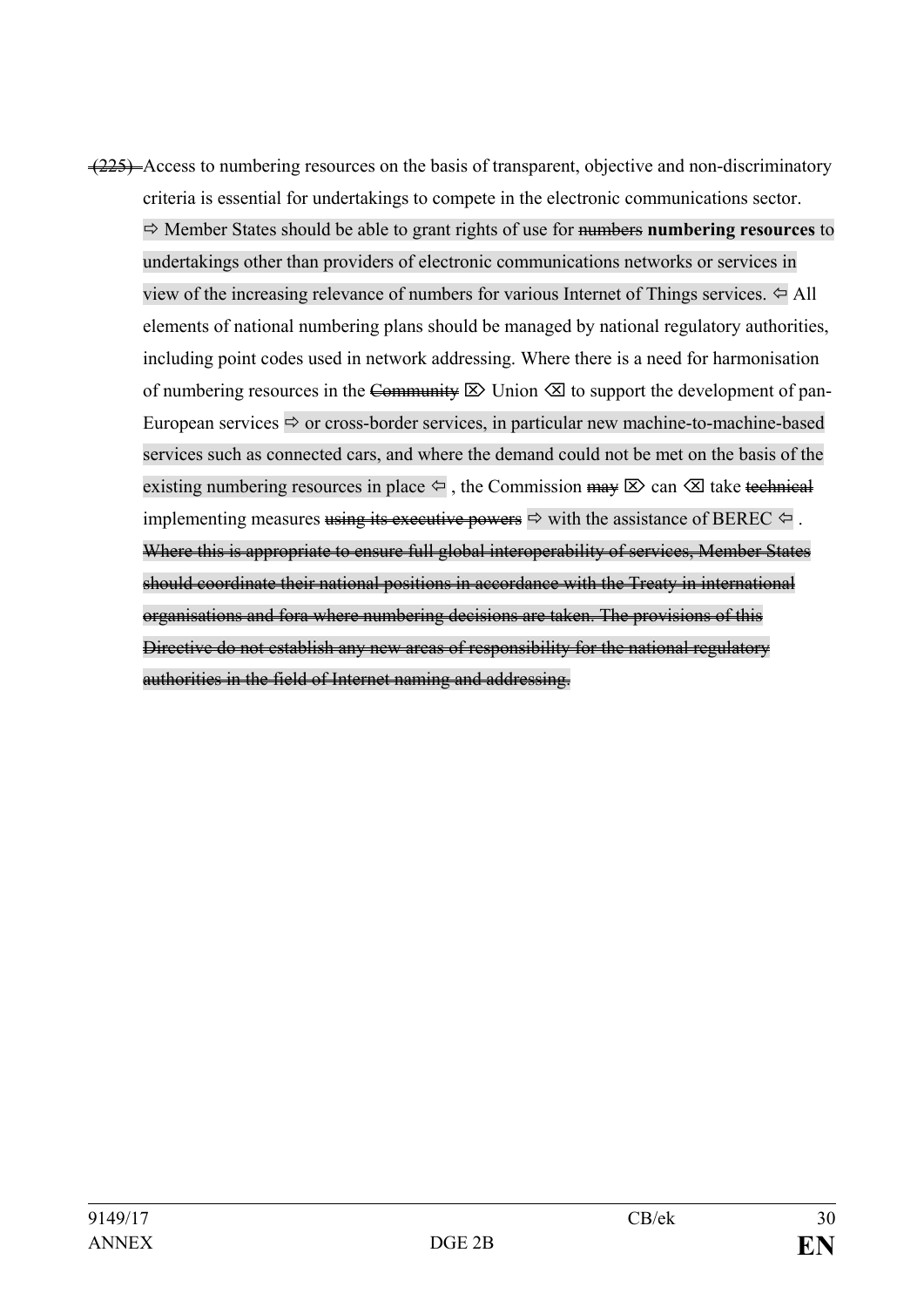- (226) The requirement to publish decisions on the granting of rights  $\leftrightarrow \infty$  of  $\otimes$  use frequencies  $\overline{\text{er}}$   $\boxtimes$  for  $\boxtimes$  numbers **numbering resources** may be fulfilled by making these decisions publicly accessible via a website.
- (227) Considering the particular aspects related to reporting missing children and the eurrently limited availability of such a service. Member States  $\boxtimes$  should maintain their commitment  $\otimes$  should not only reserve a number, but also make every effort to ensure that  $a \Rightarrow$  well-functioning  $\Leftarrow$  service for reporting missing children is actually available in their territories under the number '116000'<del>, without delay. To that end, Member States should, if</del> appropriate, inter alia, organise tendering procedures in order to invite interested parties to provide that service.
- (228) A single market implies that end-users are able to access all numbers included in the national numbering plans of other Member States and to access services using nongeographic numbers  $\boxtimes$ , including freephone and premium-rate numbers,  $\boxtimes$  within the Community  $\boxtimes$  Union  $\boxtimes$ , including, among others, freephone and premium rate numbers  $\Leftrightarrow$  except where the called end-user has chosen, for commercial reasons, to limit access from certain geographical areas  $\Leftrightarrow$ . End-users should also be able to access numbers from the European Telephone Numbering Space (ETNS) and Universal International Freephone Numbers (UIFN). Cross-border access to numbering resources and associated services should not be prevented, except in objectively justified cases, for example to combat fraud or abuse (e.g. in connection with certain premium-rate services), when the number is defined as having a national scope only (e.g. a national short code) or when it is technically or economically unfeasible.  $\Rightarrow$  Tariffs charged to parties calling from outside the Member State concerned need not be the same as for those parties calling from inside that Member State.  $\Leftarrow$  Users should be fully informed in advance and in a clear manner of any charges applicable to freephone numbers, such as international call charges for numbers accessible through standard international dialling codes. **Where interconnection or other service revenues are withheld by providers of electronic communications services by reasons of fraud or misuse, Member States should ensure that retained service revenues are refunded to the end-users affected by the relevant fraud or misuse where possible.**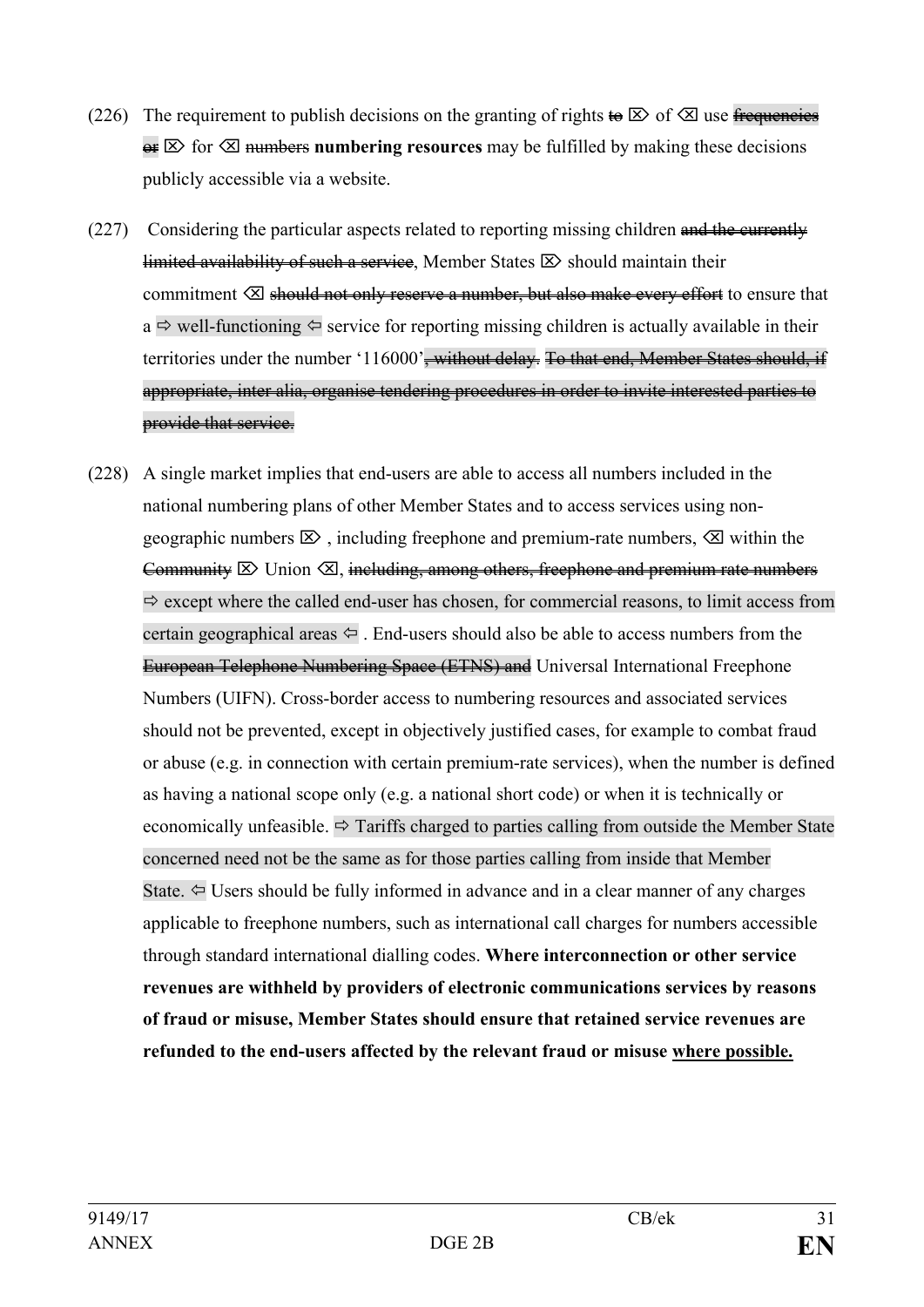Access by end users to all numbering resources in the Community is a vital pre condition for a single market. It should include freephone, premium rate, and other non geographic numbers, except where the called subscriber has chosen, for commercial reasons, to limit access from certain geographical areas. Tariffs charged to parties calling from outside the Member State concerned need not be the same as for those parties calling from inside that Member State.

(229) The completion of the single market for electronic communications requires the removal of barriers for end-users to have cross-border access to electronic communications services across the Union. Providers of electronic communications to the public should not deny or restrict access or discriminate against end-users on the basis of their nationality or Member State of residence. Differentiation should, however, be possible on the basis of objectively justifiable differences in costs and risks, which may go beyond the measures provided for in Regulation 531/2012 in respect of abusive or anomalous use of regulated retail roaming services.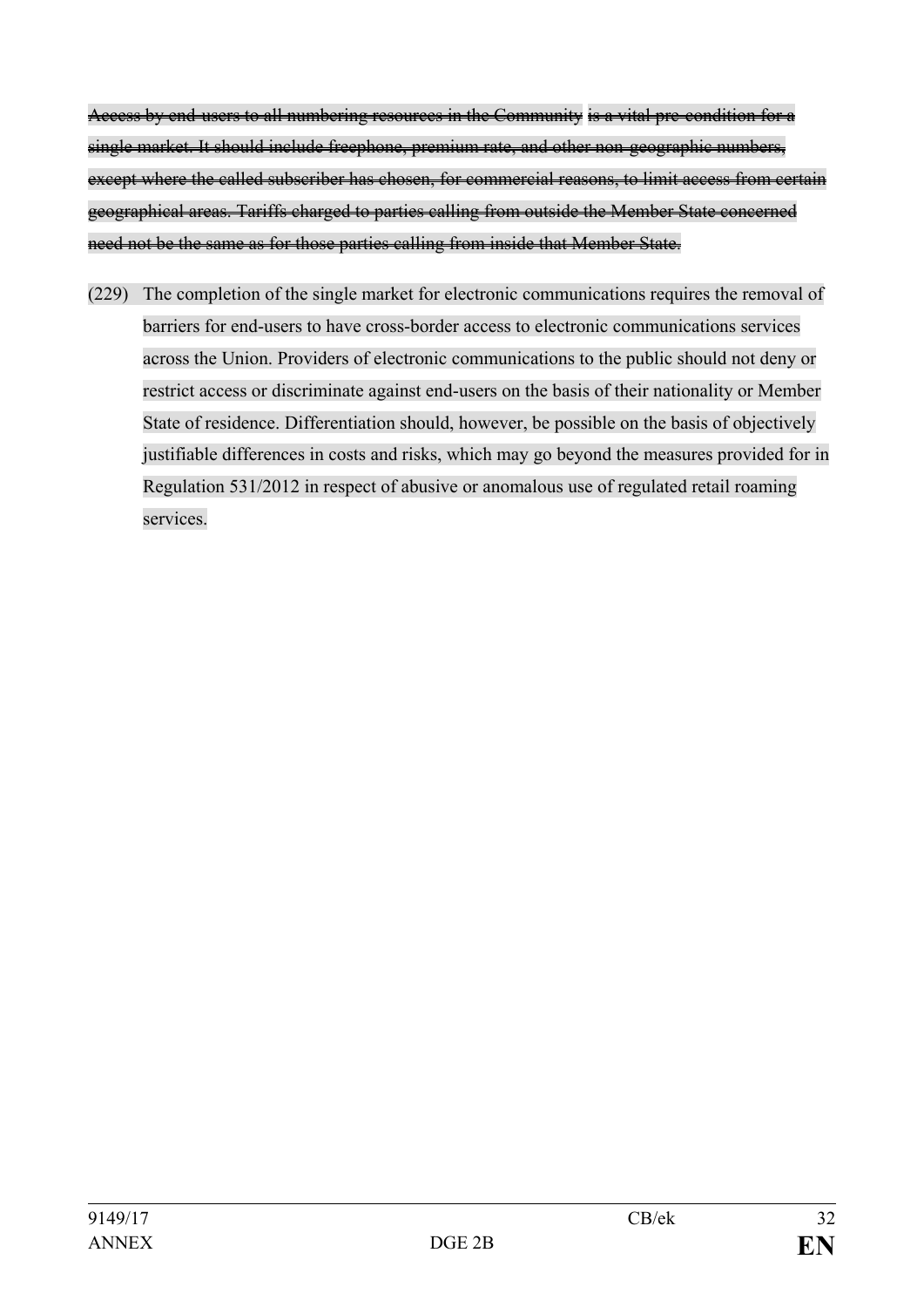(230) Divergent implementation of the rules on end-user protection has created significant internal market barriers affecting both providers of electronic communications services and endusers. Those barriers should be reduced by the applicability of the same rules ensuring a high common level of protection across the Union. A calibrated full harmonisation of the end-user rights covered by this Directive should considerably increase legal certainty for both end-users and providers of electronic communications services, and should significantly lower entry barriers and unnecessary compliance burden stemming from the fragmentation of the rules. Full harmonisation helps to overcome barriers to the single market resulting from such national end-user provisions which at the same time protect national providers against competition from other Member States. In order to **a**chieve a high common level of protection, several end-user provisions should be reasonably enhanced in this Directive in the light of best practices in Member States. Full harmonisation of their rights increases the trust of end-users in the internal market as they benefit from an equally high level of protection when using electronic communications services, not only in their Member State but also while living, working or travelling in other Member States. **Full harmonisation should only extend to the subject matters governed by the provisions on end-user rights. Therefore, it should not affect national law with respect to aspects of end-user protection which are not covered by these provisions. Moreover, Member States may maintain or introduce national provisions on issues not specifically addressed in this Directive, in particular in order to address newly emerging issues. Furthermore,** Member States should maintain the possibility to have a higher level of enduser protection where an explicit derogation is provided for in this Directive, and to act in areas not covered by this Directive.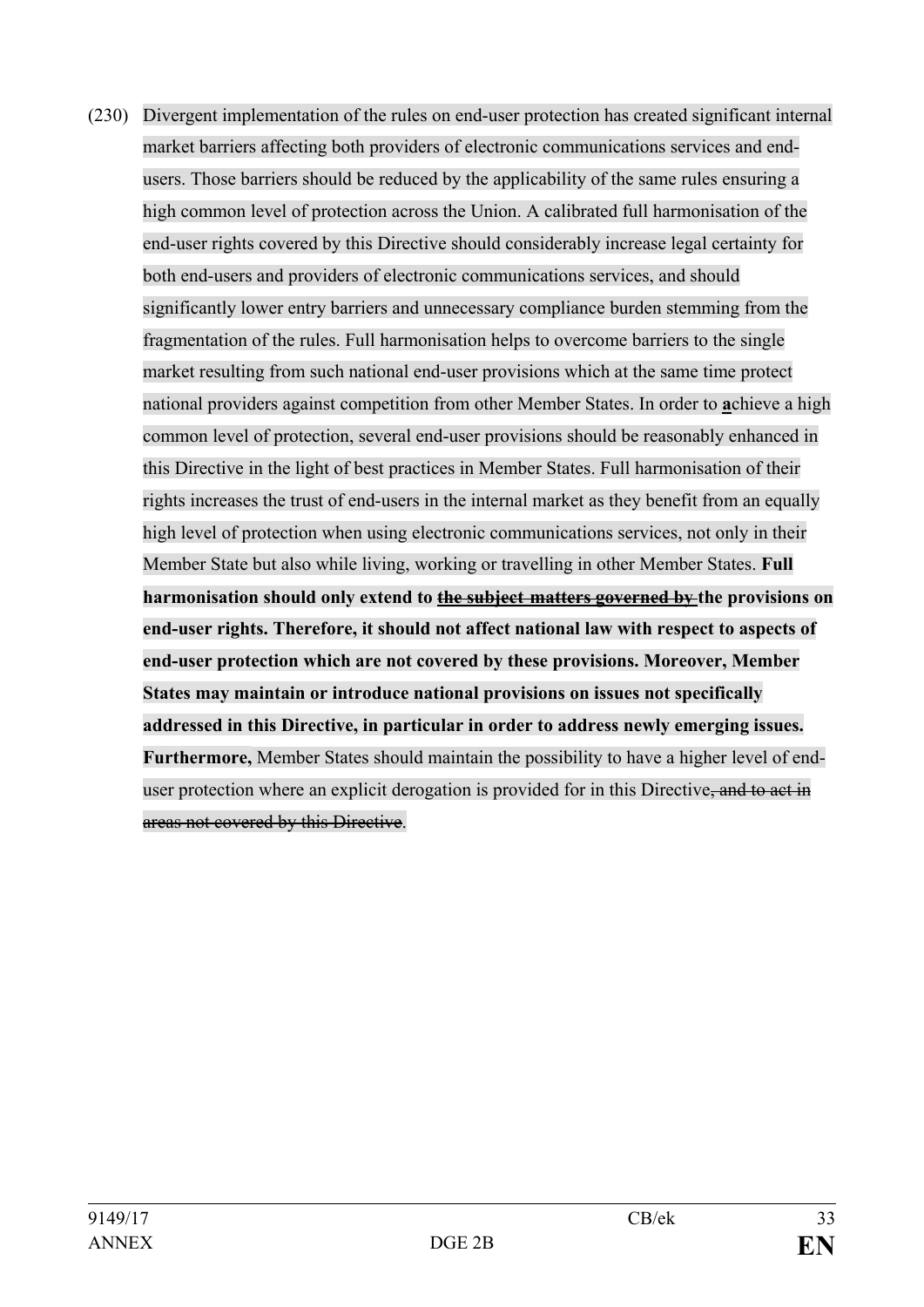(231) Contracts are an important tool for  $\boxtimes$  end-  $\boxtimes$  users and consumers to ensure a minimum level of transparency of information and legal security  $\boxtimes$  certainty  $\boxtimes$ . Most service providers in a competitive environment will conclude contracts with their customers for reasons of commercial desirability. In addition to the provisions of this Directive, the requirements of existing Community  $\boxtimes$  Union  $\boxtimes$  consumer protection legislation relating to contracts, in particular Council Directive 93/13/EEC of 5 April 1993 on unfair terms in consumer contracts<sup>5</sup> and Directive 97/7/EC of the European Parliament and of the Council of 20 May 1997 on the protection of consumers in respect of distance contracts Directive  $2011/83/EU$  of the European Parliament and of the Council on consumer rights<sup>7</sup> and Council Directive 93/13/EEC of 5 April 1993 on unfair terms in consumer contracts, apply to consumer transactions relating to electronic  $\boxtimes$  communications  $\boxtimes$  networks and services. Specifically, consumers should enjoy a minimum level of legal certainty in respect of their contractual relations with their direct telephone service provider, such that the contractual terms, conditions, quality of service, condition for termination of the contract and the service, compensation measures and dispute resolution are specified in their contracts. Where service providers other than direct telephone service providers conclude contracts with consumers, the same information should be included in those contracts as well. The measures to ensure transparency on prices, tariffs, terms and conditions will increase the ability of consumers to optimise their choices and thus to benefit fully from competition.

 $\frac{6}{6}$  <del>QJ L 95, 21.4.1993, p.</del>

 $\frac{6}{7}$  <del>QJ L 144, 4.6.1997, p. 19.</del>

**<sup>7</sup>** Directive 2011/83/EU of the European Parliament and of the Council of 25 October 2011 on consumer rights, amending Council Directive 93/13/EEC and Directive 1999/44/EC of the European Parliament and of the Council and repealing Council Directive 85/577/EEC and Directive 97/7/EC of the European Parliament and of the Council (OJ L 304, 22.11.2011, p. 64).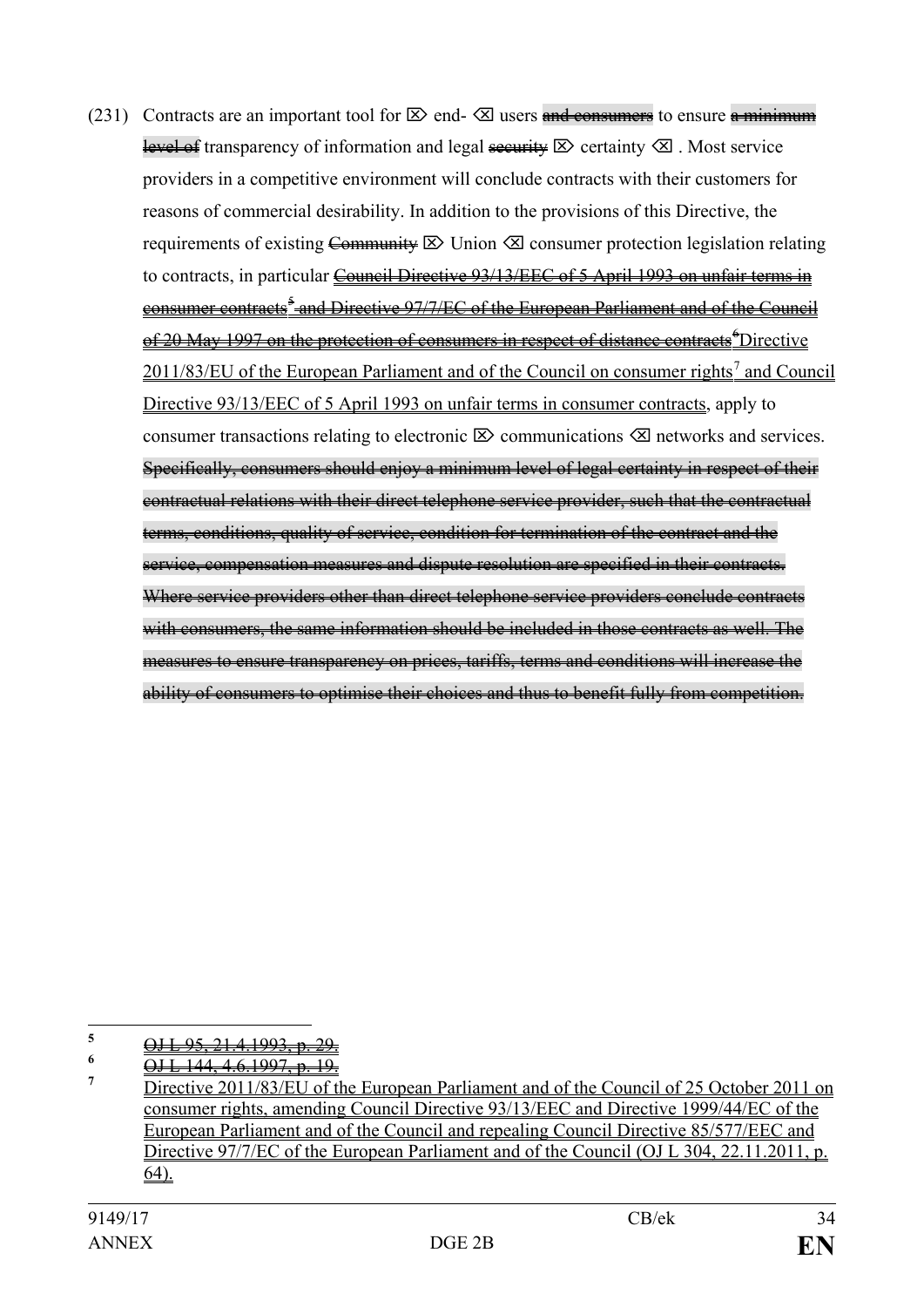(232) Provisions on contracts  $\boxtimes$  in this Directive  $\boxtimes$   $\Rightarrow$  should apply irrespective of the amount of any payment to be made by the customer.  $\Leftarrow \boxtimes$  They  $\boxtimes$  should apply **benefit** not only to consumers but also to other end users, primarily micro enterprises and small and mediumsized enterprises (SMEs)  $\boxtimes$  as defined in Commission Recommendation 2003/361/EC,  $\boxtimes$ which may prefer a contract adapted to consumer needs **and not-for-profit organisations**  $\Rightarrow$  whose bargaining position is comparable to that of consumers and which should therefore benefit from the same level of protection  $\leftarrow$  . To avoid unnecessary administrative burdens for providers and the complexity related to the definition of SMEs,  $\overline{\text{t}}$  The provisions on contracts  $\overline{\mathbb{Z}}$ , including those contained in Directive 2011/83/EU on consumer rights,  $\otimes$  should note apply automatically to those  $\otimes$  undertakings  $\otimes$  other endusers, but only where they so request  $\Rightarrow$  unless they prefer negotiating individualised contract terms with providers of electronic communications services  $\Leftrightarrow$ .  $\Leftrightarrow$  As opposed to micro and small enterprises **and not-for-profit organisations**, larger enterprises usually have stronger bargaining power and do, therefore, not depend on the same contractual information requirements as consumers. Other provisions, such as number portability, which are important also for larger enterprises should continue to apply to all end-users.  $\Leftrightarrow$ Member States should take appropriate measures to promote awareness amongst SMEs of this possibility.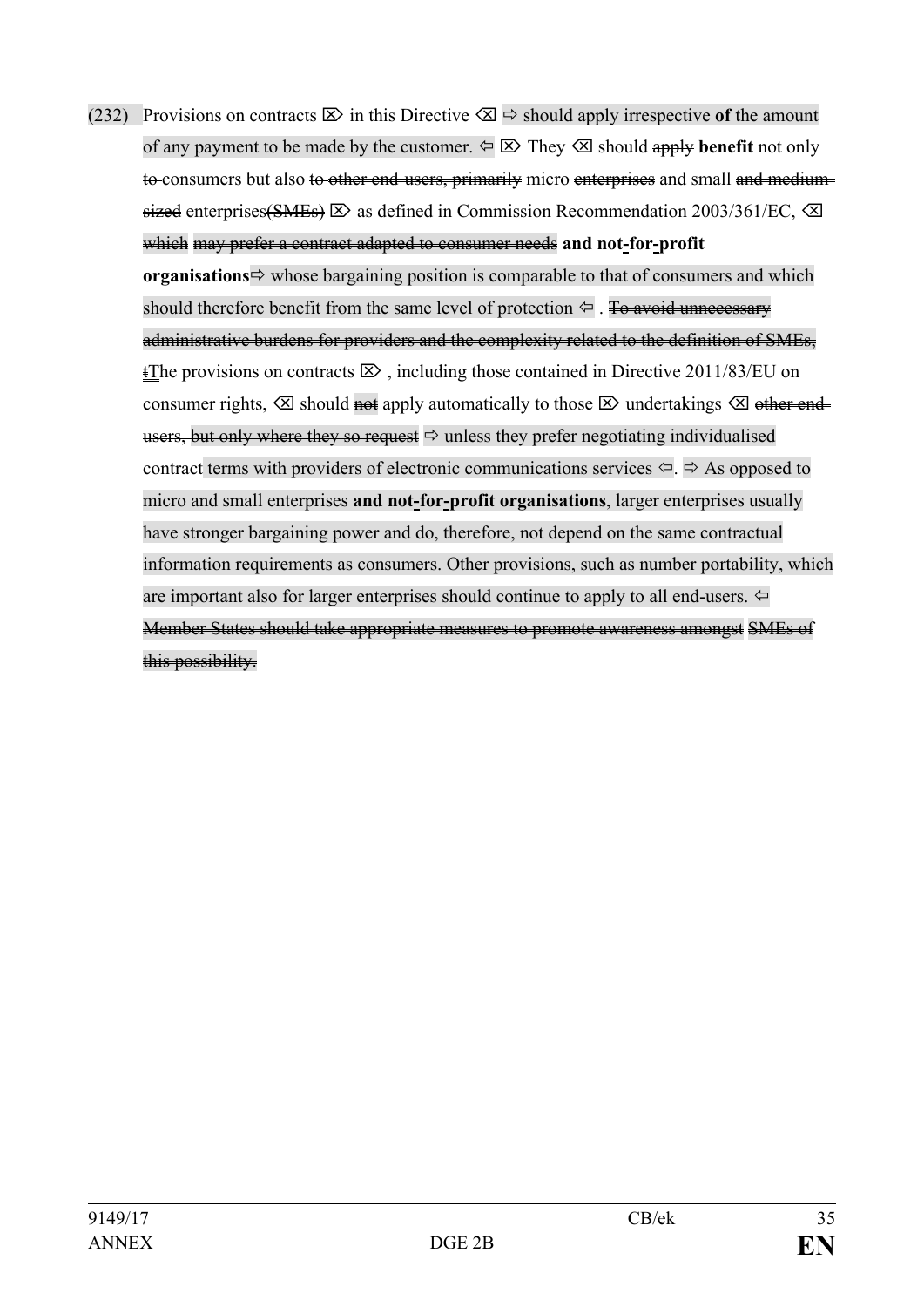- (233) The specificities of the electronic communications sector require, beyond horizontal contract rules, a limited number of additional end-user protection provisions. End-users should inter alia be informed of any quality of service levels offered, , conditions for promotions and termination of contracts, applicable tariff plans and tariffs for services subject to particular pricing conditions. That information is relevant for **internet access services and, to some extent, also for** most publicly available electronic **interpersonal** communications services**. Some types of information, for instance on quality of service or pricing, are relevant only for those interpersonal communications services which offer suhch such quality of service or bill a price for their services, respectively** but not for number independent interpersonal communications services. In order to enable the end-user to make a wellinformed choice, it is essential that the required relevant information is provided prior to the conclusion of the contract and in clear and understandable language. For the same reason, providers should present a summary of the essential contract terms. In order to facilitate comparability and reduce compliance cost, BEREC **the Commission** should issue a template for such contract summaries.
- (234) Following the adoption of Regulation (EU) 2015/2120 the provisions in this Directive regarding information on conditions limiting access to and/or use of services and applications and as regards traffic shaping became obsolete and should be repealed.
- (235) With respect to terminal equipment, the customer contract should specify any restrictions imposed by the provider on the use of the equipment, such as by way of 'SIM-locking' mobile devices, if such restrictions are not prohibited under national legislation, and any charges due on termination of the contract, whether before or on the agreed expiry date, including any cost imposed in order to retain the equipment.  $\Rightarrow$  Any charges due at early termination for terminal equipment and other promotional advantages should be calculated on the basis of customary depreciation methods and on a pro rata temporis basis, respectively.  $\Leftrightarrow$
- (236) Without  $\boxtimes$  prejudice to the substantive  $\boxtimes$  imposing any obligations on the provider  $\Rightarrow$  related to security by virtue of this Directive  $\Leftrightarrow$  to take action over and above what is required under Community law, the eustomer contract should also specify the type of action.  $\frac{d}{dx}$  the provider might take in case of security or integrity incidents, threats or vulnerabilities.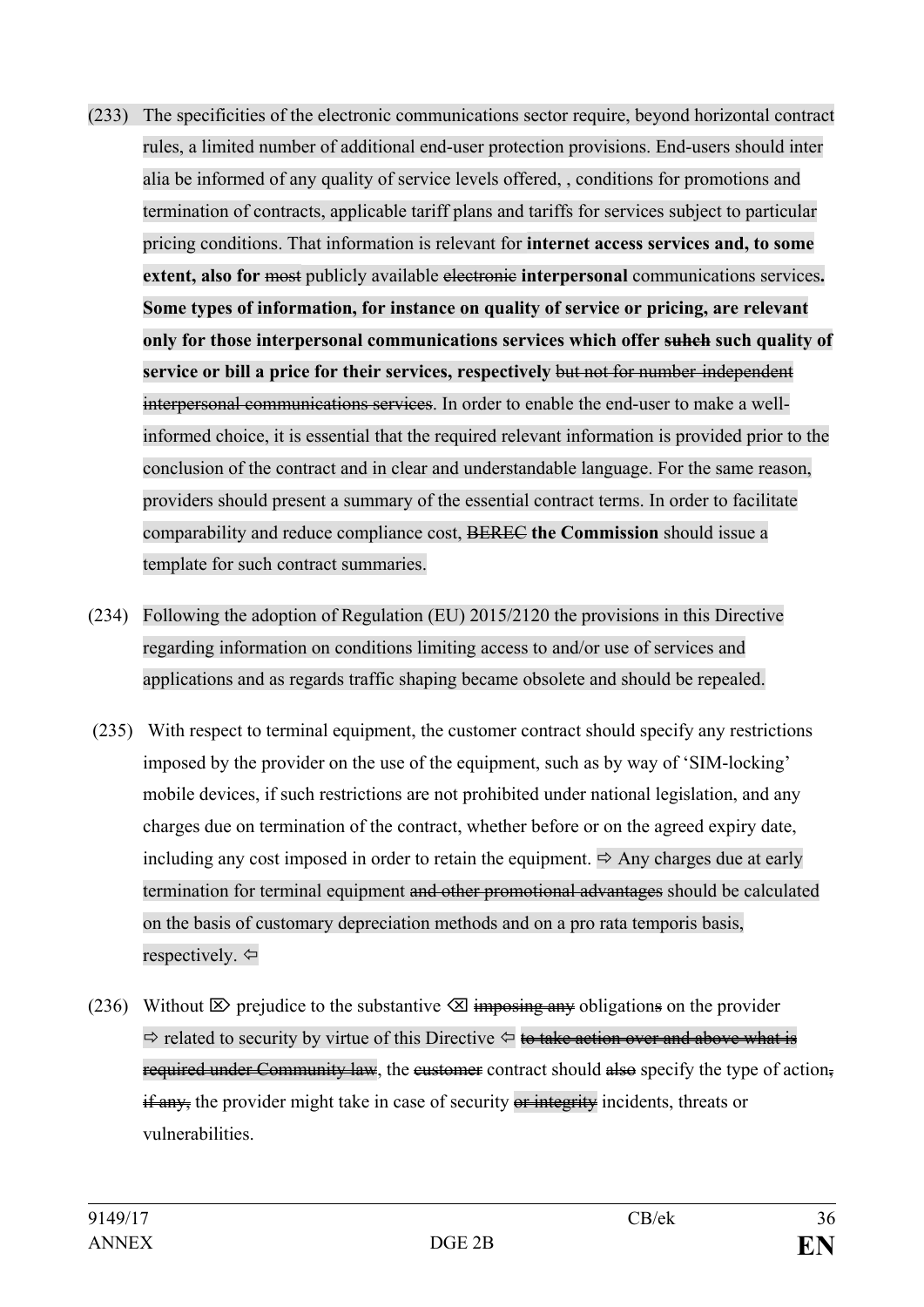(237) The availability of transparent, up-to-date and comparable information on offers and services is a key element for consumers **end-users** in competitive markets where several providers offer services. End-users and consumers of electronic communications services should be able to easily compare the prices of various services offered on the market based on information published in an easily accessible form. In order to allow them to make price  $\Rightarrow$  and service  $\Leftarrow$  comparisons easily, national regulatory authorities should be able to require from undertakings providing electronic communications networks and/or  $\Rightarrow$  electronic communications  $\Leftrightarrow$  services  $\Leftrightarrow$  other than number independent interpersonal communications services  $\Leftarrow$  greater transparency as regards information (including tariffs,  $\Rightarrow$  quality of service, restrictions on terminal equipment supplied,  $\Leftrightarrow$  espectivelent patterns and other relevant statistics).  $\Rightarrow$  Any such requirements should take due account of the characteristics of those networks or services.  $\Leftarrow \boxtimes$  They should also  $\boxtimes$  and to ensure that third parties have the right to use, without charge, publicly available information published by such undertakings  $\Rightarrow$ , in view of providing comparison tools  $\Leftarrow$ . National regulatory authorities should also be able to make price guides available, in particular where the market has not provided them free of charge or at a reasonable price. Undertakings should not be entitled to any remuneration for the use of information where it has already been published and thus belongs in the public domain. In addition, end users and consumers should be adequately informed of the price and the type of service offered before they purchase a service, in particular if a freephone number is subject to additional charges. National regulatory authorities should be able to require that such information is provided generally, and, for certain categories of services determined by them, immediately prior to connecting the call, unless otherwise provided for by national law. When determining the categories of call requiring pricing information prior to connection, national regulatory authorities should take due account of the nature of the service, the pricing conditions which apply to it and whether it is offered by a provider who is not a provider of electronic communications services. Without prejudice to Directive 2000/31/EC (Directive on electronic commerce), undertakings should also, if required by Member States, provide subscribers with public interest information produced by the relevant public authorities regarding, inter alia, the most common infringements and their legal consequences.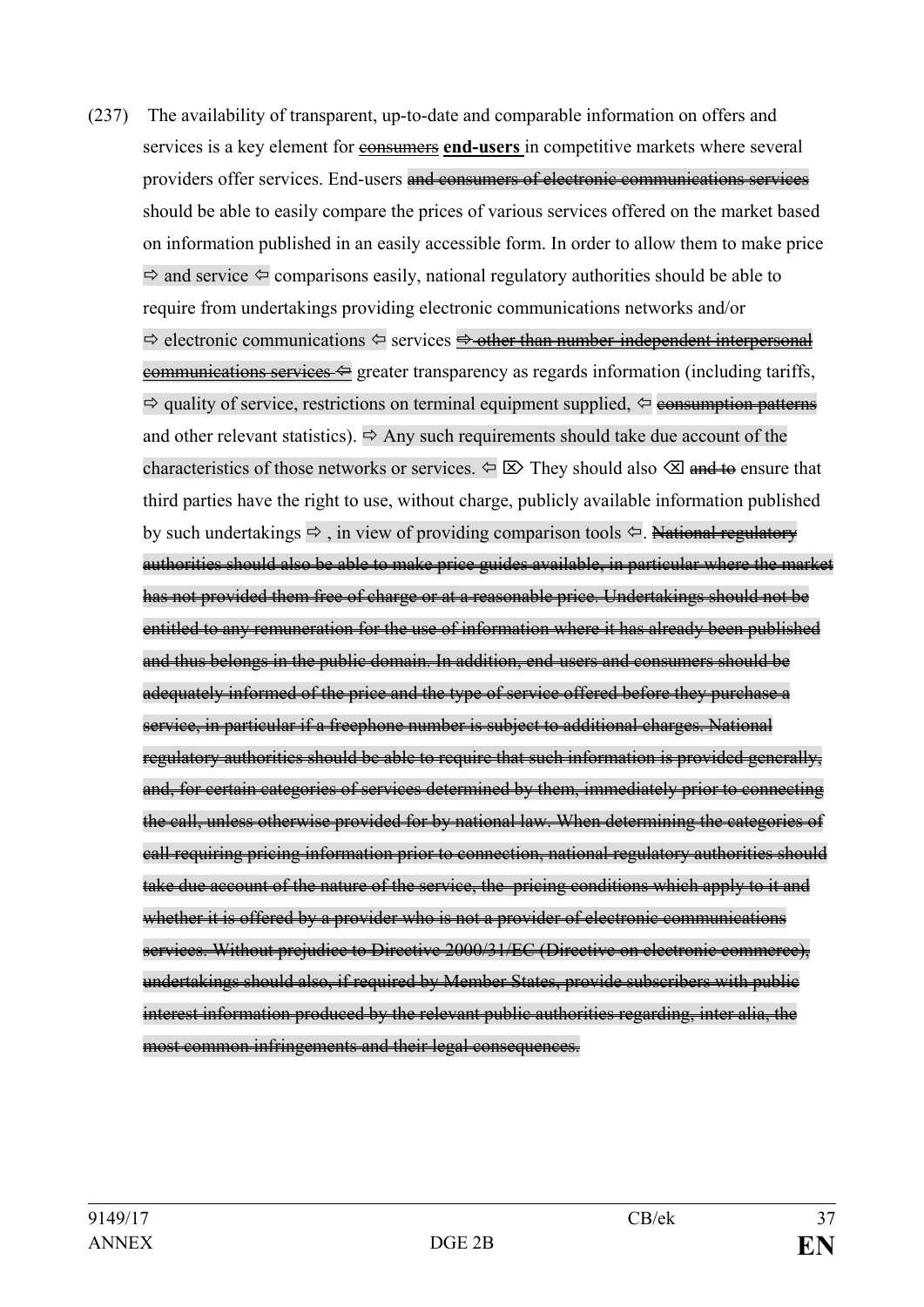- (238) End-users are often not aware of the cost of their consumption behaviour or have difficulties to estimate their time or data consumption when using electronic communications services. In order to increase transparency and to allow better control of their communications budget it is important to provide end-users with facilities that enable them to track their consumption in a timely manner. **In addition, Member States may maintain provisions on consumption limits protecting end-users against "bill-shocks".**
- (239) Independent comparison tools, such as websites, are an effective means for end-users to assess the merits of different providers of publicly available electronic communications services other than number independent interpersonal communications services , and to obtain impartial information, in particular by comparing prices, tariffs, and quality parameters in one place. Such tools **should be operationally independent from service providers, which means that no service provider should be given favourable treatment in search results, and** should aim at providing information that is both clear and concise and complete and comprehensive. They should also aim at including the broadest possible range of offers, so as to give a representative overview and cover a significant part of the market. The information given on such tools should be trustworthy, impartial and transparent. End-users should be informed of the availability of such tools. Member States should ensure that end-users have free access to at least one such tool in their respective **territories**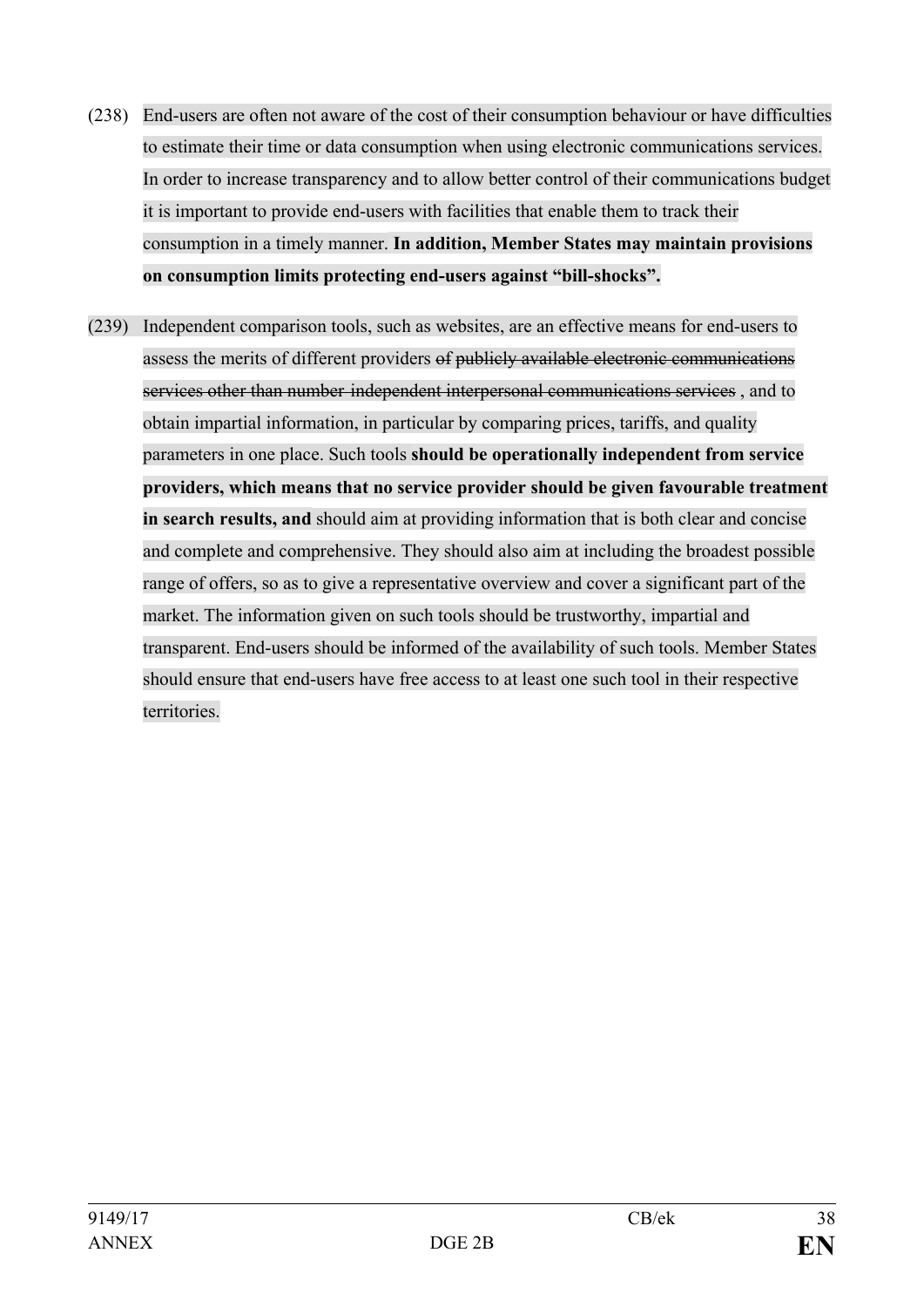(240) Independent comparison tools should be operationally independent from providers of publicly available electronic communications services. They can be operated by private undertakings, or by or on behalf of competent authorities, however they should be operated in accordance with specified quality criteria including the requirement to provide details of their owners, provide accurate and up-to-date information, state the time of the last update, set out clear, objective criteria on which the comparison will be based and include a broad range of offers on publicly available electronic communications services other than numberindependent interpersonal communications services, covering a significant part of the market. Member States should be able to determine how often comparison tools are required to review and update the information they provide to end-users, taking into account the frequency with which providers of publicly available electronic communications services other than number-independent interpersonal communications services, generally update their tariff and quality information. Where there is only one tool in a Member State and that tool ceases to operate or ceases to comply with the quality criteria, the Member State should ensure that end-users have access within a reasonable time to another comparison tool at national level.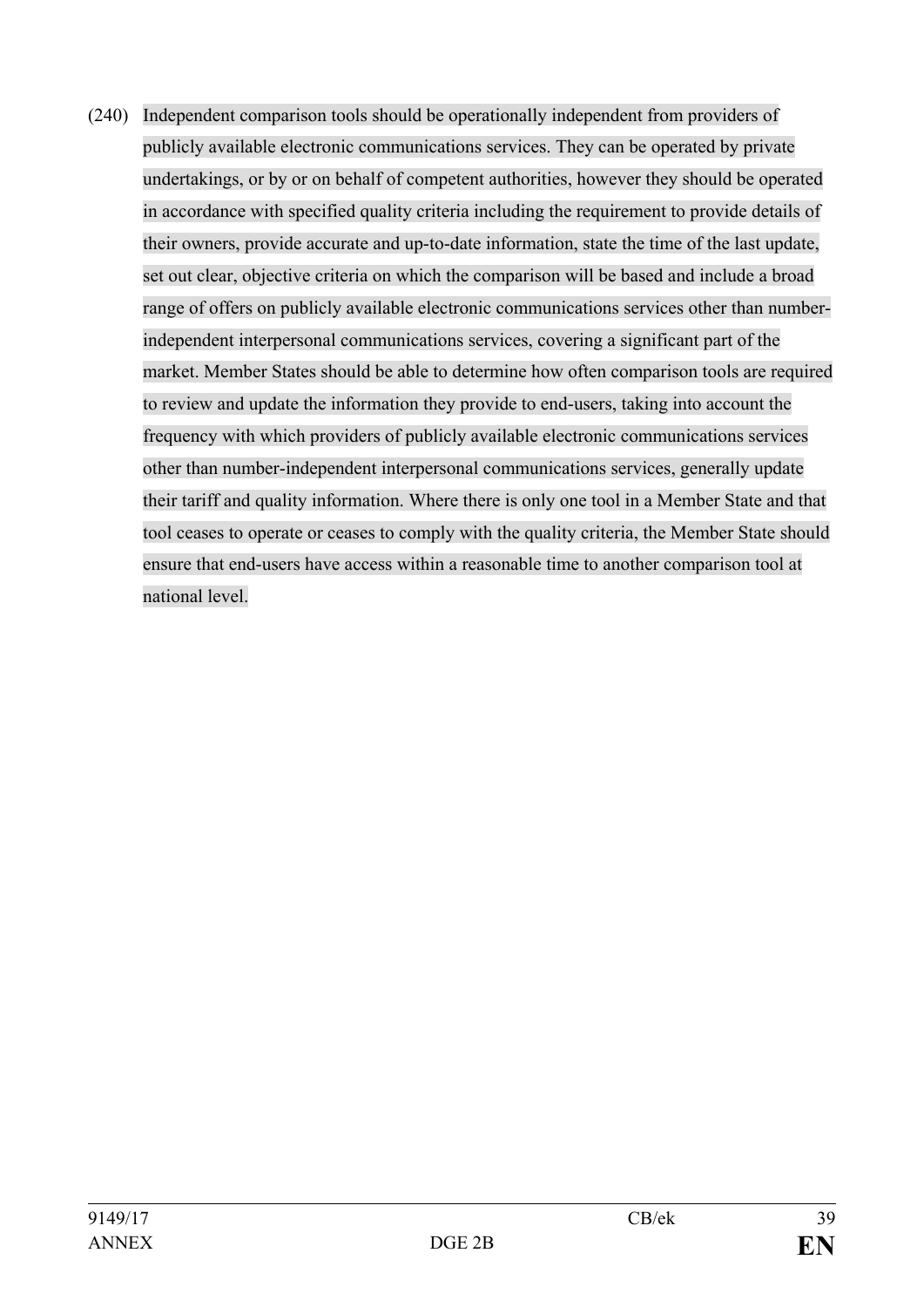(241) In order to address public interest issues with respect to the use of  $\Rightarrow$  publicly available electronic  $\Leftarrow$  communications services and to encourage protection of the rights and freedoms of others, the relevant national  $\Rightarrow$  competent  $\Leftarrow$  authorities should be able to produce and have disseminated, with the aid of providers, public interest information related to the use of such services. This could include public interest information  $\Rightarrow$  regarding the most common infringements and their legal consequences, for instance  $\Leftarrow$  regarding copyright infringement, other unlawful uses and the dissemination of harmful content, and advice and means of protection against risks to personal security, which may for example arise from disclosure of personal information in certain circumstances, as well as risks to privacy and personal data, and the availability of easy-to-use and configurable software or software options allowing protection for children or vulnerable persons. The information could be coordinated by way of the cooperation procedure established in Article 33(3) of  $\triangleright$  this  $\triangleright$  Directive 2002/22/EC (Universal Service Directive). Such public interest information should be updated whenever necessary and should be presented in easily comprehensible **printed and electronic** formats, as determined by each Member State, and on national public authority websites. **[**National regulatory authorities**]** should be able to oblige providers to disseminate this standardised information to all their customers in a manner deemed appropriate by the national regulatory authorities. When required by Member States, the information should also be included in contracts. Dissemination of such information should however not impose an excessive burden on undertakings. Member States should require this dissemination by the means used by undertakings in communications with subscribers  $\Rightarrow$  end-users  $\Leftrightarrow$  made in the ordinary course of business.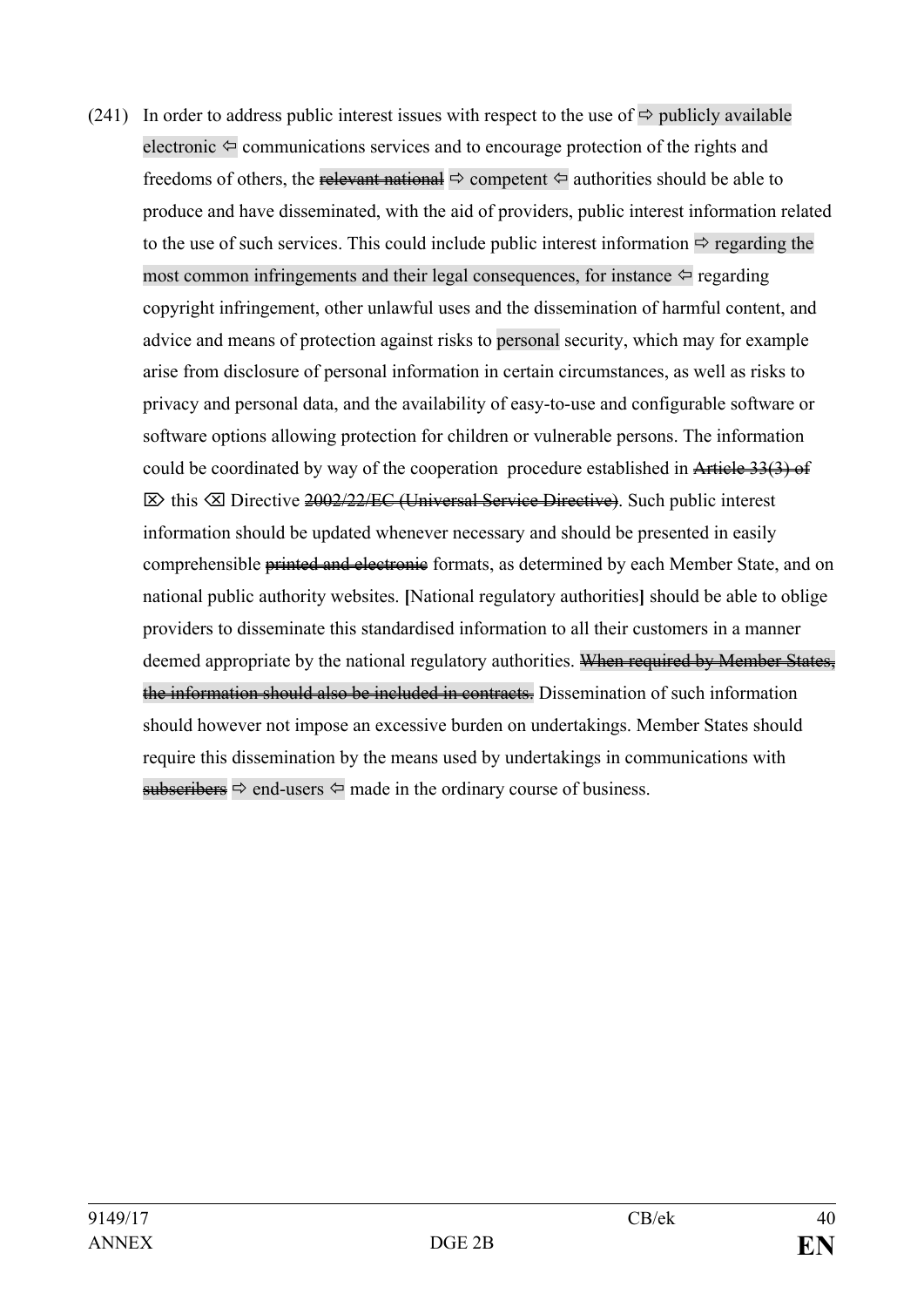- (242) In the absence of relevant rules of Community  $\boxtimes$  Union  $\boxtimes$  law, content, applications and services are deemed lawful or harmful in accordance with national substantive and procedural law. It is a task for the Member States, not for providers of electronic communications networks or services, to decide, in accordance with due process, whether content, applications or services are lawful or harmful. The Framework  $\boxtimes$  This  $\boxtimes$ Directive and the  $\boxtimes$  and the ePrivacy Directive 2002/58/EC  $\boxtimes$  Specific Directives are without prejudice to Directive 2000/31/EC of the European Parliament and of the Council of 8 June 2000 on certain legal aspects of information society services, in particular electronic commerce, in the Internal Market (Directive on electronic commerce)**<sup>8</sup>** , which, inter alia, contains a 'mere conduit' rule for intermediary service providers, as defined therein.
- (243) End users should have access to publicly available information on communications services. Member States should be able to monitor the quality of services which are offered in their **territories.** [National regulatory authorities] should be  $\frac{ab \cdot b}{2}$  empowered to monitor the quality of services  $\otimes$  systematically  $\otimes$  and  $\otimes$  to collect  $\otimes$  systematically  $\otimes$ information on the quality of services  $\boxtimes$ , including that related to the provision of services to disabled end-users.  $\otimes$   $\otimes$  This information should be collected  $\otimes$  on the basis of criteria which allow comparability between service providers and between Member States. Undertakings providing  $\boxtimes$  electronic  $\boxtimes$  communications services, operating in a competitive environment, are likely to make adequate and up-to-date information on their services publicly available for reasons of commercial advantage. **[**National regulatory authorities**]** should nonetheless be able to require publication of such information where it is demonstrated that such information is not effectively available to the public.  $\Rightarrow$  National regulatory authorities should also set out the measurement methods to be applied by the service providers in order to improve the comparability of the data provided. In order to facilitate comparability across the Union and to reduce compliance cost, BEREC should adopt guidelines on relevant quality of service parameters which national regulatory authorities should take into utmost account.  $\Leftarrow$

 $\bf{8}$ **<sup>8</sup>** OJ L 178, 17.7.2000, p. 1.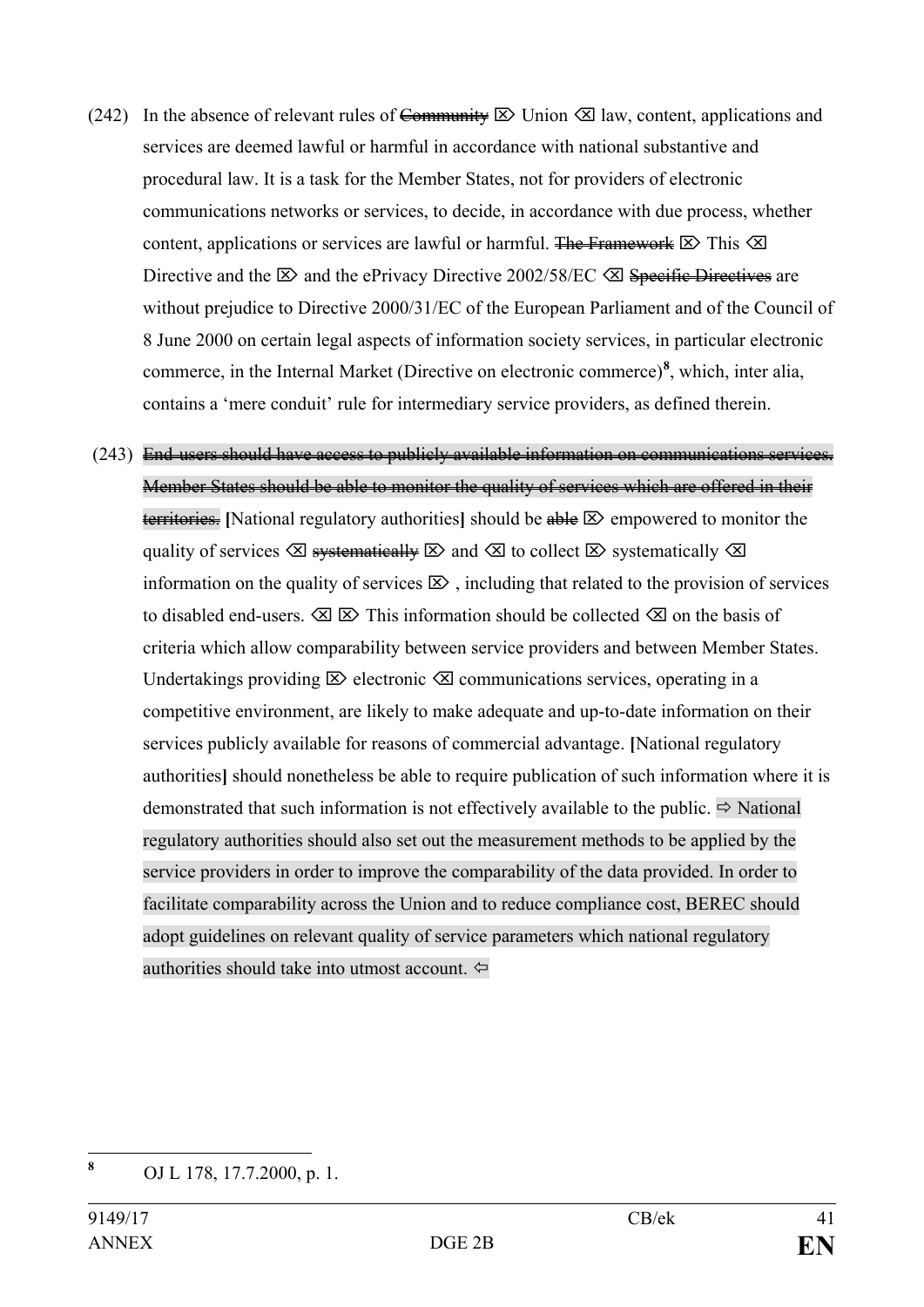(244) In order to take full advantage of the competitive environment, consumers should be able to make informed choices and to change providers when it is in their  $\boxtimes$  best  $\boxtimes$  interests. It is essential to ensure that they  $\epsilon$   $\otimes$  are able to  $\otimes$  do so without being hindered by legal, technical or practical obstacles, including contractual conditions, procedures, charges  $\boxtimes$  etc  $\boxtimes$  and so on. This  $\boxtimes$  That  $\boxtimes$  does not preclude the imposition  $\boxtimes$  undertakings  $\boxtimes$  of  $\boxtimes$  from setting  $\boxtimes$  reasonable minimum contractual periods  $\Rightarrow$  of up to 24 months  $\Leftarrow$  in consumer contracts.  $\Rightarrow$  However, Member States should have the possibility to set a shorter maximum duration in light of national conditions, such as levels of competition and stability of network investments. Independently from the electronic communications service contract, consumers might prefer and benefit from a longer reimbursement period for physical connections. Such consumer commitments can be an important factor in facilitating deployment of very high capacity connectivity networks up to or very close to end-user premises, including through demand aggregation schemes which enable network investors to reduce initial take-up risks. However, the rights of consumers to switch between providers of electronic communications services, as established in this Directive, should not be restricted by such reimbursement periods in contracts on physical connections.  $\Leftrightarrow$ 

Number portability is a key facilitator of consumer choice and effective competition in competitive markets for electronic communications and should be implemented with the minimum delay, so that the number is functionally activated within one working day and the user does not experience a loss of service lasting longer than one working day. Competent national authorities may prescribe the global process of the porting of numbers, taking into account national provisions on contracts and technological developments. Experience in certain Member States has shown that there is a risk of consumers being switched to another provider without having given their consent. While that is a matter that should primarily be addressed by law enforcement authorities, Member States should be able to impose such minimum proportionate measures regarding the switching process, including appropriate sanctions, as are necessary to minimise such risks, and to ensure that consumers are protected throughout the switching process without making the process less attractive for them.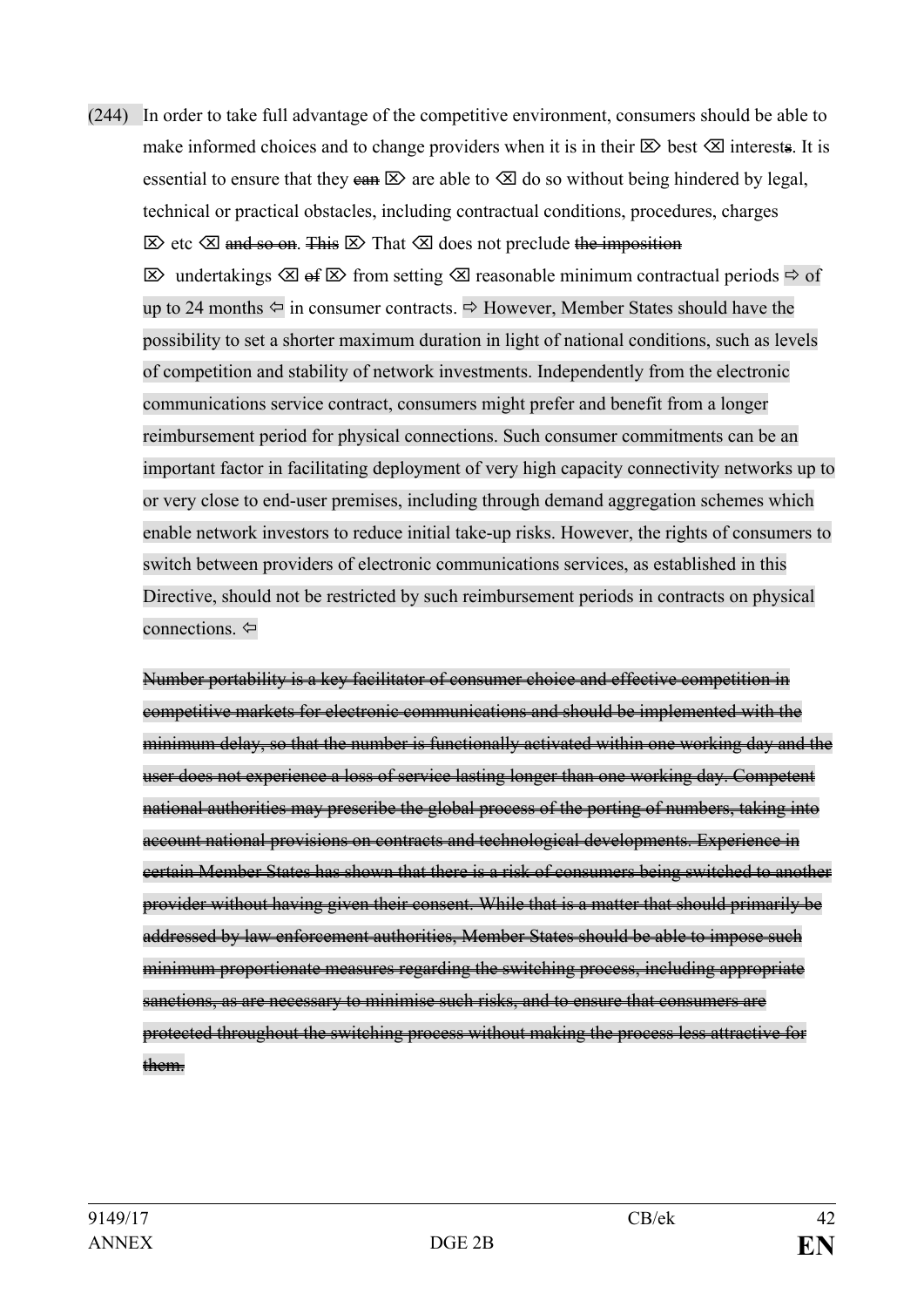- (245) Consumers should be able to terminate their contract without incurring any costs also in cases of automatic prolongation after the expiration of the initial contract term.
- (246) Any changes to the contractual conditions imposed **proposed** by providers of publicly available electronic communications services other than number independent interpersonal communications services, to the detriment of the end-user, for example in relation to charges, tariffs, data volume limitations, data speeds, coverage, or the processing of personal data should be considered as giving rise to the right of the end-user to terminate the contract without incurring any costs, even if they are combined with some beneficial changes. **Any change to the contractual conditions by the provider should therefore entitle the enduser to terminate the contract unless each change is in itself beneficial to the end-user, or the changes are strictly necessary to implement legislative or regulatory changes, such as new contract information requirements imposed by Union or national law. End-users should be notified of any changes to the contractual conditions in a durable medium. Such medium could be in particular paper, USB sticks, CD-ROMs, DVDs, memory cards or the hard disks of computers as well as e-mails.**
- (247) The possibility of switching between providers is key for effective competition in a competitive environment. The availability of transparent, accurate and timely information on switching should increase the end-users' confidence in switching and make them more willing to engage actively in the competitive process. Service providers should ensure continuity of service so that end-users are able to switch providers without being hindered by the risk of a loss of service.
- (248) Number portability is a key facilitator of consumer choice and effective competition in  $\theta$ competitive telecommunications environment  $\Rightarrow$  electronic communications markets.  $\Leftarrow$ such that  $E$ nd-users who so request should be able to retain their number(s) on the public telephone network independently of the  $\sigma$  organisation  $\otimes$  undertaking  $\otimes$  providing service. The provision of this facility between connections to the public telephone network at fixed and non-fixed locations is not covered by this Directive. However, Member States may apply provisions for porting numbers between networks providing services at a fixed location and mobile networks.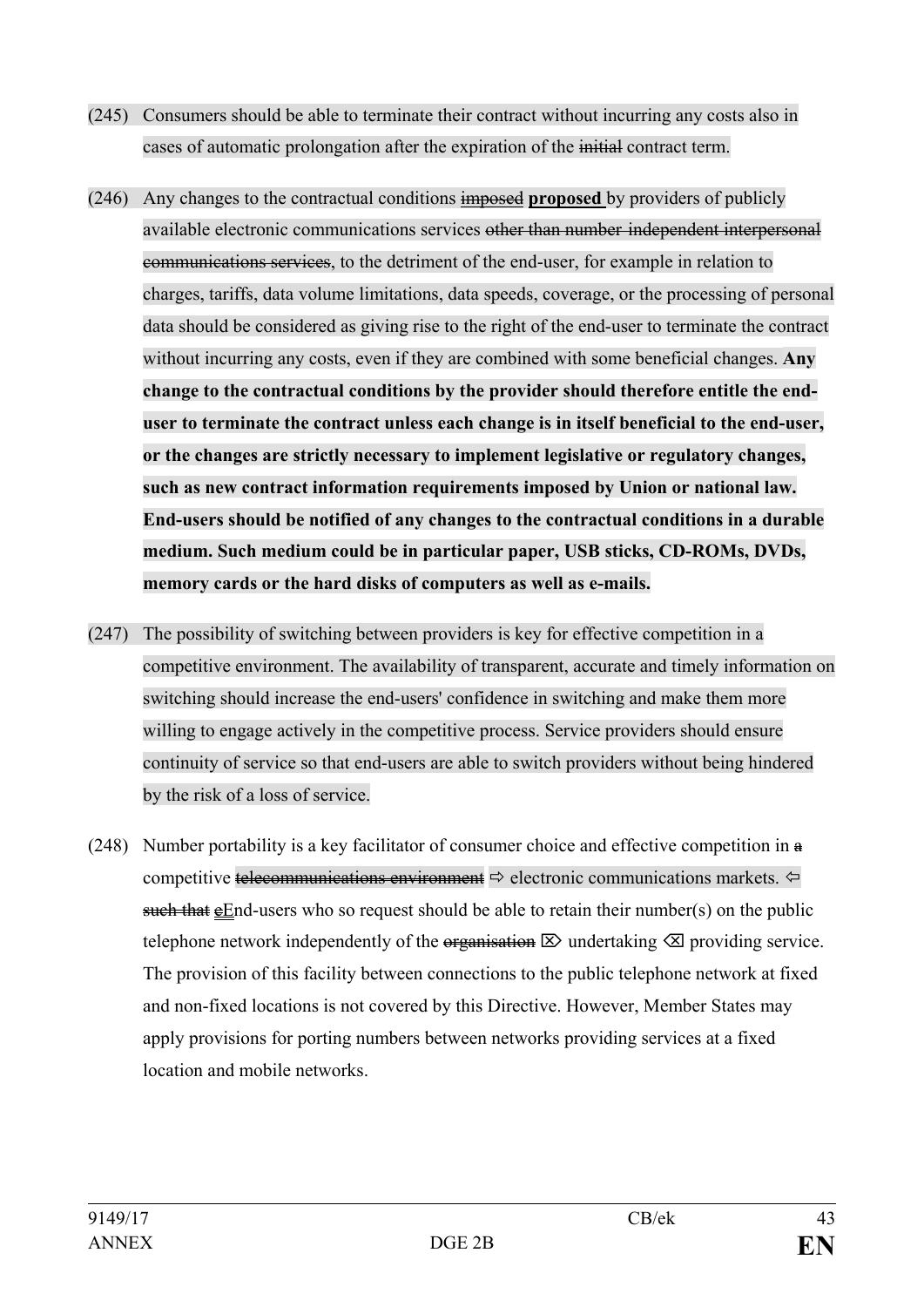- (249) The impact of number portability is considerably strengthened when there is transparent tariff information, both for end-users who port their numbers and also for end-users who call those who have ported their numbers. **[**National regulatory authorities**]** should, where feasible, facilitate appropriate tariff transparency as part of the implementation of number portability.
- (250) When ensuring that pricing for interconnection related to the provision of number portability is cost-oriented, national regulatory authorities may also take account of prices available in comparable markets.
- $(251)$  In order to take full advantage of the competitive environment, consumers should be able to make informed choices and to change providers when it is in their interests. It is essential to ensure that they can do so without being hindered by legal, technical or practical obstacles, including contractual conditions, procedures, charges and so on. This does not preclude the imposition of reasonable minimum contractual periods in consumer contracts. Number portability is a key facilitator of consumer choice and effective competition in competitive markets for electronic communications and should be implemented with the minimum delay, so that the number is functionally activated within one working day and the user does not experience a loss of service lasting longer than one working day.  $\boxtimes$  The **right to port the number should be attributed to the end-user who has the relevant (pre- or post-paid) contract with the provider.** In order to facilitate a one-stop-shop enabling a seamless switching experience for end- users, the switching process should be led by the receiving provider of electronic communications to the public.  $\boxtimes$  Competent  $\frac{1}{\sqrt{m}}$ [National  $\Rightarrow$  regulatory  $\Leftrightarrow$  authorities] may prescribe the global process of the porting of numbers, taking into account national provisions on contracts and technological developments. Experience in certain Member States has shown that there is a risk of consumers being switched to another provider without having given their consent. While that is a matter that should primarily be addressed by law enforcement authorities, Member States should be able to impose such minimum proportionate measures regarding the switching process, including appropriate sanctions, as are necessary to minimise such risks, and to ensure that consumers are protected throughout the switching process without making the process less attractive for them. **The right to port numbers should not be restricted by contractual conditions.**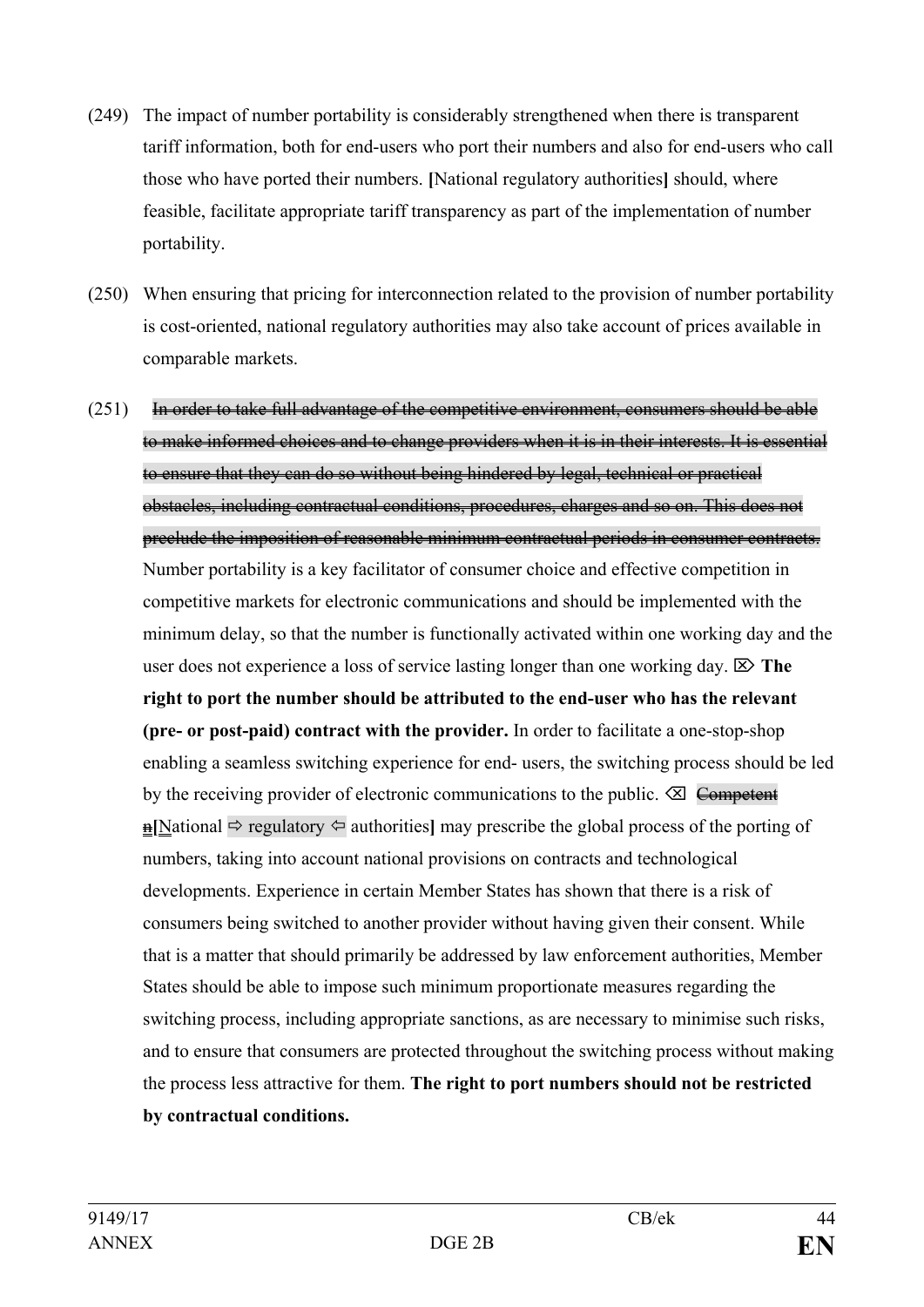(252) Bundles comprising **an internet access service or a number-based** publicly available electronic communications services other than number independent interpersonal communications services, and other services such as linear broadcasting, or devices **terminal equipment sold by the same provider in the same or a closely related contract**, have become increasingly widespread and are an important element of competition. While they often bring about benefits for end-users, they can make switching more difficult or costly and raise risks of contractual "lock-in". Where divergent contractual rules on contract termination and switching apply to the different services, and to any contractual commitment regarding acquisition of products which form part of a bundle, consumers are effectively hampered in their rights under this Directive to switch to competitive offers for the entire bundle or parts of it. The provisions of this Directive regarding contracts, transparency, contract duration and termination and switching should, therefore, apply to all elements of a bundle, except to the extent that other rules applicable to the non-electronic communications elements of the bundle are more favourable to the consumer. Other contractual issues, such as the remedies applicable in the event of non-conformity with the contract, should be governed by the rules applicable to the respective element of the bundle, for instance by the rules of contracts for the sales of goods or for the supply of digital content. For the same reasons consumers should not be locked in with a provider by means of a contractual de facto extension of the initial contract period.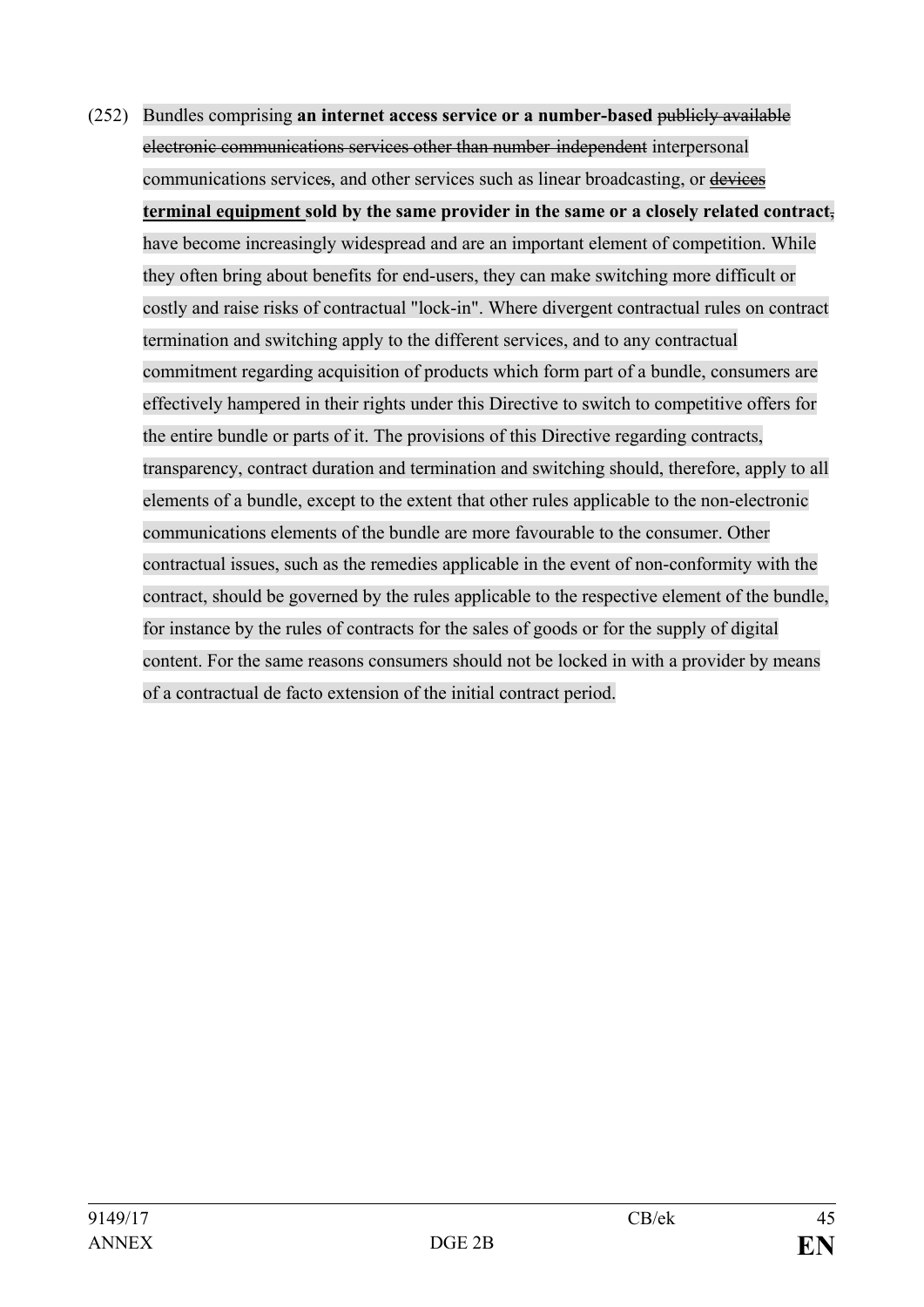- (253) Providers of electronic  $\Rightarrow$  number-based interpersonal  $\Leftarrow$  communications services that allow calls  $\Rightarrow$  have an obligation to provide access to emergency services through emergency communications.  $\Leftarrow \Rightarrow$  In exceptional circumstances, namely due to a lack of technical feasibility, they might not be able to provide access to emergency services or caller location, or to both. In such cases, they should inform their customers adequately in the contract.  $\Leftrightarrow$  should ensure that their customers are adequately informed as to whether or not access to emergency services is provided and of any limitation on service (such as a limitation on the provision of caller location information or the routing of emergency calls). Such providers should also provide their customers with clear and transparent information in the initial contract and  $\Rightarrow$  update it  $\Leftarrow$  in the event of any change in the access provision  $\Rightarrow$  of access to emergency services  $\Leftrightarrow$ , for example in  $\boxtimes$  invoices  $\boxtimes$  billing information. This information should include any limitations on territorial coverage, on the basis of the planned technical operating parameters of the  $\Rightarrow$  communications  $\Leftarrow$  service and the available infrastructure. Where the service is not provided over a switched telephony network  $\Rightarrow$  connection which is managed to give a specified quality of service  $\Leftarrow$ , the information should also include the level of reliability of the access and of caller location information compared to a service that is provided over  $\boxtimes$  such  $\boxtimes$  a switched telephony network  $\Rightarrow$  connection  $\Leftrightarrow$ , taking into account current technology and quality standards, as well as any quality of service parameters specified under  $\boxtimes$  this  $\boxtimes$  Directive 2002/22/EC (Universal Service Directive).
- (254) In line with the objectives of the Charter of Fundamental Rights of the European Union and the United Nations Convention on the Rights of Persons with Disabilities, the regulatory framework should ensure that all users, including disabled end-users, the elderly, and users with special social needs, have easy access to affordable high quality services. Declaration 22 annexed to the final Act of Amsterdam provides that the institutions of the Community  $\boxtimes$  Union  $\boxtimes$  shall take account of the needs of persons with a disability in drawing up measures under Article  $95 \text{ of the Treaty-} \ \n\gg 114 \text{ of the TFEU} \ \n\ll 1.$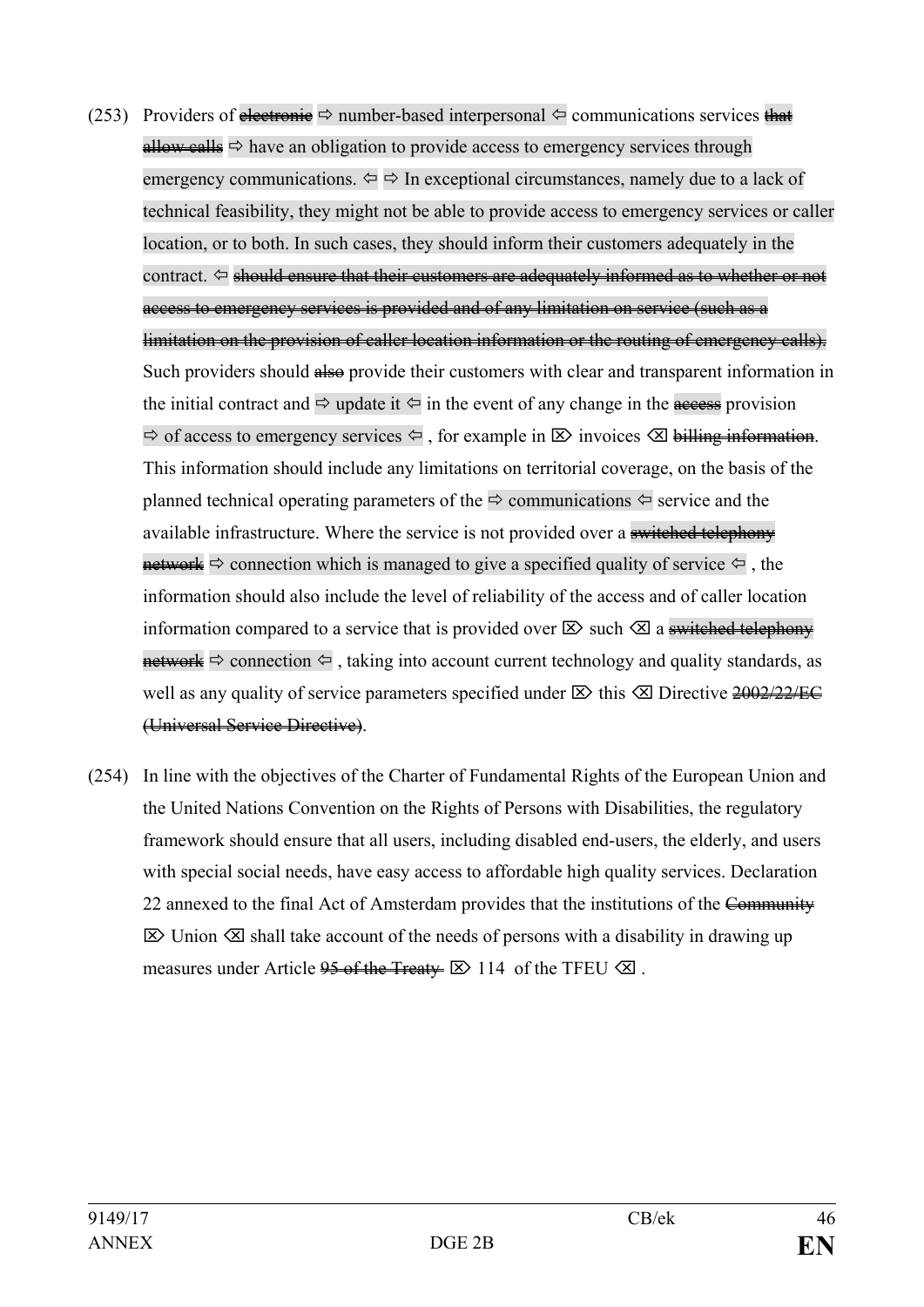- (255) End-users should be able to access emergency services through emergency communications free of charge and without having to use any means of payment, from any device which enables number-based interpersonal communications services, including when using roaming services in a Member State. Emergency communications are means of communication, that include not only voice communications but also SMS, messaging, video or other types of communications, that are enabled in a Member State to access emergency services. Emergency communication can be triggered on behalf of a person by the eCall in-vehicle system as defined by Regulation 2015/758/EU of the European Parliament and of the Council<sup>9</sup>.
- (256) Member States should ensure that undertakings providing end-users with number-based interpersonal communications services provide reliable and accurate access to emergency services, taking into account national specifications and criteria. Where the number-based interpersonal communications service is not provided over a connection which is managed to give a specified quality of service, the service provider might not be able to ensure that emergency calls made through their service are routed to the most appropriate PSAP with the same reliability. For such network-independent undertakings, namely undertakings which are not integrated with a public communications network provider, providing caller location information may not always be technically feasible. Member States should ensure that standards ensuring accurate and reliable routing and connection to the emergency services are implemented as soon as possible in order to allow network-independent providers of number-based interpersonal communications services to fulfil the obligations related to access to emergency services and caller location information provision at a level comparable to that required of other providers of such communications services.

 **<sup>9</sup>** Regulation 2015/758/EU of the European Parliament and of the Council concerning typeapproval requirements for the eCall in-vehicle system based on the 112 service and amending Directive 2007/46/EC(OJ L 123, 19.5.2015, p. 77)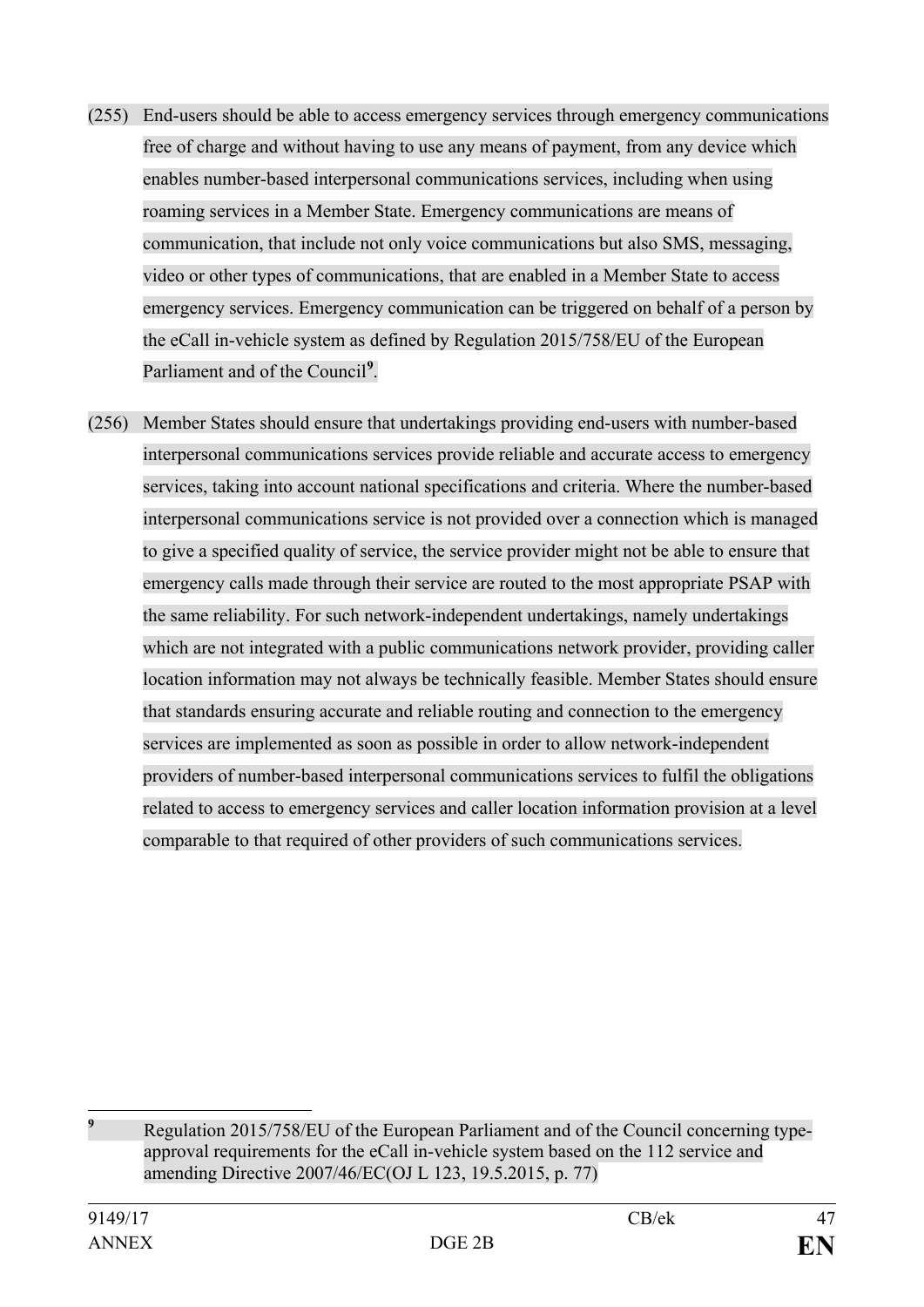It is important that users should be able to call the single European emergency number '112', and any other national emergency telephone numbers, free of charge, from any telephone, including public pay telephones, without the use of any means of payment. Member States should have already made the necessary organisational arrangements best suited to the national organisation of the emergency systems, in order to ensure that calls to this number are adequately answered and handled. Caller location information, to be made available to the emergency services, will improve the level of protection and the security of users of '112' services and assist the emergency services, to the extent technically feasible, in the discharge of their duties, provided that the transfer of calls and associated data to the emergency services concerned is guaranteed. The reception and use of such information should comply with relevant Community law on the processing of personal data. Steady information technology improvements will progressively support the simultaneous handling of several languages over the networks at a reasonable cost. This in turn will ensure additional safety for European citizens using the '112' emergency call number

Easy access to international telephone services is vital for European citizens and European businesses. '00' has already been established as the standard international telephone access code for the Community. Special arrangements for making calls between adjacent locations across borders between Member States may be established or continued. The ITU has assigned, in accordance with ITU Recommendation E.164, code '3883' to the European Telephony Numbering Space (ETNS). In order to ensure connection of calls to the ETNS, undertakings operating public telephone networks should ensure that calls using '3883' are directly or indirectly interconnected to ETNS serving networks specified in the relevant European Telecommunications Standards Institute (ETSI) standards. Such interconnection arrangements should be governed by the provisions of Directive 2002/19/EC of the European Parliament and of the Council of 7 March 2002 on access to, and interconnection of, electronic communications networks and associated facilities (Access Directive)<sup> $\frac{10}{2}$ </sup>.

**<sup>10</sup>** See page 7 of this Official Journal.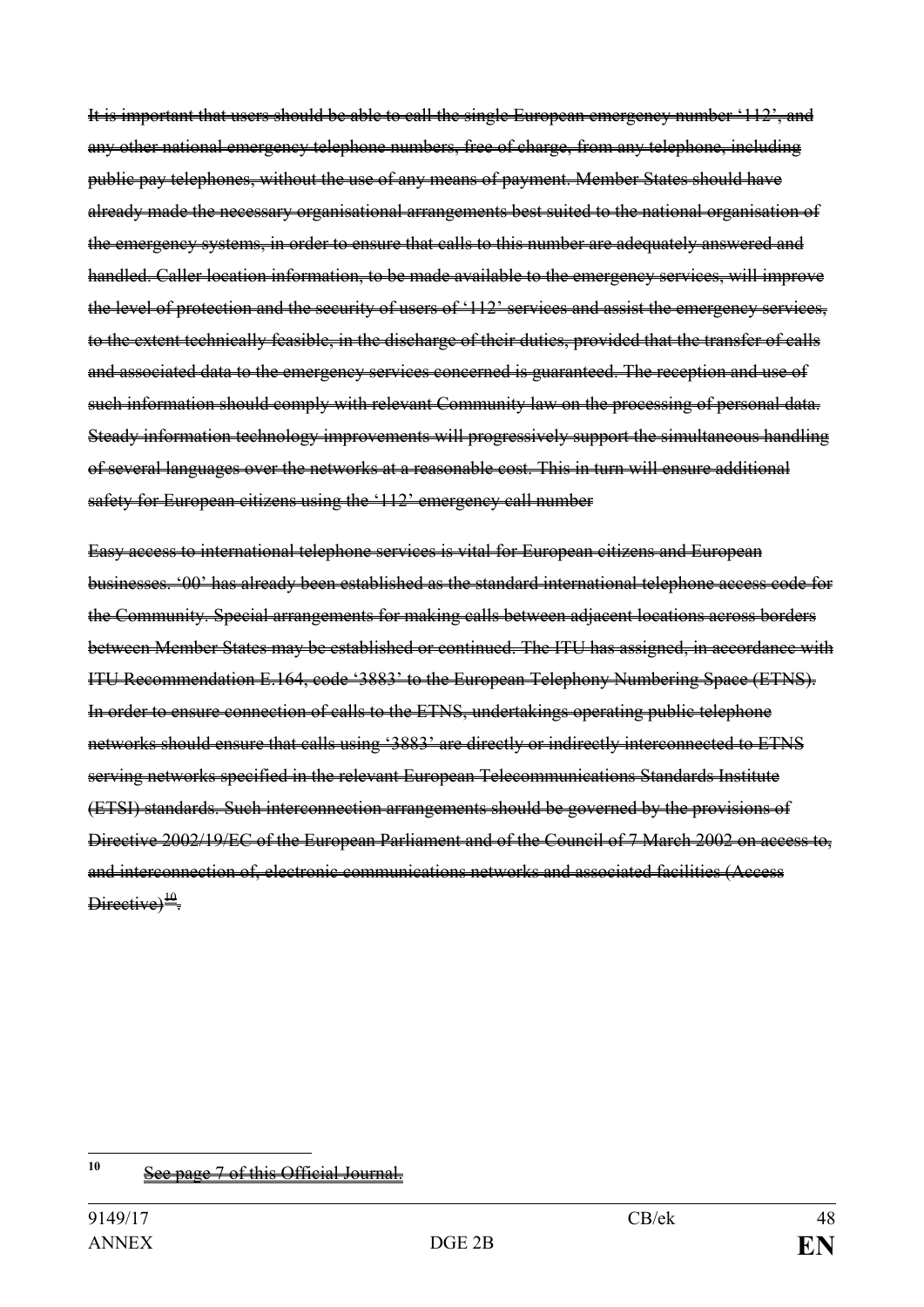- (257) Member States should take specific measures to ensure that emergency services, including '112', are equally accessible to disabled end-users, in particular deaf, hearing-impaired, speech-impaired and deaf-blind users. This could involve the provision of special terminal devices for hearing-impaired users, text relay services, or other specific equipment.
- (258) End users should be able to call and access the emergency services using any telephone service capable of originating voice calls through a number or numbers in national telephone numbering plans. Member States that use national emergency numbers besides '112' may impose on undertakings similar obligations for access to such national emergency numbers. Emergency authorities should be able to handle and answer calls to the number '112' at least as expeditiously and effectively as calls to national emergency numbers. It is important to increase awareness of '112' in order to improve the level of protection and security of citizens travelling in the European Union. To this end, citizens should be made fully aware, when travelling in any Member State, in particular through information provided in international bus terminals, train stations, ports or airports and in telephone directories, payphone kiosks, subscriber  $\Rightarrow$  end-user  $\Leftrightarrow$  and billing material, that '112' can be used as a single emergency number throughout the Community  $\boxtimes$  Union  $\boxtimes$ . This is primarily the responsibility of the Member States, but the Commission should continue both to support and to supplement initiatives of the Member States to heighten awareness of '112' and periodically to evaluate the public's awareness of it. The obligation to provide caller location information should be strengthened so as to increase the protection of citizens. In particular, undertakings should make caller location information available to emergency services as soon as the call reaches that service independently of the technology used. In order to respond to technological developments, including those leading to increasingly accurate caller location information, the Commission should be empowered to adopt technical implementing measures to ensure effective access to '112' services in the Community for the benefit of citizens. Such measures should be without prejudice to the organisation of emergency services of Member States.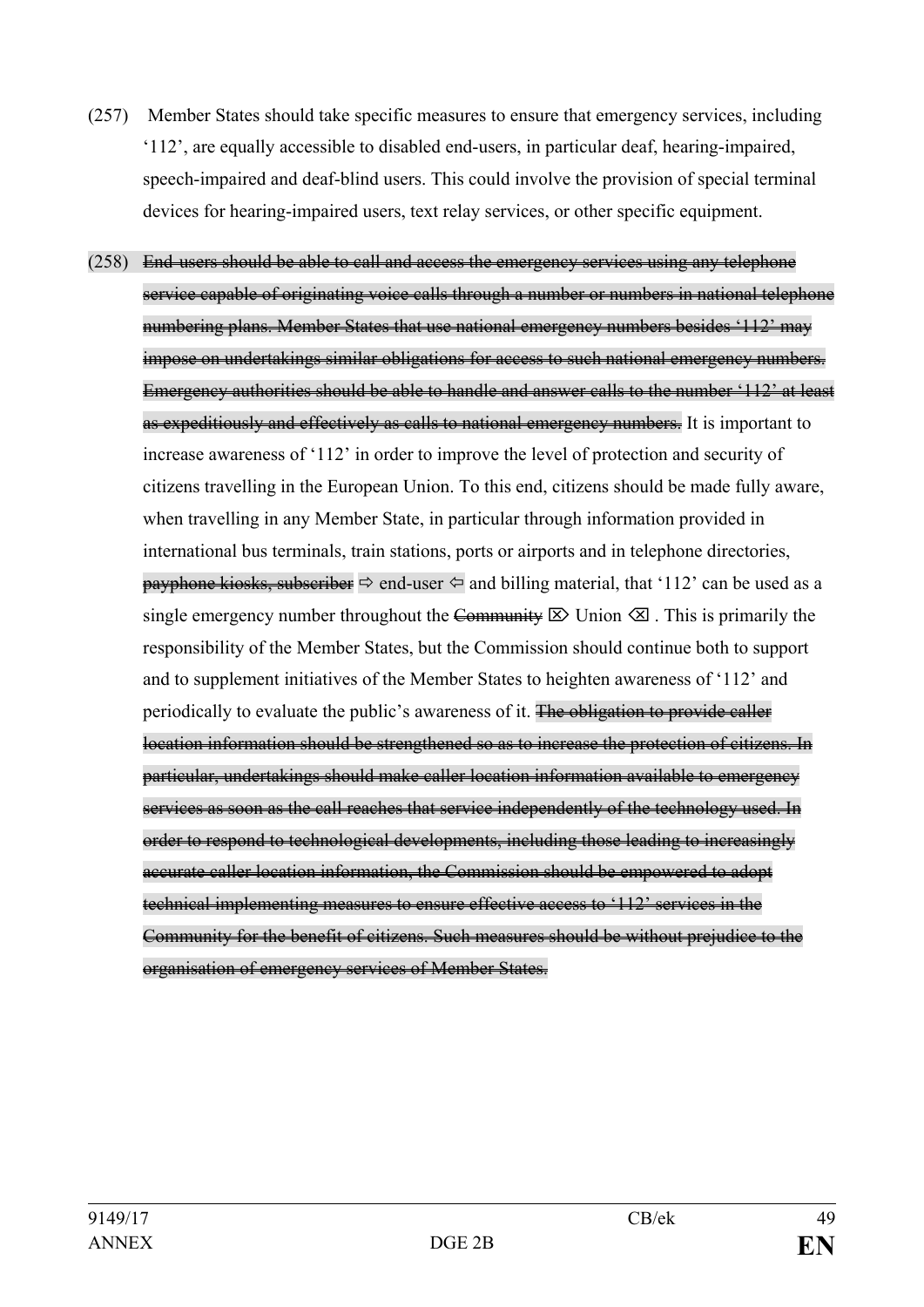- (259) Caller location information improves the level of protection and the security of end-users and assists the emergency services in the discharge of their duties, provided that the transfer of emergency communication and associated data to the emergency services concerned is guaranteed by the national system of PSAPs. The reception and use of caller location information should comply with relevant Union law on the processing of personal data. Undertakings that provide network-based location should make caller location information available to emergency services as soon as the call reaches that service, independently of the technology used. However handset-based location technologies have proven to be significantly more accurate and cost effective due to the availability of data provided by the EGNOS and Galileo Satellite system and other Global Navigation Satellite Systems and Wi-Fi data. Therefore handset-derived caller location information should complement networkbased location information even if the handset-derived location may become available only after the emergency communication is set up. Member States should ensure that the PSAPs are able to retrieve and manage the caller location information available. The establishment and transmission of caller location information should be free of charge for both the enduser and the authority handling the emergency communication irrespective of the means of establishment, for example through the handset or the network, or the means of transmission, for example through voice channel, SMS or Internet Protocol-based.
- (260) In order to respond to technological developments concerning accurate caller location information, equivalent access for disabled end-users and call routing to the most appropriate PSAP, the Commission should be empowered to adopt measures necessary to ensure the compatibility, interoperability, quality and continuity of emergency communications in the Union. Those measures may consist of functional provisions determining the role of various parties within the communications chain, for example interpersonal communications service providers, electronic communications network operators and PSAPs, as well as technical provisions determining the technical means to fulfil the functional provisions. Such measures should be without prejudice to the organisation of emergency services of Member States.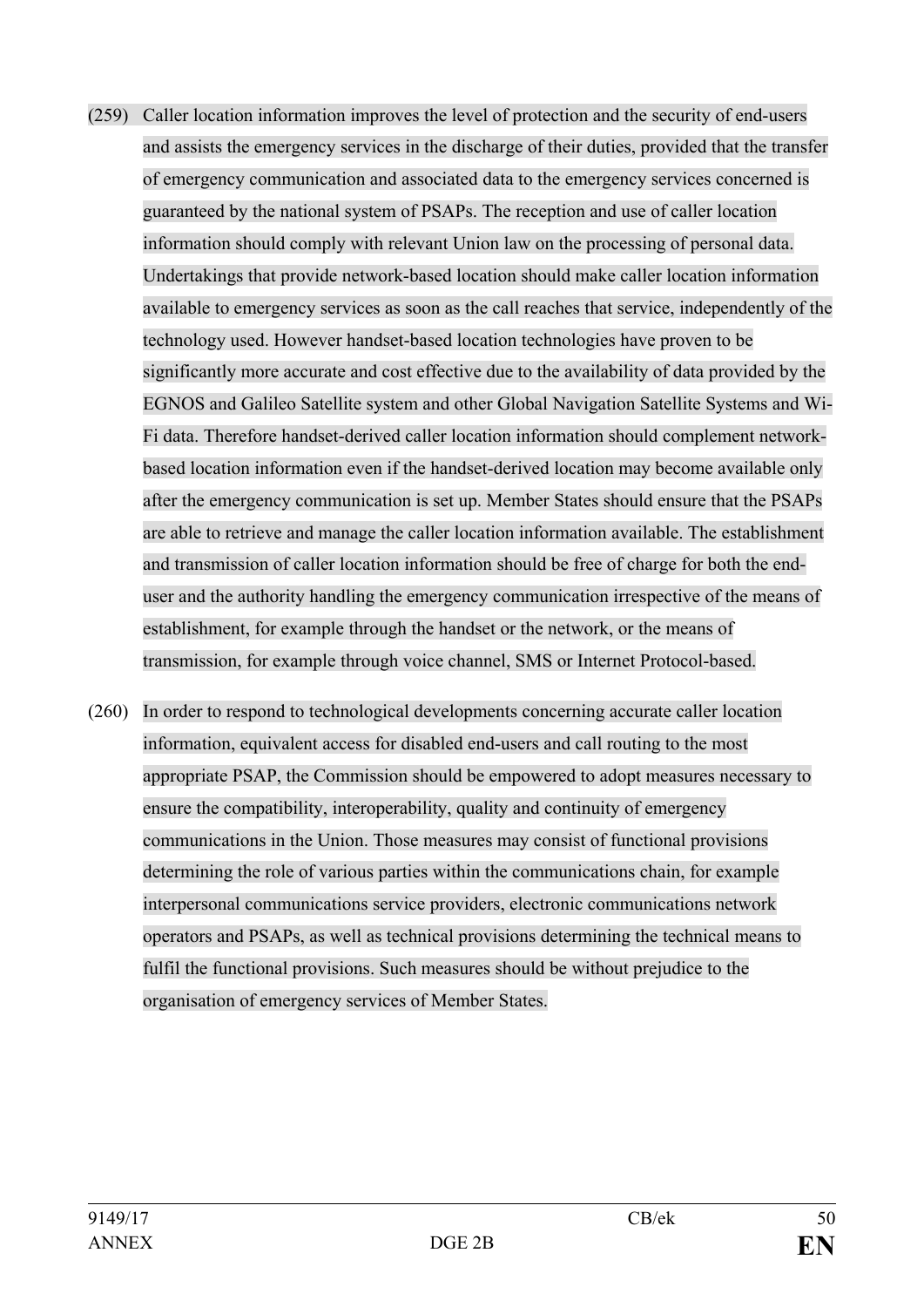- (261) In order to ensure that disabled end-users benefit from competition and the choice of service providers enjoyed by the majority of end-users, relevant national **competent** authorities should specify, where appropriate and in light of national conditions, consumer protection requirements  $\Rightarrow$  for disabled end-users  $\Leftrightarrow$  to be met by undertakings providing publicly available electronic communications services. Such requirements  $\max \ \mathbb{Z}$  can  $\mathbb{Z}$  include, in particular, that undertakings ensure that disabled end-users take advantage of their services on equivalent terms and conditions, including prices, and tariffs  $\Rightarrow$  and quality  $\Leftrightarrow$ , as those offered to their other end-users, irrespective of any additional costs incurred by them  $\boxtimes$  these undertakings  $\boxtimes$ . Other requirements  $\text{max}$   $\boxtimes$  can  $\boxtimes$  relate to wholesale arrangements between undertakings.  $\Rightarrow$  In order to avoid creating an excessive burden on service providers national regulatory **competent** authorities should verify, whether the objectives of equivalent access and choice can actually be achieved without such measures. ⇔
- (262) In addition to the affordability measures for disabled users set out in this Directive, Directive xxx/YYYY/EU of the European Parliament and of the Council on the approximation of the laws, regulations and administrative provisions of the Member States as regards the accessibility requirements for products and services sets out several compulsory requirements for the harmonisation of a number of accessibility features for disabled users of electronic communications services and related consumer terminal equipment. Therefore the corresponding obligation in this Directive that required Member States to encourage the availability of terminal equipment for disabled users has become obsolete and should be repealed.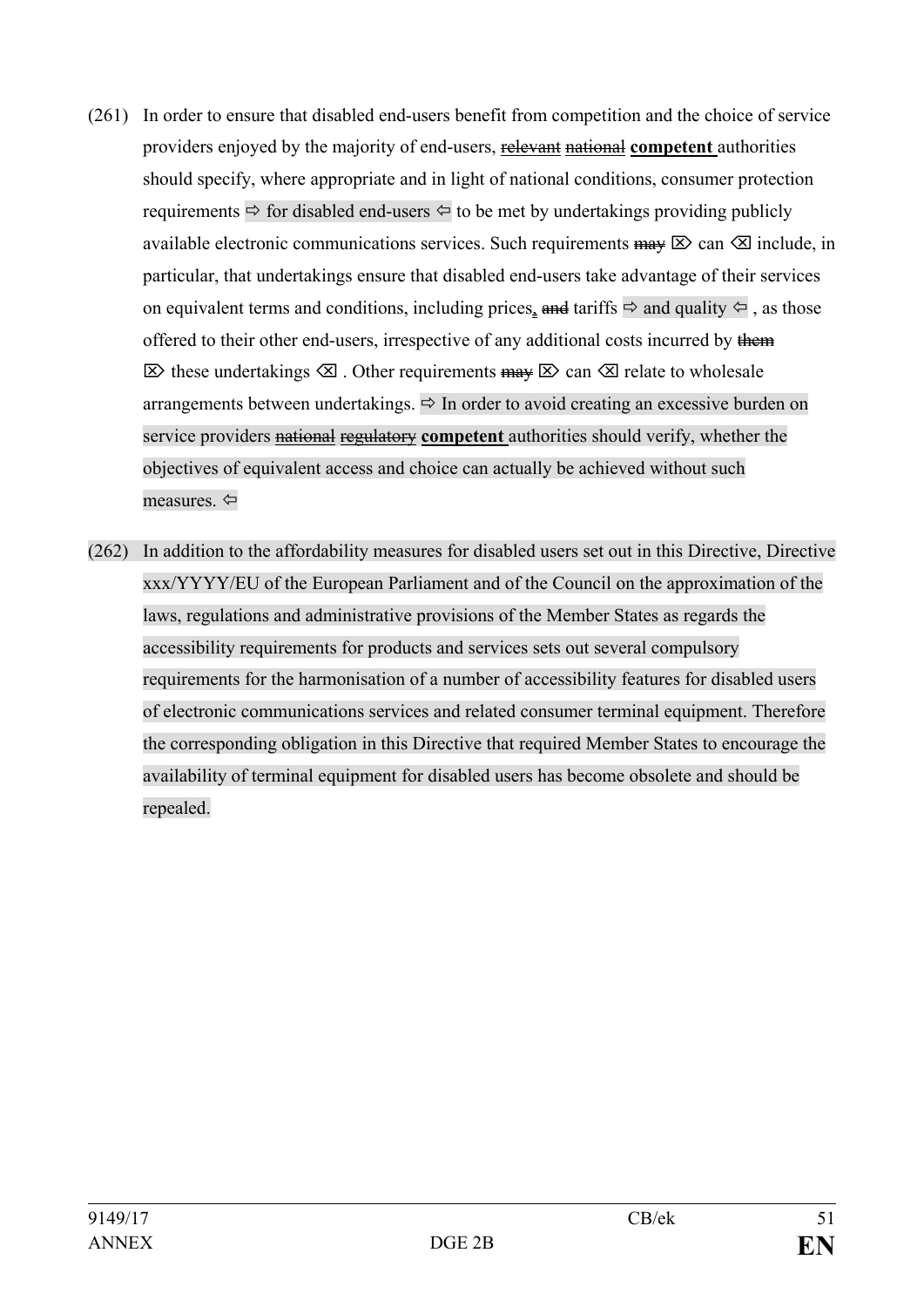- (263)  $\mathbb{\Sigma}$  Effective competition has developed in the  $\mathbb{\Sigma}$  The provision of directory enquiry services and directories  $\boxtimes$  pursuant inter alia to Article 5 of Commission Directive  $2002/77/EC^{11}$   $\ll$ . is already open to competition. The provisions of this Directive complement the provisions of Directive 97/66/EC by giving subscribers a right to have their personal data included in a printed or electronic directory  $\boxtimes$  In order to maintain this effective competition,  $\otimes$  a all service providers which assign telephone numbers to their subscribers are  $\boxtimes$  end-users should continue to be  $\boxtimes$  obliged to make relevant information available in a fair, cost-oriented and non-discriminatory manner.
- (264) End-users should be informed about their right to determine whether or not they want to be included in a directory. Providers of number-based interpersonal communications services should respect the end-users' decision when making data available to directory service providers. Article 12 of Directive 2002/58/EC ensures the end-users' right to privacy with regard to the inclusion of their personal information in a public directory.
- (265) End-users should be able to enjoy a guarantee of interoperability in respect of all equipment sold in the Community  $\boxtimes$  Union  $\boxtimes$  for the reception of digital television. Member States should be able to require minimum harmonised standards in respect of such equipment. Such standards could be adapted from time to time in the light of technological and market developments.

**<sup>11</sup>** Commission Directive 2002/77/EC of 16 September 2002 on competition in the markets for electronic communications networks and services (OJ L 249, 17.9.2002, p. 21).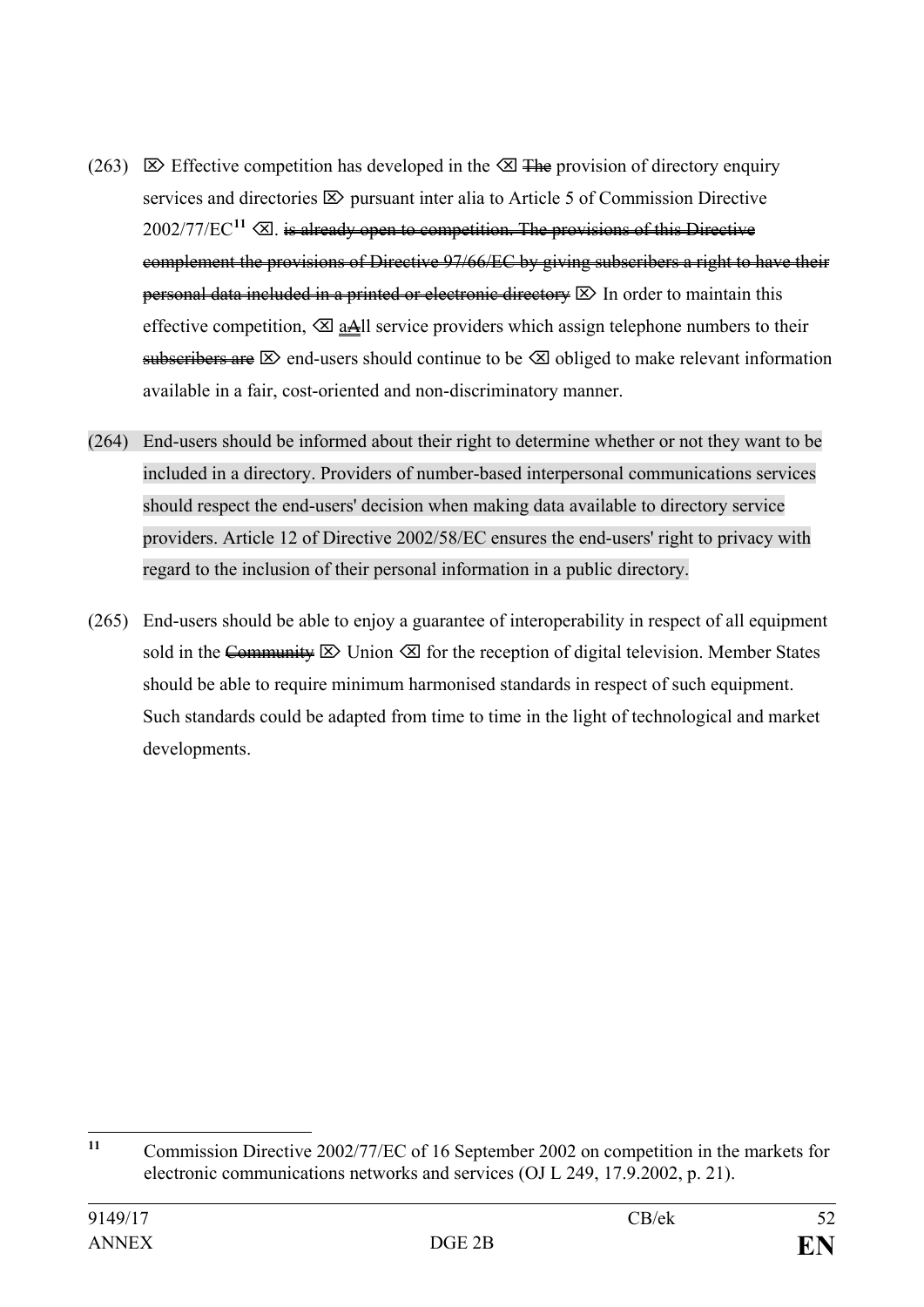(266) It is desirable to enable consumers to achieve the fullest connectivity possible to digital television sets. Interoperability is an evolving concept in dynamic markets. Standards bodies should do their utmost to ensure that appropriate standards evolve along with the technologies concerned. It is likewise important to ensure that connectors are available on  $\Rightarrow$  digital  $\Leftarrow$  television sets that are capable of passing all the necessary elements of a digital signal, including the audio and video streams, conditional access information, service information, application program interface (API) information and copy protection information. This Directive  $\boxtimes$  should  $\boxtimes$  therefore ensures that the functionality  $\Rightarrow$  associated to and/or implemented in connectors  $\Leftrightarrow$  of the open interface for digital television sets is is not limited by network operators, service providers or equipment manufacturers and continues to evolve in line with technological developments. For display and presentation of digital interactive  $\Rightarrow$  connected  $\Leftarrow$  television services, the realisation of a common standard through a market-driven mechanism is recognised as a consumer benefit. Member States and the Commission may take policy initiatives, consistent with the Treaty, to encourage this development.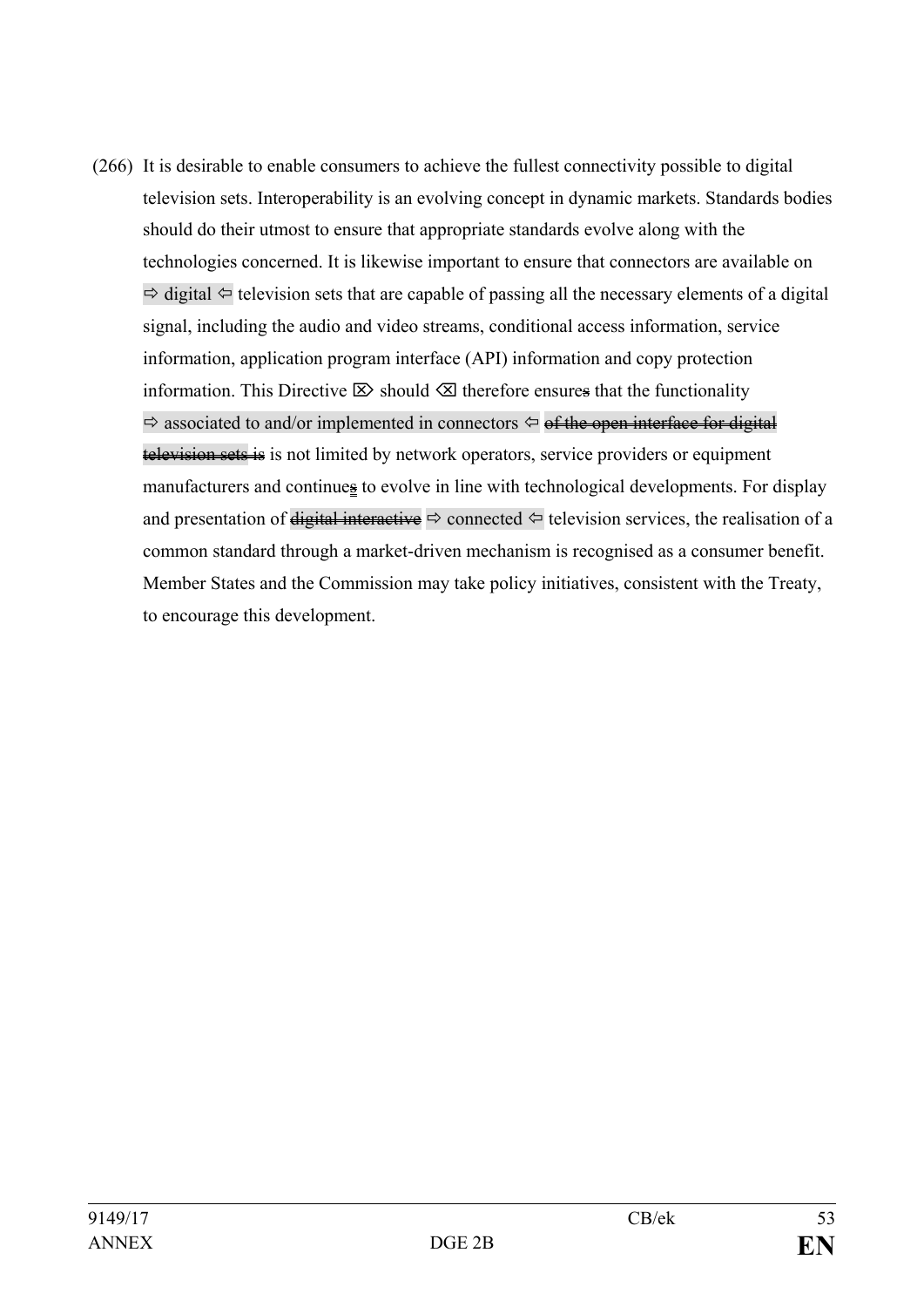- (267) Directory enquiry services should be, and frequently are, provided under competitive market conditions, pursuant to Article 5 of Commission Directive 2002/77/EC of 16 September 2002 on competition in the markets for electronic communications networks and services $\frac{12}{2}$ . Wholesale measures ensuring the inclusion of end-user data (both fixed and mobile) in databases should comply with the safeguards for the protection of personal data  $\boxtimes$  under Directive 95/46/EC which will be replaced by Regulation (EU) 2016/697**<sup>13</sup>** on 25 May 2018, and  $\otimes$  including Article 12 of Directive 2002/58/EC (Directive on privacy and electronic communications). The cost-oriented supply of that data to service providers, with the possibility for Member States to establish a centralised mechanism for providing comprehensive aggregated information to directory providers, and the provision of network access under reasonable and transparent conditions, should be put in place in order to ensure that end-users benefit fully from competition, with the ultimate aim of  $\boxtimes$  which has largely allowed  $\otimes$  enabling the removal of retail regulation from these services and the provision of offers of directory services under reasonable and transparent conditions.
- (268) Following the abolition of the universal service obligation for directory services and given the existence of a functioning market for such services, the right to access directory enquiry services is not necessary any more. However, the **[**national regulatory authorities**]** should still be able to impose obligations and conditions on undertakings that control access to endusers in order to maintain access and competition in that market.

 $\frac{12}{13}$  <u>OJ L 249, 17.9.2002, p. 21.</u>

**<sup>13</sup>** Regulation (EU) 2016/679 of the European Parliament and of the Council of 27 April 2016 on the protection of natural persons with regard to the processing of personal data and on the free movement of such data, and repealing Directive 95/46/EC (General Data Protection Regulation); OJ L 119, 4.5.2016, p. 1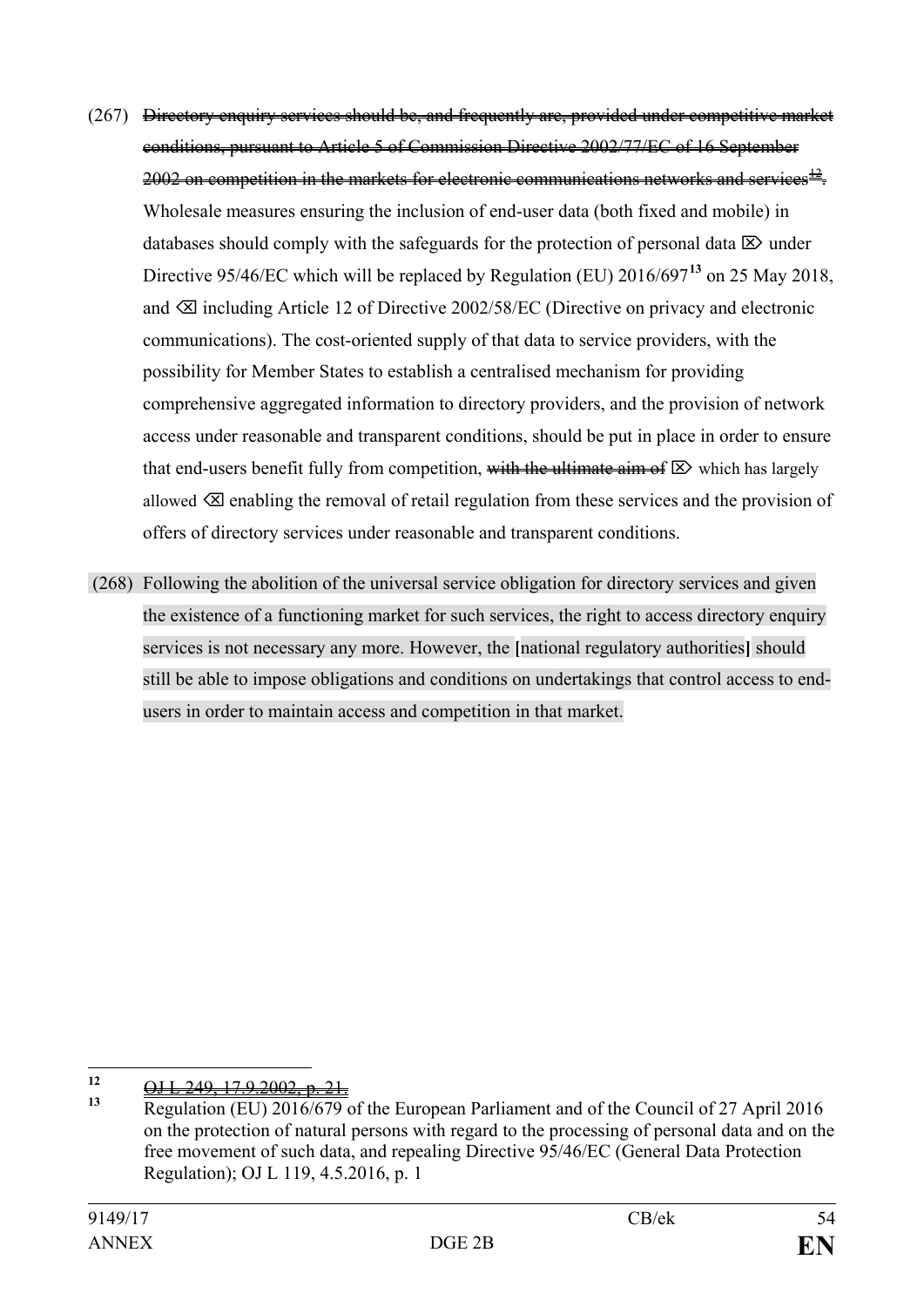- (269) Currently, Member States impose certain 'must carry' obligations on networks for the distribution of radio or television broadcasts to the public. Member States should be able to lay down proportionate obligations on undertakings under their jurisdiction, in the interest of legitimate public policy considerations, but such obligations should only be imposed where they are necessary to meet general interest objectives clearly defined by Member States in conformity with Community  $\boxtimes$  Union  $\boxtimes$  law and should be proportionate  $\boxtimes$  and  $\boxtimes$ . transparent and subject to periodical review. 'Must carry'  $\boxtimes$  obligations may be applied to specified radio and television broadcast channels and complementary services supplied by a specified media service provider.  $\boxtimes \oplus$ Obligations imposed by Member States should be reasonable, that is they should be proportionate and transparent in the light of clearly defined general interest objectives.  $\Rightarrow$  Member States should provide an objective justification for the 'must carry' obligations that they impose in their national law so as to ensure that such obligations are transparent, proportionate and clearly defined. The obligations should be designed in a way which provides sufficient incentives for efficient investment in infrastructure. Obligations should be subject to periodic review at least every five years in order to keep them up-to-date with technological and market evolution and in order to ensure that they continue to be proportionate to the objectives to be achieved.  $\Leftrightarrow$  and  $\boxtimes$  Obligations  $\boxtimes$  could, where appropriate, entail a provision for proportionate remuneration. Such 'must carry' obligations may include the transmission of services specifically designed to enable appropriate access by disabled users.
- (270) Networks used for the distribution of radio or television broadcasts to the public include cable,  $\boxtimes$  IPTV,  $\boxtimes$  satellite and terrestrial broadcasting networks. They might also include other networks to the extent that a significant number of end-users use such networks as their principal means to receive radio and television broadcasts.  $\Rightarrow$  Must carry obligations can include the transmission of services specifically designed to enable appropriate access by disabled users. Accordingly complementary services include, amongst others, services designed to improve accessibility for end-users with disabilities, such as videotext, subtitling, audio description and sign language. Because of the growing provision and reception of connected TV services and the continued importance of electronic programme guides for user choice the transmission of programme-related data supporting those functionalities can be included in must carry obligations.  $\Leftrightarrow$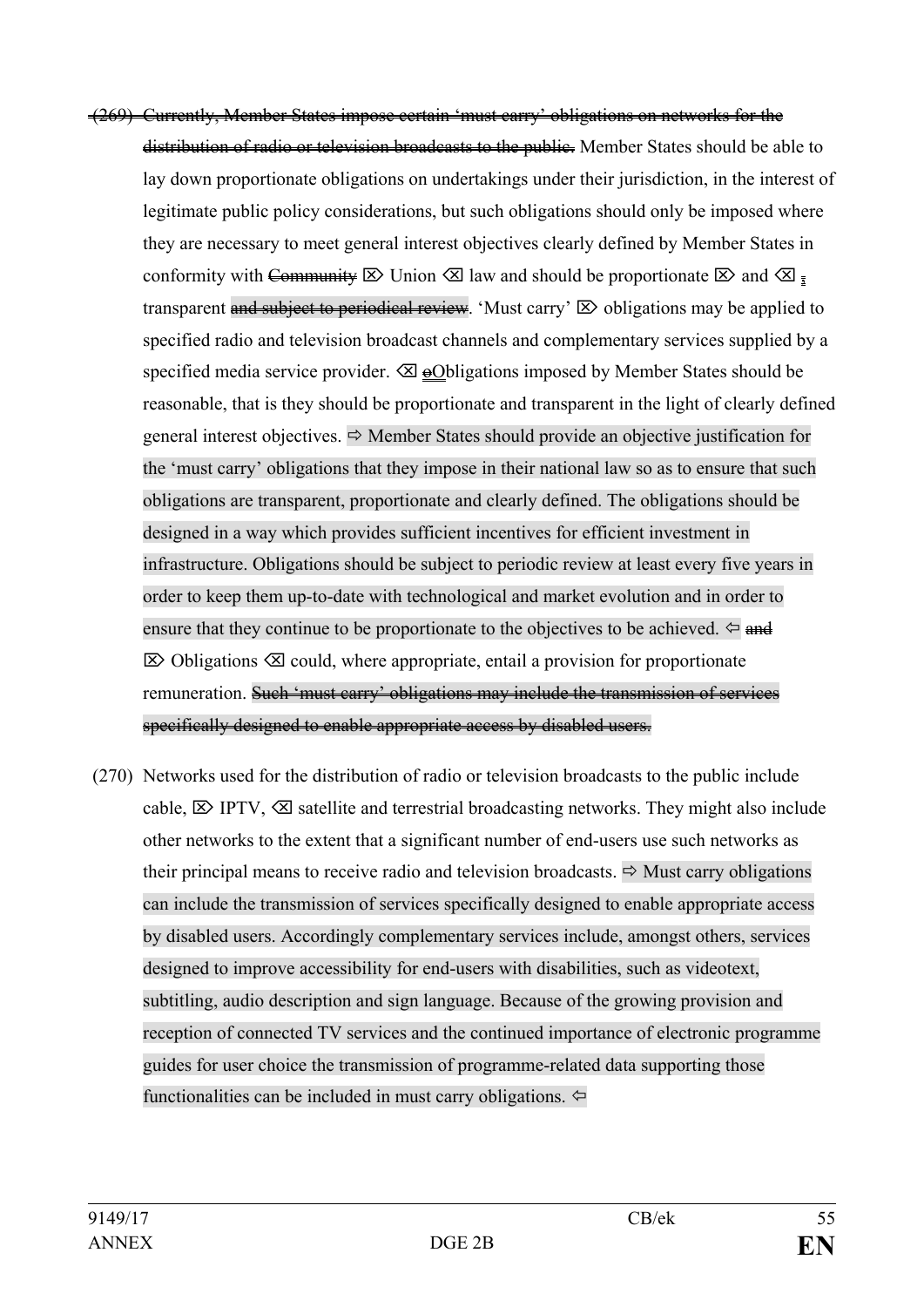- $(271)$  Tone dialling and eCalling line identification facilities are normally available on modern telephone exchanges and can therefore increasingly be provided at little or no expense. To dialling is increasingly being used for user interaction with special services and facilities, including value added services, and the absence of this facility can prevent the user from making use of these services. Member States are not required to impose obligations to provide these facilities when they are already available. Directive  $\frac{97}{66}$  (EQ 2002/58/EC safeguards the privacy of users with regard to itemised billing, by giving them the means to protect their right to privacy when calling line identification is implemented. The development of these services on a pan-European basis would benefit consumers and is encouraged by this Directive.
- (275) In order to take account of market, social and technological developments, to manage the risks posed to security of networks and services and to ensure effective access to emergency services through emergency communications, the power to adopt acts in accordance with Article 290 of the Treaty on the Functioning of the European Union should be delegated to the Commission in respect of specifying measures to address security risks; adapting conditions for access to digital television and radio services; setting a single wholesale voice call termination rate in fixed and mobile markets ; adopting measures related to emergency communications in the Union; and adapting annexes II, IV, V, VI, VIII, IX and X of this Directive. It is of particular importance that the Commission carry out appropriate consultations during its preparatory work, including at expert level, and that those consultations be conducted in accordance with the principles laid down in the Interinstitutional Agreement on Better Law-Making of 13 April 2016. In particular, to ensure equal participation in the preparation of delegated acts, the European Parliament and the Council receive all documents at the same time as Member States' experts, and their experts systematically have access to meetings of Commission expert groups dealing with the preparation of delegated acts.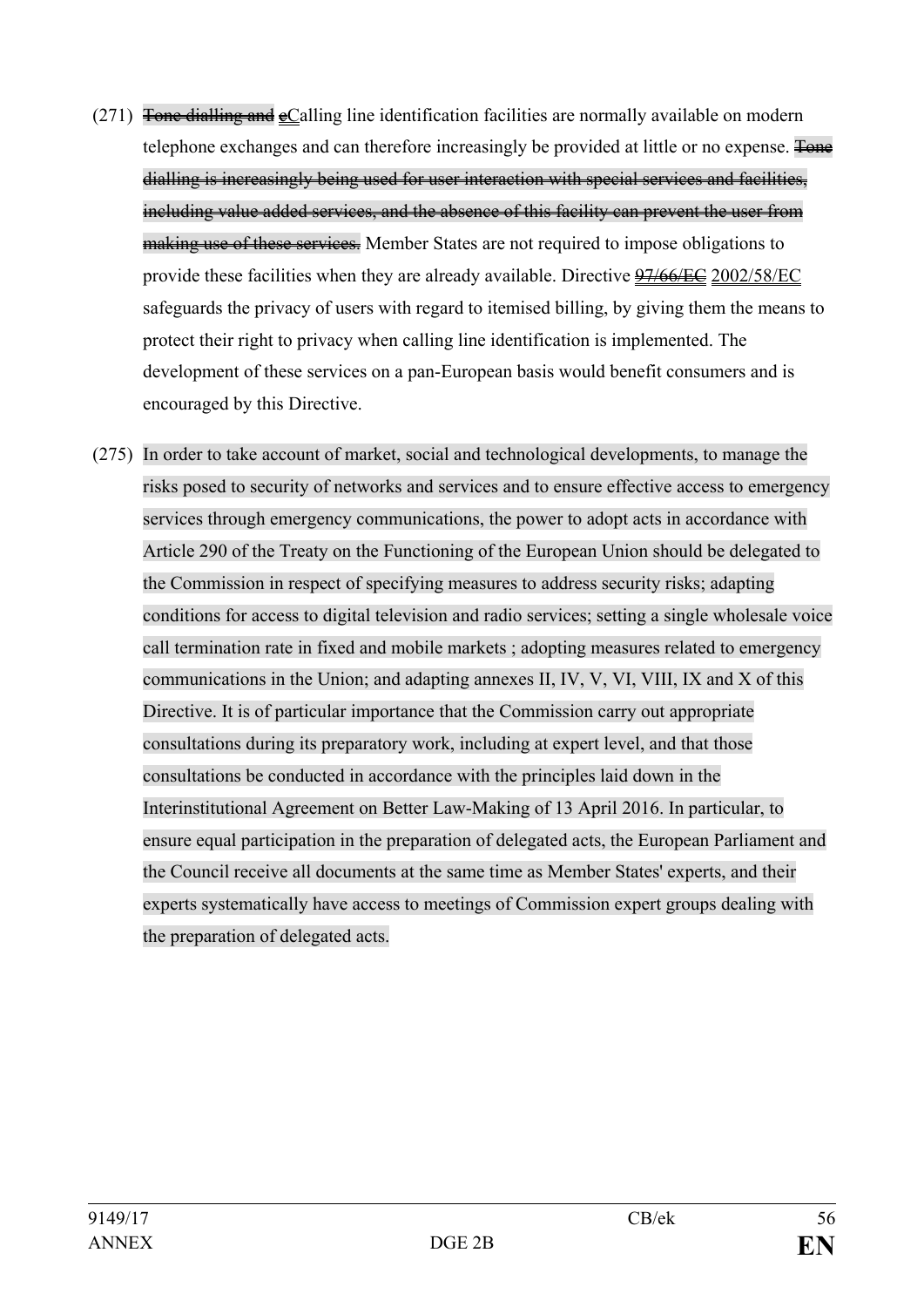**(278a) Future technological and market developments, in particular an increased use of number-independent communications services, might jeopardise the achievement of the objectives of this Directive. BEREC should therefore monitor those developments and regularly publish a report including an assessment of whether or not the provisions of this directive relating to end users should be amended in order to ensure that the objectives set out in this Directive continue to be met The Commission, taking utmost account of that report, should submit a legislative proposal to amend Title III where this would be necessary in order to ensure that the objectives of this Directive continue to be met.**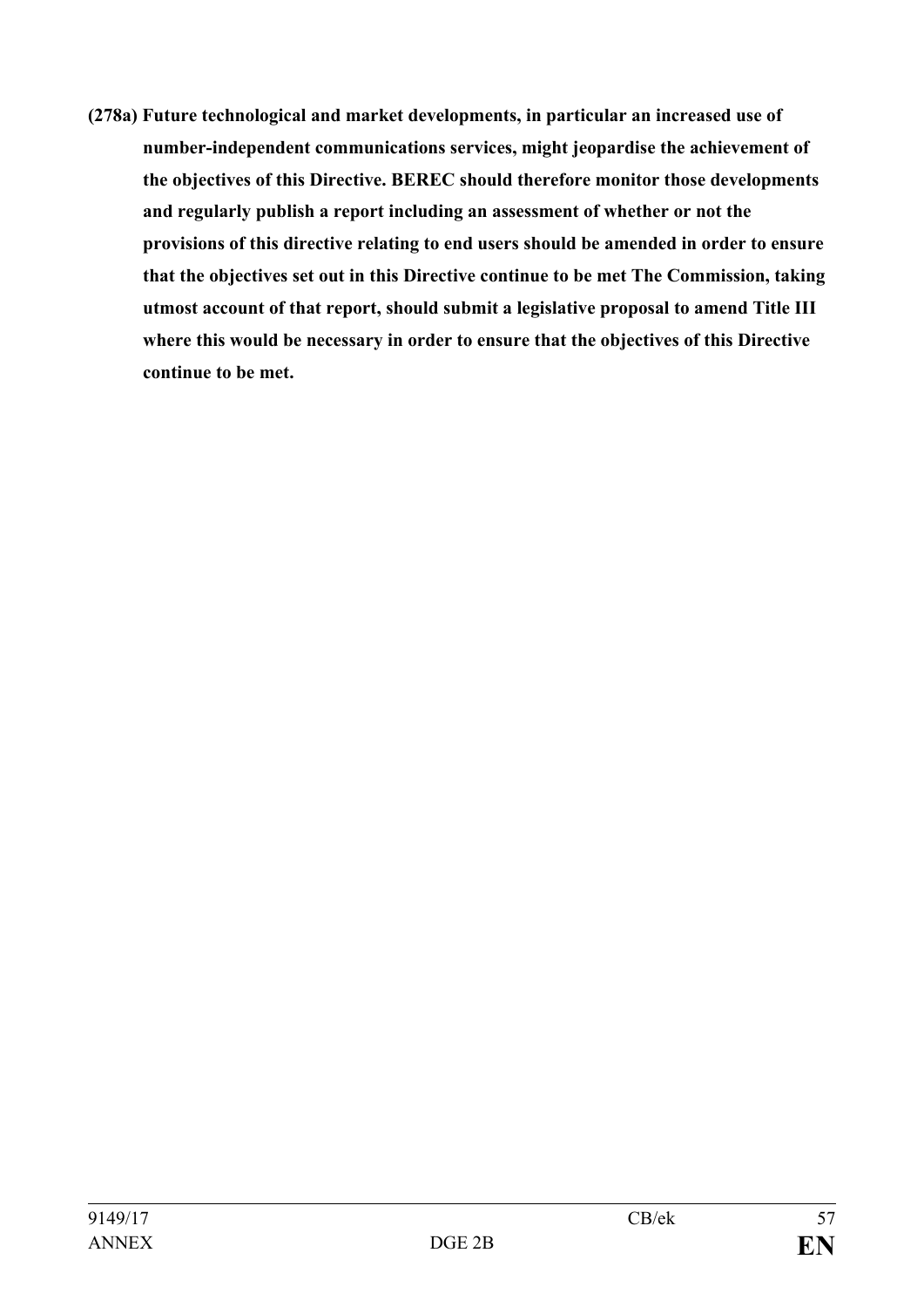#### **ARTICLES**

#### *Article 2*

#### **Definitions**

For the purposes of this Directive:

 $(1a)$ 'electronic communications network' means transmission systems,  $\Rightarrow$  whether or not based on a permanent infrastructure or centralised administration capacity,  $\Leftarrow$  and, where applicable, switching or routing equipment and other resources, including network elements which are not active, which permit the conveyance of signals by wire, radio, optical or other electromagnetic means, including satellite networks, fixed (circuit- and packet-switched, including Internet) and mobile terrestrial networks, electricity cable systems, to the extent that they are used for the purpose of transmitting signals, networks used for radio and television broadcasting, and cable television networks, irrespective of the type of information conveyed;

(2) 'very high capacity network' means an electronic communications network which either consists wholly of optical fibre elements at least up to the distribution point at the serving location or which is capable of delivering under usual peak-time conditions similar network performance in terms of available down- and uplink bandwidth, resilience, errorrelated parameters, and latency and its variation. Network performance can be considered similar regardless of whether the end-user experience varies due to the inherently different characteristics of the medium by which the network ultimately connects with the network termination point.

 $(3\frac{1}{2})$ <sup>t</sup>ransnational markets' means markets identified in accordance with Article  $\frac{15(4)}{6}$ covering the Community  $\boxtimes$  Union o  $\boxtimes$  r a substantial part thereof located in more than one Member State;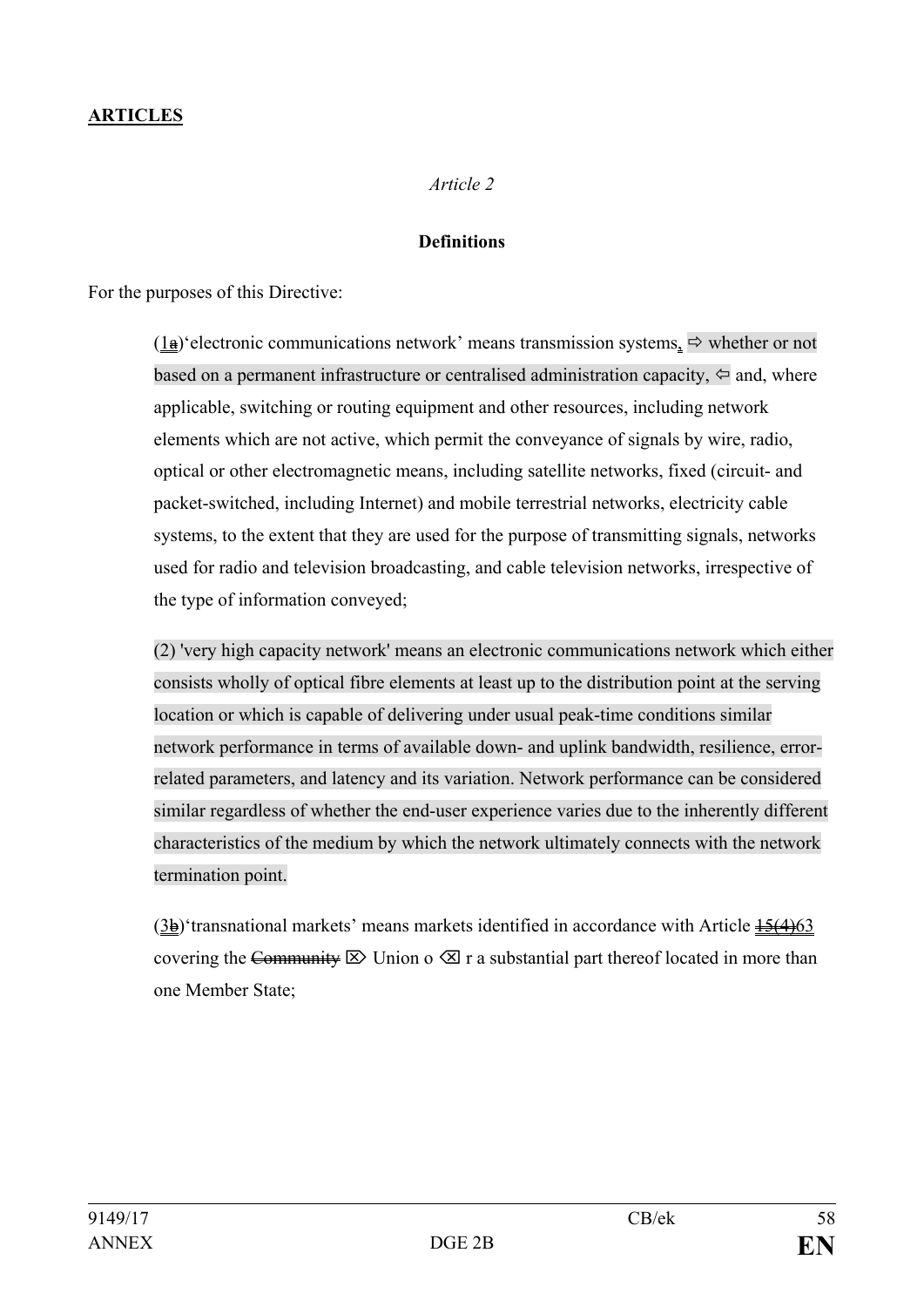$(e4)$ 'electronic communications service' means a service normally provided for remuneration  $\boxtimes$  via electronic communications networks,  $\boxtimes$  which consists  $\Rightarrow$  encompasses 'internet access service' as defined in Article 2(2) of Regulation (EU) 2015/2120; and/or 'interpersonal communications service'; and/or services consisting  $\Leftrightarrow$ wholly or mainly in the conveyance of signals on electronic communications networks, including telecommunications services and  $\boxtimes$  such as  $\boxtimes$  transmission services in networks used for  $\Rightarrow$  the provision of machine-to-machine services and for  $\Leftrightarrow$ broadcasting, but excludes  $\otimes$  excludes  $\otimes$  services providing, or exercising editorial control over, content transmitted using electronic communications networks and services; it does not include information society services, as defined in Article 1 of Directive 98/34/EC, which do not consist wholly or mainly in the conveyance of signals on electronic communications networks;

(5) 'interpersonal communications service' means a service normally provided for remuneration that enables direct interpersonal and interactive exchange of information via electronic communications networks between a finite number of persons, whereby the persons initiating or participating in the communication determine its recipient(s); it does not include services which enable interpersonal and interactive communication merely as a**n** minor ancillary feature that is intrinsically linked to another service;

(6) 'number-based interpersonal communications service' means an interpersonal communications service which **uses or** connects with the public switched telephone network, either by means of **publicly** assigned numbering resources, i.e. a number or numbers in national or international telephone numbering plans, or by enabling communication with a number or numbers in national or international telephone numbering plans;

(7) 'number-independent interpersonal communications service' means an interpersonal communications service which does not **use or** connect with the public switched telephone network, either by means of **publicly** assigned numbering resources, i.e. a number or numbers in national or international telephone numbering plans, or by enabling communication with a number or numbers in national or international telephone numbering plans;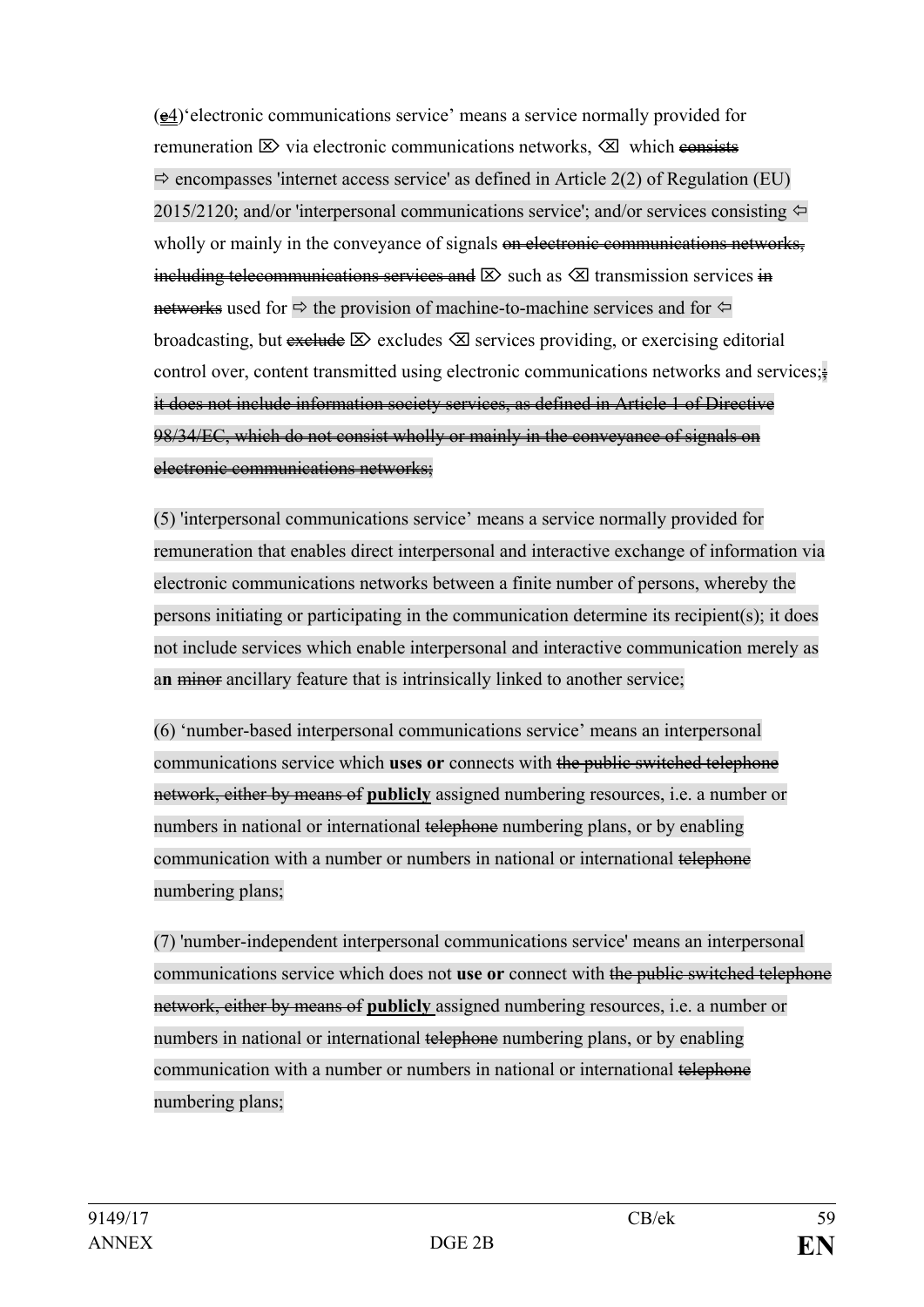(d8)'public communications network' means an electronic communications network used wholly or mainly for the provision of electronic communications services available to the public which support the transfer of information between network termination points;

 $(d\mathbf{a}^g)$ 'network termination point  $\overrightarrow{ATP}$ '  $\overrightarrow{D}$  or 'NTP'  $\overrightarrow{2}$  means the physical point at which a subscriber  $\Rightarrow$  an end-user  $\Leftrightarrow$  is provided with access to a public communications network; in the case of networks involving switching or routing, the NTP is identified by means of a specific network address, which may be linked to a subscriber  $\Rightarrow$  an enduser's  $\Leftrightarrow$  number or name.

 $(e10)$ 'associated facilities' means those associated services, physical infrastructures and other facilities or elements associated with an electronic communications network and/or an electronic communications service which enable and/or support the provision of services via that network and/or service or have the potential to do so, and include, inter alia, buildings or entries to buildings, building wiring, antennae, towers and other supporting constructions, ducts, conduits, masts, manholes, and cabinets;

(ea11)'associated services' means those services associated with an electronic communications network and/or an electronic communications service which enable and/or support the provision of services,  $\Rightarrow$  self-provision or automated-provision  $\Leftrightarrow$  via that network and/or service or have the potential to do so and include, inter alia, number translation or systems offering equivalent functionality, conditional access systems and electronic programme guides,  $\Rightarrow$  voice command, multi-language or language translation  $\Leftrightarrow$  as well as other services such as identity, location and presence service;

 $(\underline{f12})$ 'conditional access system' means any technical measure,  $\Rightarrow$  authentication system  $\Leftrightarrow$ and/or arrangement whereby access to a protected radio or television broadcasting service in intelligible form is made conditional upon subscription or other form of prior individual authorisation;

(g)'national regulatory authority' means the body or bodies charged by a Member State with any of the regulatory tasks assigned in this Directive and the Specific Directives;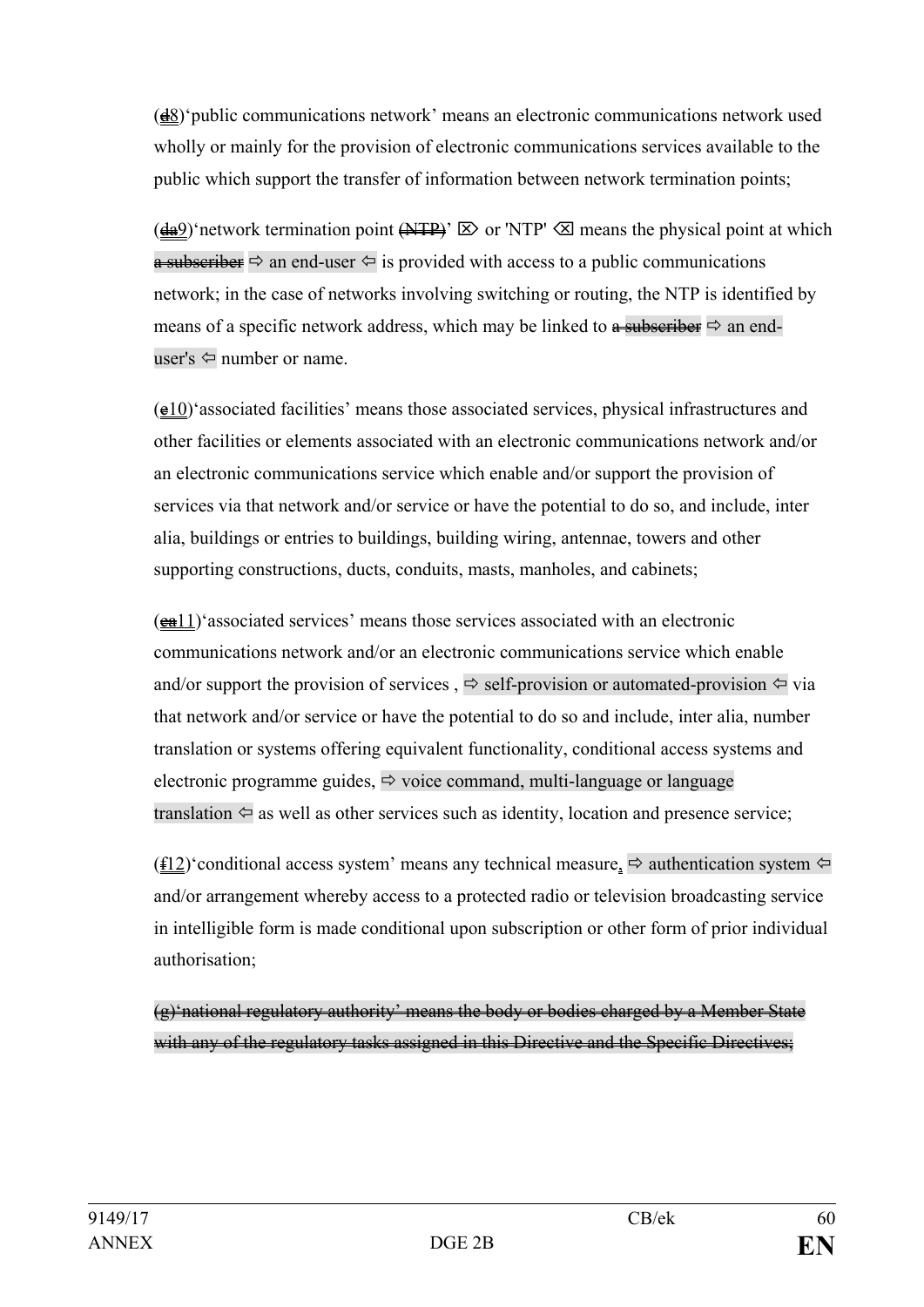$(\pm 13)'$ user' means a legal entity or natural person using or requesting a publicly available electronic communications service;

 $(\pm 14)$ 'end-user' means a user not providing public communications networks or publicly available electronic communications services.

 $(i15)'$ consumer' means any natural person who uses or requests a publicly available electronic communications service for purposes which are outside his or her trade, business  $\Rightarrow$ , craft  $\Leftrightarrow$  or profession;

(j)'universal service' means the minimum set of services, defined in Directive 2002/22/EC (Universal Service Directive), of specified quality which is available to all users regardless of their geographical location and, in the light of specific national conditions, at an affordable price;

(k)'subscriber' means any natural person or legal entity who or which is party to a contract with the provider of publicly available electronic communications services for the supply of such services:

(l)'Specific Directives' means Directive 2002/20/EC (Authorisation Directive), Directive 2002/19/EC (Access Directive), Directive 2002/22/EC (Universal Service Directive) and Directive 2002/58/EC of the European Parliament and of the Council of 12 July 2002 concerning the processing of personal data and the protection of privacy in the electronic communications sector (Directive on privacy and electronic communications) $^{14}$ ;

 $(\frac{m16}{m16})$ 'provision of an electronic communications network' means the establishment, operation, control or making available of such a network;

 $\left(\frac{0}{2}\right)^{6}$  enhanced digital television equipment' means set-top boxes intended for connection to television sets or integrated digital television sets, able to receive digital interactive television services;

<sup>14</sup> **OJ L 201, 31.7.2002, p. 37.**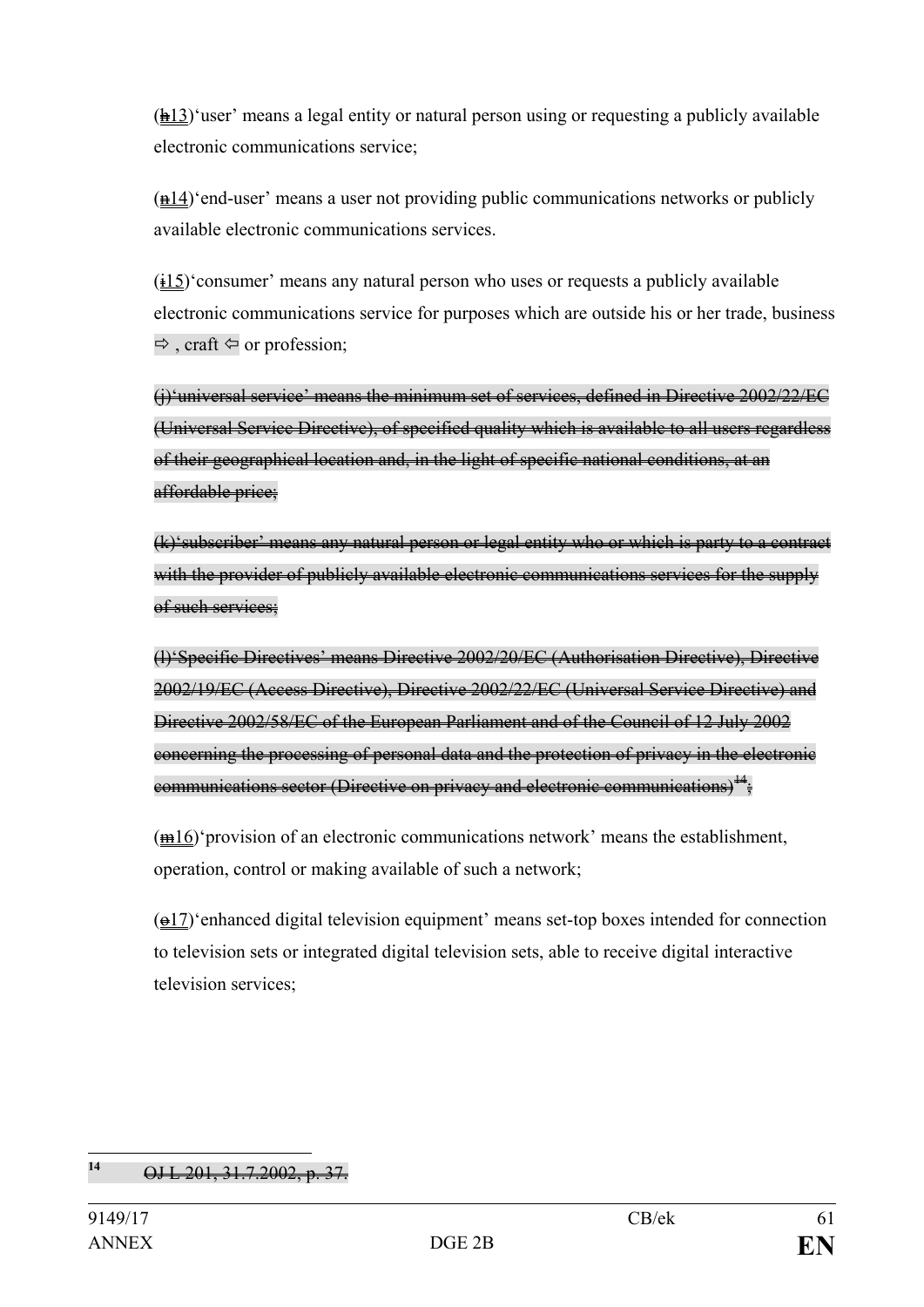$(p18)$ 'application program interface (API)' means the software interfaces between applications, made available by broadcasters or service providers, and the resources in the enhanced digital television equipment for digital television and radio services;

 $(419)$  'spectrum allocation' means the designation of a given frequency band for use by one or more types of radio communications services, where appropriate, under specified conditions;

 $(\pm 20)$  'harmful interference' means interference which endangers the functioning of a radio navigation service or of other safety services or which otherwise seriously degrades, obstructs or repeatedly interrupts a radio communications service operating in accordance with the applicable international, Community  $\boxtimes$  Union  $\boxtimes$  or national regulations;

 $\left(\frac{21}{21}\right)$  'call' means a connection established by means of a publicly available electronic  $\Rightarrow$  interpersonal  $\Leftarrow$  communications service allowing two-way voice communication;

(22) 'security' of networks and services means the ability of electronic communications networks and services to resist, at a given level of confidence, any action **that** compromises the availability, authenticity, integrity or confidentiality of **those networks and services, of** stored or transmitted or processed data**,** or **of** the related services offered by, or accessible via, those **electronic communications** networks or services.

#### 2. The following definition shall also apply:

(23) 'general authorisation' means a legal framework established by the Member State ensuring rights for the provision of electronic communications networks or services and laying down sector-specific obligations that may apply to all or to specific types of electronic communications networks and services, in accordance with this Directive.

(24) 'small-area wireless access point' means a low power wireless network access equipment of small size operating within a small range, using licenced radio spectrum or licence-exempt radio spectrum or a combination thereof, which may or may not be part of a public terrestrial mobile communications network, and be equipped with one or more low visual impact antennae, which allows wireless access by users to electronic communications networks regardless of the underlying network topology be it mobile or fixed;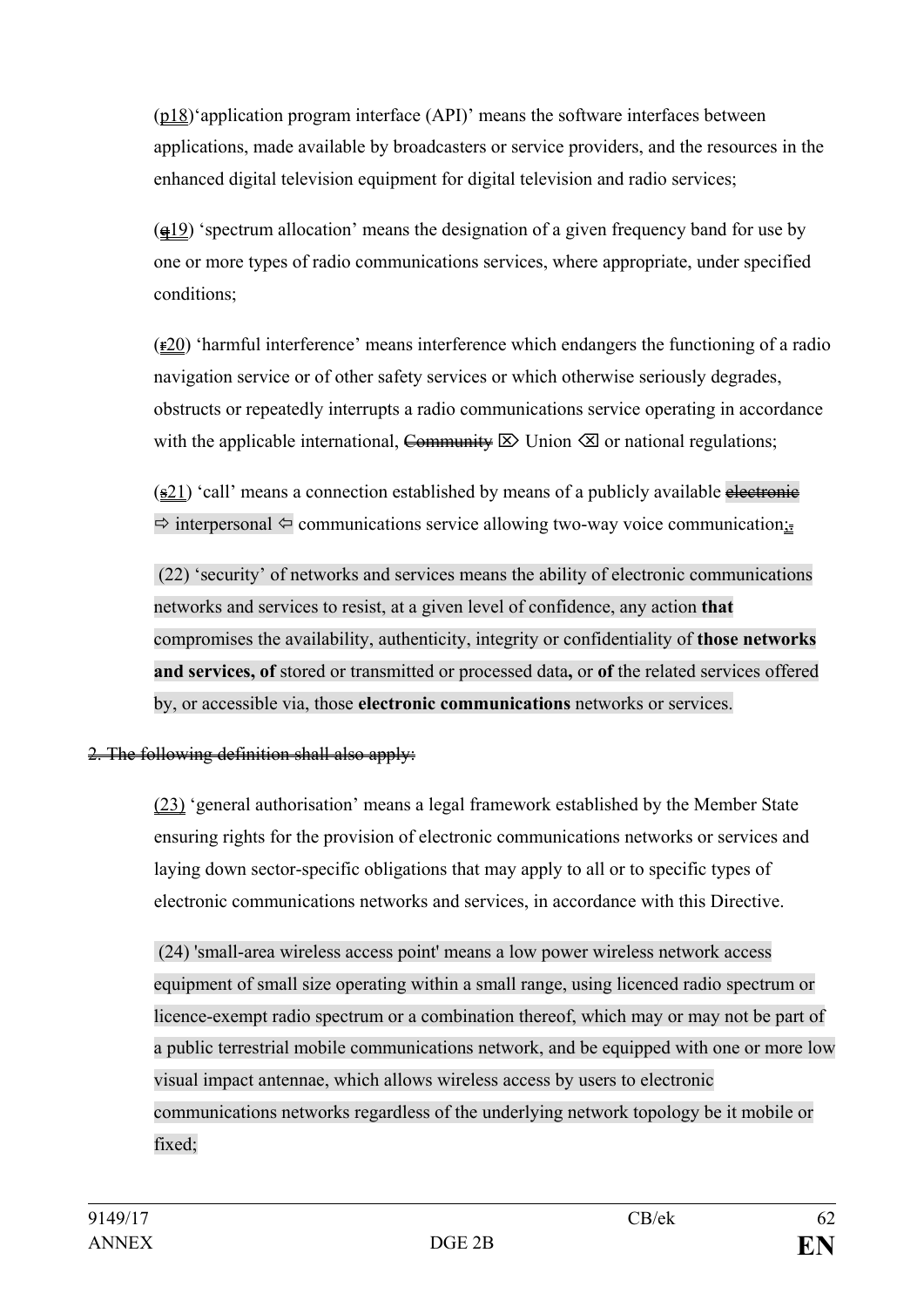(25) 'radio local area network' (RLAN) means a low power wireless access system, operating within a small range, with a low risk of interference to other such systems deployed in close proximity by other users, using on a non-exclusive basis, radio spectrum for which the conditions of availability and efficient use for this purpose are harmonised at Union level;

(26) 'shared use of radio spectrum' means access by two or more users to use the same frequencies under a defined sharing arrangement, authorised by a national regulatory authority on the basis of a general authorisation, individual rights of use or a combination thereof, including regulatory approaches such as licenced shared access aiming to facilitate the shared use of a frequency band, subject to a binding agreement of all parties involved, in accordance with sharing rules as included in their rights of use so as to guarantee to all users predictable and reliable sharing arrangements, and without prejudice to the application of competition law;

(27) 'harmonised radio spectrum' means radio spectrum for whose availability and efficient use harmonised conditions have been established by way of a technical implementing measure in line with Article 4 of Decision No 676/2002/EC (Radio Spectrum Decision).

 $\left(\frac{28}{8}\right)$  'access' means the making available of facilities and/or services to another undertaking, under defined conditions, on either an exclusive or non-exclusive basis, for the purpose of providing electronic communications services, including when they are used for the delivery of information society services or broadcast content services. It covers inter alia: access to network elements and associated facilities, which may involve the connection of equipment, by fixed or non-fixed means (in particular this includes access to the local loop and to facilities and services necessary to provide services over the local loop); access to physical infrastructure including buildings, ducts and masts; access to relevant software systems including operational support systems; access to information systems or databases for pre-ordering, provisioning, ordering, maintaining and repair requests, and billing; access to number translation or systems offering equivalent functionality; access to fixed and mobile networks,  $\Rightarrow$  including software emulated networks,  $\Leftrightarrow$  in particular for roaming; access to conditional access systems for digital television services and access to virtual network services;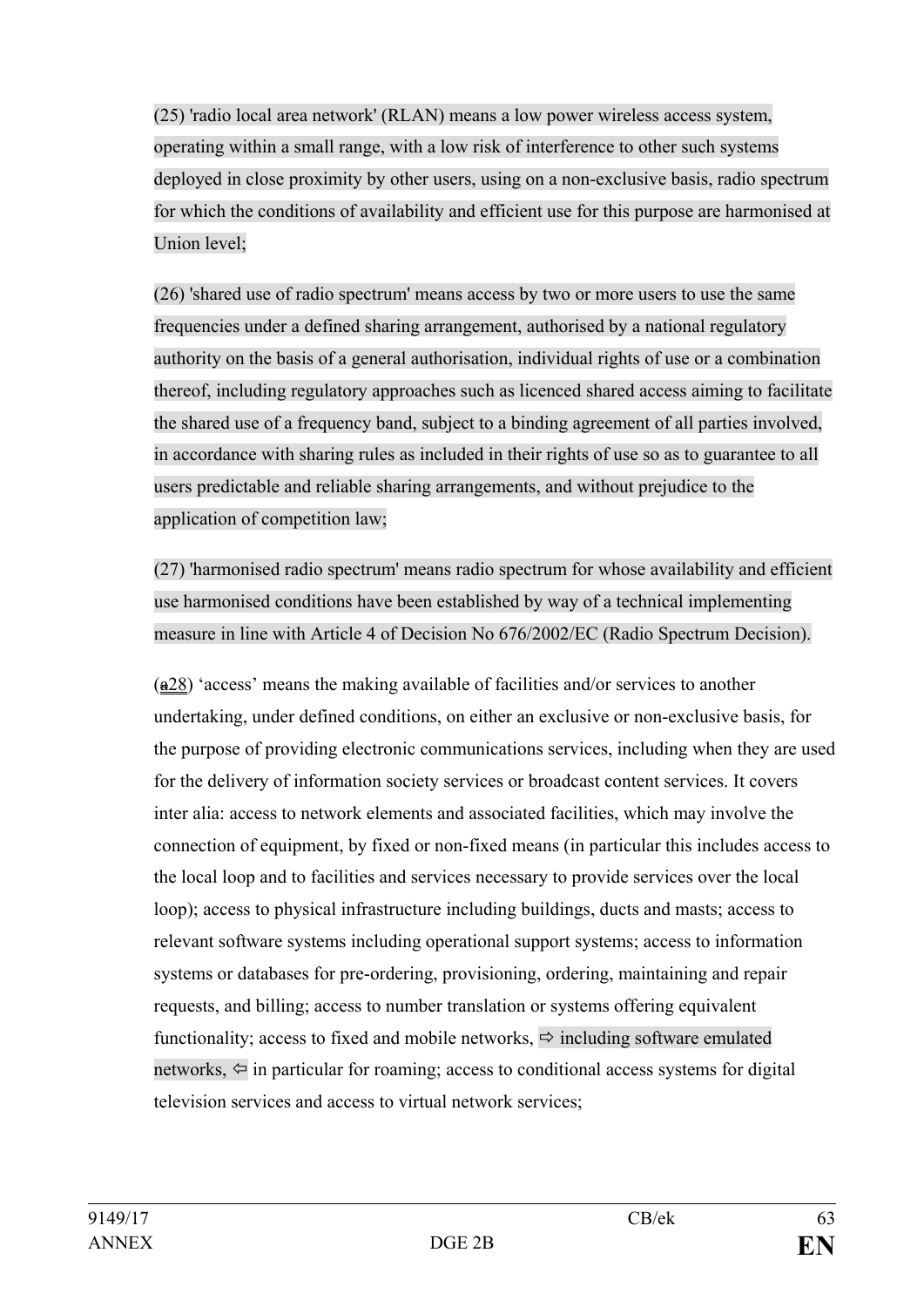$(\frac{1}{29})$  'interconnection' means the physical and logical linking of public communications networks used by the same or a different undertaking in order to allow the users of one undertaking to communicate with users of the same or another undertaking, or to access services provided by another undertaking. Services may be provided by the parties involved or other parties who have access to the network. Interconnection is a specific type of access implemented between public network operators;

 $(\underline{\text{e30}})$  'operator' means an undertaking providing or authorised to provide a public communications network or an associated facility;

(d)'wide screen television service' means a television service that consists wholly or partially of programmes produced and edited to be displayed in a full height wide screen format. The 16:9 format is the reference format for wide screen television services;

( $e31$ ) 'local loop' means the physical  $\boxtimes$  path used by electronic communications signals  $\overline{\mathcal{L}}$  einvestigated the network termination point to a distribution frame or equivalent facility in the fixed public electronic communications network.

 (a)'public pay telephone' means a telephone available to the general public, for the use of which the means of payment may include coins and/or credit/debit cards and/or pre payment cards, including cards for use with dialling codes;

 $(e32)$  'publicly available telephone service  $\Rightarrow$  voice communications'  $\Leftarrow$  means a service made available to the public for originating and receiving, directly or indirectly, national or national and international calls through a number or numbers in a national or international telephone numbering plan;

 $(\cancel{4}33)$  'geographic number' means a number from the national telephone numbering plan where part of its digit structure contains geographic significance used for routing calls to the physical location of the network termination point (NTP);

 $(f_34)$  'non-geographic number' means a number from the national telephone numbering plan that is not a geographic number. It includes, inter alia,  $\boxtimes$  such as  $\boxtimes$  mobile, freephone and premium-rate numbers;.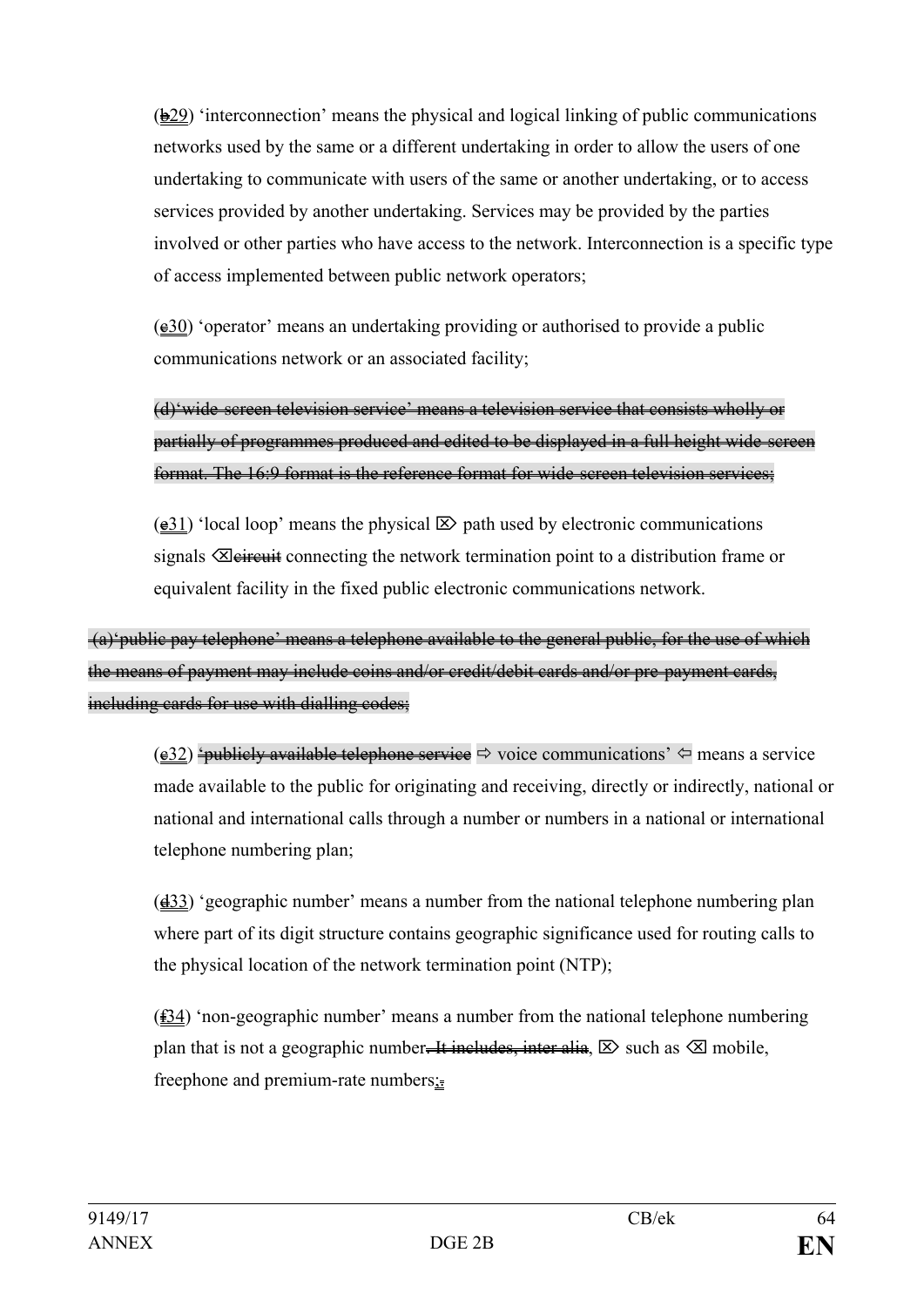(35) 'public safety answering point' (PSAP) means a physical location where an emergency communication is first received under the responsibility of a public authority or a private organisation recognised by the Member State;

(36) 'most appropriate PSAP' means a PSAP defined beforehand by responsible authorities to cover emergency communications from a certain area or for emergency communications of a certain type;

(37) 'emergency communication': communication by means of interpersonal communications services between an end-user and the PSAP with the goal to request and receive emergency relief from emergency services;

(38) 'emergency service' means a service, recognised as such by the Member State, that provides immediate and rapid assistance in situations where there is, in particular, a direct risk to life or limb, to individual or public health or safety, to private or public property, or to the environment, in accordance with national legislation.

### **TITLE V: SECURITY AND INTEGRITY**

### *Article 13a40*

### **Security <del>and integrity</del>**  $\boxtimes$  of networks and services  $\boxtimes$

1. Member States shall ensure that undertakings providing **providers of** public communications networks or publicly available electronic communications services take appropriate **and proportionate** technical and organisational measures to appropriately manage the risks posed to security of networks and services. Having regard to the state of the art, these measures shall ensure a level of security appropriate to the risk presented. In particular, measures shall be taken to prevent and minimise the impact of security incidents on users and interconnected  $\Rightarrow$  on other  $\Leftarrow$  networks  $\Rightarrow$  and services  $\Leftarrow$ .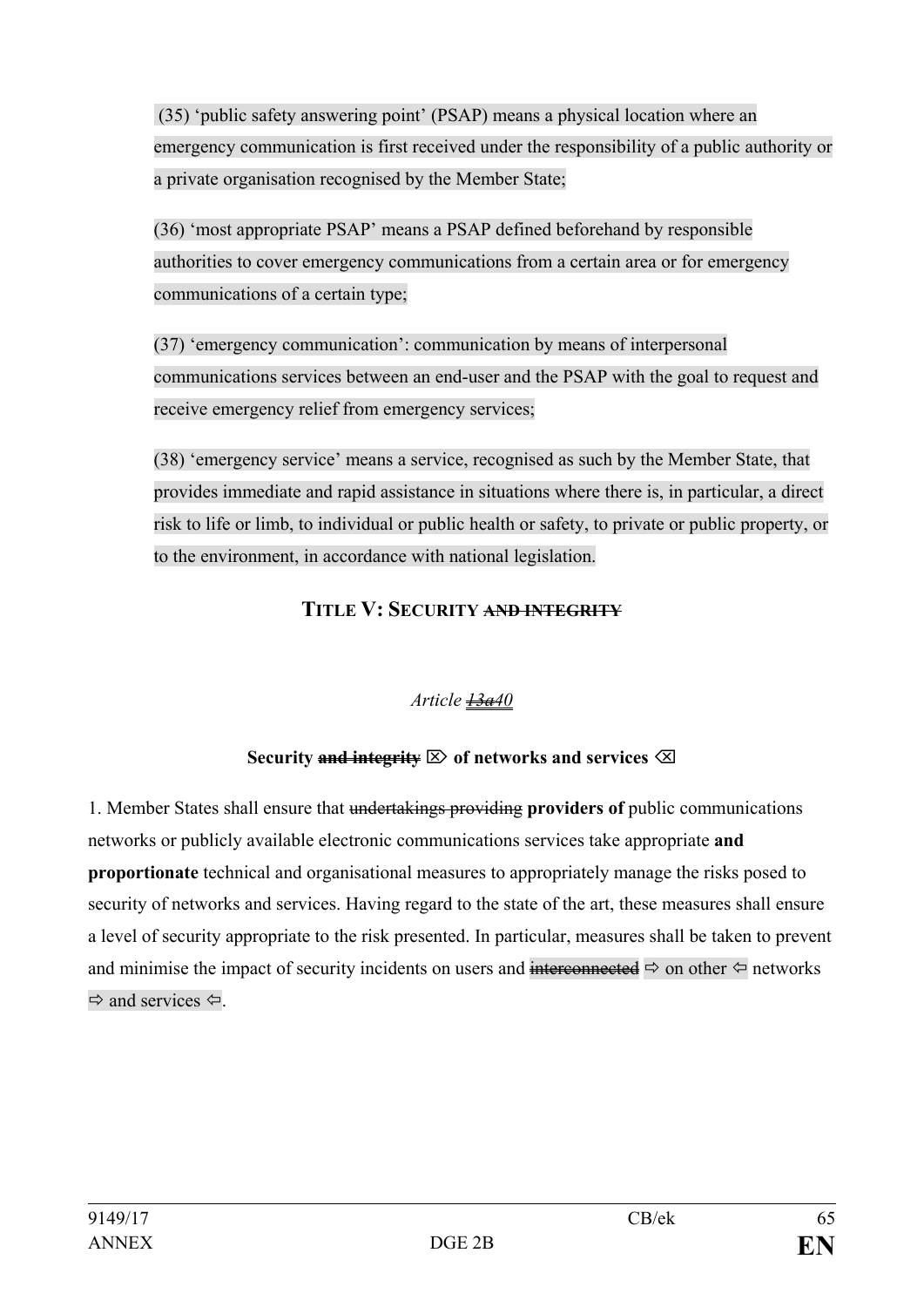2. Member States shall ensure that undertakings providing public communications networks take all appropriate steps to guarantee the integrity of their networks, and thus ensure the continuity of supply of services provided over those networks.

32. Member States shall ensure that undertakings providing **providers of** public communications networks or **of** publicly available electronic communications services notify  $\Rightarrow$  without undue delay  $\Leftrightarrow$  the competent national regulatory authority of a breach of security **incident** or loss of integrity that has had a significant impact on the operation of networks or services.

In order to determine the significance of the impact of a security incident, the following parameters shall, in particular, be taken into account:

- (a) the number of users affected by the breach **incident**;
- (b) the duration of the breach **incident**;
- (c) the geographical spread of the area affected by the breach **incident**;
- (d) the extent to which the functioning of the service is disrupted **affected**;
- (e) the **extent of** impact on economic and societal activities.

# **The obligation to notify an incident shall only apply where the provider of publicly available electronic communications services has access to the information needed to assess the impact of an incident against the parameters referred to in the second subparagraph.**

Where appropriate, the nucleonal regulatory  $\Rightarrow$  competent  $\Leftarrow$  authority concerned shall inform the national regulatory  $\Rightarrow$  competent  $\Leftarrow$  authorities in other Member States and the European Network and Information Security Agency (ENISA). The nettional regulatory  $\Rightarrow$  competent  $\Leftarrow$  authority concerned may inform the public or require the undertakings **providers** to do so, where it determines that disclosure of the breach **incident** is in the public interest.

Once a year, the national regulatory  $\Rightarrow$  competent  $\Leftarrow$  authority concerned shall submit a summary report to the Commission and ENISA on the notifications received and the action taken in accordance with this paragraph.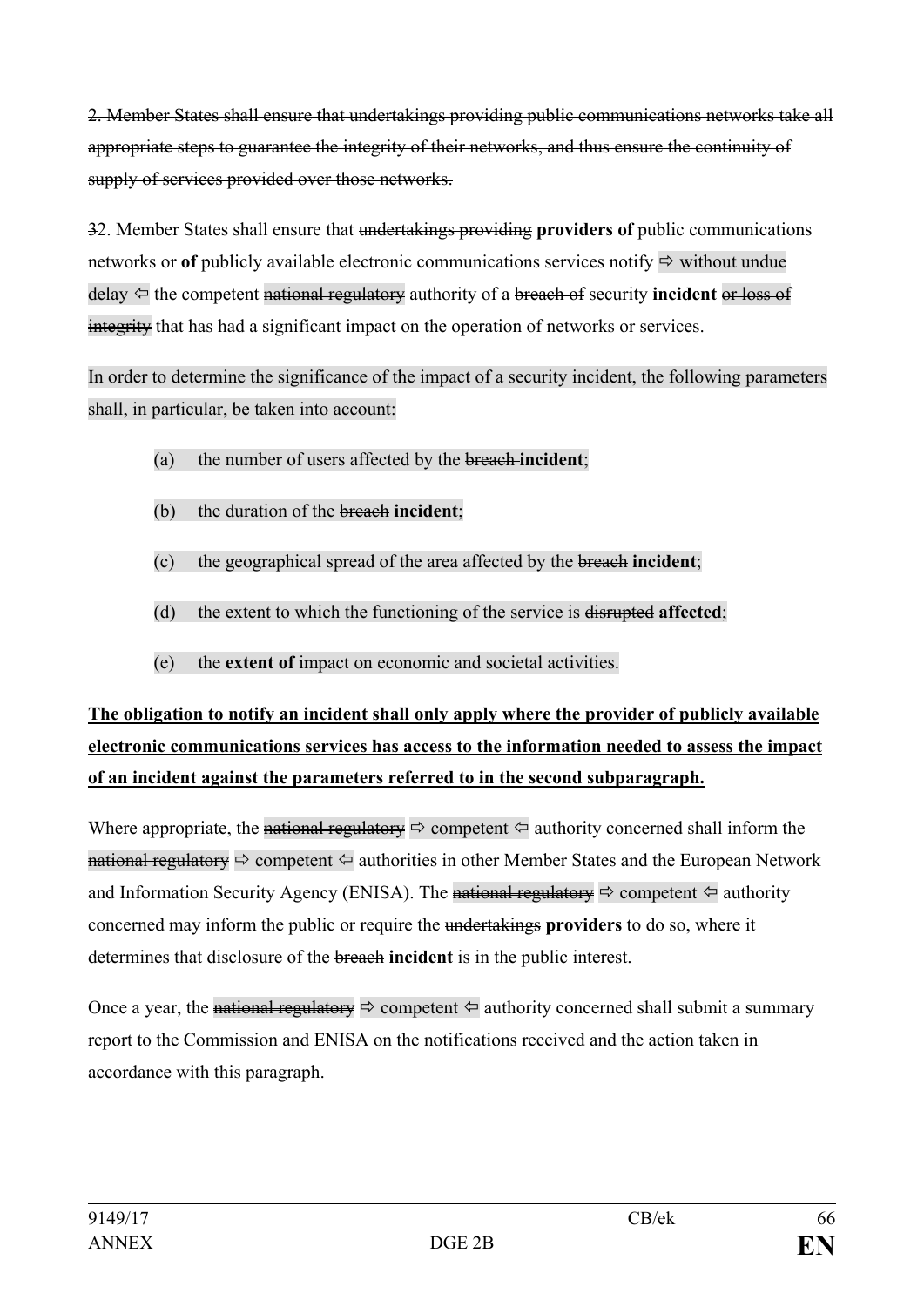**3a. Member States shall ensure that in case of a particular and significant threat of a security incident in public communications networks or publicly available electronic communications services providers of such networks or services shall inform their end-users of such a threat and of any possible protective measures or remedies which can be taken by the end-users.**

4. The Commission, taking the utmost account of the opinion of ENISA, may adopt appropriate technical implementing measures with a view to harmonising the measures referred to in paragraphs 1, 2, and 3, including measures defining the circumstances, format and procedures applicable to notification requirements. These technical implementing measures shall be based on European and international standards to the greatest extent possible, and shall not prevent Member States from adopting additional requirements in order to pursue the objectives set out in paragraphs 1 and 2.

These implementing measures, designed to amend non essential elements of this Directive by supplementing it, shall be adopted in accordance with the regulatory procedure with scrutiny referred to in Article 22(3).

4. This Article is without prejudice to Regulation (EU) 2016/679 on the protection of natural persons with regard to the processing of personal data and on the free movement of such data and Directive 2002/58/EC concerning the processing of personal data and the protection of privacy in the electronic communications sector.

5. The Commission, **taking utmost account of the opinion of ENISA,** shall **may** be empowered to adopt delegated acts in accordance with Article 109 with a view to specifying **decisions detailing**  the **technical and organisational** measures referred to in paragraphs 1 and 2, including measures defining **as well as** the circumstances, format and procedures applicable to notification requirements **pursuant to paragraph 3**. The delegated **Those implementing** acts shall be **adopted in accordance with the examination procedure referred to in Article 110(4). They shall be**  based on European and international standards to the greatest extent possible, and shall not prevent Member States from adopting additional requirements in order to pursue the objectives set out in paragraphs 1-and 2.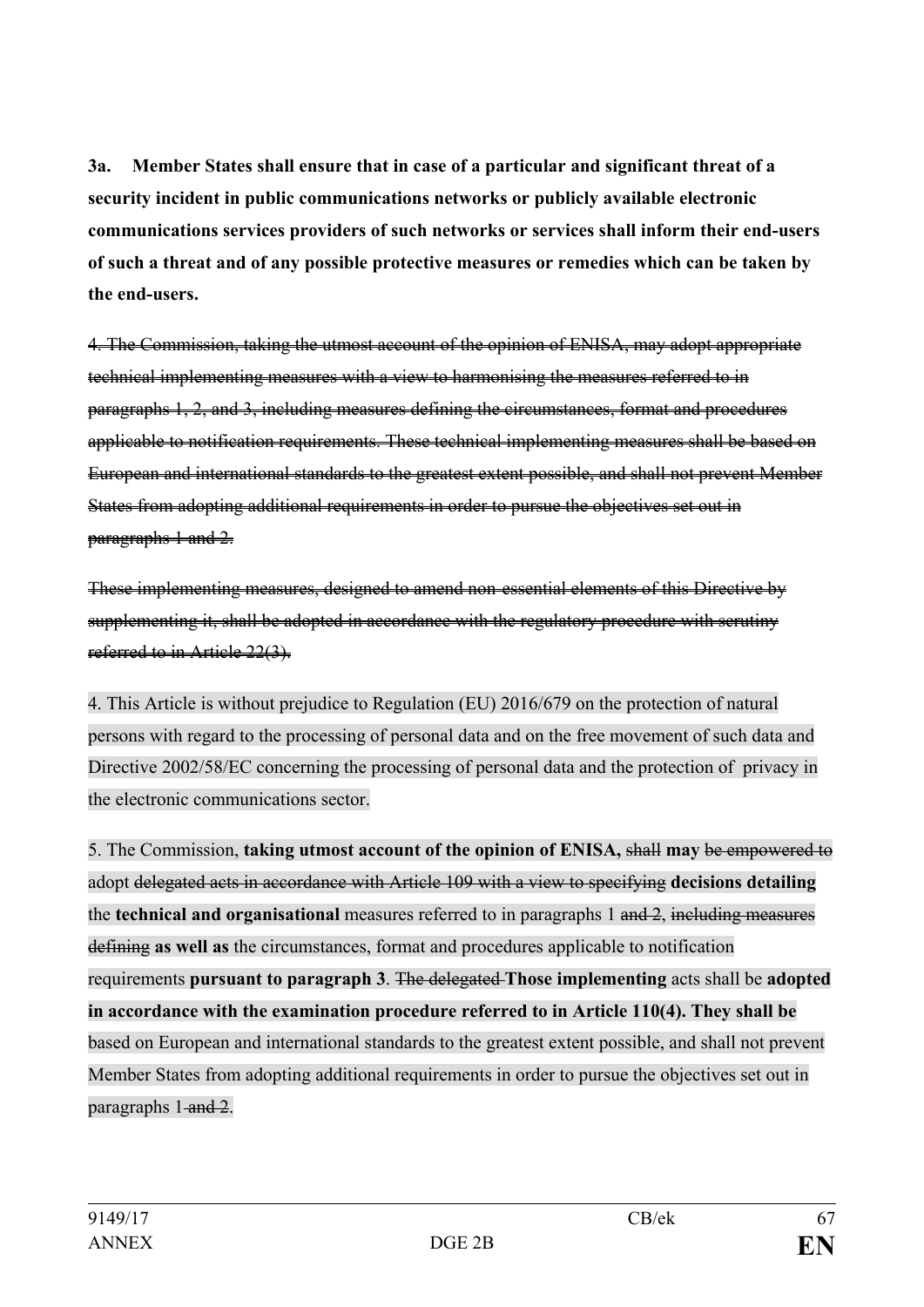### *Article 13b41*

#### **Implementation and enforcement**

1. Member States shall ensure that in order to implement Article  $\frac{13a}{0}$ ,  $\boxtimes$  the  $\boxtimes$  competent **national regulatory** authorities have the power to issue binding instructions, including those regarding  $\Rightarrow$  the measures required to remedy a breach **security incident or prevent one from occurring when a significant threat has been identified** and  $\Leftarrow$  time-limits for implementation, to undertakings providing **providers of** public communications networks or publicly available electronic communications services.

2. Member States shall ensure that competent national regulatory authorities have the power to require undertakings providing **providers of** public communications networks or publicly available electronic communications services to:

(a) provide information needed to assess the security and/or integrity of their services and networks, including documented security policies; and

(b) submit to a security audit carried out by a qualified independent body or a competent national authority and make the results thereof available to the national regulatory  $\Rightarrow$  competent  $\Leftarrow$  authority. The cost of the audit shall be paid by the undertaking provider.

3. Member States shall ensure that nuclearly regulatory  $\Rightarrow$  the competent  $\Leftarrow$  authorities have all the powers necessary to investigate cases of non-compliance and the effects thereof on the security and integrity of the networks  $\boxtimes$  and services  $\boxtimes$ .

4. Member States shall ensure that, in order to implement Article 40, the competent authorities have the power to obtain the assistance of **their** Computer Security Incident Response Teams ('CSIRTs') under Article 9 of Directive (EU) 2016/1148/EU in relation to issues falling within the tasks of the CSIRTs pursuant to Annex I, point 2 of that Directive.

5. The competent authorities shall, whenever appropriate and in accordance with national law, consult and cooperate with the relevant national law enforcement authorities, the competent authorities as defined in Article 8 (1) of Directive (EU) 2016/1148 and the national data protection authorities.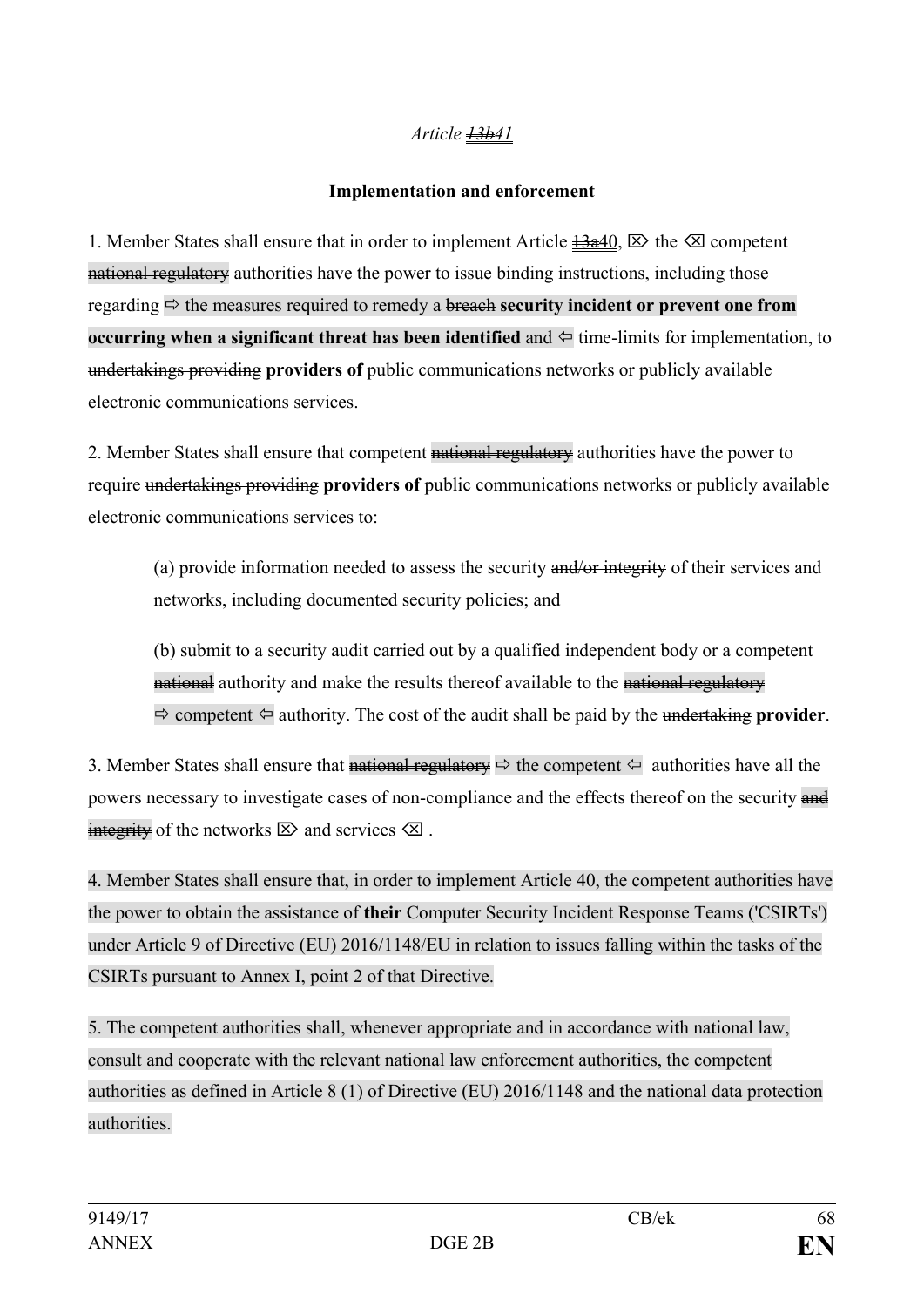4. These provisions shall be without prejudice to Article 3 of this Directive.

#### *Article 13*

#### Fees for rights of use and rights to install facilities

Member States may allow the relevant authority to impose fees for the rights of use for radio frequencies or numbers or rights to install facilities on, over or under public or private property which reflect the need to ensure the optimal use of these resources. Member States shall ensure that such fees shall be objectively justified, transparent, non discriminatory and proportionate in relation to their intended purpose and shall take into account the objectives in Article 8 of Directive 2002/21/EC (Framework Directive).

## **PART III. SERVICES**

### **TITLE I: UNIVERSAL SERVICE OBLIGATIONS**

### *Article 79*

#### **Affordable universal service**

1. Member States shall ensure that all end-users in their territory have access at an affordable price, in the light of specific national conditions, to available functional internet access and voice communications services at the quality specified in their territory, including the underlying connection, at least at a fixed location.

2. Member States shall**, in the light of national conditions,** define the functional internet access service referred to in paragraph 1 with a view to adequately reflect services used by the majority of end-users in their territory. To that end, the functional internet access service shall **at least** be capable of supporting the minimum set of services set out in Annex V.

3. When an end-user so requests, the connection referred to in paragraph 1 may be limited to support voice communications only.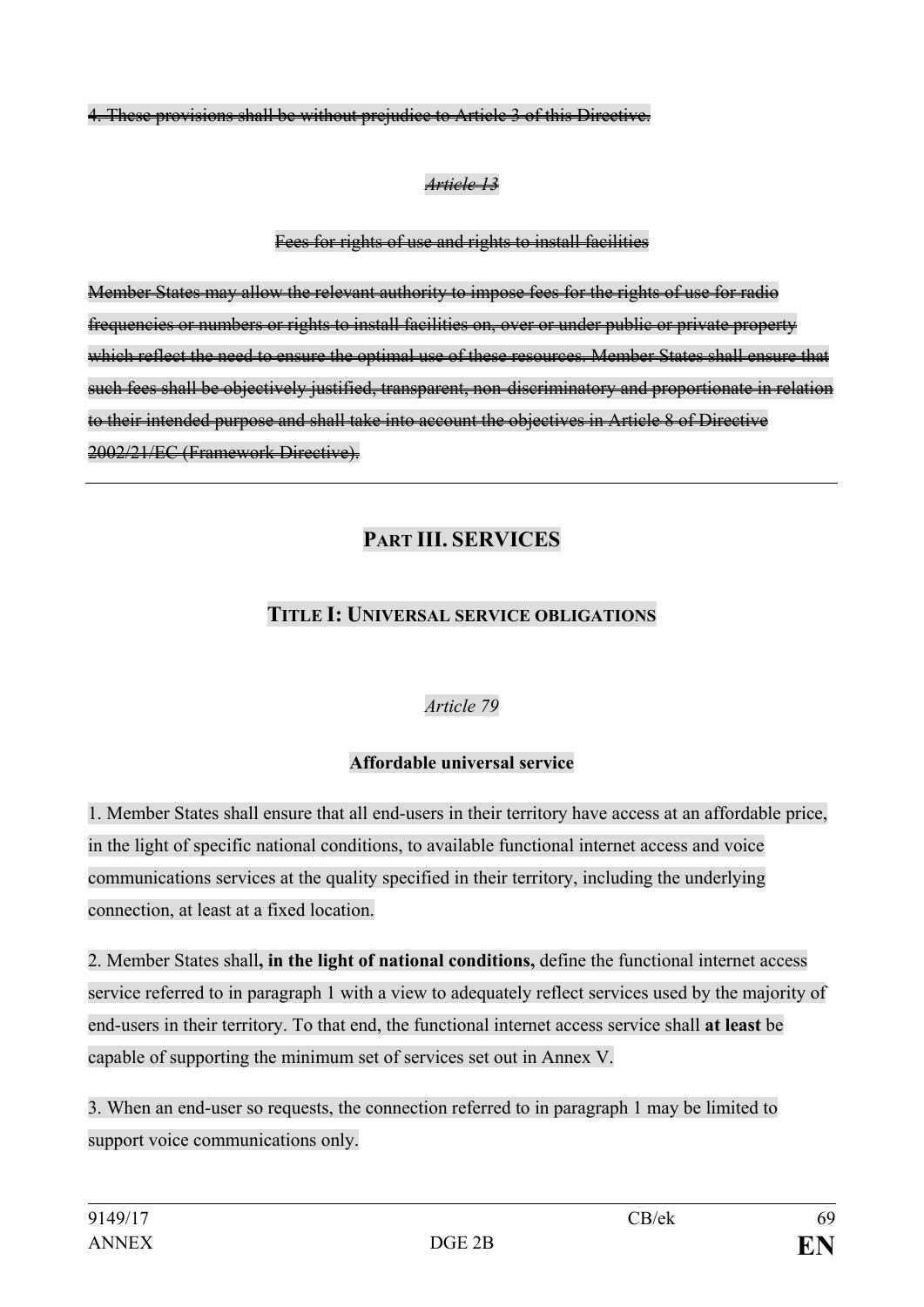#### *Article 80*

#### **Provision of affordable universal service**

1. National regulatory authorities shall monitor the evolution and level of retail tariffs of services identified in Article 79(1) available on the market, in particular in relation to national prices and national end-user income.

2. Where Member States establish that, in the light of national conditions, retail prices for services identified in Article 79(1) are not affordable, because low-income or special social needs end-users are prevented from accessing such services, *they may ensure that support is provided to* **those** *endusers in view of ensuring affordability of functional internet access and voice communications services at least at a fixed location or* they may require undertakings which provide such services to offer to those end-users tariff options or packages different from those provided under normal commercial conditions. To that end, Member States may require such undertakings to apply common tariffs, including geographic averaging, throughout the territory. Member States shall ensure that end-users entitled to such tariff options or packages have a right to contract with an undertaking providing the services identified in Article 79(1) and that such undertaking provides them with an adequate period of availability of a number and avoid unwarranted disconnection of service.

3. Member States shall ensure that undertakings which provide tariff options or packages to lowincome or special social needs end-users pursuant to paragraph 2, keep the national regulatory authorities informed of the details of such offers. National regulatory authorities shall ensure that the conditions under which undertakings provide tariff options or packages pursuant to paragraph 2 are fully transparent and are published and applied in accordance with the principle of nondiscrimination. National regulatory authorities may require that specific schemes be modified or withdrawn.

*4. Member States may,* in the light of national conditions*, ensure that support is provided to low income or special social needs end users in view of ensuring affordability of functional internet access and voice communications services at least at a fixed location.*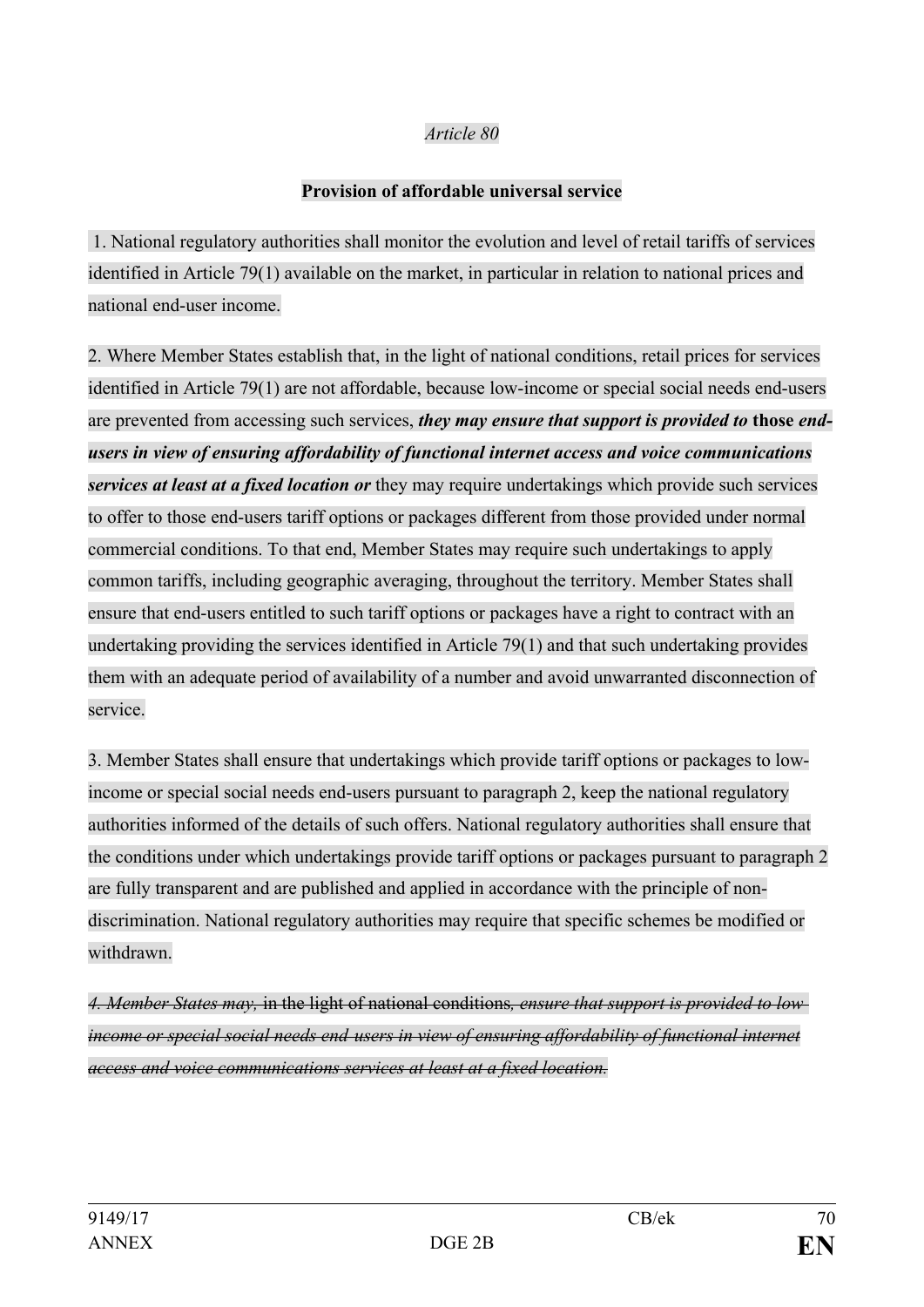5**4**. Member States shall ensure, in the light of national conditions, that support is provided as appropriate to end-users with disabilities, or that other specific measures are taken, in view of ensuring that related terminal equipment, specific equipment and specific services enhancing equivalent access are **available and** affordable.

6**5**. When applying this Article, Member States shall seek to minimise market distortions.

#### *Article 3*

#### **Availability of universal service**

1. Member States shall ensure that the services set out in this Chapter are made available at the quality specified to all end users in their territory, independently of geographical location, and, in the light of specific national conditions, at an affordable price.

2. Member States shall determine the most efficient and appropriate approach for ensuring the implementation of universal service, whilst respecting the principles of objectivity, transparency, non discrimination and proportionality. They shall seek to minimise market distortions, in particular the provision of services at prices or subject to other terms and conditions which depart from normal commercial conditions, whilst safeguarding the public interest.

#### *Article 8*

#### **Designation of undertakings**

1. Member States may designate one or more undertakings to guarantee the provision of universal service as identified in Articles 4, 5, 6 and 7 and, where applicable, Article 9(2) so that the whole of the national territory can be covered. Member States may designate different undertakings or sets of undertakings to provide different elements of universal service and/or to cover different parts of the national territory.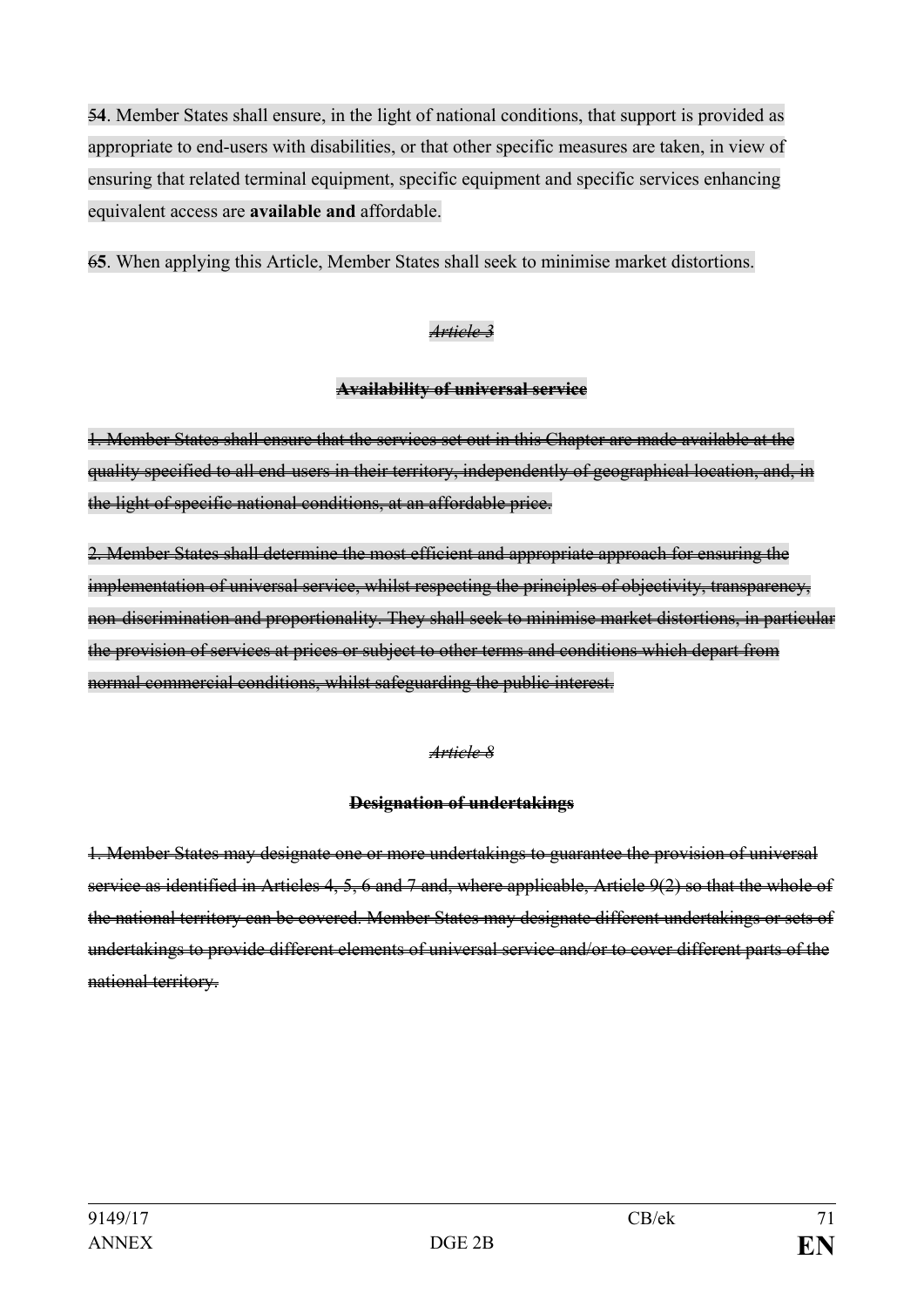2. When Member States designate undertakings in part or all of the national territory as having universal service obligations, they shall do so using an efficient, objective, transparent and non discriminatory designation mechanism, whereby no undertaking is a priori excluded from being designated. Such designation methods shall ensure that universal service is provided in a cost effective manner and may be used as a means of determining the net cost of the universal service obligation in accordance with Article 12.

3. When an undertaking designated in accordance with paragraph 1 intends to dispose of a substantial part or all of its local access network assets to a separate legal entity under different ownership, it shall inform in advance the national regulatory authority in a timely manner, in order to allow that authority to assess the effect of the intended transaction on the provision of access at a fixed location and of telephone services pursuant to Article 4. The national regulatory authority may impose, amend or withdraw specific obligations in accordance with Article 6(2) of Directive 2002/20/EC (Authorisation Directive).

### *Article 81*

#### **Availability of universal service**

1. Where a Member State has duly demonstrated **established**, account taken of **taking into account** the results of the geographical survey**, where available,** conducted in accordance with Article 22(1), that the availability at a fixed location of functional internet access service as defined in accordance with Article 79(2) and of voice communications service cannot be ensured under normal commercial circumstances or through other potential public policy tools **in its national territory or different parts thereof**, it may impose appropriate universal service obligations to meet all reasonable requests for accessing those services in **the relevant parts of** its territory.

2. Member States shall determine the most efficient and appropriate approach for ensuring the availability at a fixed location of functional internet access service as defined in accordance with Article 79(2) and of voice communications service, whilst respecting the principles of objectivity, transparency, non-discrimination and proportionality. They shall seek to minimise market distortions, in particular the provision of services at prices or subject to other terms and conditions which depart from normal commercial conditions, whilst safeguarding the public interest.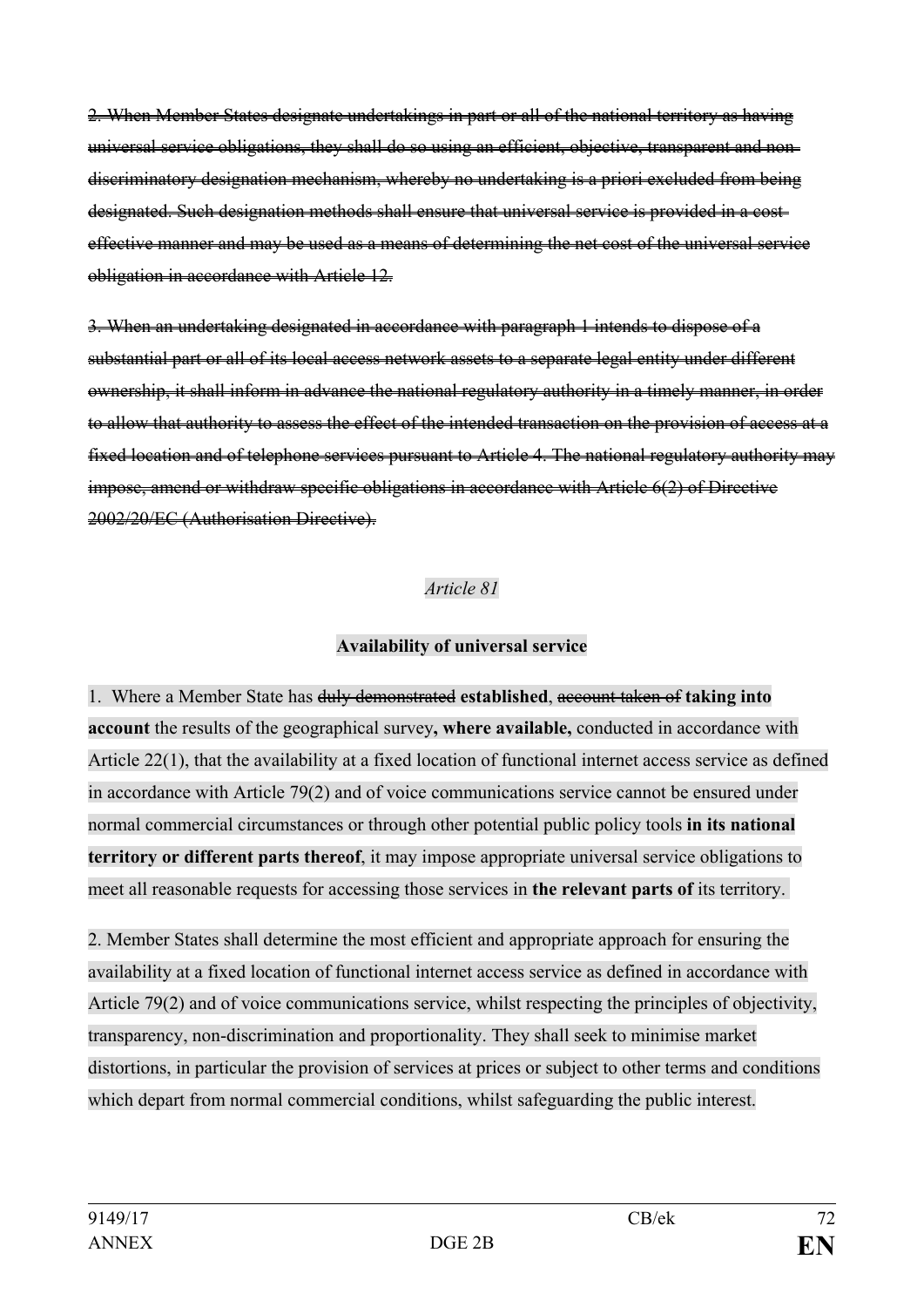3. In particular, where Member States decide to impose obligations to ensure the availability at a fixed location of functional internet access service as defined in accordance with Article 79(2) and of voice communications service, they may designate one or more undertakings to guarantee the availability at a fixed location of functional internet access service as identified in accordance with Article 79(2) and of voice communications service in order to cover all the national territory. Member States may designate different undertakings or sets of undertakings to provide functional internet access and voice communications services at a fixed location and/or to cover different parts of the national territory.

4. When Member States designate undertakings in part or all of the national territory as undertakings having the obligation to ensure the availability at a fixed location of functional internet access service as defined in accordance with Article 79(2) and of voice communications service, they shall do so using an efficient, objective, transparent and non-discriminatory designation mechanism, whereby no undertaking is a priori excluded from being designated. Such designation methods shall ensure that functional internet access and voice communications services at a fixed location are provided in a cost-effective manner and may be used as a means of determining the net cost of the universal service obligation in accordance with Article 84.

5. When an undertaking designated in accordance with paragraph 3 intends to dispose of a substantial part or all of its local access network assets to a separate legal entity under different ownership, it shall inform in advance the national regulatory authority in a timely manner, in order to allow that authority to assess the effect of the intended transaction on the provision at a fixed location of functional internet access service as defined in accordance with Article 79(2) and of voice communications service. The national regulatory authority may impose, amend or withdraw specific obligations in accordance with Article 13(2).

### *Article 4*

### **Provision of access at a fixed location and provision of telephone services**

1. Member States shall ensure that all reasonable requests for connection at a fixed location to a public communications network are met by at least one undertaking.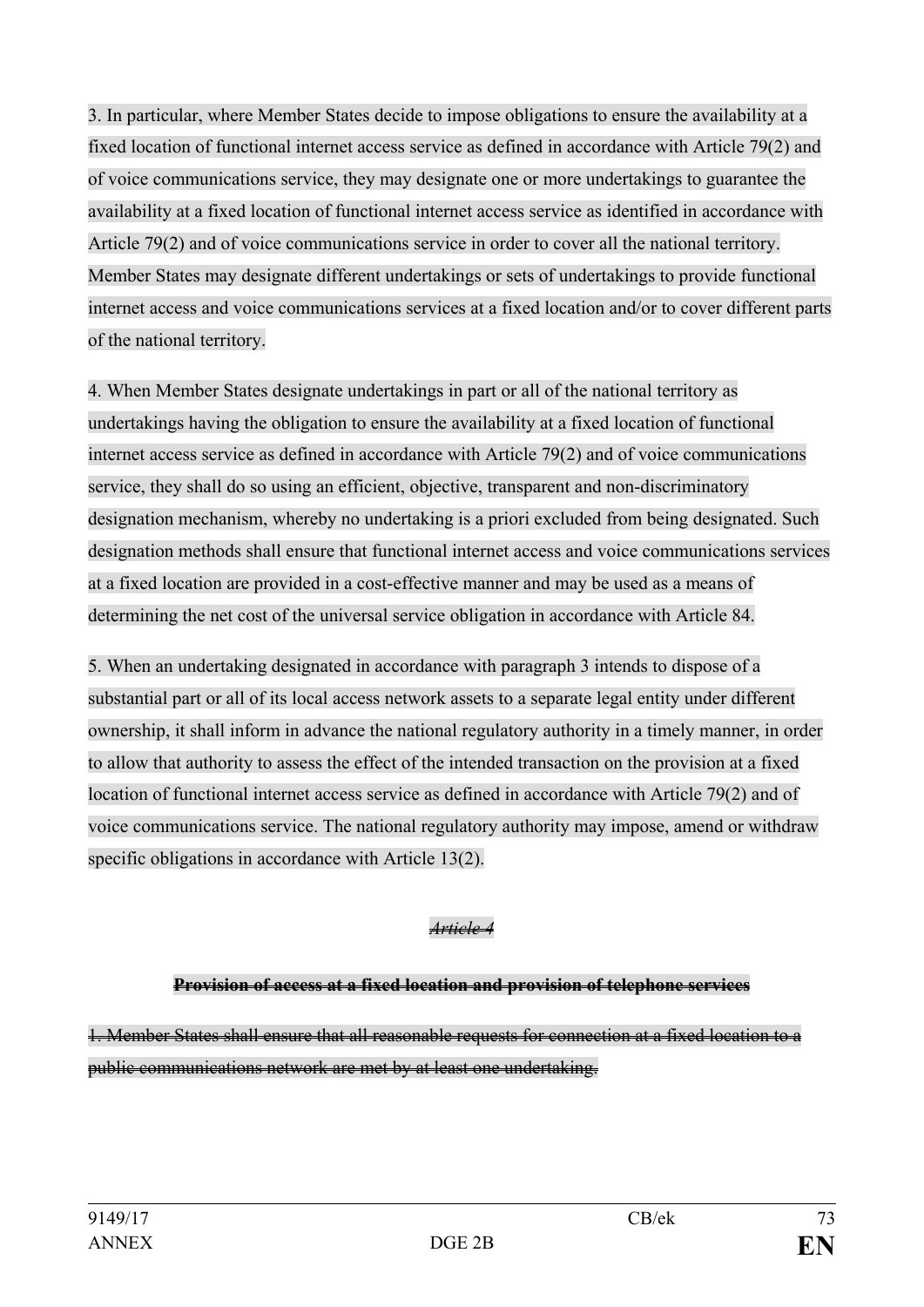2. The connection provided shall be capable of supporting voice, facsimile and data communications at data rates that are sufficient to permit functional Internet access, taking into account prevailing technologies used by the majority of subscribers and technological feasibility.

3. Member States shall ensure that all reasonable requests for the provision of a publicly available telephone service over the network connection referred to in paragraph 1 that allows for originating and receiving national and international calls are met by at least one undertaking.

### *Article 5*

#### **Directory enquiry services and directories**

1. Member States shall ensure that:

(a) at least one comprehensive directory is available to end users in a form approved by the relevant authority, whether printed or electronic, or both, and is updated on a regular basis, and at least once a year;

(b) at least one comprehensive telephone directory enquiry service is available to all end users, including users of public pay telephones.

2. The directories referred to in paragraph 1 shall comprise, subject to the provisions of Article 12 of Directive 2002/58/EC of the European Parliament and of the Council of 12 July 2002 concerning the processing of personal data and the protection of privacy in the electronic communications sector (Directive on privacy and electronic communications)<sup>15</sup>, all subscribers of publicly available telephone services.

3. Member States shall ensure that the undertaking(s) providing the services referred to in paragraph 1 apply the principle of non discrimination to the treatment of information that has been provided to them by other undertakings.

#### 15 **<sup>15</sup>** OJ L 201, 31.7.2002, p. 37.;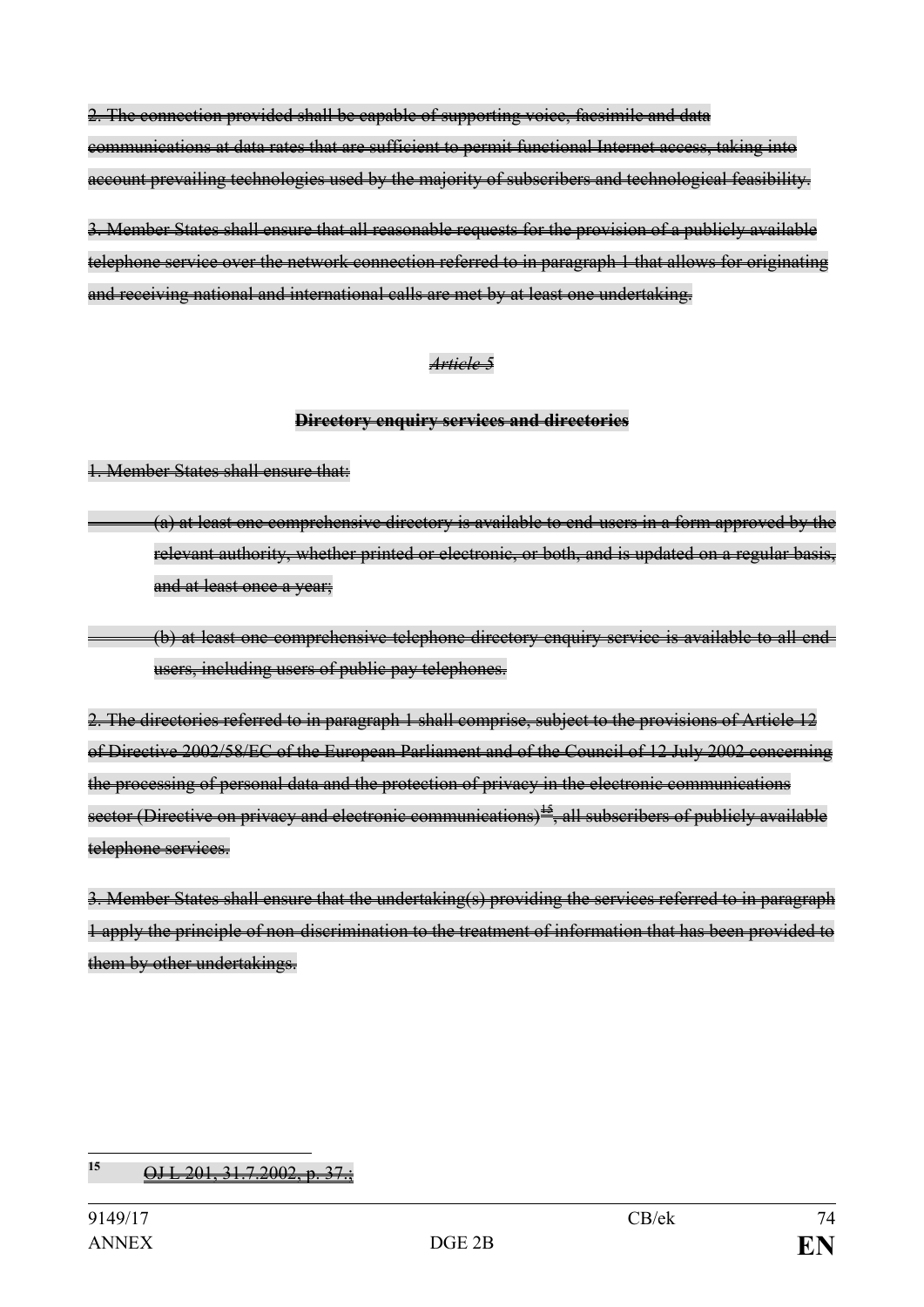#### *Article 6*

#### **Public pay telephones and other publics voice telephony access points**

1. Member States shall ensure that national regulatory authorities may impose obligations on undertakings in order to ensure that public pay telephones or other public voice telephony access points are provided to meet the reasonable needs of end users in terms of the geographical coverage, the number of telephones or other access points, accessibility to disabled end users and the quality of services.

2. A Member State shall ensure that its national regulatory authority can decide not to impose obligations under paragraph 1 in all or part of its territory, if it is satisfied that these facilities or comparable services are widely available, on the basis of a consultation of interested parties as referred to in Article 33.

3. Member States shall ensure that it is possible to make emergency calls from public pay telephones using the single European emergency call number '112' and other national emergency numbers, all free of charge and without having to use any means of payment.

#### *Article 7*

#### **Measures for disabled end users**

1. Unless requirements have been specified under Chapter IV which achieve the equivalent effect, Member States shall take specific measures to ensure that access to, and affordability of, the services identified in Article 4(3) and Article 5 for disabled end users is equivalent to the level enjoyed by other end users. Member States may oblige national regulatory authorities to assess the general need and the specific requirements, including the extent and concrete form of such specific measures for disabled end users.

2. Member States may take specific measures, in the light of national conditions, to ensure that disabled end users can also take advantage of the choice of undertakings and service providers available to the majority of end users.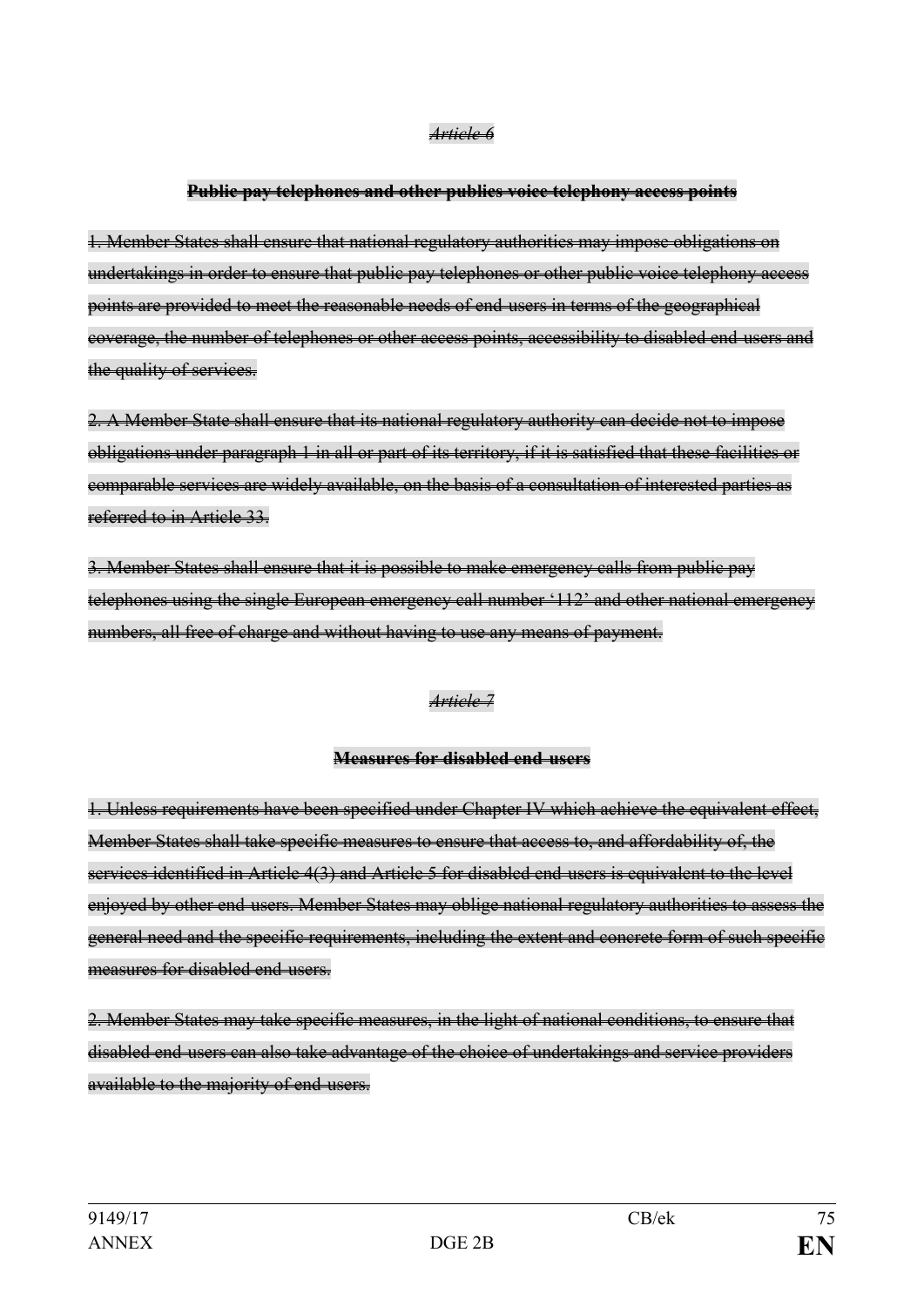3. In taking the measures referred to in paragraphs 1 and 2, Member States shall encourage compliance with the relevant standards or specifications published in accordance with Articles 17 and 18 of Directive 2002/21/EC (Framework Directive).

#### *Article 9*

#### **Affordability of tariffs**

1. National regulatory authorities shall monitor the evolution and level of retail tariffs of the services identified in Articles 4 to 7 as falling under the universal service obligations and either provided by designated undertakings or available on the market, if no undertakings are designated in relation to those services, in particular in relation to national consumer prices and income.

2. Member States may, in the light of national conditions, require that designated undertakings provide to consumers tariff options or packages which depart from those provided under normal commercial conditions, in particular to ensure that those on low incomes or with special social needs are not prevented from accessing the network referred to in Article 4(1) or from using the services identified in Article 4(3) and Articles 5, 6 and 7 as falling under the universal service obligations and provided by designated undertakings.

3. Member States may, besides any provision for designated undertakings to provide special tariff options or to comply with price caps or geographical averaging or other similar schemes, ensure that support is provided to consumers identified as having low incomes or special social needs.

4. Member States may require undertakings with obligations under Articles 4, 5, 6 and 7 to apply common tariffs, including geographical averaging, throughout the territory, in the light of national conditions or to comply with price caps.

5. National regulatory authorities shall ensure that, where a designated undertaking has an obligation to provide special tariff options, common tariffs, including geographical averaging, or to comply with price caps, the conditions are fully transparent and are published and applied in accordance with the principle of non discrimination. National regulatory authorities may require that specific schemes be modified or withdrawn.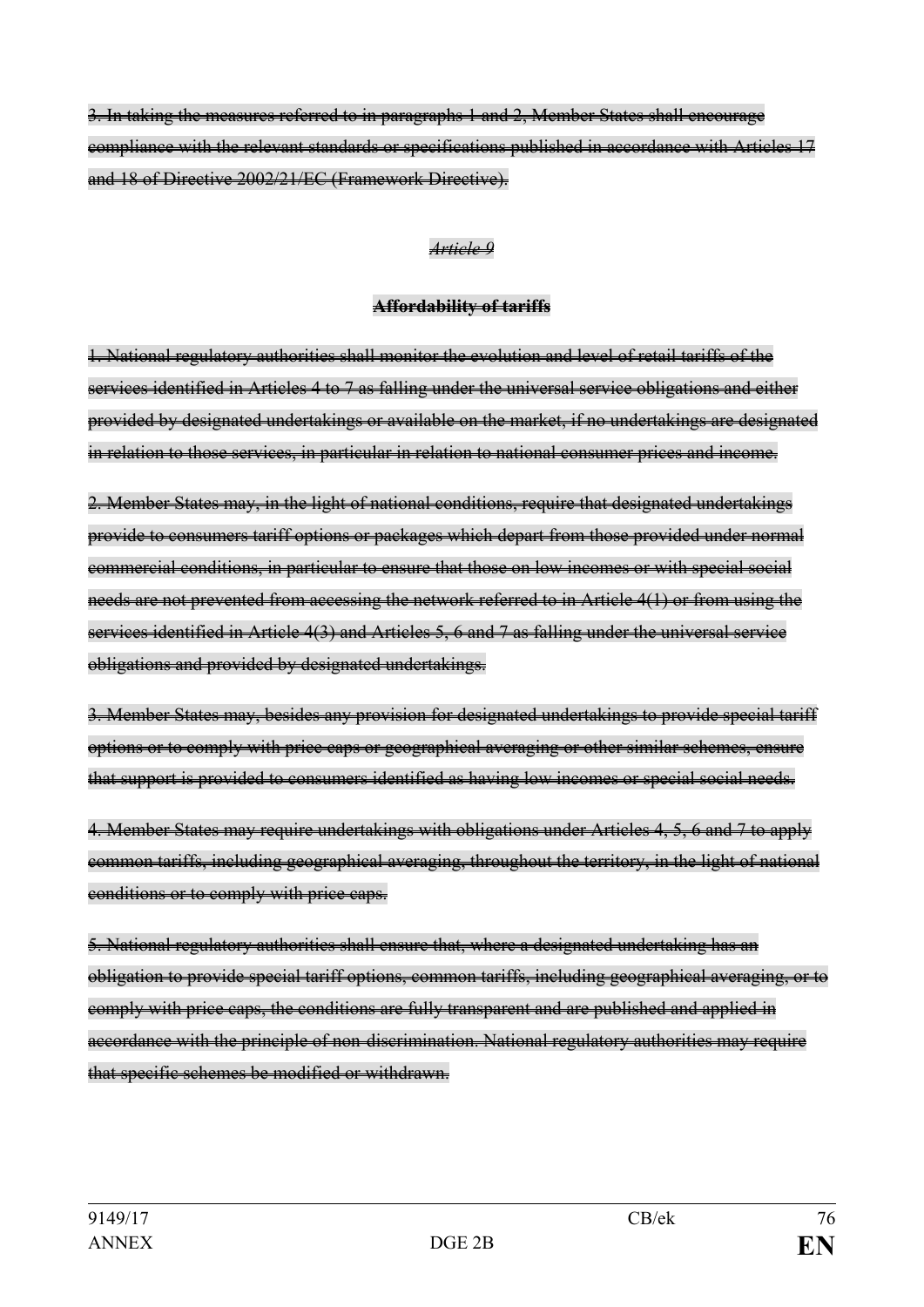#### *Article 11*

#### **Quality of service of designated undertakings**

1. National regulatory authorities shall ensure that all designated undertakings with obligations under Articles 4, 5, 6, 7 and 9(2) publish adequate and up to date information concerning their performance in the provision of universal service, based on the quality of service parameters, definitions and measurement methods set out in Annex III. The published information shall also be supplied to the national regulatory authority.

2. National regulatory authorities may specify, *inter alia*, additional quality of service standards, where relevant parameters have been developed, to assess the performance of undertakings in the provision of services to disabled end users and disabled consumers. National regulatory authorities shall ensure that information concerning the performance of undertakings in relation to these parameters is also published and made available to the national regulatory authority.

3. National regulatory authorities may, in addition, specify the content, form and manner of information to be published, in order to ensure that end users and consumers have access to comprehensive, comparable and user friendly information.

4. National regulatory authorities shall be able to set performance targets for undertakings with universal service obligations. In so doing, national regulatory authorities shall take account of views of interested parties, in particular as referred to in Article 33.

5. Member States shall ensure that national regulatory authorities are able to monitor compliance with these performance targets by designated undertakings.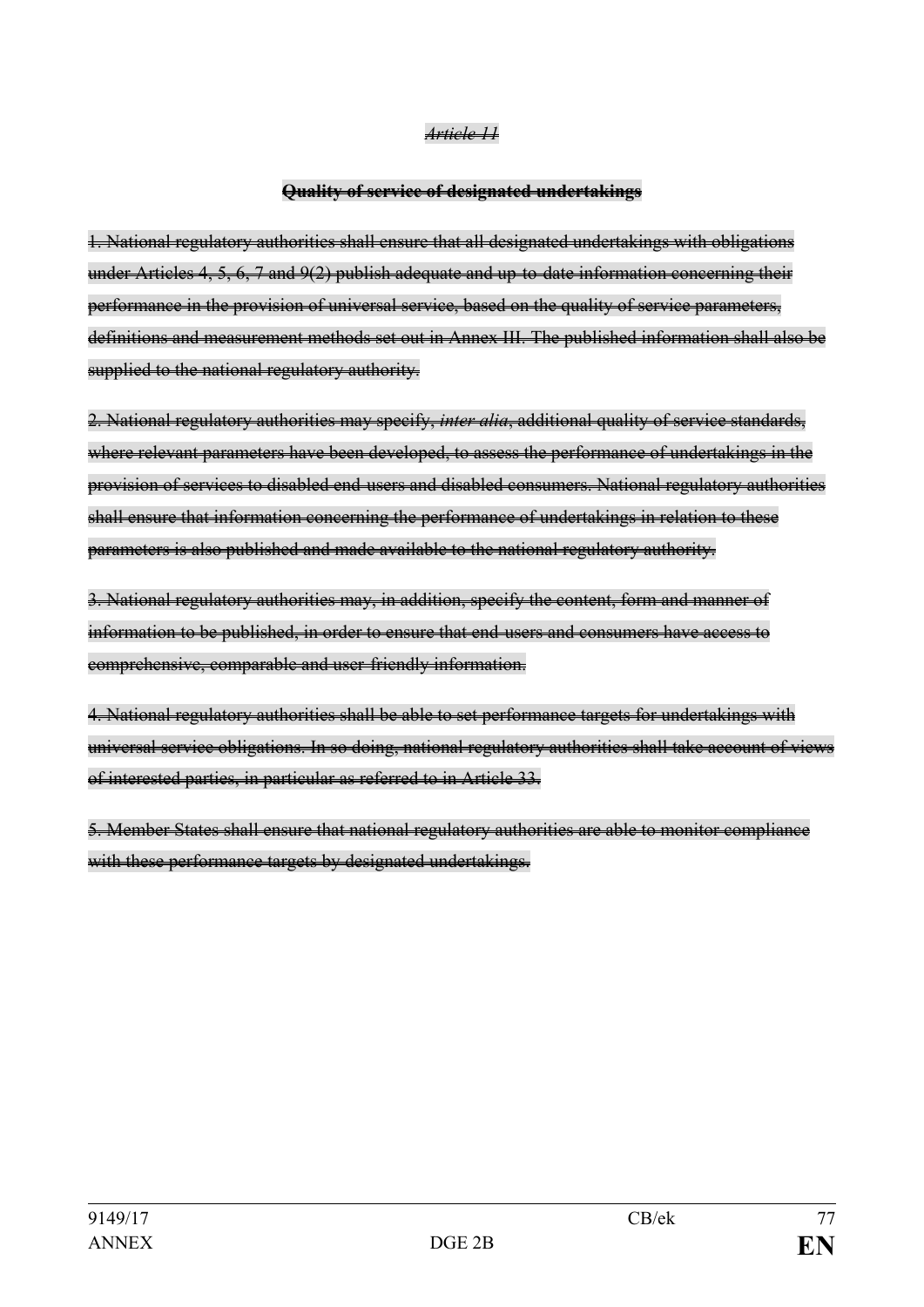6. Persistent failure by an undertaking to meet performance targets may result in specific measures being taken in accordance with Directive 2002/20/EC of the European Parliament and of the Council of 7 March 2002 on the authorisation of electronic communications networks and services  $(A$ uthorisation Directive)<sup>16</sup>. National regulatory authorities shall be able to order independent audits or similar reviews of the performance data, paid for by the undertaking concerned, in order to ensure the accuracy and comparability of the data made available by undertakings with universal service obligations.

### *Article 82*

### **Status of existing universal services**

Member States may continue to ensure the availability or affordability of other services than functional internet access service as defined in accordance with Article 79(2) and voice communications service at a fixed location that were in force prior to [set date], if the need for such services is duly demonstrated **established** in the light of national circumstances. When Member States designate undertakings in part or all of the national territory for the provision of those services, Article 81 shall apply. Financing of these obligations shall comply with Article 85.

Member States shall review the obligations imposed pursuant to this Article at the latest 3 years after the entry into force of this Directive and thereafter once every year **3 years**.

### *Article 1083*

### **Control of expenditure**

1. Member States shall ensure that designated undertakings, in providing facilities and services additional to those referred to in Articles 4, 5, 6, 7 and  $9(2)$   $\boxtimes$  Article 79  $\boxtimes$ ,  $\boxtimes$  those undertakings providing **providers of** the services in accordance with Article 79, 81 and **to** 82 establish terms and conditions in such a way that the subseriber  $\Rightarrow$  end-user  $\Leftarrow$  is not obliged to pay for facilities or services which are not necessary or not required for the service requested.

 $\overline{a}$ 

**<sup>16</sup>** See page 21 of this Official Journal.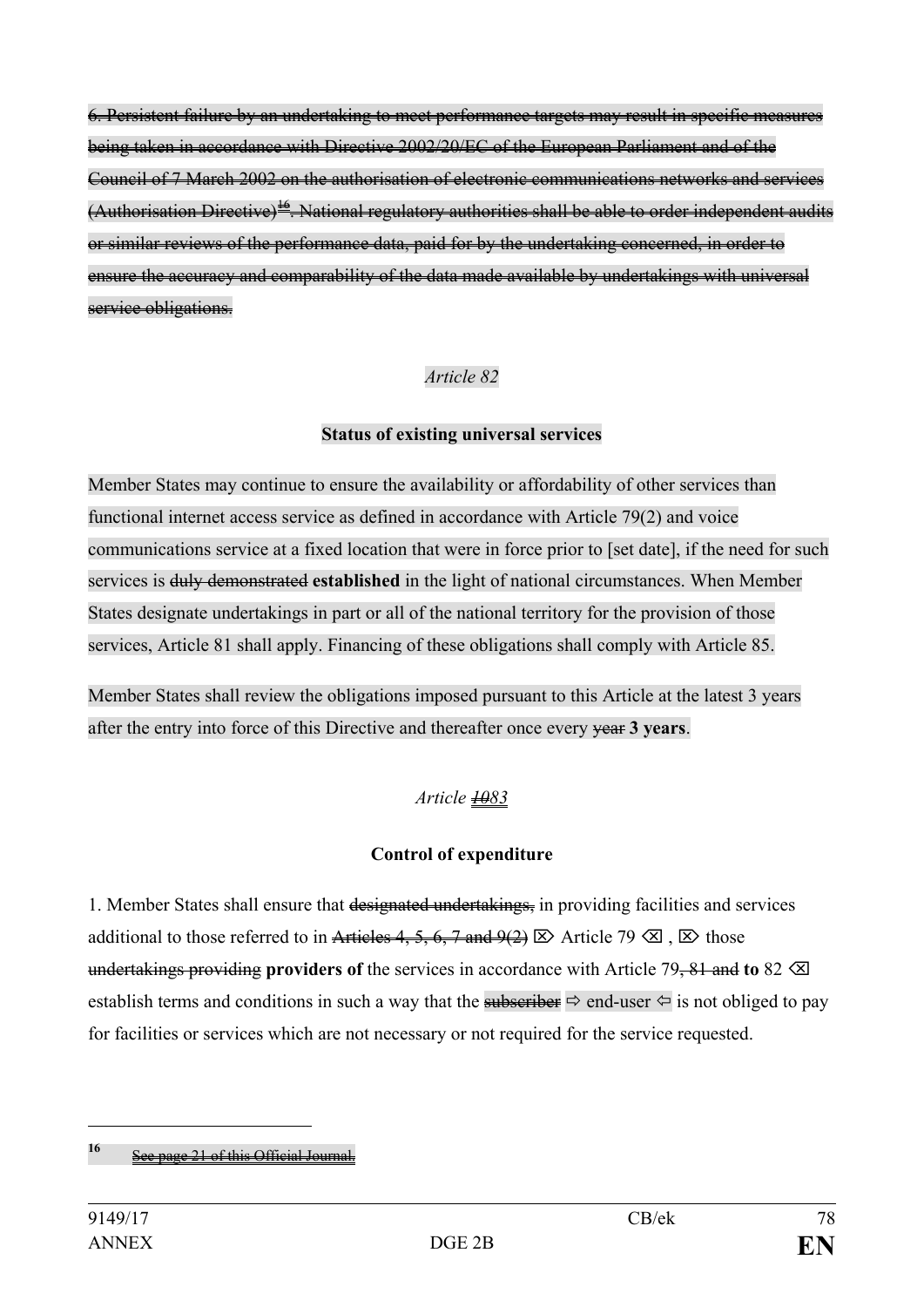2. Member States shall ensure that designated  $\boxtimes$  those  $\boxtimes$  undertakings with obligations under Articles 4, 5, 6, 7 and 9(2) providing **providers of** the **functional internet access and/or** voice communications services referred to in Article 79 and implemented **providing services** pursuant to Article 80  $\otimes$  provide offer the specific facilities and services set out in Annex VI, Part A, as **applicable,** in order that subseribers  $\Rightarrow$  end-users  $\Leftarrow$  can monitor and control expenditure and  $\Rightarrow$  put in place a system to  $\Leftarrow$  avoid unwarranted disconnection of  $\Rightarrow$  voice communications **service or of functional internet access**  $\Leftarrow$  service  $\Rightarrow$  for the end-users who are entitled thereto, including an appropriate mechanism to check continued interest in using the service  $\Leftarrow$ .

3. Member States shall ensure that the relevant  $\Rightarrow$  competent  $\Leftarrow$  authority is able to waive the requirements of paragraph 2 in all or part of its national territory if it is satisfied that the facility is widely available.

### *Article 12 84*

### **Costing of universal service obligations**

1. Where national regulatory authorities consider that the provision of universal service  $\Rightarrow$  functional internet access service as defined in accordance with Article 79(2) and of voice communications service:  $\Leftarrow$  as set out in Articles  $\boxtimes$  79, 80 and 81 or the continuation of existing universal services as set out in Article 82  $\otimes$  3 to 10 may represent an unfair burden on undertakings designated to provide universal service.  $\Rightarrow$  providing **providers of** such services and requesting for compensation  $\Leftarrow$ , they shall calculate the net costs of its provision.

For that purpose, national regulatory authorities shall:

(a) calculate the net cost of the universal service obligation, taking into account any market benefit which accrues to an undertaking  $\Rightarrow$  providing functional internet access service as defined in accordance with Article 79(2) and voice communications service; as set out in Articles 79, 80 and 81 or the continuation of existing universal services as set out in Article 82  $\Leftrightarrow$  designated to provide universal service, in accordance with Annex IVII <del>, Part A</del>; or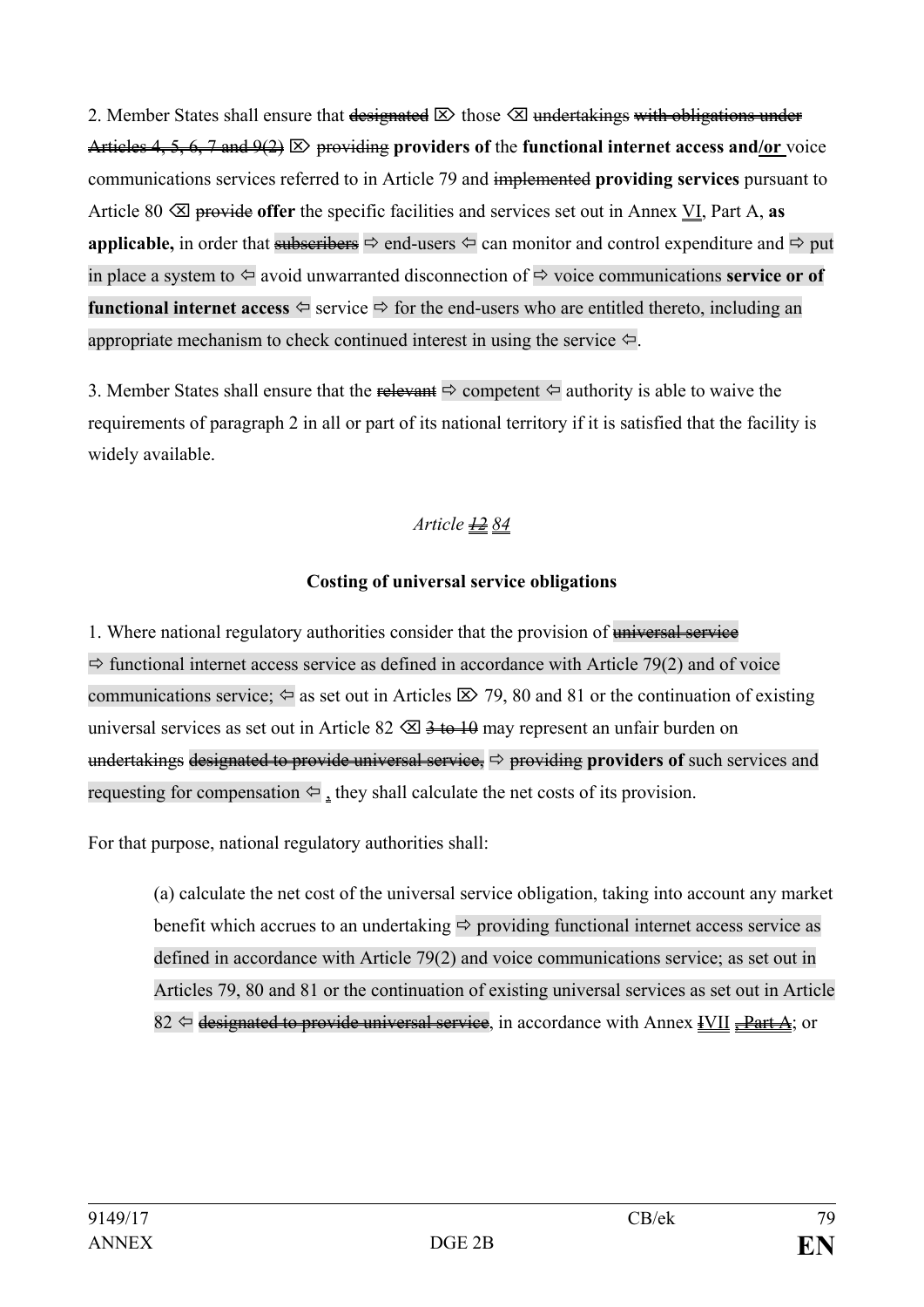(b) make use of the net costs of providing universal service identified by a designation mechanism in accordance with Article  $\frac{8(2)}{2}(3), 81(4)$  and  $81(5)$ .

2. The accounts and/or other information serving as the basis for the calculation of the net cost of universal service obligations under paragraph 1(a) shall be audited or verified by the national regulatory authority or a body independent of the relevant parties and approved by the national regulatory authority. The results of the cost calculation and the conclusions of the audit shall be publicly available.

### *Article 1385*

### **Financing of universal service obligations**

 $\pm$  Where, on the basis of the net cost calculation referred to in Article 84 $\pm$ , national regulatory authorities find that an undertaking is subject to an unfair burden, Member States shall, upon request from  $\boxtimes$  the  $\boxtimes$  a designated undertaking  $\boxtimes$  concerned  $\boxtimes$ , decide<sub>i</sub>

*(a)* to introduce a mechanism to compensate that undertaking for the determined net costs under transparent conditions from public funds.; and/or $\Rightarrow$  Only the net cost, as determined in accordance with Article 84, of the obligations laid down in Articles 79, 81 and 82 may be financed  $\Leftarrow$ 

*(b) to share the net cost of universal service obligations between providers of electronic communications networks and services.*

*2. Where the net cost is shared under* **second sub-paragraph of** *paragraph 1(b), Member States shall establish a sharing mechanism administered by the national regulatory authority or a body independent from the beneficiaries under the supervision of the national regulatory authority. Only the net cost, as determined in accordance with Article 12* **84***, of the obligations laid down in Articles 3 to 10* **79 to 82** *may be financed.*

*3. A sharing mechanism shall respect the principles of transparency, least market distortion, non-discrimination and proportionality, in accordance with the principles of Annex IV* **VII***, Part B. Member States may choose not to require contributions from undertakings whose national turnover is less than a set limit.*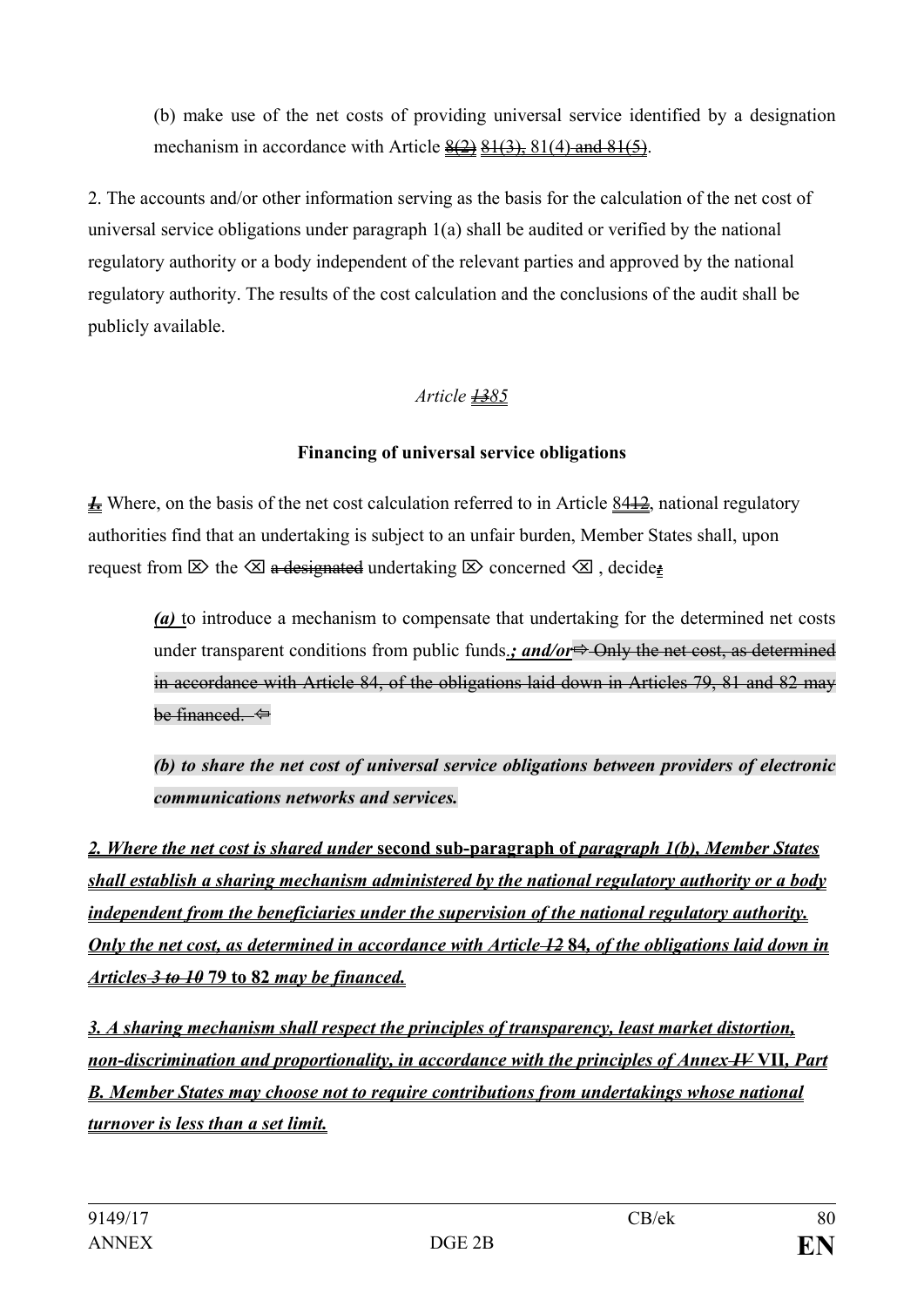*4. Any charges related to the sharing of the cost of universal service obligations shall be unbundled and identified separately for each undertaking. Such charges shall not be imposed or collected from undertakings that are not providing services in the territory of the Member State that has established the sharing mechanism.*

### *Article 1486*

### **Transparency**

1. Where a mechanism for sharing *a mechanism for sharing* the net cost of universal service obligations *as referred to in Article 85 is established*,  $\frac{a}{x}$  referred to  $\infty$  is to be calculated  $\otimes$  in accordance with Article 13 85 **84**is established, national regulatory authorities shall ensure that the principles for *cost sharing*  $\epsilon$  ost sharing  $\mathbb{Z}$  are cost calculation, including *and* the  $\otimes$  and details of *the mechanism used* the mechanism  $\otimes$  methodology methodology to be  $\otimes$ used, **to compensate the net cost** are publicly available.

2. Subject to Community  $\boxtimes$  Union  $\boxtimes$  and national rules on business confidentiality, national regulatory authorities shall ensure that an annual report is published  $\frac{1}{\text{H}} \mathbb{R}$  providing  $\otimes$  the details of calculated cost of universal service obligations*, identifying the contributions made by all the undertakings involved*, *indentifying the contributions made by all the undertakings* involved, and identifying  $\boxtimes$  including  $\boxtimes$  any market benefits that may have accrued to the undertaking(s) designated  $\boxtimes$  pursuant  $\boxtimes$  to provide universal service, where a fund is actually  $\boxtimes$  obligations laid down  $\boxtimes$  in  $\boxtimes$  Articles 79, 81 and **to** 82  $\boxtimes$  place and working.

### *Article 32 86a*

### *Additional mandatory services*

*Member States may decide to make additional services, apart from services within the universal service obligations as defined in Chapter II Articles 79-82, publicly available in its own territory but, in such circumstances, no compensation mechanism involving specific undertakings may be imposed.*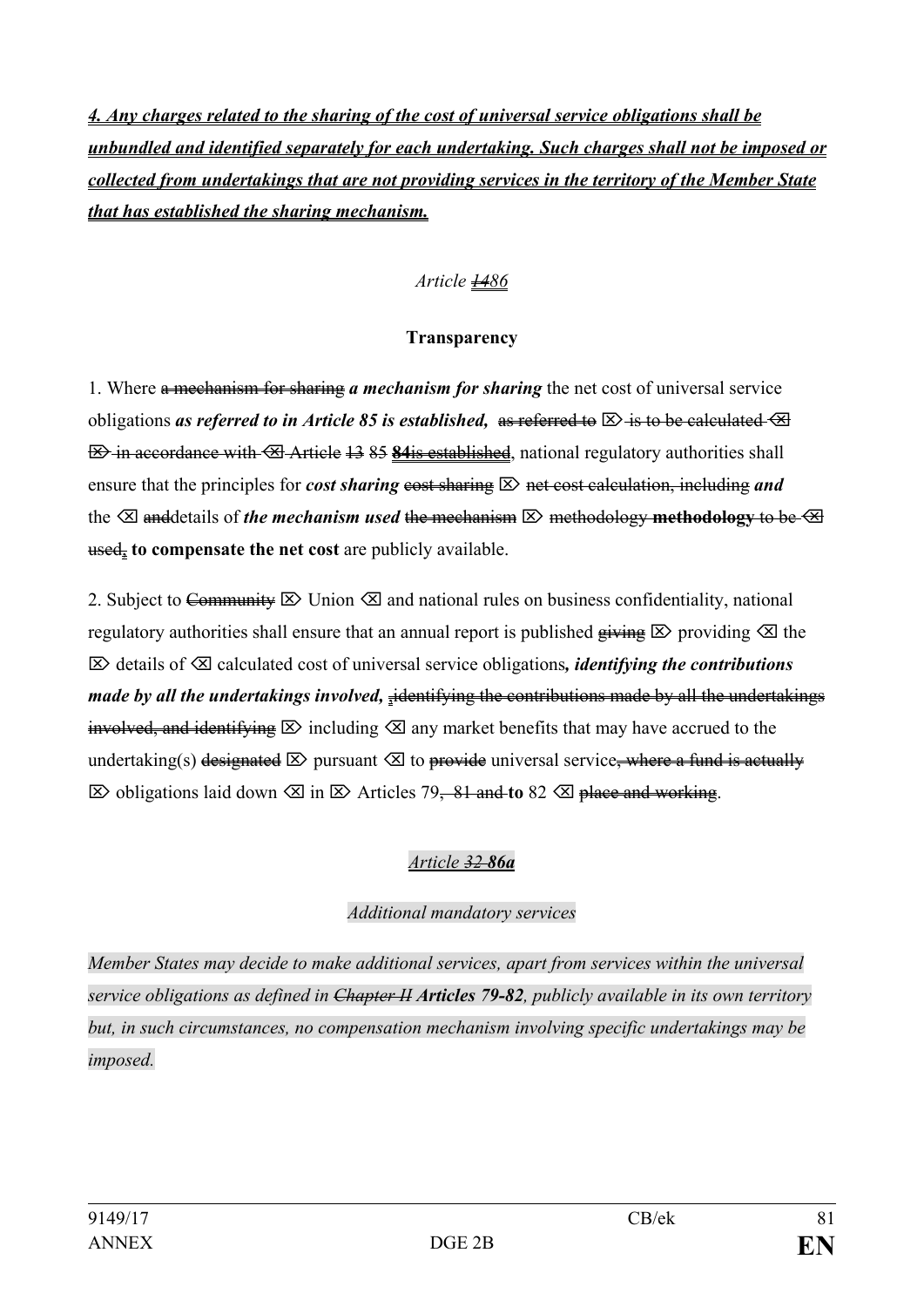### **CHAPTER V**

### **GENERAL AND FINAL PROVISIONS**

## **TEXAS TITLE II: NUMBERS NUMBERING RESOURCES**

### *Article 1087*

### **Numbering resources**

1. Member States shall ensure that **[**national regulatory authorities**]** control the granting of rights of use  $\oplus$   $\cong$  for  $\otimes$  all national numbering resources and the management of the national numbering plans. Member States shall ensure  $\boxtimes$  and  $\boxtimes$  that  $\boxtimes$  they provide  $\boxtimes$  adequate numbers and numbering ranges are provided **numbering resources** for **the provision of** all publicly available electronic communications services. **[**National regulatory authorities**]** shall establish objective, transparent and non-discriminatory procedures for granting rights of use for national numbering resources.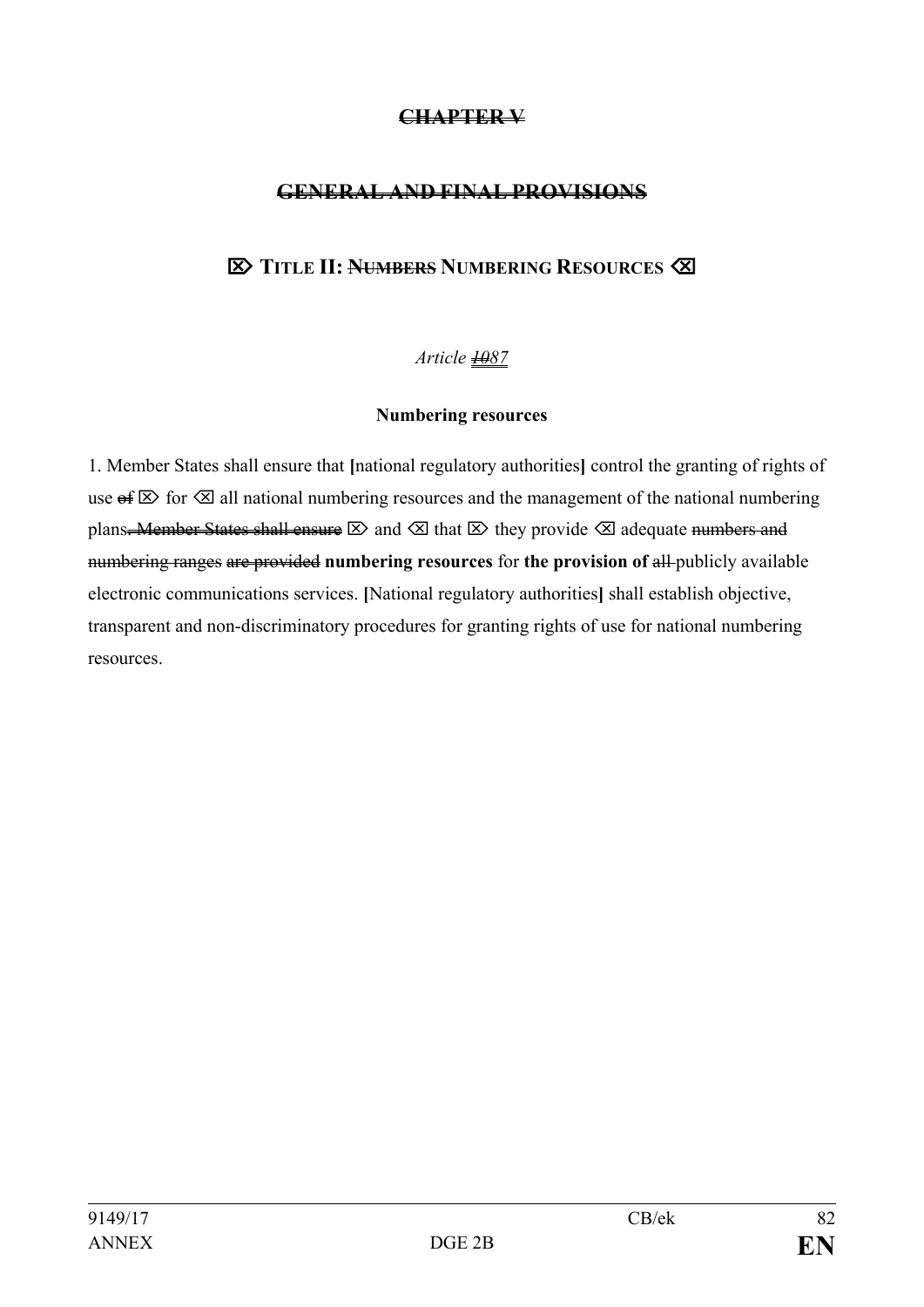2. **[National regulatory authorities]** may **also** grant rights of use for numbers **numbering resources** from the national numbering plans for the provision of specific services to undertakings other than providers of electronic communications networks or services, provided that those undertakings demonstrate their ability to manage those numbers and sufficient and adequate numbering resources are made available to satisfy current and foreseeable future demand. **Those undertakings shall demonstrate their ability to manage the numbering resources and comply with any relevant requirements set out pursuant to Article 88.** [National regulatory authorities**]** may suspend the **further** granting of numbering resources **rights of use for numbering resources** to such undertakings if it is demonstrated that there is a risk of exhaustion of numbering resources. By [entry into force plus 18 months] in order to contribute to the consistent application of this paragraph, BEREC shall adopt, after consulting stakeholders and in close cooperation with the Commission, guidelines on common criteria for the assessment of the ability to manage numbering resources and the risk of exhaustion of numbering resources.

23. **[**National regulatory authorities**]** shall ensure that national numbering plans and procedures are applied in a manner that gives equal treatment to all providers of publicly available electronic communications services  $\Rightarrow$  and other the undertakings if they are eligible in accordance with paragraph 2  $\Leftrightarrow$  . In particular, Member States shall ensure that an undertaking to which the right of use for a range of numbers **numbering resources** has been granted does not discriminate against other providers of electronic communications services as regards the number sequences **numbering resources** used to give access to their services.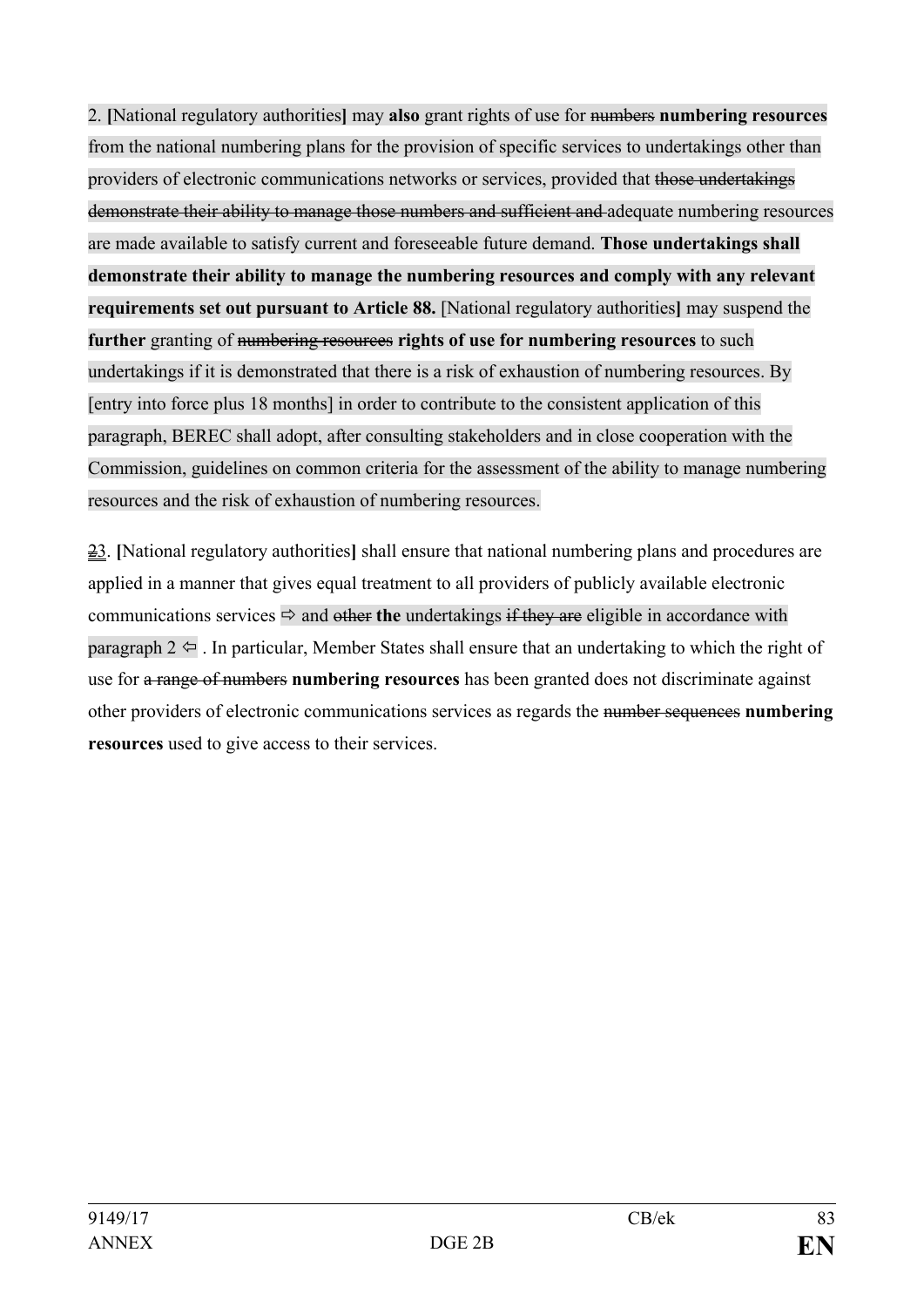4. Each Member State shall determine **ensure that [national regulatory authorities] make available** a range of its non-geographic numbering resources **numbers** which may be used for the provision of electronic communications services other than interpersonal communications services, throughout the territory of the Union, without prejudice to Regulation (EU) No 531/2012 and implementing acts based thereon, and Article 91 (2) of this Directive. Where rights of use for numbers **numbering resources** have been granted in accordance with paragraph 2 to undertakings other than providers of electronic communications networks or services, this paragraph shall apply to the specific services **for whose provision the rights of use have been granted** provided by those undertakings. **[**National regulatory authorities**]** shall ensure that the conditions**, attached in accordance with Part E of Annex I,** for the right of use for numbers **numbering resources** used for the provision of services outside the Member State of the country code, and their enforcement, are not **neither** less stringent **nor more stringent** than the conditions and enforcement applicable to services provided within the Member State of the country code**, in accordance with this Directive**. **[**National regulatory authorities**]** shall also ensure **in accordance with Article 88(6)** that providers using numbers **numbering resources** of their country code in other Member States comply with consumer protection and other national rules related to the use of numbers **numbering resources**  applicable in those Member States where the numbers **numbering resources** are used. This obligation is without prejudice to the enforcement powers of the competent authorities of those Member States.

BEREC shall assist n**[N**ational regulatory authorities**] may request [BEREC's] assistance** in coordinating their activities to ensure an efficient management of numbering resources and **with a right of** extraterritorial use **within the Union** in compliance with the regulatory framework.

**In order to facilitate the monitoring by the [national regulatory authorities] of compliance with the requirements of this paragraph, [**BEREC**]** shall establish a central registry **database** on the **numbering resources** with a right of extraterritorial use **within the Union. For this purpose**, to which national regulatory authorities shall transmit the relevant information **to [BEREC]**.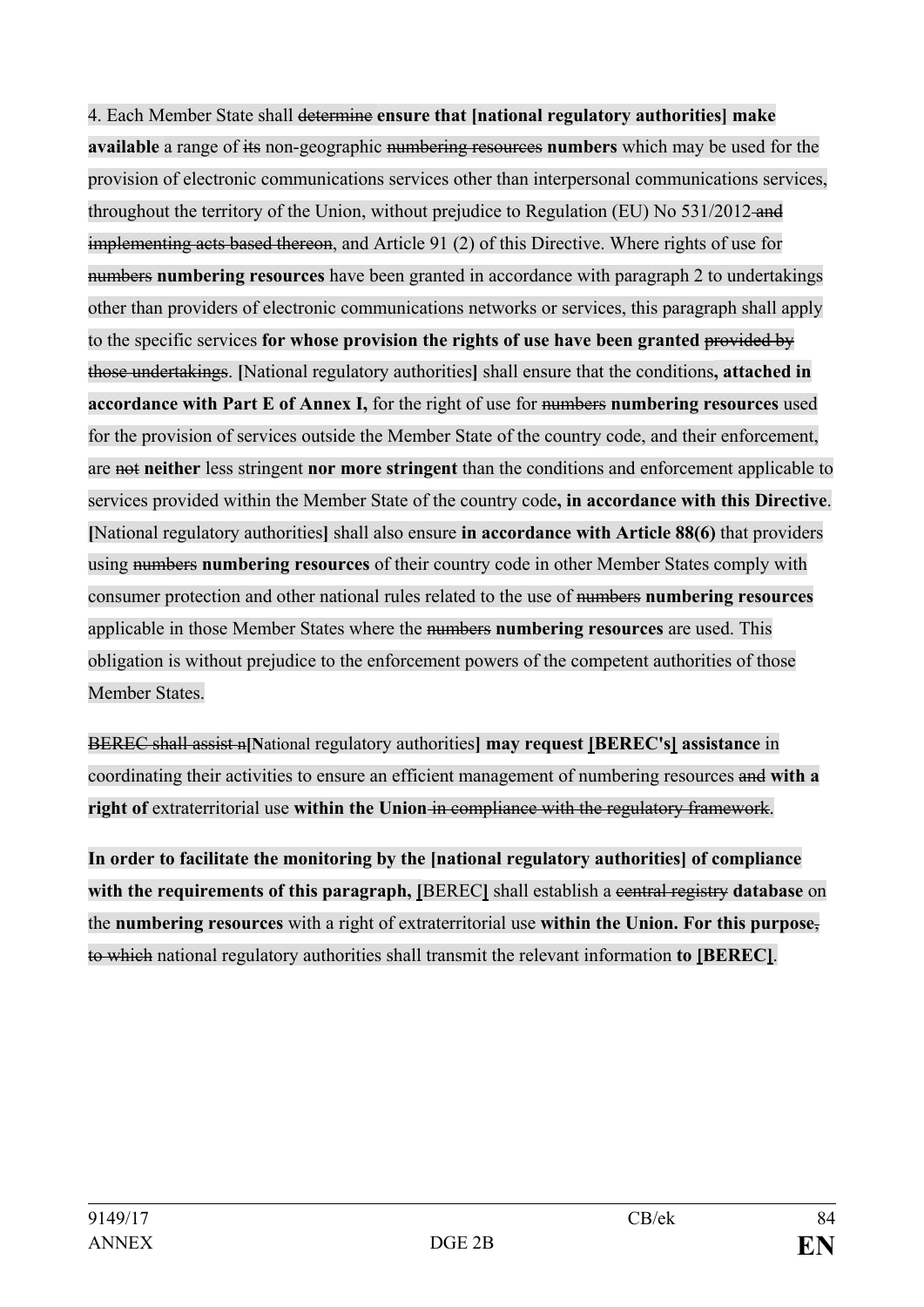5. Member States shall ensure that the '00' code is the standard international access code. Special arrangements for making calls **the use of number-based interpersonal communications services**  between locations adjacent to one another across borders between Member States may be established or continued. *End users in the locations concerned shall be fully informed of such arrangements.*

Member States may agree to share a common numbering plan for all or specific categories of numbers.

*End-users in the locations concerned shall be fully informed of such arrangements* **or agreements.**

6. **Without prejudice to Article 99,** Member States shall promote the over- the-air provisioning of numbering resources, where technically feasible - to facilitate change **switching** of providers of electronic communications networks or services by end-users other than consumers, in particular providers and users of machine-to-machine services..

37. Member States shall ensure that the national numbering plans, and all subsequent additions or amendments thereto, are published, subject only to limitations imposed on the grounds of national security.

48. Member States shall support the harmonisation of specific numbers or numbering ranges within the Community  $\boxtimes$  Union  $\boxtimes$  where it promotes both the functioning of the internal market and the development of pan-European services. The Commission  $\Rightarrow$  shall continue to monitor market developments and particpate in international organisations and fora where numbering decisions are taken. Where the Commission considers it justified and appropriate, it shall  $\Leftrightarrow$  may take appropriate technical implementing measures  $\Rightarrow$  in the interest of the Single Market. Where necessary to address unmet cross-border or pan-European demand for numbers, **the Commission shall, taking utmost account of the opinion of BEREC, adopt implementing acts harmonising specific numbers or numbering ranges** which would otherwise constitute an obstacle to trade between Member States  $\Leftrightarrow$  on this matter.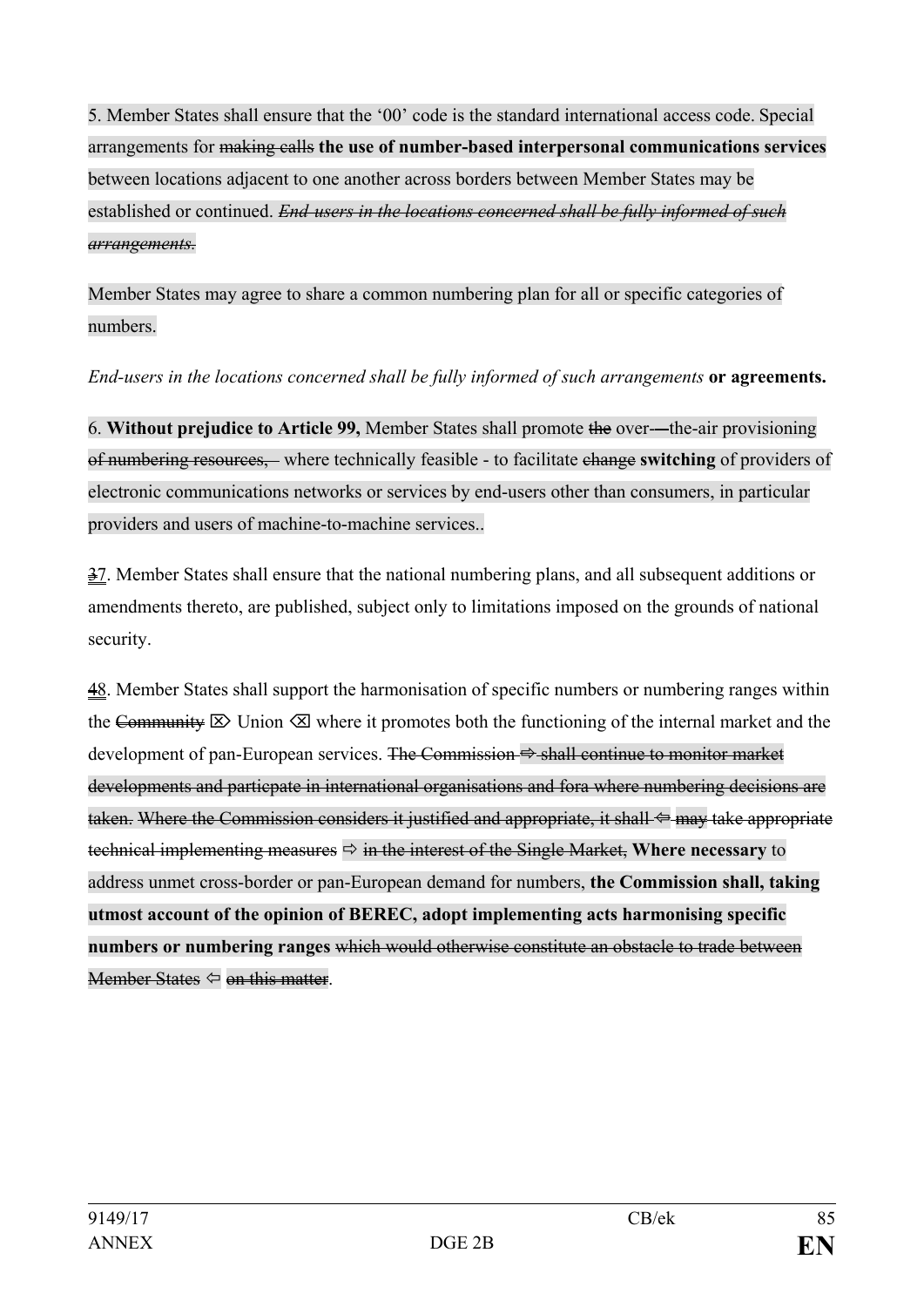$\Rightarrow$  Those implementing acts shall be adopted in accordance with the examination procedure referred to in Article 110(4).  $\Leftrightarrow$  These measures designed to amend non-essential elements of this Directive by supplementing it, shall be adopted in accordance with the regulatory procedure with scrutiny referred to in Article 22(3).

5. Where this is appropriate in order to ensure full global interoperability of services, Member States shall coordinate their positions in international organisations and forums in which decisions are taken on issues relating to the numbering, naming and addressing of electronic communications networks and services.

#### *Article 88*

## **EX** Procedure of Ggranting of  $\otimes$  Resights of use for <del>radio frequencies and numbers</del>-numbering **resources**

1. Member States shall facilitate the use of radio frequencies under general authorisations. Where necessary, Member States may grant individual rights of use in order to:

avoid harmful interference,

ensure technical quality of service,

safeguard efficient use of spectrum, or

fulfil other objectives of general interest as defined by Member States in conformity with Community law.

 $\frac{21}{2}$ . Where it is necessary to grant individual rights of use for radio frequencies and numbers **numbering resources,**  $\Rightarrow$  **[national regulatory authorities]**  $\Leftarrow$  **<b>Member States** shall grant such rights, upon request, to any undertaking for the provision of  $\boxtimes$  electronic communications  $\boxtimes$  networks or services under the  $\boxtimes$  covered by a  $\boxtimes$  general authorisation referred to in Article 312, subject to the provisions of Articles  $\frac{613}{7}$  and  $\frac{11}{100}$  of this Directive and any other rules ensuring the efficient use of those **numbering** resources in accordance with this Directive 2002/21/EC (Framework Directive).  $\Rightarrow$  National regulatory authorities may also grant rights of use for numbers to undertakings other than providers of electronic communications networks or services in accordance with Article  $87(2)$ .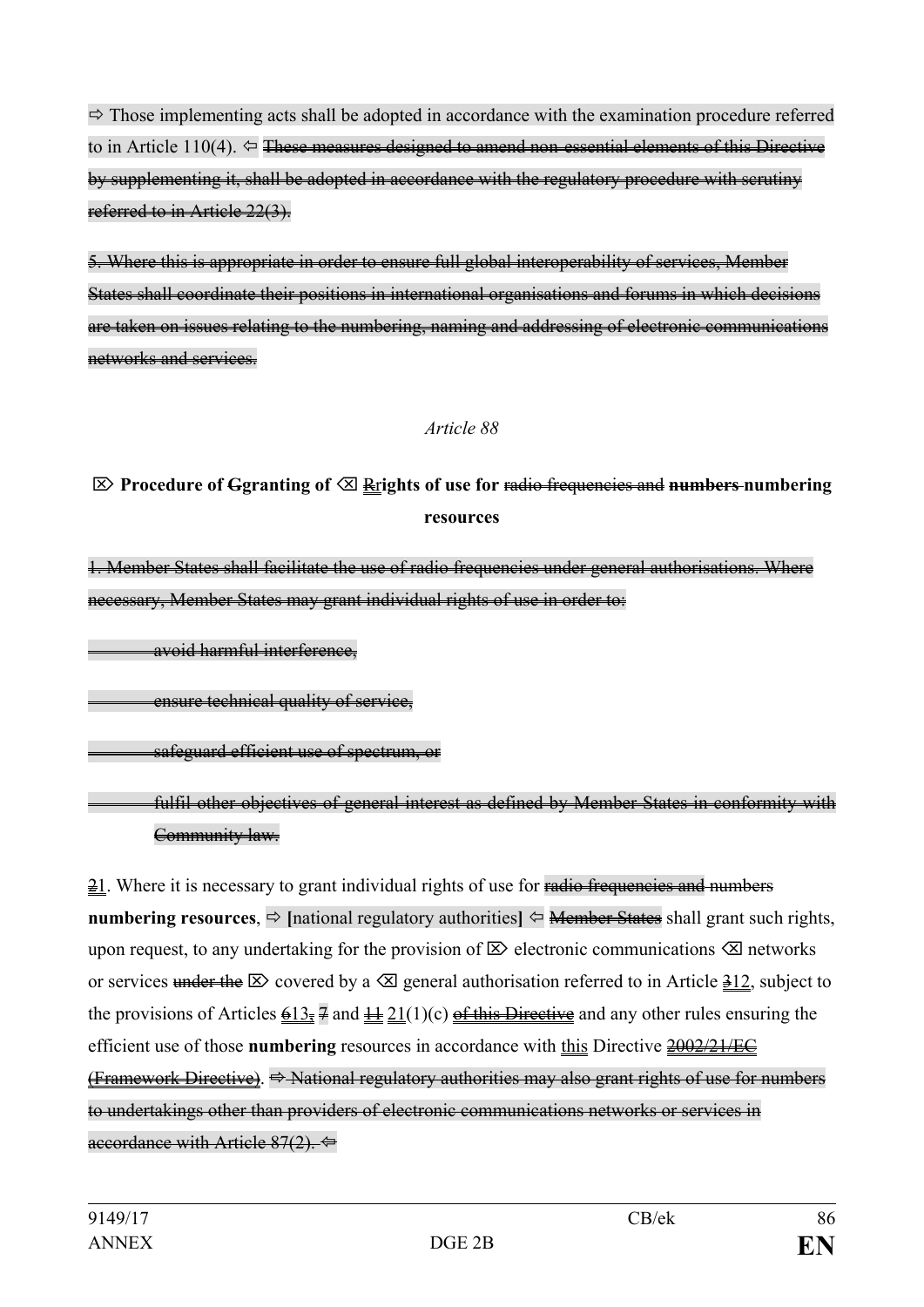2. Without prejudice to specific criteria and procedures adopted by Member States to grant rights of use of radio frequencies to providers of radio or television broadcast content services with a view to pursuing general interest objectives in conformity with Community law, t The rights of use for radio frequencies and numbers **numbering resources** shall be granted through open, objective, transparent, non-discriminatory and proportionate procedures, and, in the case of radio frequencies. in accordance with the provisions of Article 9 of Directive 2002/21/EC (Framework Directive). An exception to the requirement of open procedures may apply in cases where the granting of individual rights of use of radio frequencies to the providers of radio or television broadcast content services is necessary to achieve a general interest objective as defined by Member States in conformity with Community law.

When granting rights of use  $\Rightarrow$  for <del>numbers</del> **numbering resources**  $\Leftarrow$ ,  $\Rightarrow$  [national regulatory authorities  $\Diamond$  Member States shall specify whether those rights can be transferred by the holder of the rights, and under which conditions. In the case of radio frequencies, such provision shall be in accordance with Articles 9 and 9b of Directive 2002/21/EC (Framework Directive).

Where  $\Rightarrow$  [national regulatory authorities]  $\Leftarrow$  **Member States** grant rights of use **for numbering resources** for a limited period of time, the duration shall be appropriate for the service concerned in view of the objective pursued taking due account of the need to allow for an appropriate period for investment amortisation.

Where individual rights to use radio frequencies are granted for 10 years or more and such rights may not be transferred or leased between undertakings pursuant to Article 9b of Directive 2002/21/EC (Framework Directive) the competent national authority shall ensure that the criteria to grant individual rights of use apply and are complied with for the duration of the licence, in particular upon a justified request of the holder of the right. If those criteria are no longer applicable, the individual right of use shall be changed into a general authorisation for the use of radio frequencies, subject to prior notice and after a reasonable period, or shall be made transferable or leaseable between undertakings in accordance with Article 9b of Directive 2002/21/EC (Framework Directive).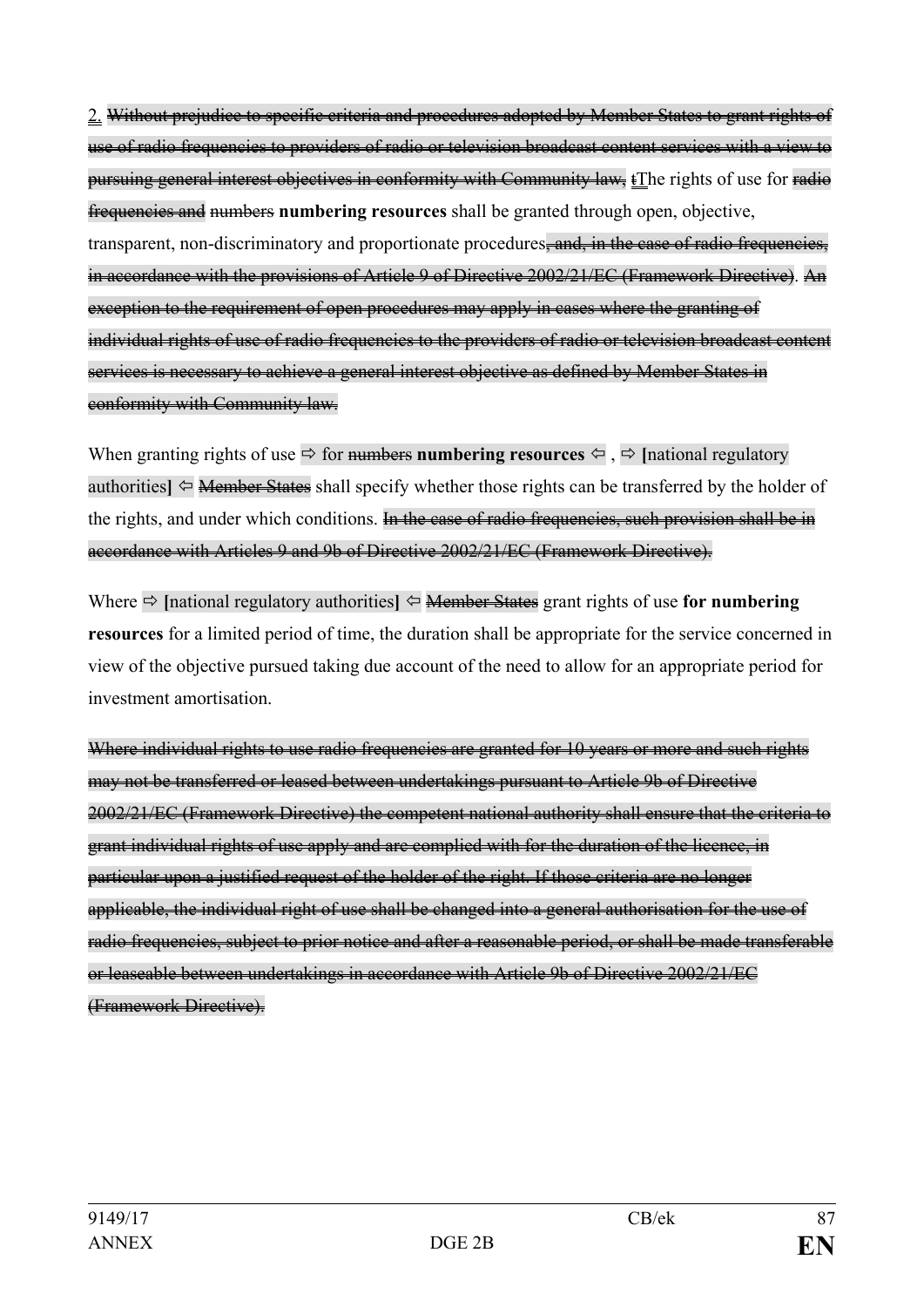3. Decisions on the granting of rights of use  $\Rightarrow$  for numbers **numbering resources**  $\Leftrightarrow$  shall be taken, communicated and made public as soon as possible after receipt of the complete application by the **[**national regulatory authority], within three weeks in the case of numbers **numbering resources** that have been allocated for specific purposes within the national numbering plan and within six weeks in the case of radio frequencies that have been allocated to be used by electronic communications services within the national frequency plan. The latter time limit shall be without prejudice to any applicable international agreements relating to the use of radio frequencies or of orbital positions.

4. Where it has been decided **[national regulatory authorities] have determined**, after consultation with interested parties in accordance with Article 623<del>of Directive 2002/21/EC</del> (Framework Directive), that rights  $\overline{f}_{\Theta}$  of  $\otimes$  use  $\Theta$   $\otimes$  for  $\otimes$  numbers **numbering resources** of exceptional economic value are to be granted through competitive or comparative selection procedures,  $\Rightarrow$  [national regulatory authorities]  $\Leftrightarrow \Rightarrow$  Member States  $\Leftrightarrow$  may extend the maximum period of three weeks by up to a further three weeks.

## With regard to competitive or comparative selection procedures for radio frequencies. Article 7 shall apply.

5. Member States  $\Rightarrow$  [National regulatory authorities]  $\Leftarrow$  shall not limit the number of rights of use to be granted except where this is necessary to ensure the efficient use of  $\Rightarrow$  numbering resources  $\Leftrightarrow$ radio frequencies in accordance with Article 7.

6. Competent national authorities shall ensure that radio frequencies are efficiently and effectively used in accordance with Articles 8(2) and 9(2) of Directive 2002/21/EC (Framework Directive). They shall ensure competition is not distorted by any transfer or accumulation of rights of use of radio frequencies. For such purposes, Member States may take appropriate measures such as mandating the sale or the lease of rights to use radio frequencies.

6. Where the right**s** of use for numbers **numbering resources** includes their extraterritorial use within the Union in accordance with Article 87(4), the Inational regulatory authority**]** shall attach to the right of use specific conditions in order to ensure compliance with all the relevant national consumer protection rules and national laws related to the use of numbers **numbering resources**  applicable in the Member States where the numbers **numbering resources** are used.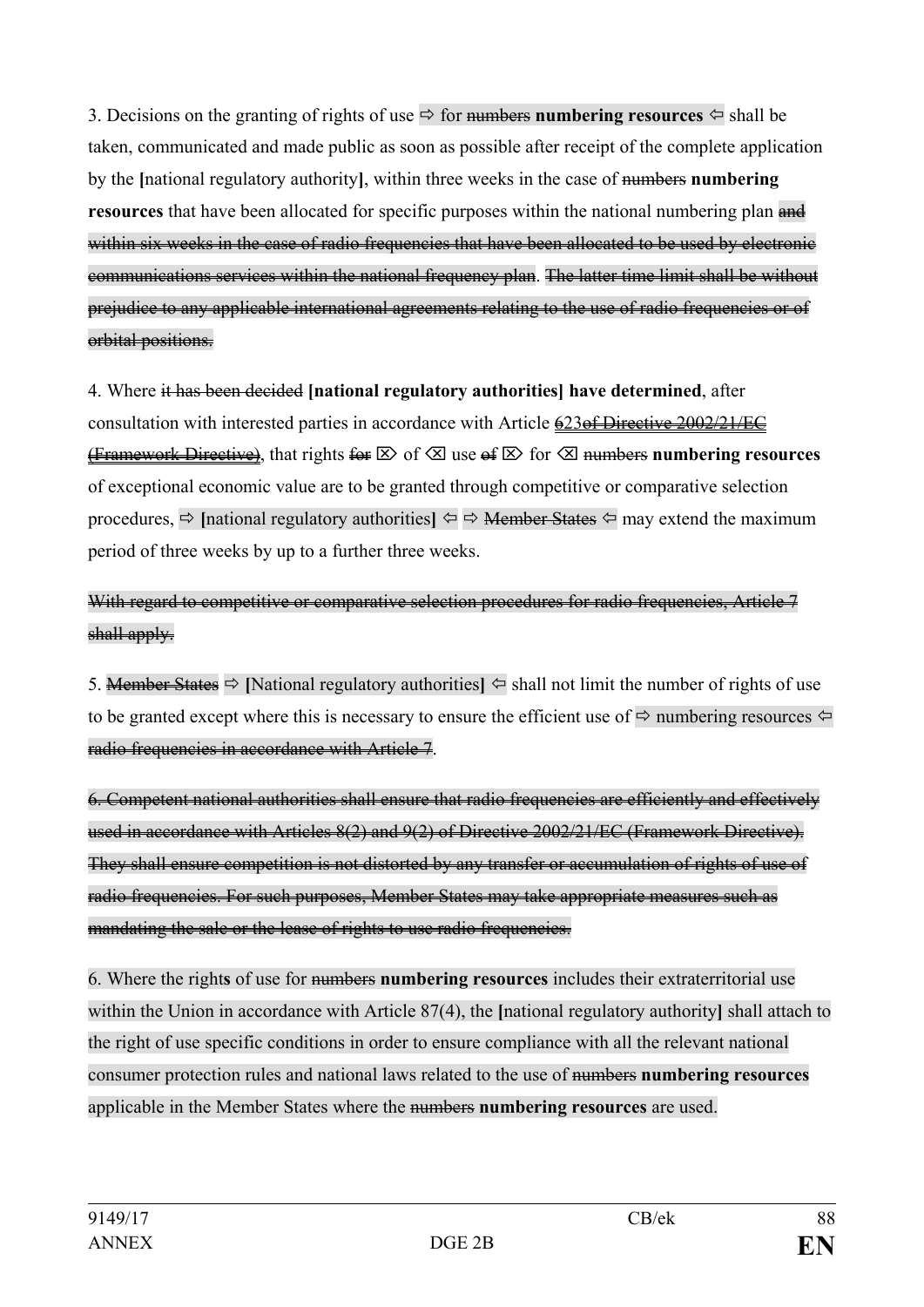Upon request from a **[**national regulatory authority**]** of another **a** Member State **where the numbering resources are used,** demonstrating a breach of relevant consumer protection rules or number related national law**s related to the use of numbering resources** of that Member State, the **[**national regulatory authority**]** of the Member State where the rights of use for the numbers **numbering resources** have been granted, shall enforce the conditions attached under **the first**  subparagraph 4 in accordance with Article 30, including in serious cases by withdrawing the right of extraterritorial use for the numbers **numbering resources** granted to the undertaking concerned.

BEREC shall facilitate and coordinate the exchange of information between the **[**national regulatory authorities**]** of the different Member States involved and ensure the appropriate coordination of work among them.

**6a. This Article shall also apply where [national regulatory authorities] grant rights of use for numbering resources to undertakings other than providers of electronic communications networks or services in accordance with Article 87(2).** 

### *Article 1389*

### **Fees for rights of use for numbers**

Member States may allow the <del>relevant</del>  $\Rightarrow$  [national regulatory  $\Leftrightarrow$  authority] to impose fees for the rights of use for radio frequencies or numbers-numbering resources-or rights to install facilities on, over or under public or private property which reflect the need to ensure the optimal use of these resources. Member States shall ensure that such fees shall be  $\boxtimes$  are  $\boxtimes$  objectively justified, transparent, non-discriminatory and proportionate in relation to their intended purpose and shall take into account the objectives in Article 3 8 of Directive 2002/21/EC (Framework Directive).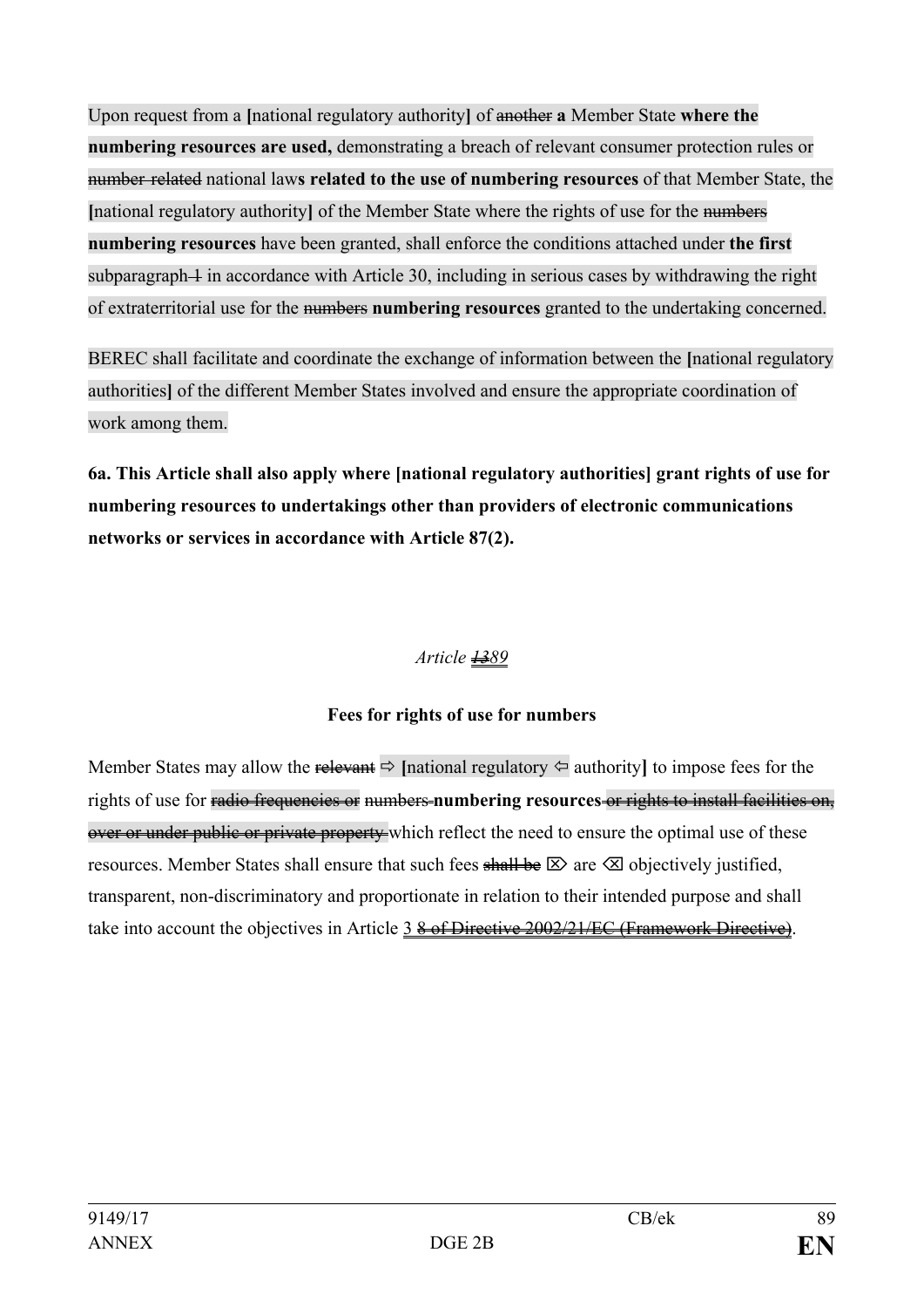#### *Article 27*

#### **European telephone access codes**

1. Member States shall ensure that the '00' code is the standard international access code. Special arrangements for making calls between locations adjacent to one another across borders between Member States may be established or continued. End users in the locations concerned shall be fully informed of such arrangements.

2. A legal entity, established within the Community and designated by the Commission, shall have sole responsibility for the management, including number assignment, and promotion of the European Telephony Numbering Space (ETNS). The Commission shall adopt the necessary implementing rules.

3. Member States shall ensure that all undertakings that provide publicly available telephone services allowing international calls handle all calls to and from the ETNS at rates similar to those applied for calls to and from other Member States.

#### *Article 27a*

## **Harmonised numbers for harmonised services of social value, including the missing children hotline number**

1. Member States shall promote the specific numbers in the numbering range beginning with '116' identified by Commission Decision 2007/116/EC of 15 February 2007 on reserving the national numbering range beginning with '116' for harmonised numbers for harmonised services of social value $\frac{12}{2}$ . They shall encourage the provision within their territory of the services for which such numbers are reserved.

 $\overline{a}$ 

**<sup>17</sup>** OJ L 49, 17.2.2007, p. 30.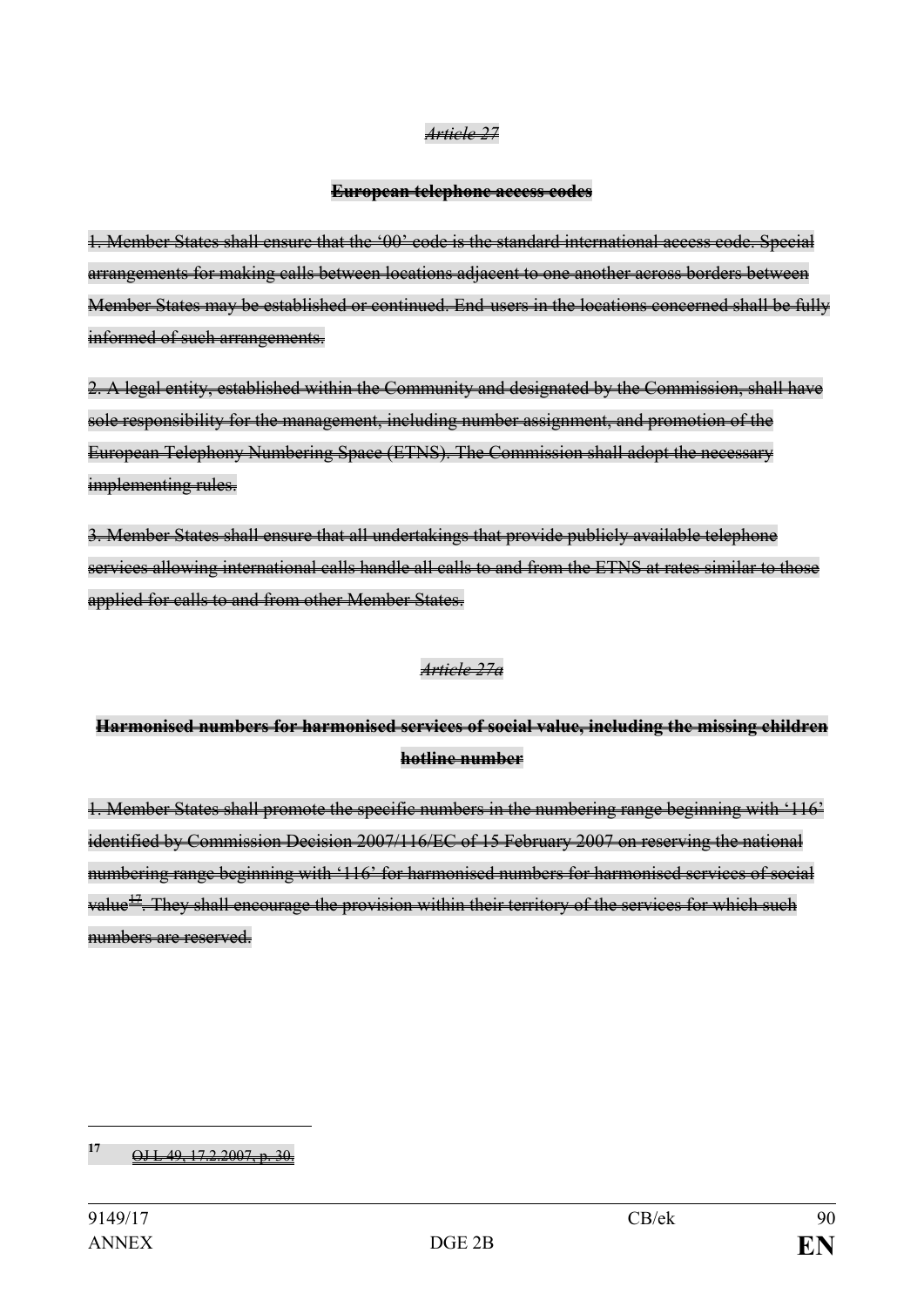2. Member States shall ensure that disabled end users are able to access services provided under the '116' numbering range to the greatest extent possible. Measures taken to facilitate disabled end users' access to such services whilst travelling in other Member States shall be based on compliance with relevant standards or specifications published in accordance with Article 17 of Directive 2002/21/EC (Framework Directive).

3. Member States shall ensure that citizens are adequately informed of the existence and use of services provided under the '116' numbering range, in particular through initiatives specifically targeting persons travelling between Member States.

4. Member States shall, in addition to measures of general applicability to all numbers in the '116' numbering range taken pursuant to paragraphs 1, 2, and 3, make every effort to ensure that citizens have access to a service operating a hotline to report cases of missing children. The hotline shall be available on the number '116000'.

5. In order to ensure the effective implementation of the '116' numbering range, in particular the missing children hotline number '116000', in the Member States, including access for disabled end users when travelling in other Member States, the Commission, having consulted BEREC, may adopt technical implementing measures. However, these technical implementing measures shall be adopted without prejudice to, and shall have no impact on, the organisation of these services, which remains of the exclusive competence of Member States.

Those measures, designed to amend non essential elements of this Directive by supplementing it, shall be adopted in accordance with the regulatory procedure with scrutiny referred to in Article 37(2).

### *Article 90*

### **The missing children hotline number**

1. Member States shall ensure that citizens have access to a service operating a hotline to report cases of missing children. The hotline shall be available on the number '116000'.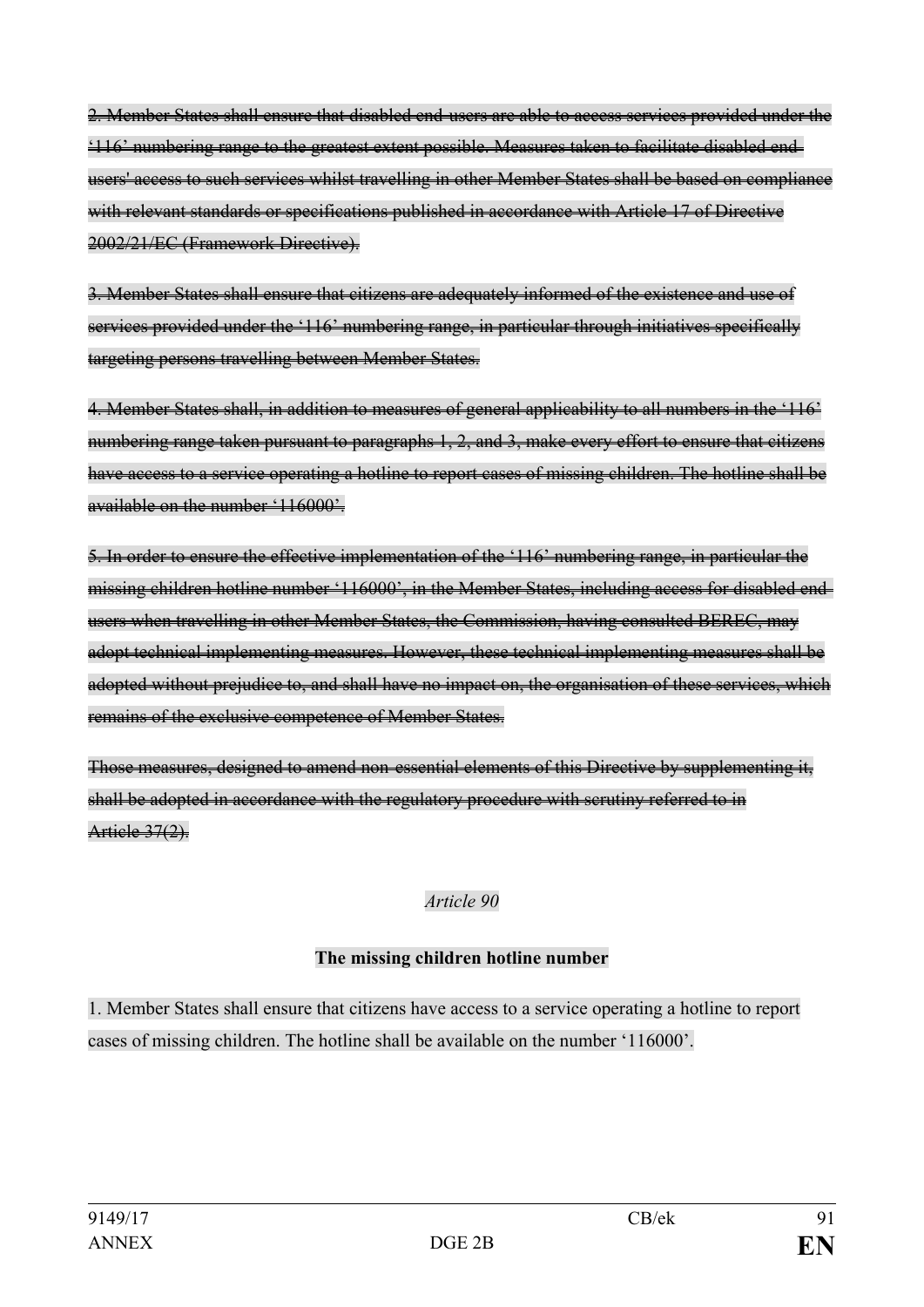2. Member States shall ensure that disabled end-users are able to access services provided under the number '116000' numbering range to the greatest extent possible. Measures taken to facilitate disabled end-users' access to such services whilst travelling in other Member States shall be based on compliance with relevant standards or specifications published in accordance with Article 39.

### *Article 2891*

### **Access to numbers and services**

1. Member States shall ensure that, where technically and economically feasible, and except where a called subscriber  $\Rightarrow$  end-user  $\Leftarrow$  has chosen for commercial reasons to limit access by calling parties located in specific geographical areas, **[**national regulatory authorities**]** take all necessary steps to ensure that end-users are able to:

(a) access and use services using non-geographic numbers within the  $\epsilon$  $\boxtimes$  Union  $\boxtimes$  ; and

(b) access all numbers provided in the Community  $\boxtimes$  Union  $\boxtimes$ , regardless of the technology and devices used by the operator, including those in the national numbering plans of Member States<del>, those from the ETNS</del> and Universal International Freephone Numbers (UIFN).

2. Member States shall ensure that the **relevant**  $\Rightarrow$  [national regulatory  $\Rightarrow$  authorities] are able to require undertakings providing public communications networks and/or publicly available electronic communications services to block, on a case-by-case basis, access to numbers or services where this is justified by reasons of fraud or misuse and to require that in such cases providers of electronic communications services withhold relevant interconnection or other service revenues.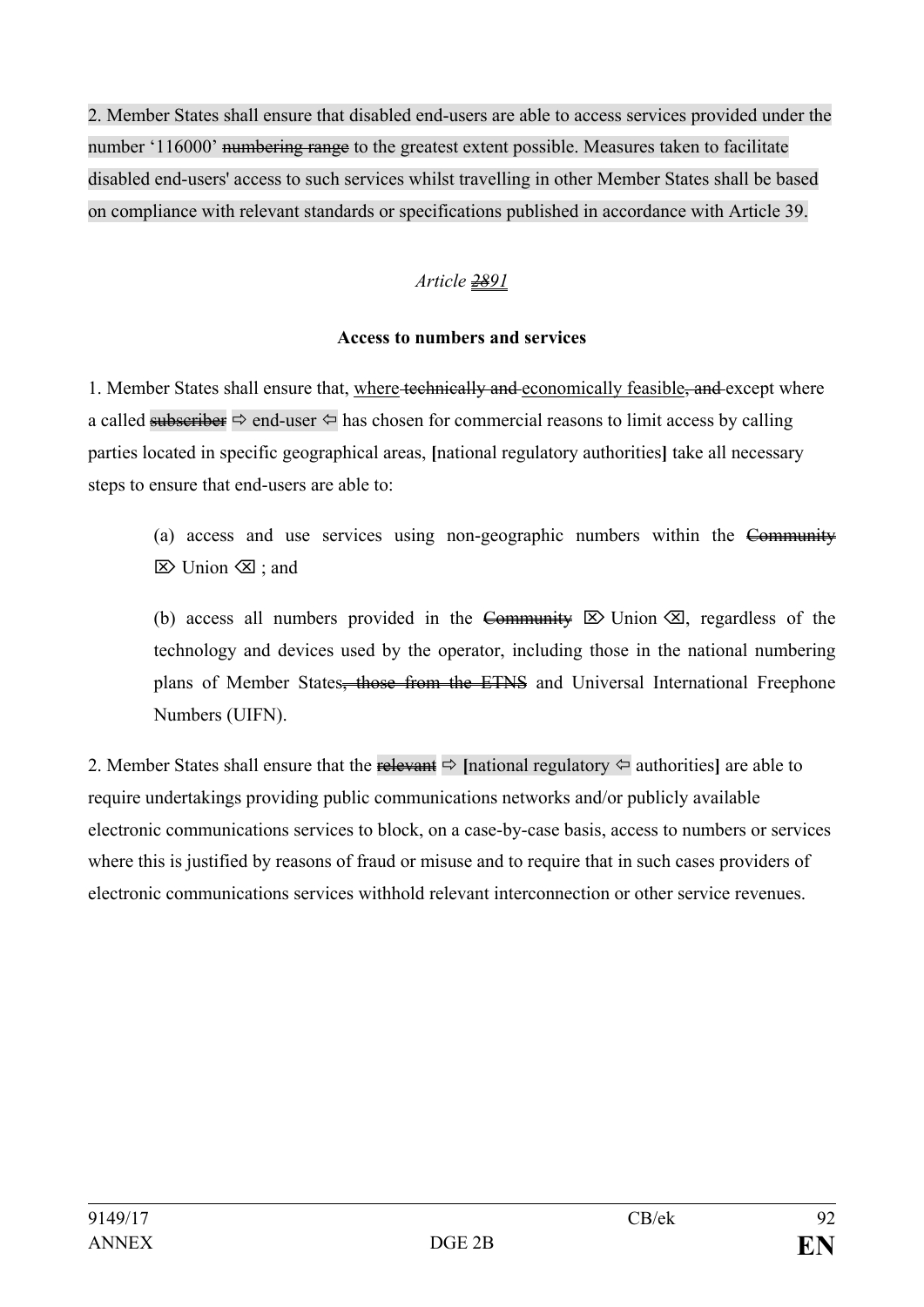#### **CHAPTER III**

# **REGULATORY CONTROLS ON UNDERTAKINGS WITH SIGNIFICANT MARKET POWER IN SPECIFIC RETAIL MARKETS**

#### *Article 17*

#### **Regulatory controls on retail services**

1. Member States shall ensure that national regulatory authorities impose appropriate regulatory obligations on undertakings identified as having significant market power on a given retail market in accordance with Article 14 of Directive 2002/21/EC (Framework Directive) where:

(a) as a result of a market analysis carried out in accordance with Article 16 of Directive 2002/21/EC (Framework Directive), a national regulatory authority determines that a given retail market identified in accordance with Article 15 of that Directive is not effectively competitive; and

(b) the national regulatory authority concludes that obligations imposed under Articles 9 to 13 of Directive 2002/19/EC (Access Directive) would not result in the achievement of the objectives set out in Article 8 of Directive 2002/21/EC (Framework Directive).

2. Obligations imposed under paragraph 1 shall be based on the nature of the problem identified and be proportionate and justified in the light of the objectives laid down in Article 8 of Directive 2002/21/EC (Framework Directive). The obligations imposed may include requirements that the identified undertakings do not charge excessive prices, inhibit market entry or restrict competition by setting predatory prices, show undue preference to specific end users or unreasonably bundle services. National regulatory authorities may apply to such undertakings appropriate retail price cap measures, measures to control individual tariffs, or measures to orient tariffs towards costs or prices on comparable markets, in order to protect end user interests whilst promoting effective competition.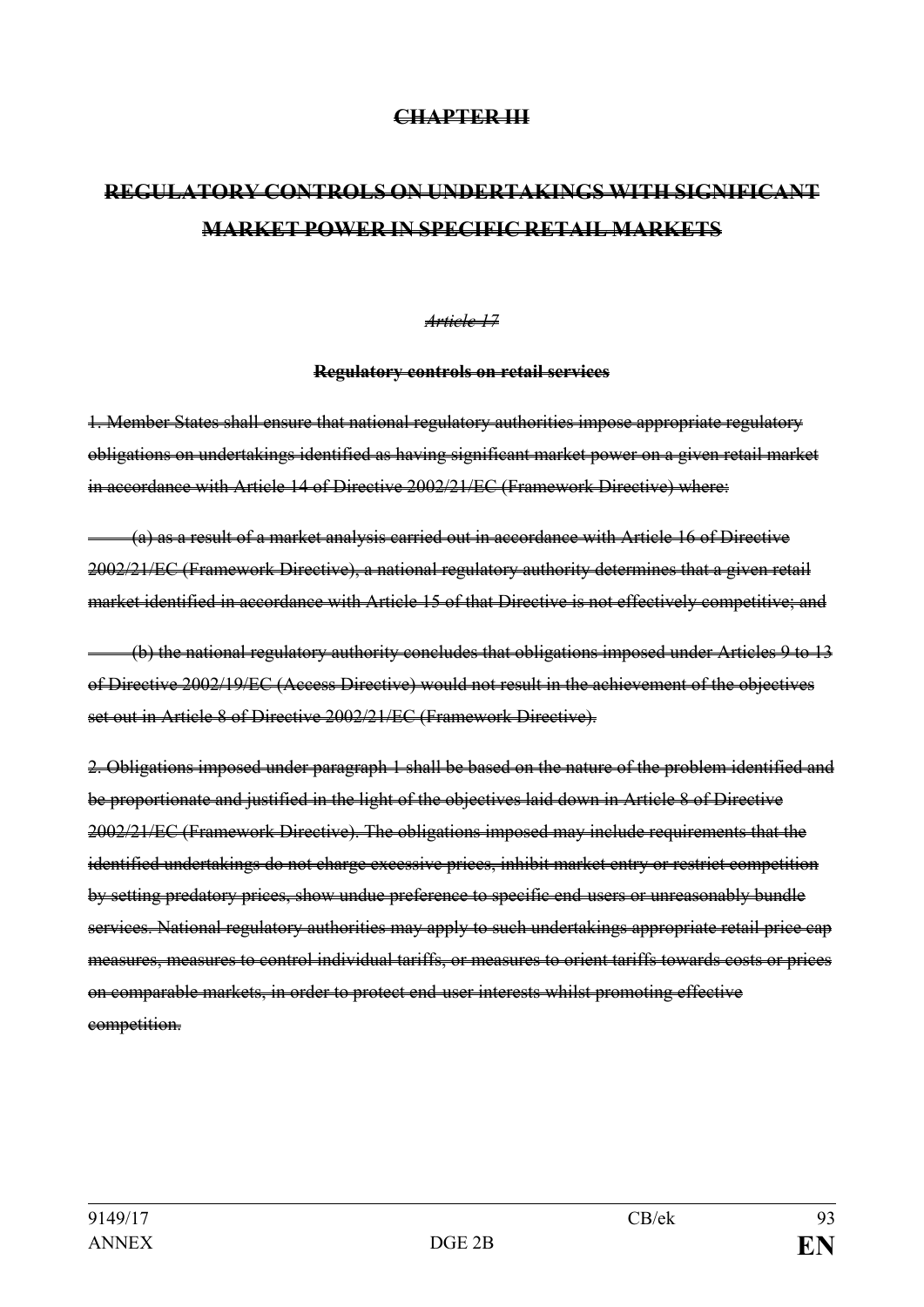4. National regulatory authorities shall ensure that, where an undertaking is subject to retail tariff regulation or other relevant retail controls, the necessary and appropriate cost accounting systems are implemented. National regulatory authorities may specify the format and accounting methodology to be used. Compliance with the cost accounting system shall be verified by a qualified independent body. National regulatory authorities shall ensure that a statement concerning compliance is published annually.

5. Without prejudice to Article 9(2) and Article 10, national regulatory authorities shall not apply retail control mechanisms under paragraph 1 of this Article to geographical or user markets where they are satisfied that there is effective competition.

### **TITLE III: END-USER RIGHTS**

### *Article 92*

#### **Non-discrimination**

Providers of electronic communications networks or services shall not apply any discriminatory **different** requirements or conditions of access or use to end-users based on the end-user's nationality or place **Member State** of residence **or of establishment** unless such differences are objectively justified.

### *Article 93*

### **EX** Fundamental rights safeguard  $\otimes$

31. National measures regarding end-users' access to, or use of, services and applications through electronic communications networks shall respect the fundamental rights and freedoms of natural persons, including in relation to privacy and due process, as defined  $\boxtimes$  guaranteed by  $\boxtimes$  in Article 6 of the European Convention for the Protection of Human Rights and Fundamental Freedoms  $\boxtimes$  the Charter of Fundamental Rights of the Union ('the Charter') and general principles of Union law  $\otimes$ .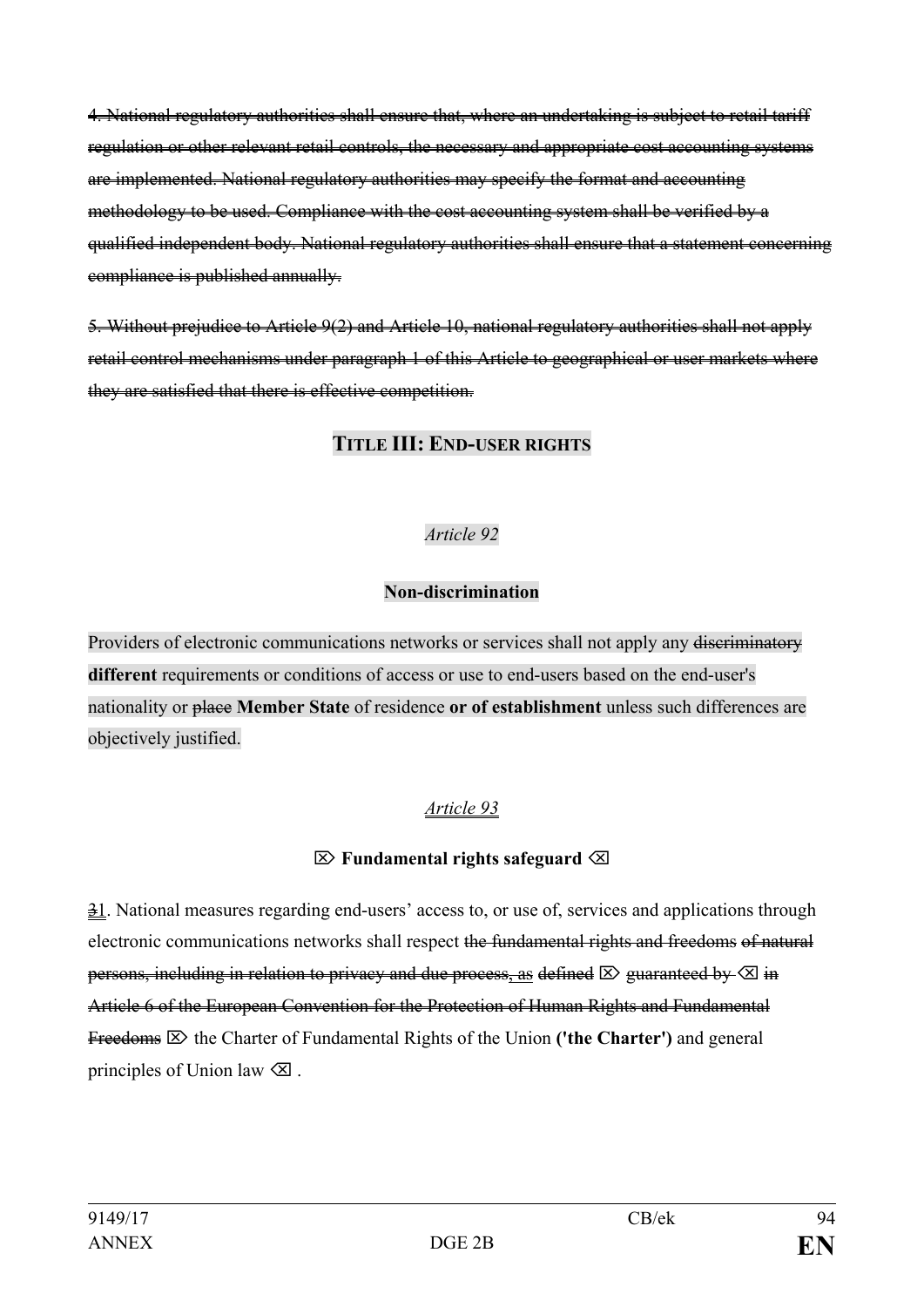3a Measures taken by Member States regarding end users access to, or use of, services and applications through electronic communications networks shall respect the fundamental rights and freedoms of natural persons, as guaranteed by the European Convention for the Protection of Human Rights and Fundamental Freedoms and general principles of Community law.

2. Any of these measures regarding end-users' access to, or use of, services and applications through electronic communications networks liable to restrict **limit the exercise of** those fundamental the rights or freedoms **recognised by the Charter** may only be imposed if they  $\Rightarrow$  are provided for by law and respect the essence of those rights or freedoms,  $\Leftrightarrow$  are appropriate, proportionate, and necessary within a democratic society, and their implementation shall be subject to adequate procedural safeguards  $\Rightarrow$  genuinely meet objectives of general interest recognised by the Union or the need to protect the rights and freedoms of others  $\Diamond$  in conformity with the European Convention for the Protection of Human Rights and Fundamental Freedoms  $\boxtimes$  in line with Article 52(1) of the Charter of Fundamental Rights of the European Union  $\otimes$  and with general principles of Community  $\boxtimes$  Union  $\boxtimes$  law, including the right to an effective judicial protection and due process **remedy and to a fair trial**. Accordingly, these measures may only be taken with due respect for the principle of the presumption of innocence and the right to privacy. A prior, fair and impartial procedure shall be guaranteed, including the right to be heard of the person or persons concerned, subject to the need for appropriate conditions and procedural arrangements in duly substantiated cases of urgency in conformity with the European Convention for the Protection of Human Rights and Fundamental Freedoms  $\boxtimes$  Charter of Fundamental Rights of the European Union  $\oslash$ . The right to effective and timely judicial review shall be guaranteed.

## *Article 94*

### **Level of harmonisation**

**1.** Member States shall not maintain or introduce in their national law end-user protection provisions on the subject matters covered by this Title and **number-independent interpersonal communication services** diverging from the provisions laid down in this Title, including more or less stringent provisions to ensure a different level of protection, unless otherwise provided for in this Title.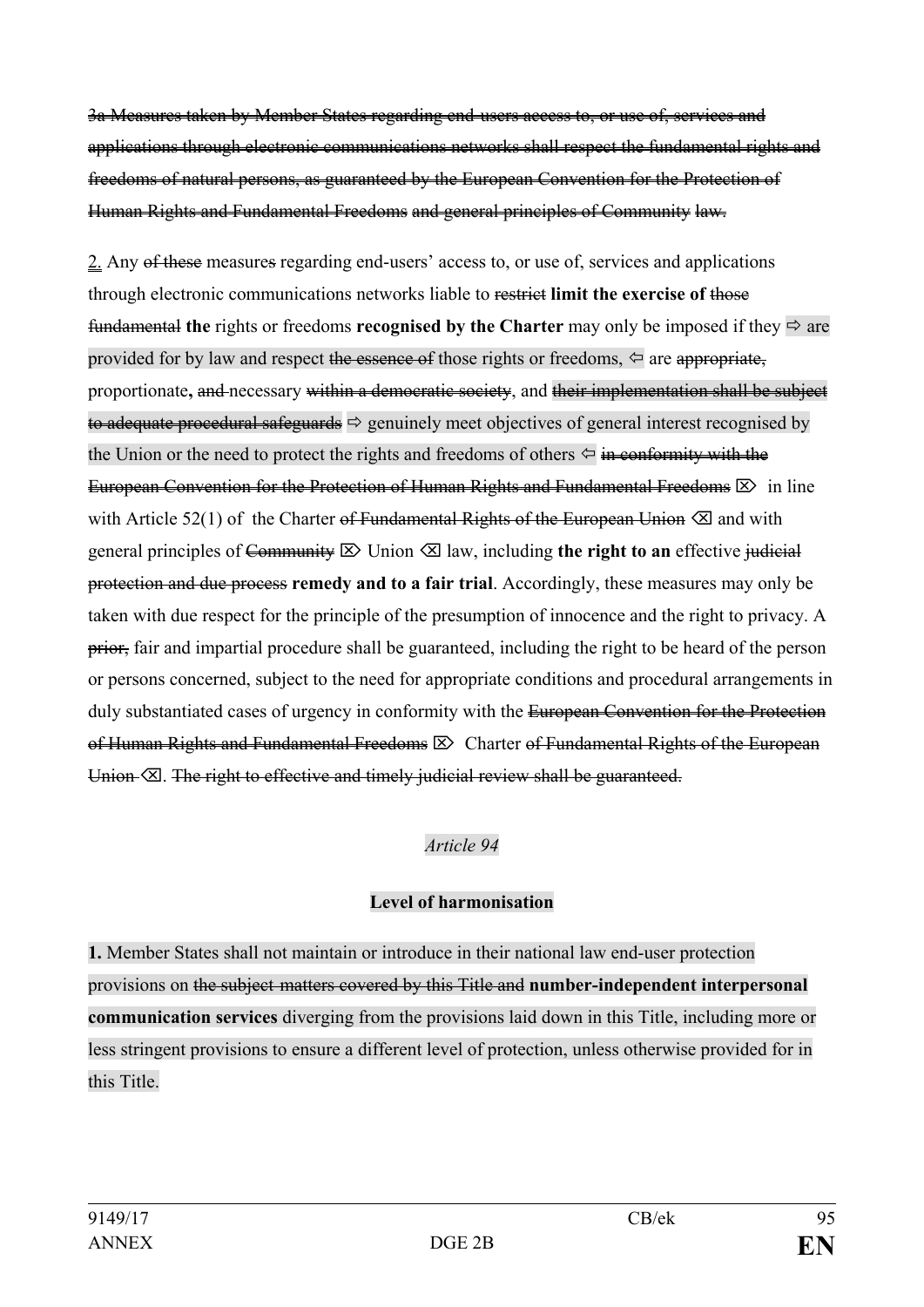**2. Member States may maintain or introduce in their national law more stringent end-user protection provisions than those laid down in this Title on electronic communications networks and services other than number-independent interpersonal communications services.**

#### *Article 20*

#### **Contracts**

1. Member States shall ensure that, when subscribing to services providing connection to a public communications network and/or publicly available electronic communications services, consumers, and other end users so requesting, have a right to a contract with an undertaking or undertakings providing such connection and/or services. The contract shall specify in a clear, comprehensive and easily accessible form at least:

(a) the identity and address of the undertaking;

(b) the services provided, including in particular,

whether or not access to emergency services and caller location information is being provided, and any limitations on the provision of emergency services under Article 26

 information on any other conditions limiting access to and/or use of services and applications, where such conditions are permitted under national law in accordance with Community law,

the minimum service quality levels offered, namely the time for the initial connection and, where appropriate, other quality of service parameters, as defined by the national regulatory authorities.

 information on any procedures put in place by the undertaking to measure and shape traffic so as to avoid filling or overfilling a network link, and information on how those procedures could impact on service quality,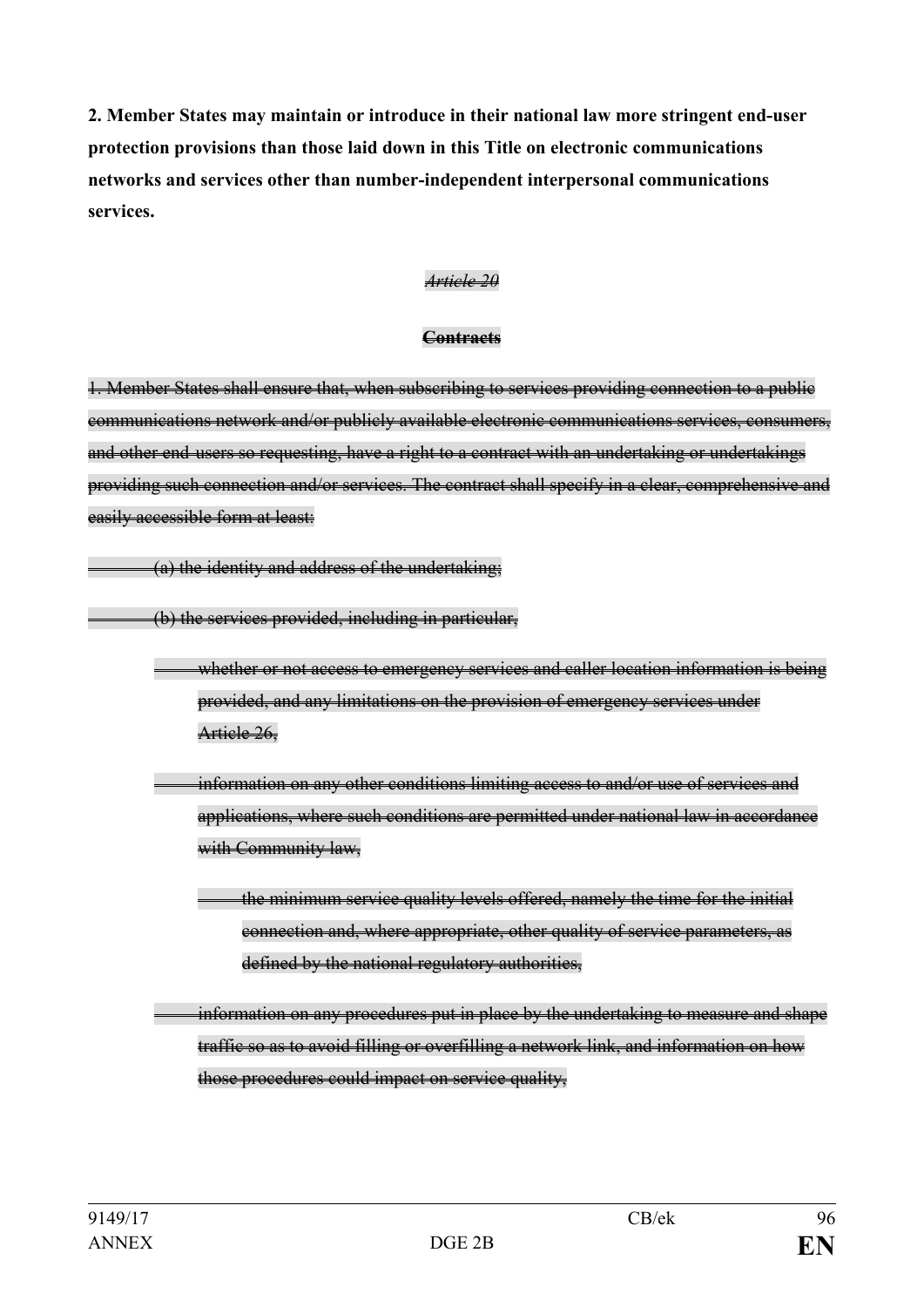the types of maintenance service offered and customer support services provided, as well as the means of contacting these services,

any restrictions imposed by the provider on the use of terminal equipment supplied;

(c) where an obligation exists under Article 25, the subscriber's options as to whether or not to include his or her personal data in a directory, and the data concerned;

> (d) details of prices and tariffs, the means by which up to date information on all applicable tariffs and maintenance charges may be obtained, payment methods offered and any differences in costs due to payment method;

 (e) the duration of the contract and the conditions for renewal and termination of services and of the contract, including:

any minimum usage or duration required to benefit from promotional terms,

any charges related to portability of numbers and other identifiers,

any charges due on termination of the contract, including any cost recovery with respect to terminal equipment, (f) any compensation and the refund arrangements which apply if contracted service quality levels are not met;

 $(g)$  the means of initiating procedures for the settlement of disputes in accordance with Artiele 34;

(h) the type of action that might be taken by the undertaking in reaction to security or integrity incidents or threats and vulnerabilities.

Member States may also require that the contract include any information which may be provided by the relevant public authorities for this purpose on the use of electronic communications networks and services to engage in unlawful activities or to disseminate harmful content, and on the means of protection against risks to personal security, privacy and personal data, referred to in Article 21(4) and relevant to the service provided.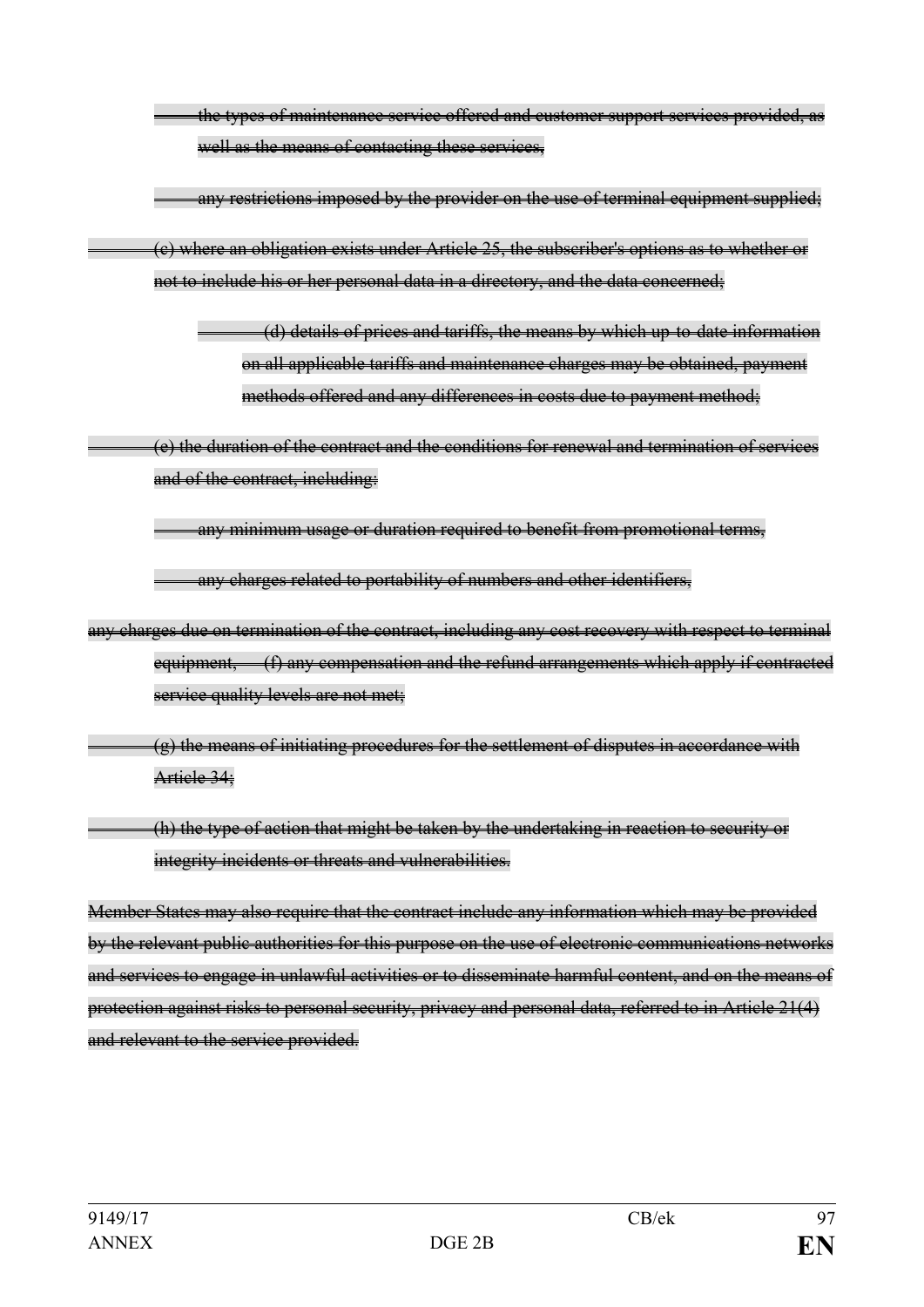2. Member States shall ensure that subscribers have a right to withdraw from their contract without penalty upon notice of modification to the contractual conditions proposed by the undertakings providing electronic communications networks and/or services. Subscribers shall be given adequate notice, not shorter than one month, of any such modification, and shall be informed at the same time of their right to withdraw, without penalty, from their contract if they do not accept the new conditions. Member States shall ensure that national regulatory authorities are able to specify the format of such notifications.

#### *Article 95*

#### **Information requirements for contracts**

1. Before a consumer is bound by a contract or any corresponding offer, providers of publicly available electronic communications services other than number independent interpersonal communications services, shall provide the information required pursuant to Articles 5 and 6 of Directive 2011/83/EU, irrespective of the amount of any payment to be made, and the following information **listed in Annex VII bis** in a clear and comprehensible manner **on a durable medium**:**.**

 *(a) as part of the main characteristics of each service provided:* 

*(i) any minimum service quality levels to the extent that these are offered, and in accordance with BEREC guidelines to be adopted after consultation of stakeholders and in close cooperation with the Commission, regarding:* 

*– for internet access services: at least latency, jitter, packet loss,* 

 *for publicly available number based interpersonal communications services: at least the time for the initial connection, failure probability, call signalling delays and* 

*– for services other than internet access services within the meaning of Article 3(5) of Regulation 2015/2120: the specific quality parameters assured,*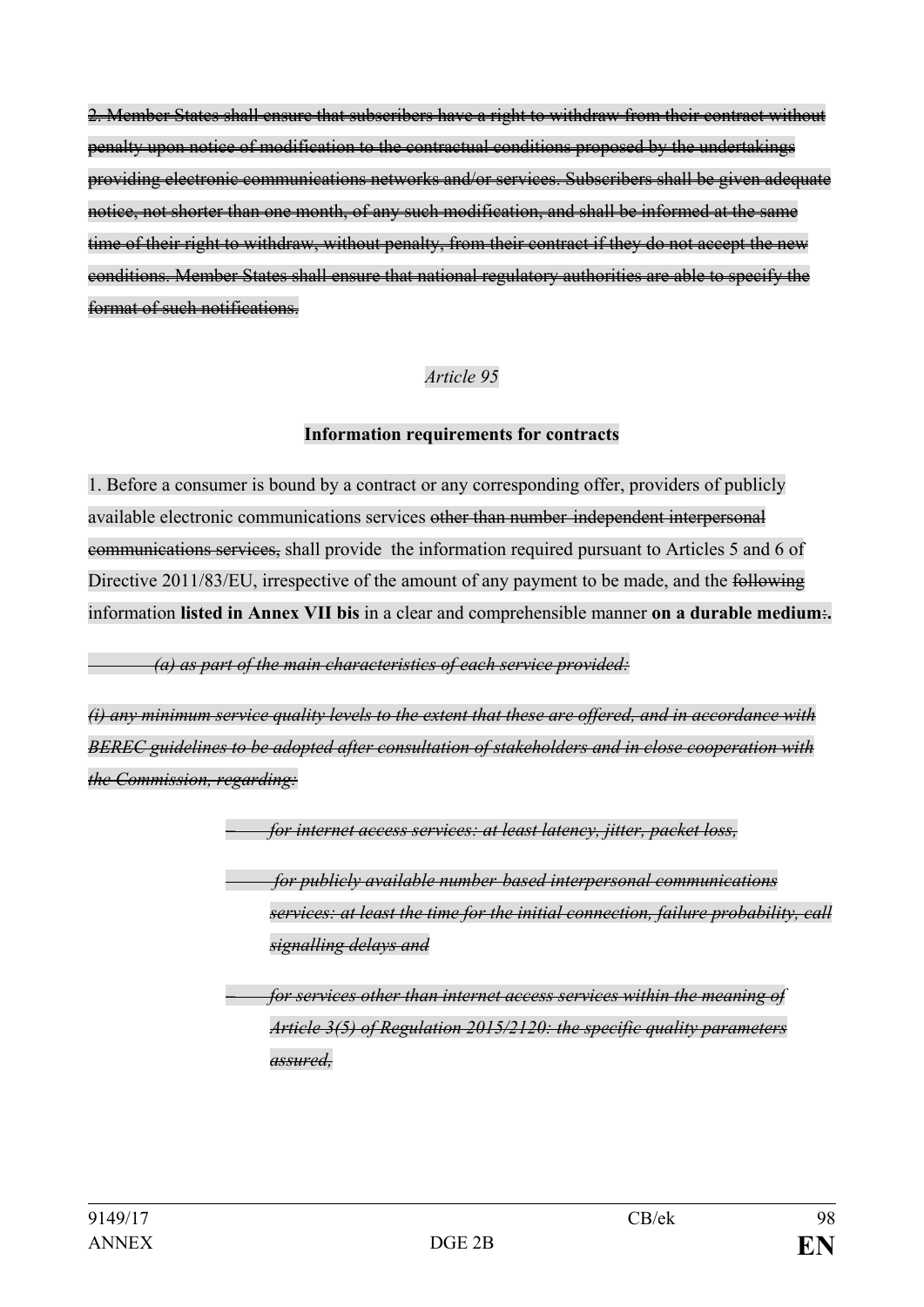*(ii) without prejudice to the right of end users to use terminal equipment of their choice in accordance with Article 3(1) of Regulation 2015/2120/EC, any restrictions imposed by the provider on the use of terminal equipment supplied;* 

*(b) any compensation and refund arrangements, which apply if contracted service quality levels are not met;*

 *(c) as part of the information on price:* 

*(i) details of tariff plans under the contract and, where applicable, the volumes of communications (MB, minutes, SMS) included per billing period, and the price for additional communication units,* 

*(ii) tariff information regarding any numbers or services subject to particular pricing conditions; with respect to individual categories of services, NRAs may require such information to be provided immediately prior to connecting the call,* 

*(iii) for bundled services and bundles including both services and equipment the price of the individual elements of the bundle to the extent they are also marketed separately,*

*(iv) details of after sales service and maintenance charges, and*

*(v) the means by which up to date information on all applicable tariffs and maintenance charges may be obtained;* 

*(d) as part of the information on the duration of the contract and the conditions for renewal and termination of the contract:* 

*(i) any minimum usage or duration required to benefit from promotional terms,*

*(ii) any charges related to switching and the portability of numbers and other identifiers and compensation and refund arrangements for delay or abuse of switching,* 

*(iii) any charges due on early termination of the contract, including any cost recovery with respect to terminal equipment and other promotional advantages,* 

*(iv) for bundled services the conditions of termination of the bundle or of elements thereof,*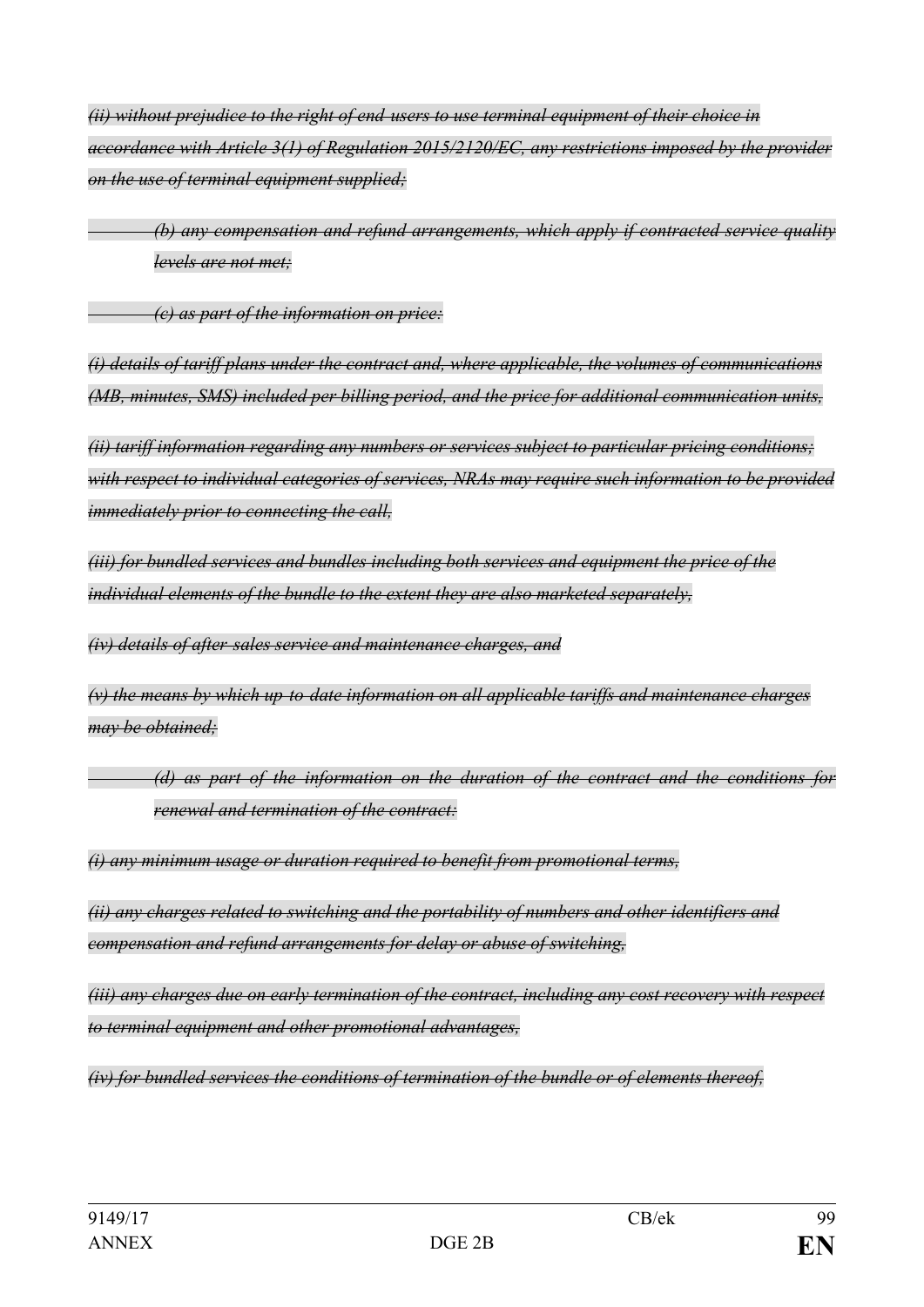*(e) details on products and services designed for disabled end users and how updates on this information can be obtained;* 

 *(f) the means of initiating procedures for the settlement of disputes in accordance with Article 25;* 

 *(g) the type of action that might be taken by the undertaking in reaction to security or integrity incidents or threats and vulnerabilities.* 

*2. In addition to the requirements set out in paragraph 1 providers of publicly available number based interpersonal communications services shall provide the following information in a clear and comprehensible manner:* 

> *– any constraints on access to emergency services and/or caller location information due to a lack of technical feasibility;*

 *the end user's right to determine whether or not to include his or her personal data in a directory, and the types of data concerned, in accordance with Article 12 of Directive 2002/58/EC;* 

3**2**. **The information referred to in** P**p**aragraphs 1 and 2 shall apply also **be provided** to micro or small enterprises as end-users **and not-for-profit organisations** unless they have explicitly agreed to waive all or parts of those provisions,

4. *Providers of internet access services shall provide the information mentioned in paragraphs 1 and 2 in addition to the information required pursuant to Article 4(1) of Regulation (EU) 2015/2120.* 

5**43**. By [entry into force + 12 months], BEREC **the Commission** shall issue **adopt** a decision on a contract summary template, which identifies the main elements of the information requirements in accordance with paragraphs 1 and 2. Those main elements shall include at least complete information on: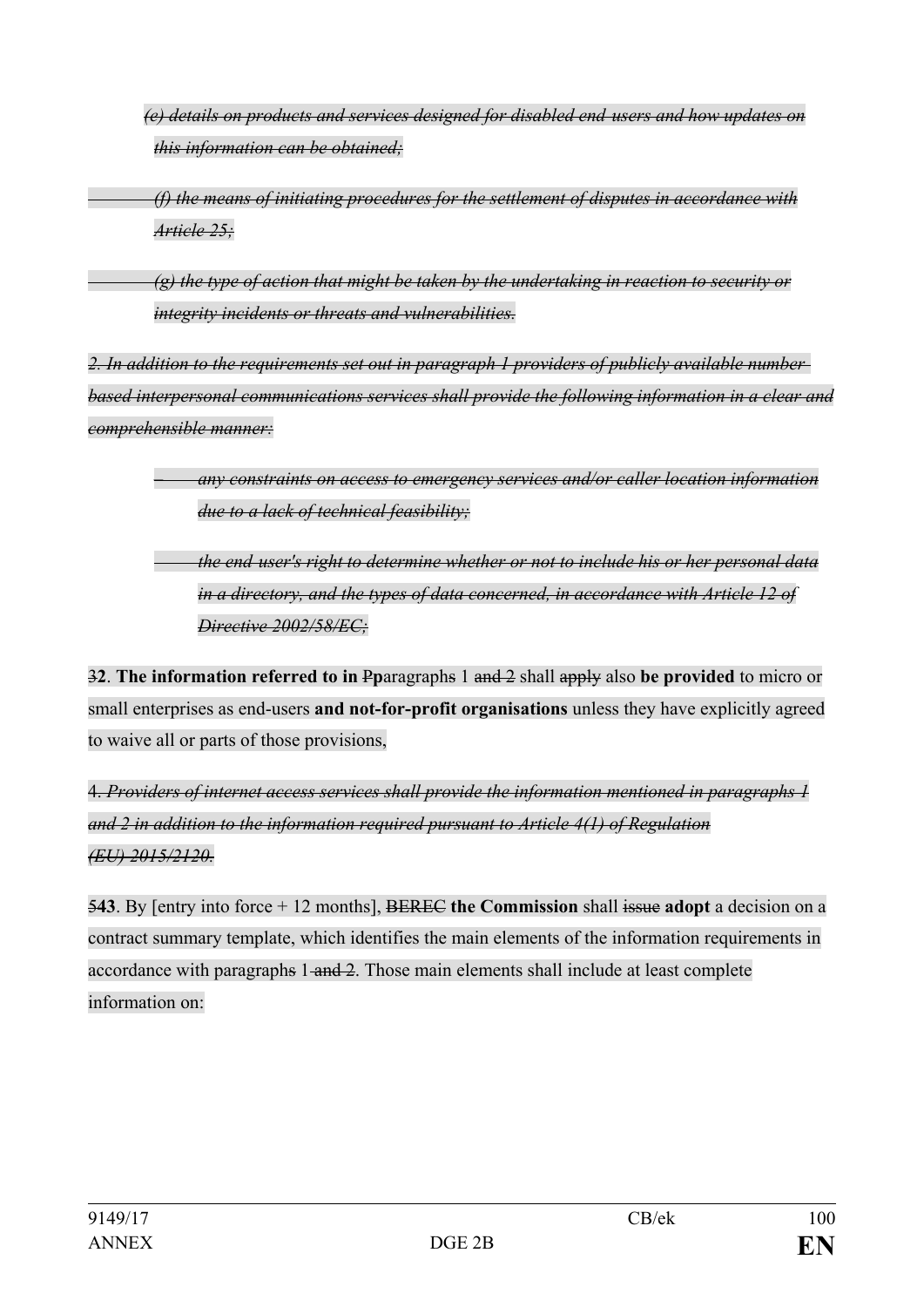- (a) the name and address of the provider,
- (b) the main characteristics of each service provided,
- (c) the respective prices **to the extent the contract entails elements of monetary remuneration**,
- (d) the duration of the contract and the conditions for its renewal and termination **to the extent such elements apply**,
- (e) the extent to which the products and services are designed for disabled end-users.**,**
- (f) with respect to internet access services, the information required pursuant to Article 4 (1)**(d)** of Regulation (EU) 2015/2120.

## **That implementing act shall be adopted in accordance with the examination procedure referred to in Article 110(4).**

Providers subject to the obligations under paragraphs 1 4 **and 2** shall duly complete this contract summary template with the required information and provide it **free of charge** to consumers, and micro and small enterprises **and not-for-profit organisations**, prior to the conclusion of the contract. The contract summary shall become an integral part of the contract.

## **5bis 4. The information referred to in paragraphs 1 and 43 shall become an integral part of the contract.**

6**5**. Providers of internet access services and providers of publicly available number based interpersonal communications services shall offer end-users the facility to monitor and control the usage of each of those services which is billed on the basis of either time or volume consumption. This facility shall include access to timely information on the level of consumption of services included in a tariff plan **and shall inform the end-users before/when any of the service volumes included in their tariff plan is consumed. In particular, end-users shall receive a notification before they fully consume a service included in their tariff plan. Member States may maintain or introduce in their national law provisions to temporarily prevent further usage of the relevant service in excess of a financial or volume limit determined by the competent authority**.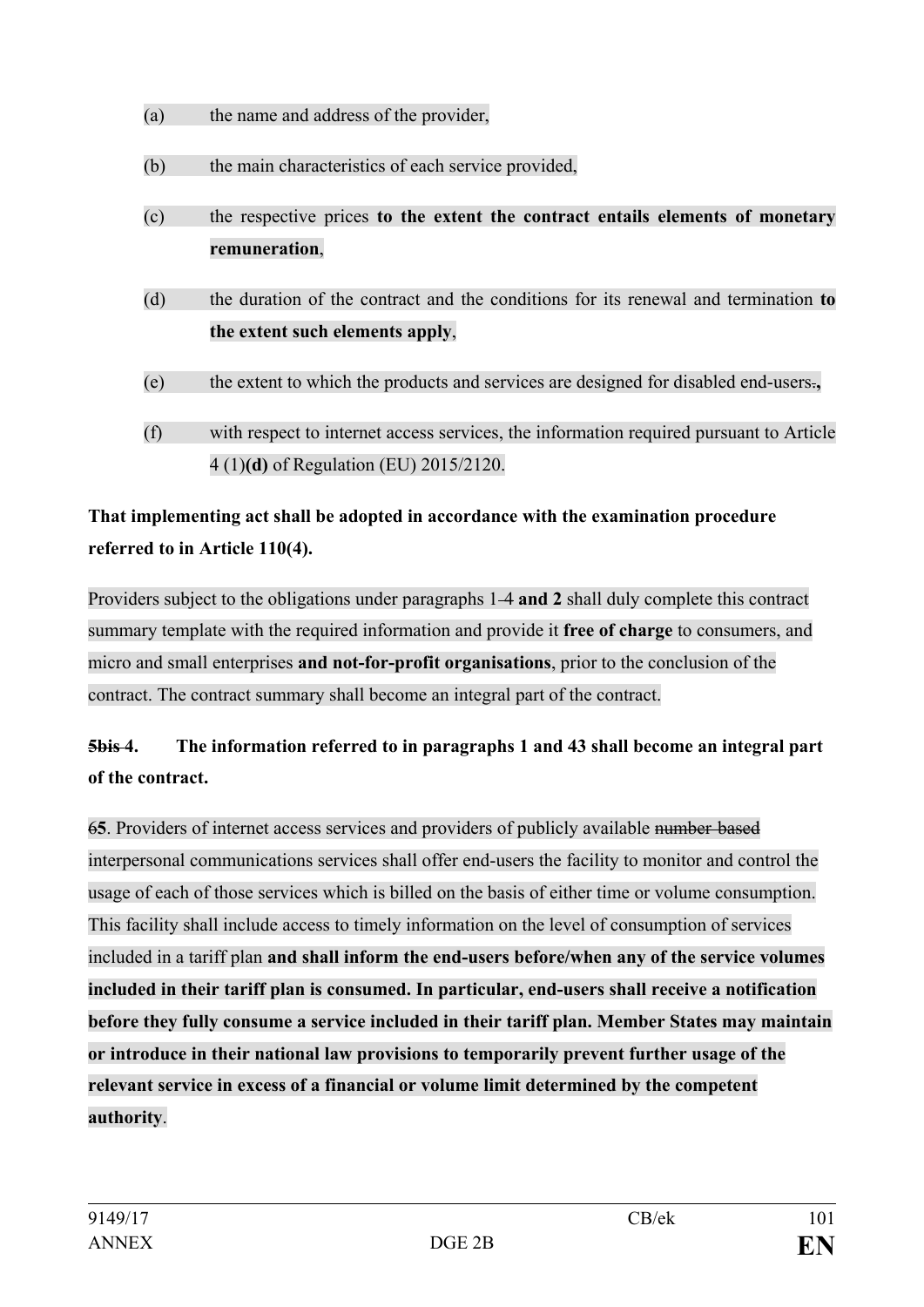#### *Article 21*

#### **Transparency and publication of information**

1. Member States shall ensure that national regulatory authorities are able to oblige undertakings providing public electronic communications networks and/or publicly available electronic communications services to publish transparent, comparable, adequate and up to date information on applicable prices and tariffs, on any charges due on termination of a contract and on standard terms and conditions in respect of access to, and use of, services provided by them to end users and consumers in accordance with Annex II. Such information shall be published in a clear, comprehensive and easily accessible form. National regulatory authorities may specify additional requirements regarding the form in which such information is to be published.

2. National regulatory authorities shall encourage the provision of comparable information to enable end users and consumers to make an independent evaluation of the cost of alternative usage patterns, for instance by means of interactive guides or similar techniques. Where such facilities are not available on the market free of charge or at a reasonable price, Member States shall ensure that national regulatory authorities are able to make such guides or techniques available themselves or through third party procurement. Third parties shall have a right to use, free of charge, the information published by undertakings providing electronic communications networks and/or publicly available electronic communications services for the purposes of selling or making available such interactive guides or similar techniques.

3. Member States shall ensure that national regulatory authorities are able to oblige undertakings providing public electronic communications networks and/or publicly available electronic communications services to inter alia:

 (a) provide applicable tariff information to subscribers regarding any number or service subject to particular pricing conditions; with respect to individual categories of services, national regulatory authorities may require such information to be provided immediately prior to connecting the call: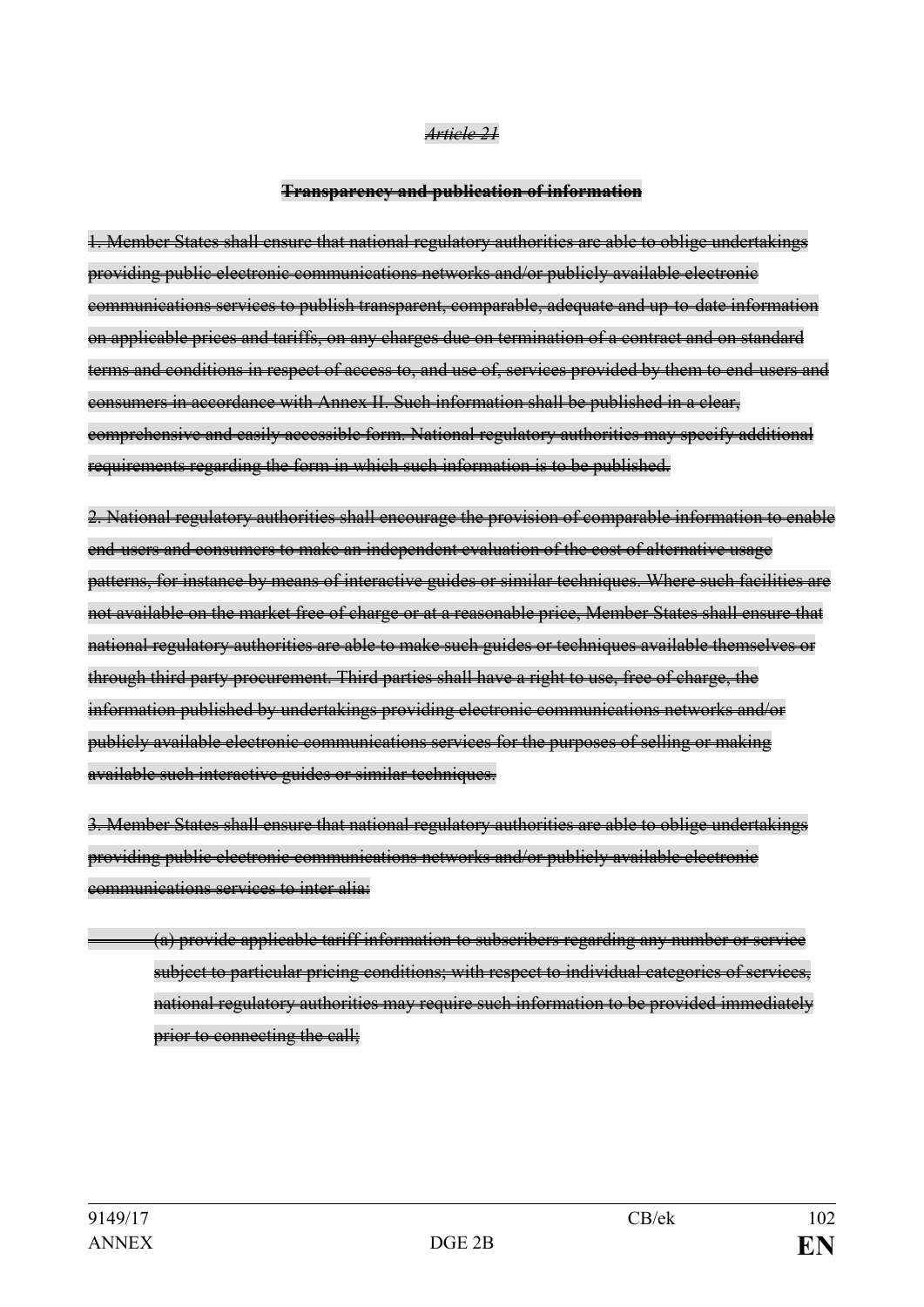(b) inform subscribers of any change to access to emergency services or caller location information in the service to which they have subscribed;

(c) inform subscribers of any change to conditions limiting access to and/or use of services and applications, where such conditions are permitted under national law in accordance with Community law:

 (d) provide information on any procedures put in place by the provider to measure and shape traffic so as to avoid filling or overfilling a network link, and on how those procedures could impact on service quality;

(e) inform subscribers of their right to determine whether or not to include their personal data in a directory, and of the types of data concerned, in accordance with Article 12 of Directive 2002/58/EC (Directive on privacy and electronic communications); and

 (f) regularly inform disabled subscribers of details of products and services designed for them.

If deemed appropriate, national regulatory authorities may promote self or co regulatory measures prior to imposing any obligation.

4. Member States may require that the undertakings referred to in paragraph 3 distribute public interest information free of charge to existing and new subscribers, where appropriate, by the same means as those ordinarily used by them in their communications with subscribers. In such a case, that information shall be provided by the relevant public authorities in a standardised format and shall, inter alia, cover the following topics:

(a) the most common uses of electronic communications services to engage in unlawful activities or to disseminate harmful content, particularly where it may prejudice respect for the rights and freedoms of others, including infringements of copyright and related rights, and their legal consequences; and

(b) the means of protection against risks to personal security, privacy and personal data when using electronic communications services.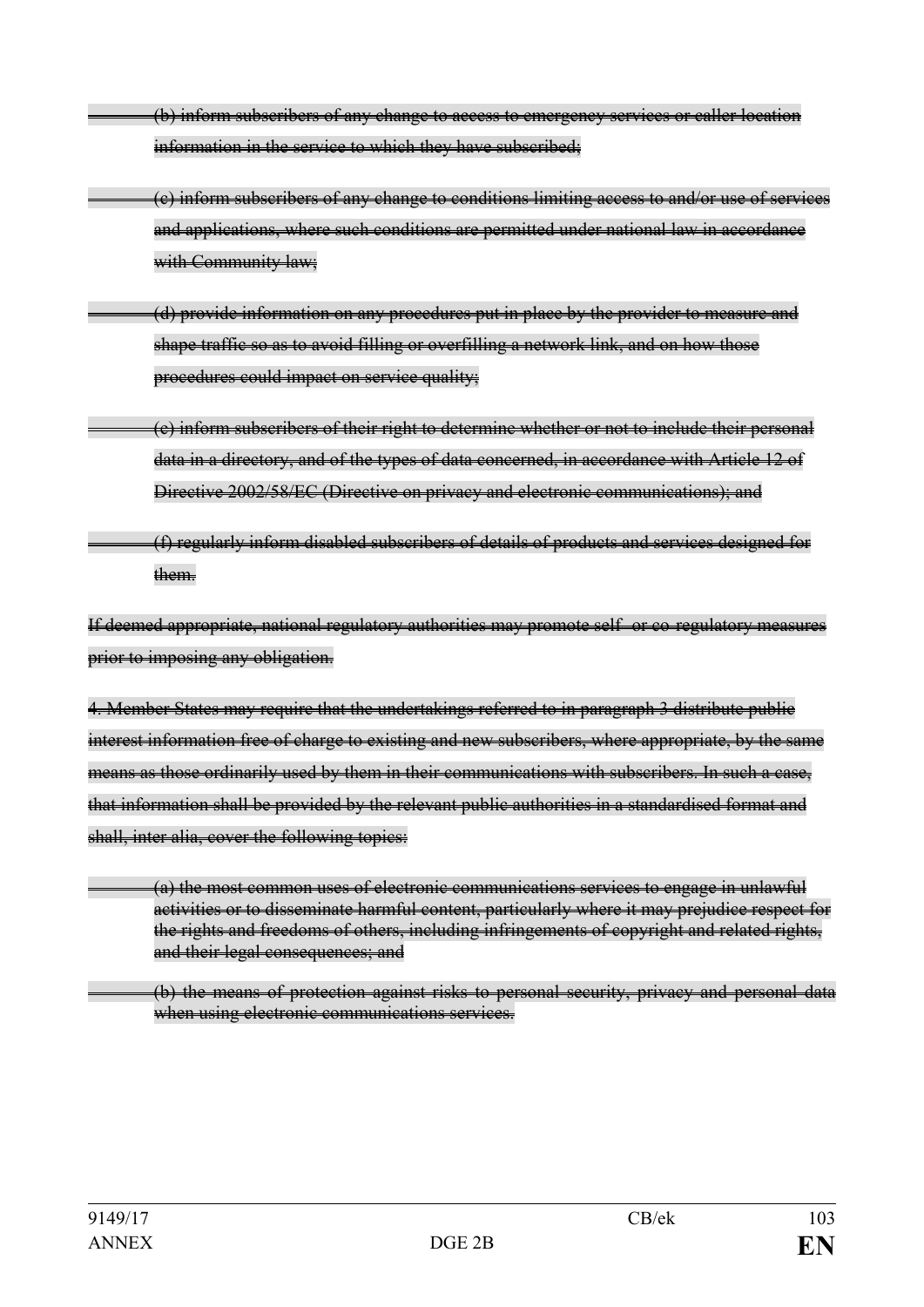#### *Article 96*

## **Transparency, comparison of offers and publication of information of internet access services and/or publicly available interpersonal communications services**

1. **[**National regulatory authorities**]** shall ensure that**, where undertakings providers make the provision of relevant services subject to terms and conditions,** the information referred to in Annex VIII is published in a clear, comprehensive and easily accessible form by the undertakings providing **all providers of internet access services and/or** publicly available electronic communications services other than number independent interpersonal communications services, or by the **[**national regulatory authority**]** itself. **[**National regulatory authorities**]** may specify additional requirements regarding the form in which such information is to be published. **That information shall, on request, be supplied to the [national regulatory authority] in advance of its publication.**

2. **[**National regulatory authorities**]** shall ensure that end-users have access free of charge to at least one independent comparison tool which enables them to compare and evaluate prices and tariffs, **of services provided against monetary remuneration,** and the quality of service performance **where minimum service quality is offered,** of different **internet access services and** publicly available electronic communications services other than number independent interpersonal communications services.

The comparison tool shall:

| (a) | be operationally independent by ensuring that service providers are given equal |  |  |  |  |  |
|-----|---------------------------------------------------------------------------------|--|--|--|--|--|
|     | treatment in search results;                                                    |  |  |  |  |  |
|     |                                                                                 |  |  |  |  |  |

- (b) clearly disclose their **the** owners and operators **of the comparison tool**;
- (c) set out clear, objective criteria on which the comparison will be based;
- (d) use plain and unambiguous language;
- (e) provide accurate and up-to-date information and state the time of the last update;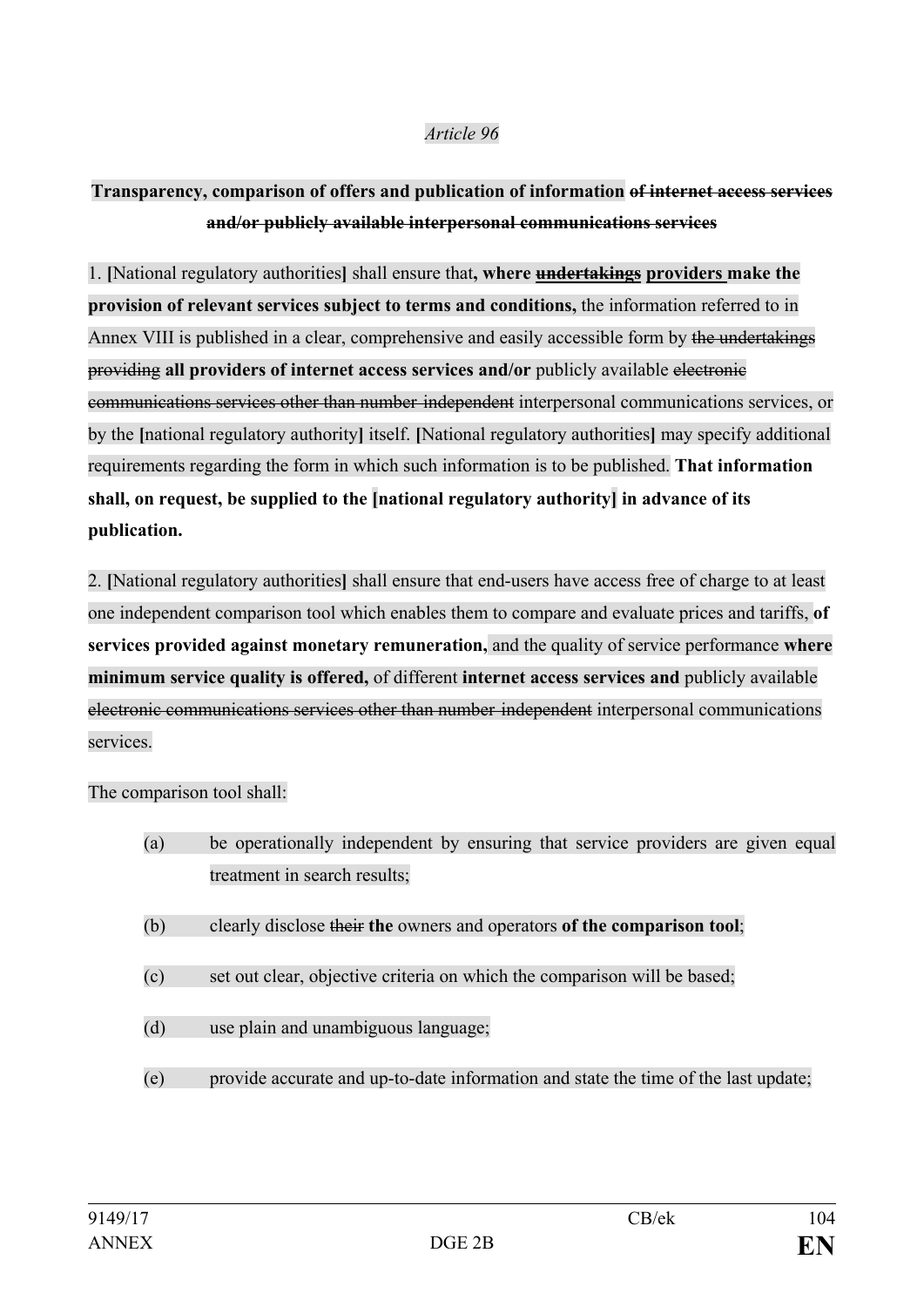- (f) **be open to any provider of internet access services or interpersonal communications services making available the relevant information, and** include a broad range of offers covering a significant part of the market and, where the information presented is not a complete overview of the market, a clear statement to that effect, before displaying results;
- (g) provide an effective procedure to report incorrect information.

Comparison tools fulfilling the requirements in points (a) to (g) shall, upon request **by the provider of the tool**, be certified by **[**national regulatory authorities**]**. Third parties shall have a right to use, free of charge, the information published by undertakings providing **providers of internet access services and/or** publicly available electronic communications services, other than numberindependent interpersonal communications services, for the purposes of making available such independent comparison tools.

3. Member States may require that the undertakings providing **providers of** internet access services or publicly available number based interpersonal communications services distribute public interest information free of charge to existing and new end-users, where appropriate, by the same means as those they ordinarily use in their communications with end-users. In such a case, that public interest information shall be provided by the relevant public authorities in a standardised format and shall, inter alia, cover the following topics:

- (a) the most common uses of internet access services and publicly available number based interpersonal communications services to engage in unlawful activities or to disseminate harmful content, particularly where it may prejudice respect for the rights and freedoms of others, including infringements of copyright and related rights, and their legal consequences; and
- (b) the means of protection against risks to personal security, privacy and personal data when using internet access services and publicly available number based interpersonal communications services.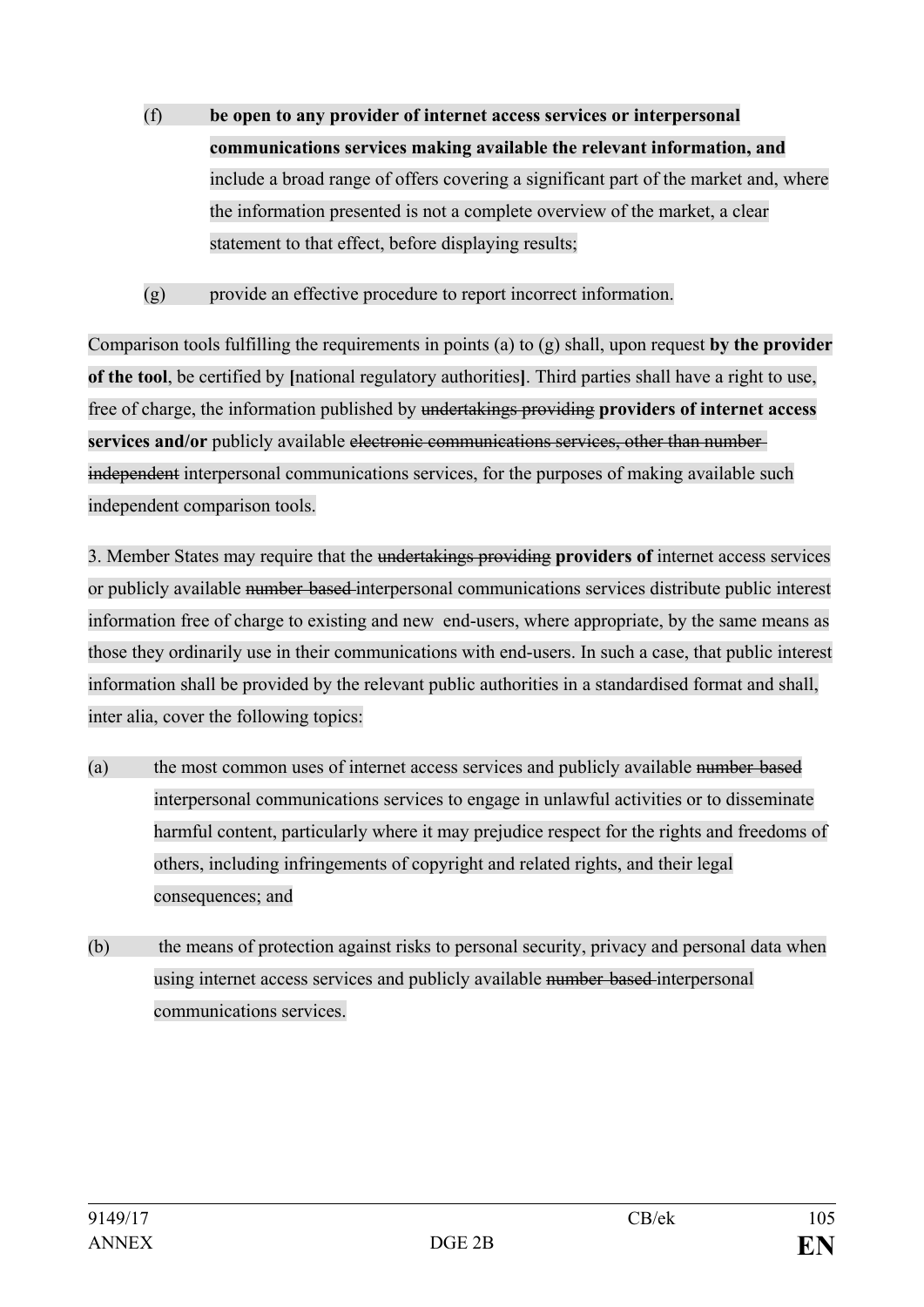### *Article 9722*

#### Quality of service **of internet access services and interpersonal communications services**

1. Member States shall ensure that n**[**National regulatory authorities**]** are, after taking account of the views of interested parties, able to  $\boxtimes$  may  $\boxtimes$  require undertakings that provide  $\boxtimes$  providers of  $\otimes \Rightarrow$  internet access services and of  $\Leftrightarrow$  publicly available electronic  $\Leftrightarrow$  number based interpersonal  $\Leftarrow$  communications networks and/or services to publish  $\Rightarrow$  comprehensive,  $\Leftrightarrow$ comparable, adequate  $\Rightarrow$  reliable, user-friendly  $\Leftrightarrow$  and up-to-date information for end-users on the quality of their services**, to the extent that they offer minimum levels of service quality,** and on measures taken to ensure equivalence in access for disabled end-users. That information shall, on request, be supplied to the **[**national regulatory authority**]** in advance of its publication.

2. **Where**  $\mathbb{N}$  [national regulatory authorities]  $\frac{\mathbf{m}\cdot\mathbf{w}}{\mathbf{m}\cdot\mathbf{w}} \Rightarrow$  **require publication of quality of service information pursuant to paragraph 1, they** shall  $\Leftrightarrow$  specify,  $\Leftrightarrow$  taking utmost account of BEREC guidelines  $\Diamond$  inter alia, the quality of service parameters to be measured  $\Diamond$  and the applicable measurement methods,  $\Leftrightarrow$  and the content, form and manner of the information to be published, including possible quality certification mechanisms, in order to ensure that end users, including disabled end users, have access to comprehensive, comparable, reliable and user friendly information. Where appropriate, the parameters, definitions and measurement methods set out in Annex  $\overline{H}$  IX may  $\Rightarrow$  shall  $\Leftarrow$  be used.

3. In order to prevent the degradation of service and the hindering or slowing down of traffic over networks, Member States shall ensure that national regulatory authorities are able to set minimum quality of service requirements on an undertaking or undertakings providing public communications networks.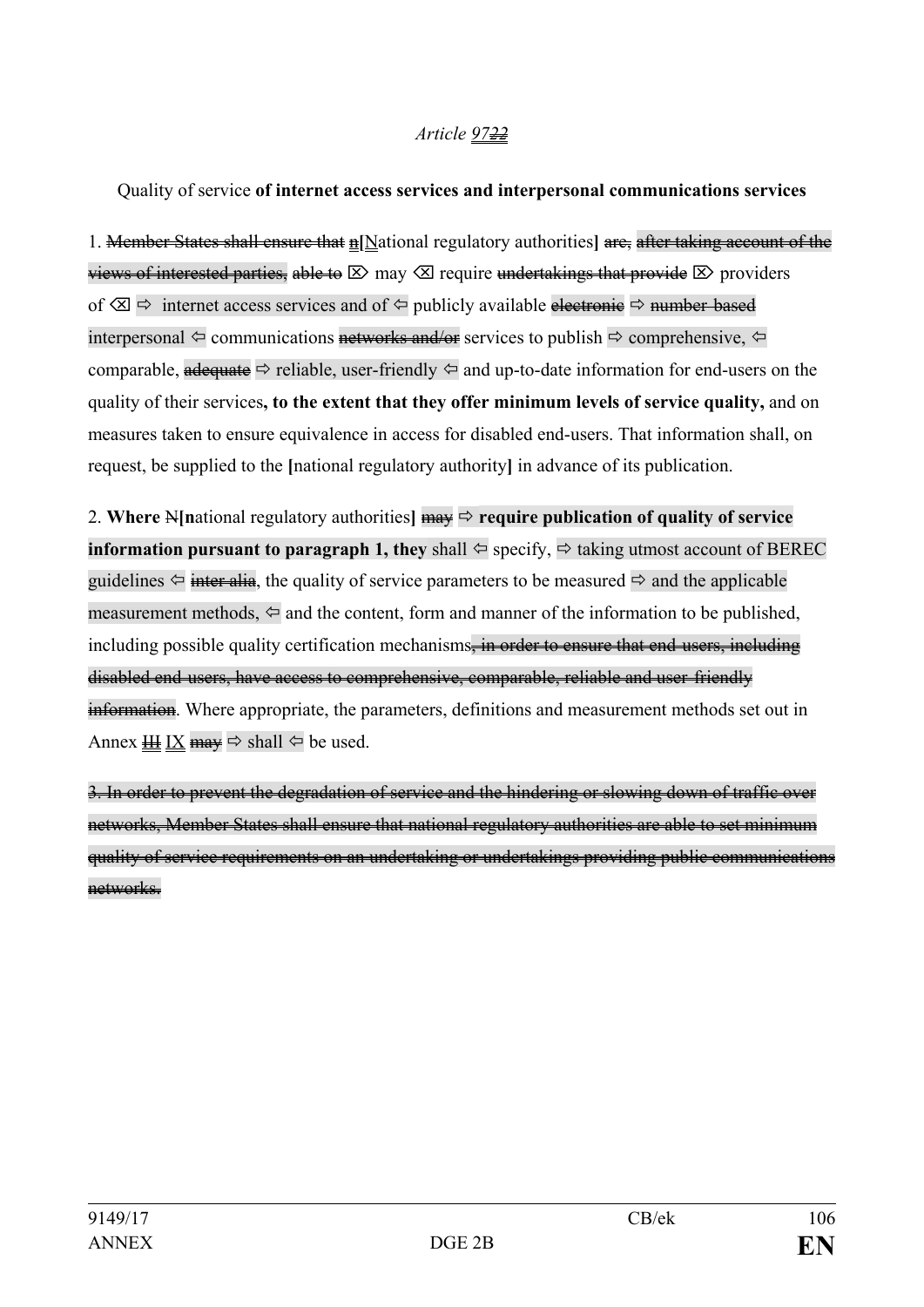National regulatory authorities shall provide the Commission, in good time before setting any such requirements, with a summary of the grounds for action, the envisaged requirements and the proposed course of action. This information shall also be made available to the Body of European Regulators for Electronic Communications (BEREC). The Commission may, having examined such information, make comments or recommendations thereupon, in particular to ensure that the envisaged requirements do not adversely affect the functioning of the internal market. National regulatory authorities shall take the utmost account of the Commission's comments or recommendations when deciding on the requirements.

By [entry into force plus 18 months], in order to contribute to a consistent application of this paragraph **and of Annex IX**, BEREC shall adopt, after consultation of stakeholders and in close cooperation with the Commission, guidelines on **detailing** the relevant quality of service parameters, including parameters relevant for disabled end-users, the applicable measurement methods, the content and format of publication of the information, and quality certification mechanisms.

### *Article 98*

### **Contract duration and termination**

1. Member States shall ensure that conditions and procedures for contract termination are not a disincentive against changing service provider and that contracts concluded between consumers and undertakings providing **providers of internet access services and** publicly available electronic communications services, other than number independent interpersonal communications services, do not mandate an initial **a** commitment period longer than 24 months. Member States may adopt or maintain shorter maximum durations for the initial commitment period.

This paragraph shall not apply to the duration of an instalment contract where the consumer has agreed in a separate contract to instalment payments **exclusively** for deployment of a physical connection.

**1a. Paragraphs 1 and 2 shall also apply to micro or small enterprises and not-for-profit organisations as end-users unless they have explicitly agreed to waive those provisions.**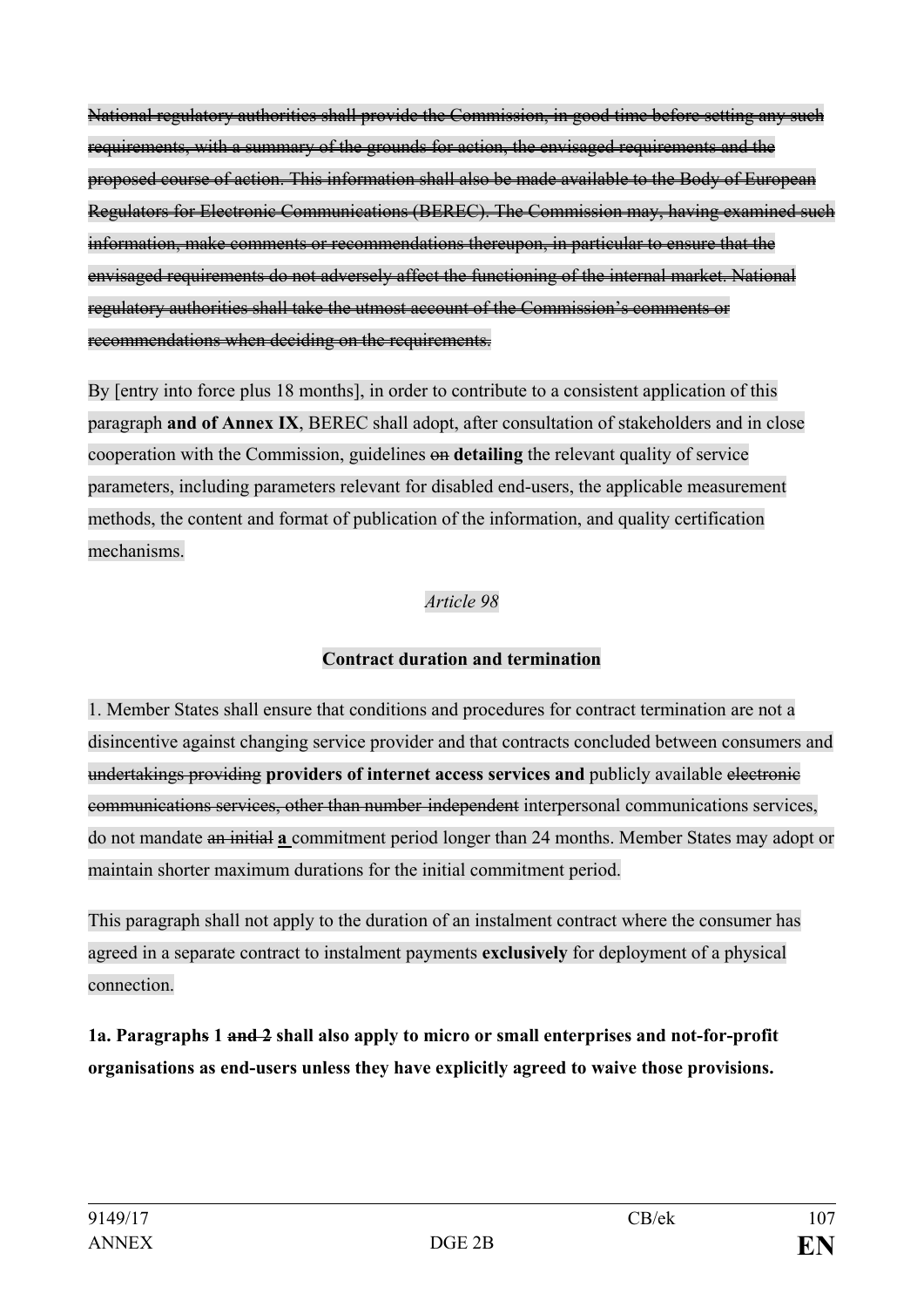2. Where a contract or national law provides for a fixed duration contract to be automatically prolonged, the Member State shall ensure that, after the expiration of the initial period **such an automatic prolongation,** and unless the consumer has explicitly agreed to the extension of the contract, consumers **end-users** are entitled to terminate the contract at any time with a one month notice period **not exceeding one month** and without incurring any costs except the cost **charges** of providing **for receiving** the service during the notice period.

3. End-users shall have the right to terminate their contract without incurring any **further** costs upon notice of changes in the contractual conditions proposed by the provider of publicly available electronic communications services other than number independent interpersonal communications services, unless the proposed changes are exclusively to the benefit of the end-user or they are strictly necessary to implement **directly imposed by** legislative or regulatory **provisions.** changes. Providers shall notify end-users, at least one month in advance, of any such change **in the contractual conditions**, and shall inform them at the same time of their right to terminate their contract without incurring any **further** costs **except the charges for receiving the service during the notice period** if they do not accept the new conditions. Member States shall ensure that notification is made in a clear and comprehensible manner on a durable medium and in a format chosen by the end-user at the time of concluding the contract.

4. Where an **end-user has the right to terminate** early termination of a contract on **for** a publicly available electronic communications service **before the end of the agreed contract term** by the end user is possible in accordance with **on the basis of** this Directive, other provisions of Union law or national law, no compensation shall be due by the end-user**. If the end-user chooses to retain terminal equipment bundled with the contract, any compensation due shall not exceed its** other than for the *pro rata temporis* value of subsidised equipment bundled with the contract at the moment of the contract conclusion and a *pro rata temporis* reimbursement for any other promotional advantages marked as such *at the moment of the contract conclusion*. Any restriction on the usage of terminal equipment on other networks shall be lifted, free of charge, by the provider at the latest upon payment of such compensation.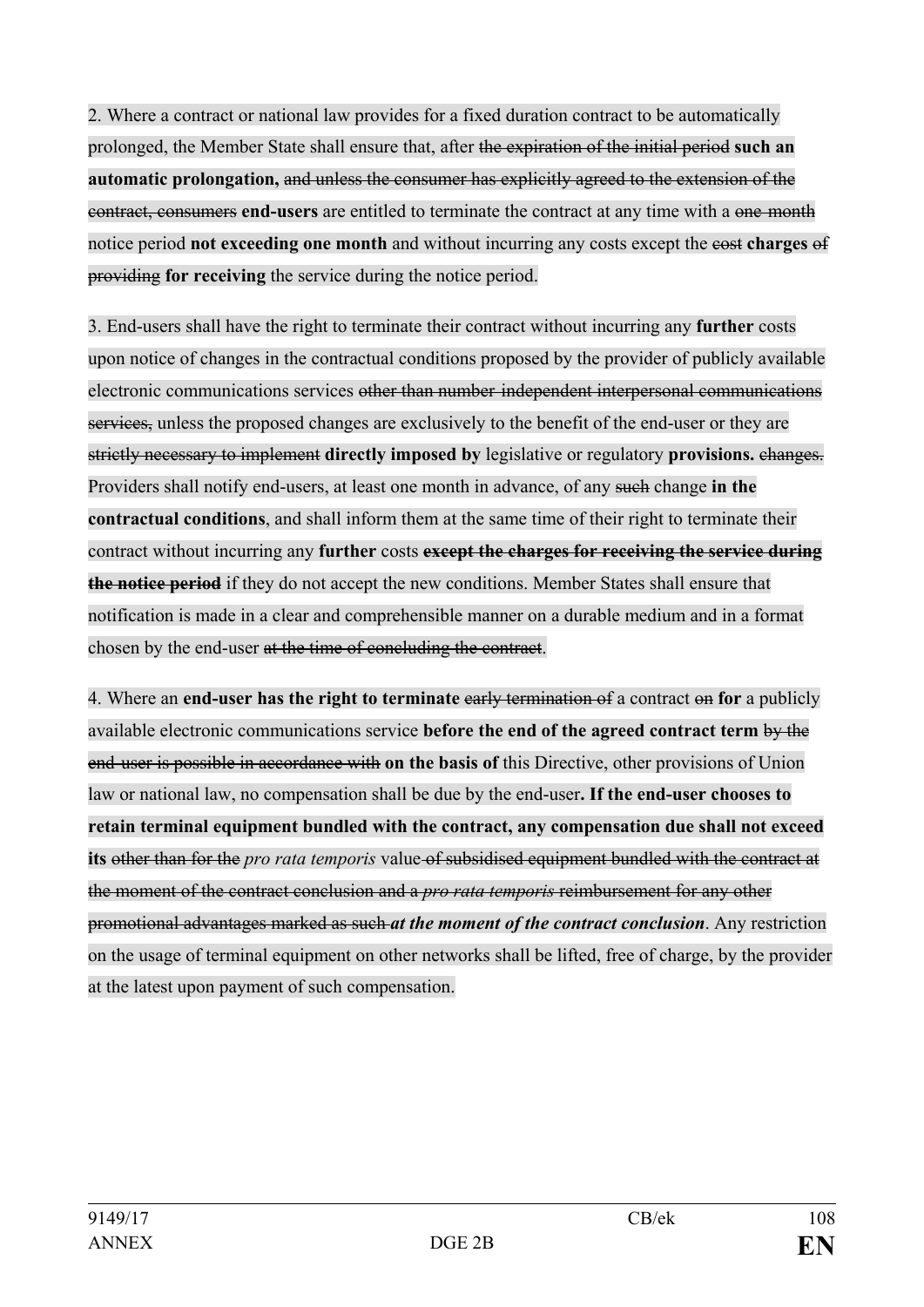### Facilitating Cehange of pProvider  $\boxtimes$  switching and number portability  $\boxtimes$

1. In case of switching between providers of internet access services, the providers concerned shall provide the end-user with adequate information before and during the switching process and ensure continuity of the service. The receiving provider shall ensure that the activation of the service shall occur on the date **explicitly** agreed with the end-user. The transferring provider shall continue to provide its services on the same terms until the services of the receiving provider are activated. Loss of service during the switching process shall not exceed one working day.

**[**National regulatory authorities**]** shall ensure the efficiency of the switching process for the enduser.

 $\pm$ 2. Member States shall ensure that all subseribers  $\Rightarrow$  end-users  $\Leftarrow$  with numbers from the national telephone numbering plan who so request can retain their number(s) independently of the undertaking providing the service in accordance with the provisions of Part C of Annex **IVI**.

23. **[**National regulatory authorities**]** shall ensure that pricing between operators and/or service providers related to the provision of number portability is cost-oriented, and that  $\Rightarrow$  no  $\Leftarrow$  direct charges  $\Rightarrow$  are applied  $\Leftarrow$  to  $\Rightarrow$  end-users  $\Leftarrow$  subscribers if any, do not act as a disincentive for subscribers against changing service provider.

34. National regulatory authorities shall not impose retail tariffs for the porting of numbers in a manner that would distort competition, such as by setting specific or common retail tariffs.

45**4**. **Switching of providers and/or** P**p**orting of numbers and their subsequent activation shall be carried out within the shortest possible time **on the date(s) agreed with the end user**. In any case, subscribers  $\Rightarrow$  end-users  $\Leftrightarrow$  who have concluded an agreement to port a number to a new undertaking shall have that number activated within one working day  $\Rightarrow$  from the conclusion of such an agreement **date agreed with the end-user. In case of failure of the porting process, the transferring provider shall reactivate the number of the end-user until the porting is successful. The transferring provider shall continue to provide its services on the same terms until the services of the receiving provider are activated.**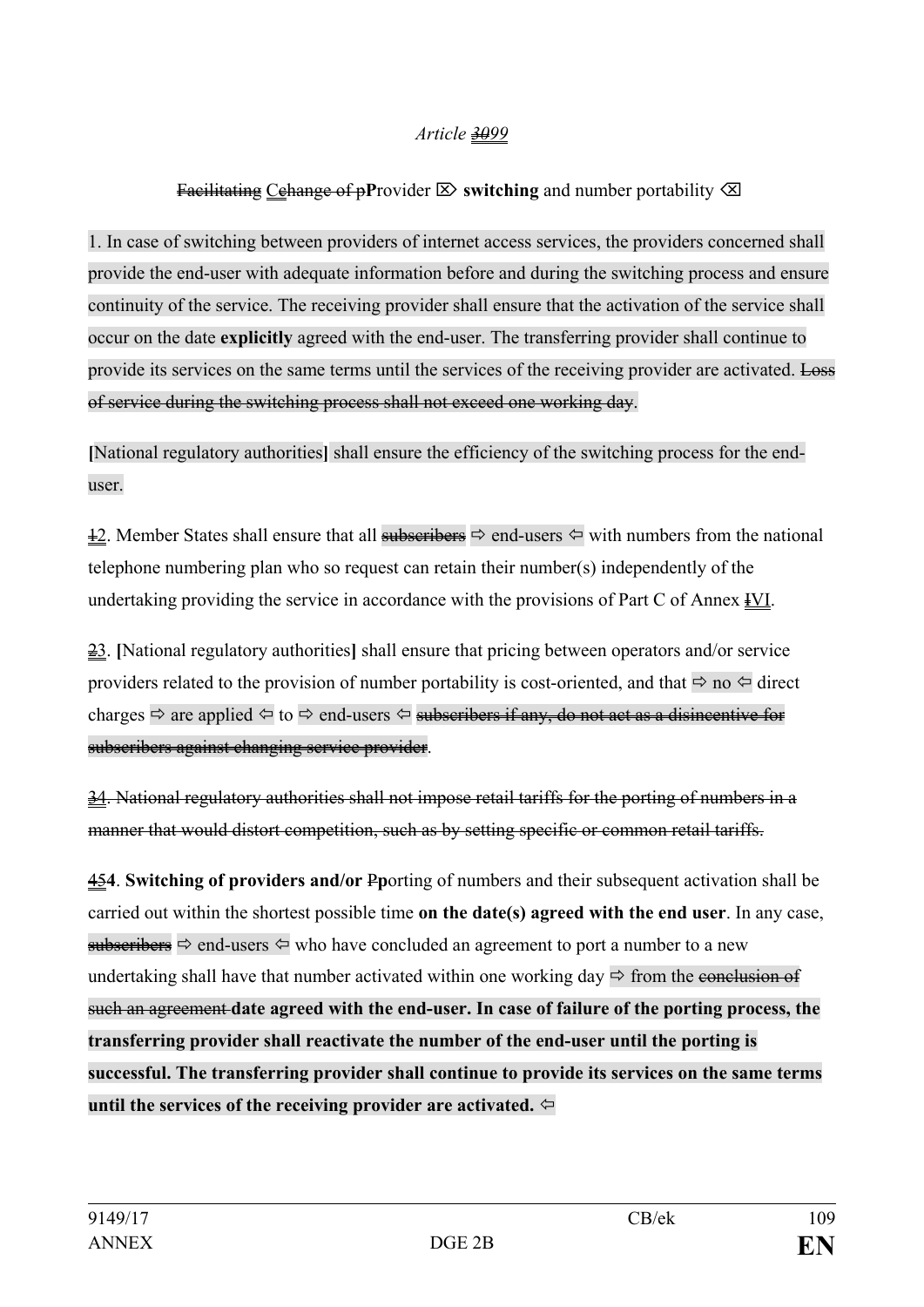$\Rightarrow$  5aThe receiving provider shall lead the switching and porting process and both the receiving and transferring providers shall cooperate in good faith.  $\Leftrightarrow$  Without prejudice to the first  $\frac{\text{subparameter} \cdot \text{independent}}{\text{subparameter}}$  **n** [National  $\Rightarrow$  regulatory  $\Leftarrow$  authorities] may establish the global process of  $\Rightarrow$  switching and of  $\Leftarrow$  porting of numbers, taking into account national provisions on contracts, technical feasibility and the need to maintain continuity of service to the subscriber  $\Rightarrow$  end-user  $\Leftarrow$ . In any event, loss of service during the process of **switching and** porting shall not exceed one working day.  $\Rightarrow$  In case of failure of the porting process, the transferring provider shall reactivate the number of the end user until the porting is successful  $\Diamond$  Competent net **n**[National  $\Diamond$  regulatory  $\Diamond$ authorities] shall also take into account, where necessary,  $\Rightarrow$  appropriate  $\Leftarrow$  measures ensuring that subseribers  $\Rightarrow$  end-users  $\Leftrightarrow$  are  $\Leftrightarrow$  adequately informed and  $\Leftrightarrow$  protected throughout the switching **and porting** process and are not switched to another provider against their will.

56. Member States shall ensure that appropriate sanctions on undertakings are provided for, including an obligation to compensate subseribers  $\Rightarrow$  end-users  $\Leftarrow$  in case of delay in porting or **switching** or abuse of porting **or switching** by them or on their behalf.

5. Member States shall ensure that contracts concluded between consumers and undertakings providing electronic communications services do not mandate an initial commitment period that exceeds 24 months. Member States shall also ensure that undertakings offer users the possibility to subscribe to a contract with a maximum duration of 12 months.

6. Without prejudice to any minimum contractual period, Member States shall ensure that conditions and procedures for contract termination do not act as a disincentive against changing service provider.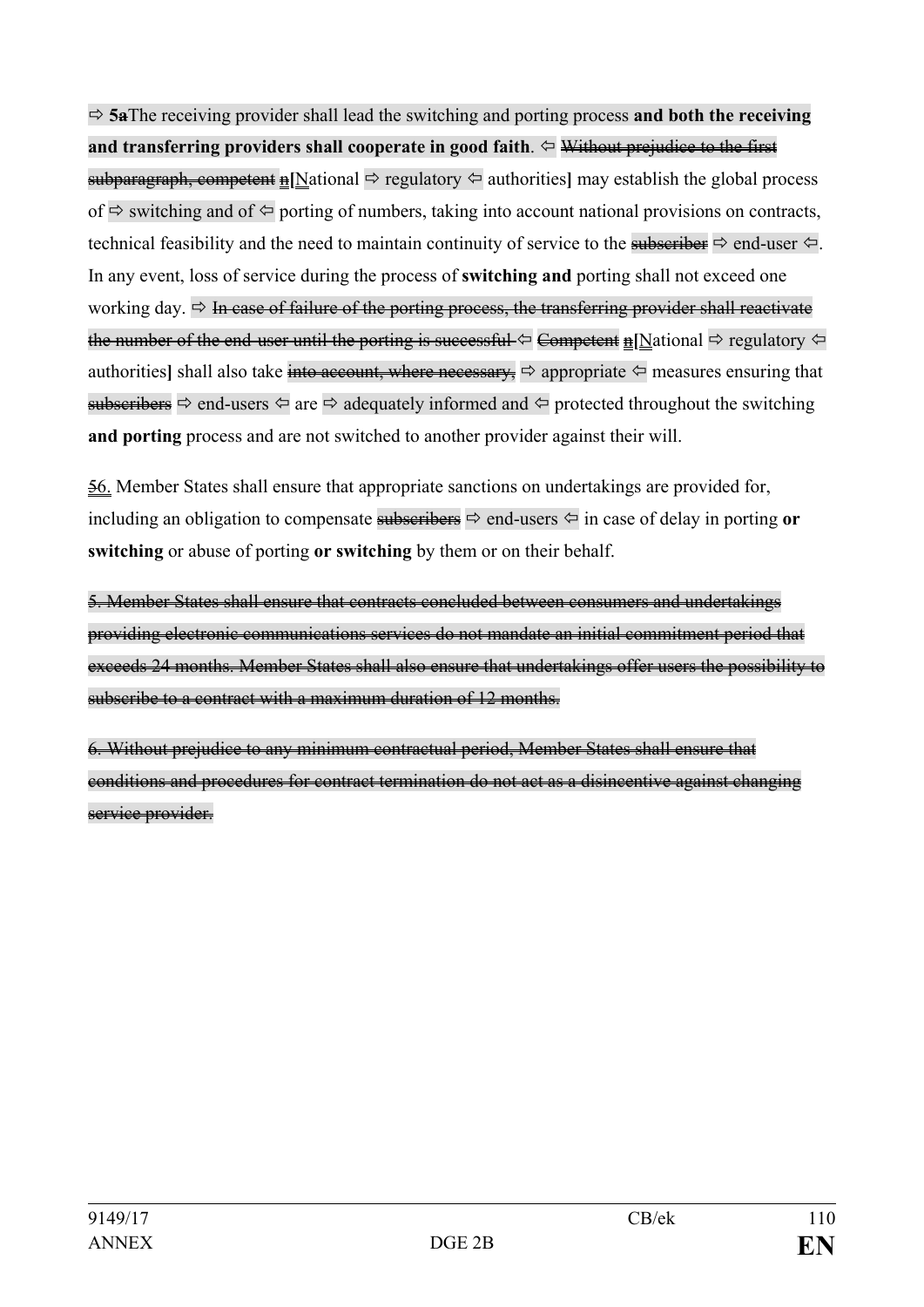#### **Bundled offers**

1. If a bundle of services or a bundle of services and goods-terminal equipment offered to an enduser consumers, micro or small enterprises, or not-for-profit organisations comprises at least a publicly available electronic communications service other than number independent interpersonal eommunications services an internet access service or number-based interpersonal communications service, Articles  $95-96(1)$ , 98 and 99 (1) and the information requirements listed in points (a) to (e) of Article 95(43) shall apply *mutatis mutandis* to all elements of the bundle except where the provisions applicable to another element of the bundle are more favourable to the end-user.

2. Any subscription to additional services or goods terminal equipment provided or distributed by the same provider of an internet access service or number-based interpersonal communications service publicly available electronic communications services other than number independent interpersonal communications services shall not re-start the contract period extend the term of the initial contract unless explicitly agreed otherwise when subscribing to the additional services-or goods terminal equipment are offered at a special promotional price available only on the eondition that the existing contract period is re-started.

# Article 23101

#### **Availability of services**

Member States shall take all necessary measures to ensure the fullest possible availability of publiely available telephone services voice communications and internet access service provided over public communications networks in the event of catastrophic network breakdown or in cases of force majeure. Member States shall ensure that undertakings providing providers of publicly available telephone services voice communications and internet access service take all necessary measures to ensure uninterrupted access to emergency services.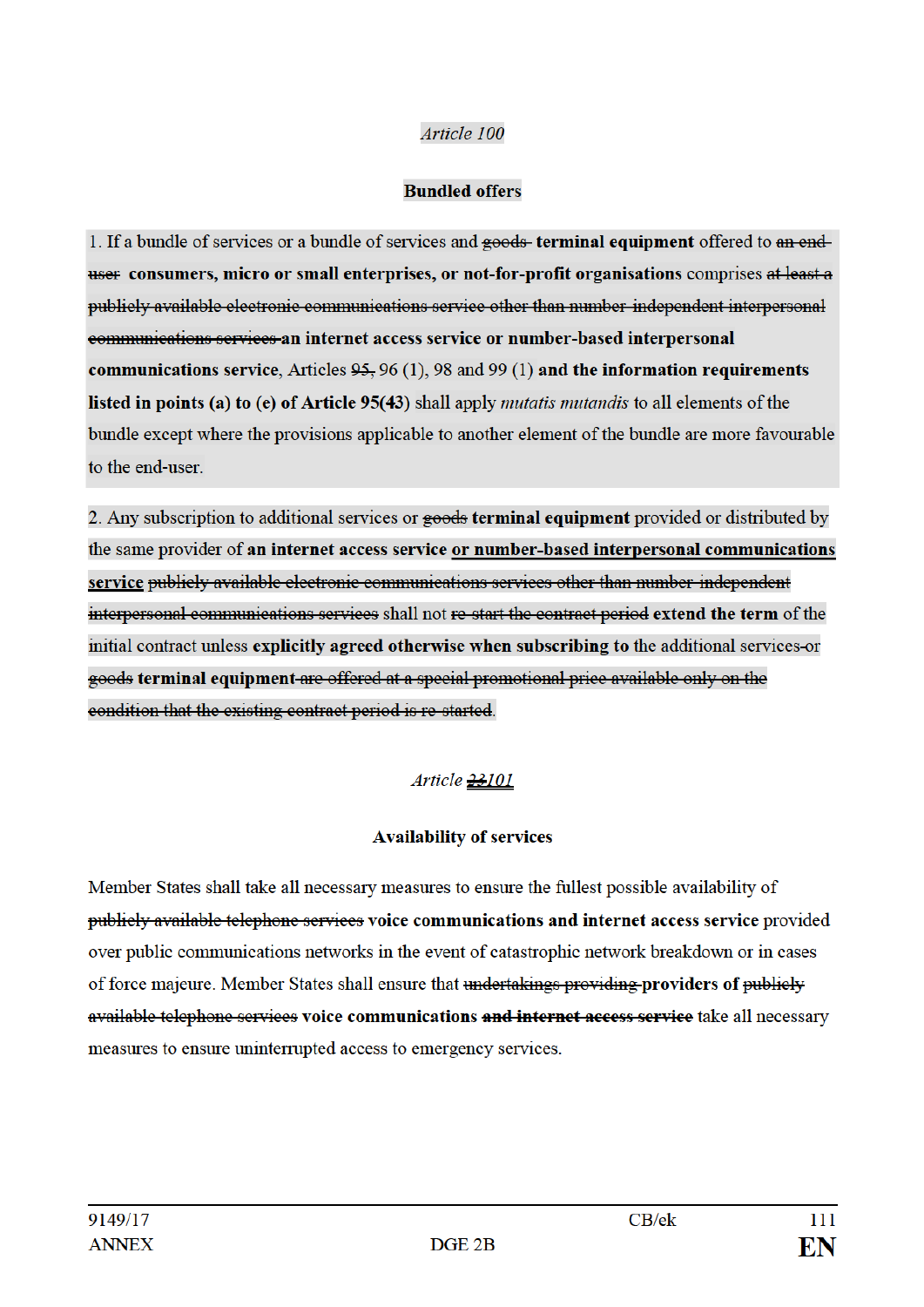#### **Emergency services**  $\boxtimes$  communications  $\boxtimes$  and the single European emergency call number

1. Member States shall ensure that all end-users of the service referred to in paragraph 2, including users of public pay telephones, are able to  $\frac{1}{\sqrt{2}} \oplus \frac{1}{\sqrt{2}}$  access  $\Leftrightarrow$  the emergency services  $\Rightarrow$  through emergency communications  $\Leftarrow$  free of charge and without having to use any means of payment, by using the single European emergency  $\epsilon$  all number '112' and any national emergency  $\epsilon$  all number specified by Member States.

2. Member States, in consultation with national regulatory authorities  $\boxtimes$  and  $\boxtimes$ , emergency services and providers  $\Rightarrow$  of electronic communications services  $\Leftarrow$ , shall ensure that undertakings providing end-users with  $\mathbf{a}$  number-based interpersonal  $\Leftarrow$  communications services for originating national calls to a number or numbers in a national telephone numbering plan provide access to emergency services  $\Leftrightarrow$  through emergency communications to the most appropriate PSAP. In case of an appreciable threat to effective access to emergency services the obligation for undertakings may be extended **by [national regulatory authorities]** to all interpersonal communications services in accordance with the conditions and procedure set out in Article 59 (1) (c).  $\Leftrightarrow$ 

3. Member States shall ensure that  $\Rightarrow$  all emergency communications  $\Leftarrow$  ealls to the single European emergency eall number '112' are appropriately answered and handled in the manner best suited to the national organisation of emergency systems. Such ealls  $\Rightarrow$  emergency communications  $\Leftarrow$  shall be answered and handled at least as expeditiously and effectively as  $\frac{\text{ealls}}{\ } \Rightarrow$  emergency communications  $\Leftarrow$  to the national emergency number or numbers, where these continue to be in use.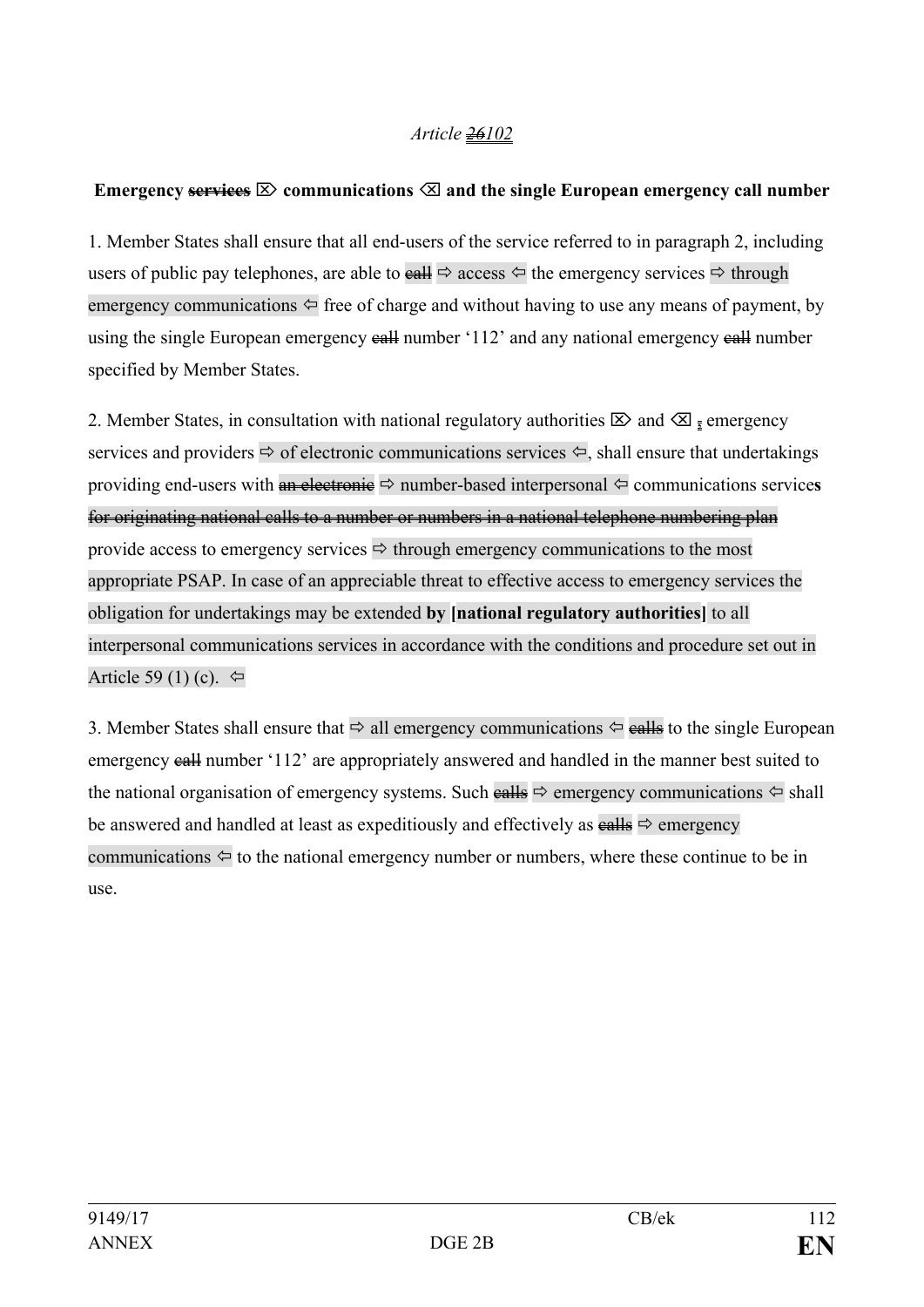4. Member States shall ensure that access for disabled end-users to emergency services is  $\Rightarrow$  available through emergency communications and  $\Leftarrow$  equivalent to that enjoyed by other endusers. Measures taken to ensure that disabled end-users are able to access emergency services  $\Rightarrow$  through emergency communications  $\Leftrightarrow$  whilst travelling in other Member States shall be based to the greatest extent possible on European standards or specifications published in accordance with the provisions of Article 39 17 of Directive 2002/21/EC (Framework Directive), and they shall not prevent Member States from adopting additional requirements in order to pursue the objectives set out in this Article.

5. Member States shall ensure that undertaking concerned make caller location information is  $\Rightarrow$  made available to the PSAP  $\Leftrightarrow$  available free of charge  $\Leftrightarrow$  without delay after the emergency communication is set up.  $\Leftrightarrow$  to the authority handling emergency calls as soon as the call reaches that authority.  $\Rightarrow$  Member States shall ensure that the establishment and the transmission of the caller location information are free of charge for the end-user and to the authority handling the emergency communication **PSAP**  $\leftarrow$  This shall apply  $\boxtimes$  with regard  $\boxtimes$  to all ealls  $\Rightarrow$  emergency communications  $\Leftarrow$  to the single European emergency eall number '112'. Member States may extend this  $\boxtimes$  that  $\boxtimes$  obligation to cover ealls  $\ominus$  emergency communications  $\ominus$  to national emergency numbers. Competent regulatory authorities shall lay down criteria for the accuracy and reliability of the caller location information provided.

6. Member States shall ensure that citizens are adequately informed about the existence and use of the single European emergency  $\frac{112}{12}$ , in particular through initiatives specifically targeting persons travelling between Member States.

7. In order to ensure effective access  $\Rightarrow$  to emergency services through emergency communications  $\Leftarrow$  to '112' services in the Member States, the Commission  $\frac{1}{\sqrt{2}}$  having consulted BEREC, may  $\boxtimes$  shall be empowered to  $\boxtimes$  adopt  $\Rightarrow$  delegated acts in accordance with Article 109 **supplementing paragraphs 2, 4 and 5 by laying down guidelines** on the measures necessary to ensure the compatibility, interoperability, quality, reliability and continuity of emergency communications in the Union with regard to caller location solutions, access for disabled end-users and routing to the most appropriate  $PSAP \Leftrightarrow$  technical implementing measures.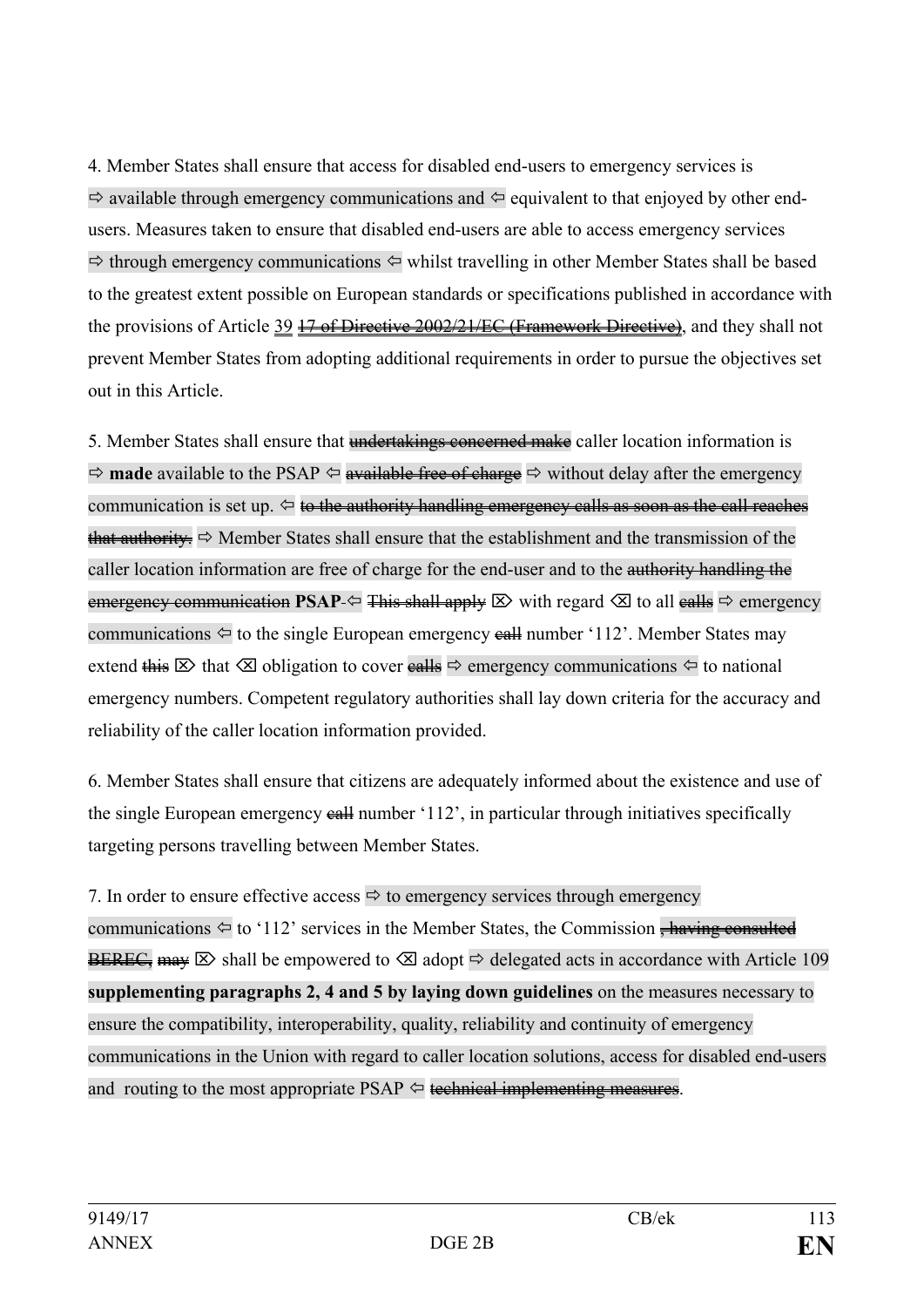However, these technical implementing  $\boxtimes$  Those  $\boxtimes$  measures shall be adopted without prejudice to, and shall have no impact on, the organisation of emergency services, which remains  $\oplus$   $\otimes$  in  $\otimes$ the exclusive competence of Member States.

Those measures, designed to amend non essential elements of this Directive by supplementing it, shall be adopted in accordance with the regulatory procedure with scrutiny referred to in Article 37(2).

# *Article 23a103*

# Ensuring equivalence in  $\boxtimes$  Equivalent  $\boxtimes$  access and choice for disabled end-users

1. Member States shall enable  $\boxtimes$  ensure that the competent  $\boxtimes$  relevant national authorities to specify, where appropriate, requirements to be met by undertakings providing **providers of** publicly available electronic communications services to ensure that disabled end-users:

(a) have access to electronic communications services**, including the related contractual information provided pursuant to Article 95,** equivalent to that enjoyed by the majority of end-users; and

(b) benefit from the choice of undertakings and services available to the majority of endusers.

2. In order to be able to adopt and implement specific arrangements for disabled end users, Member States shall encourage the availability of terminal equipment offering the necessary services and functions.

2. In taking the measures referred to in paragraph 1, Member States shall encourage compliance with the relevant standards or specifications published in accordance with Article 39.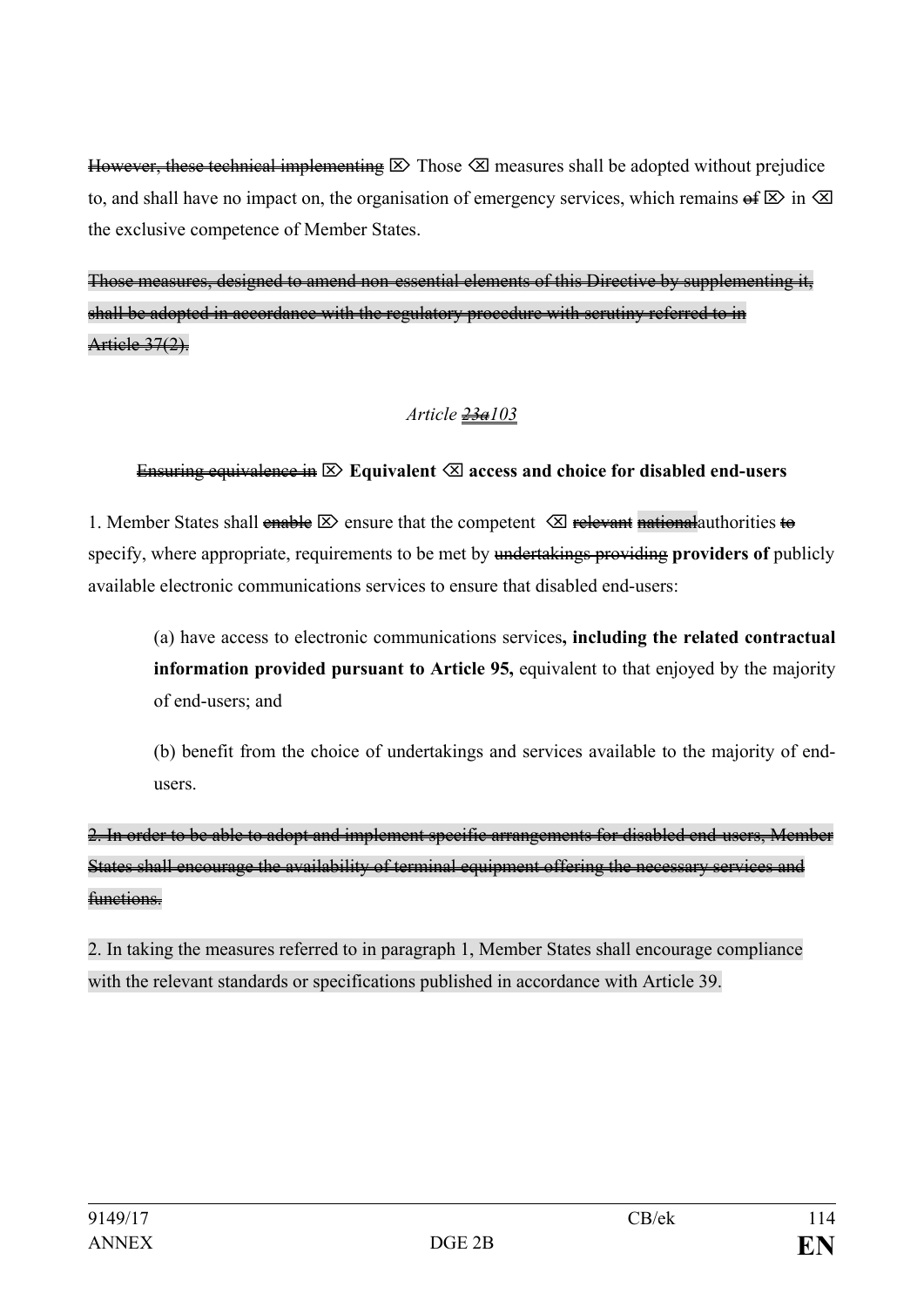# $\rightarrow$ <sub>1</sub> Telephone directory enquiry services  $\leftarrow$

1. Member States shall ensure that subscribers to publicly available telephone services have the right to have an entry in the publicly available directory referred to in Article 5(1)(a) and to have their information made available to providers of directory enquiry services and/or directories in accordance with paragraph 2.

 $\geq$ 1. Member States shall ensure that all undertakings which assign telephone numbers to subscribers  $\Rightarrow$  end-users  $\Leftrightarrow$  meet all reasonable requests to make available, for the purposes of the provision of publicly available directory enquiry services and directories, the relevant information in an agreed format on terms which are fair, objective, cost oriented and non-discriminatory.

32. Member States shall ensure that all end users provided with a publicly available telephone service can access directory enquiry services. **[**National regulatory authorities**]** shall be able to impose obligations and conditions on undertakings that control access of end-users for the provision of directory enquiry services in accordance with the provisions of Article  $59 \frac{1}{5}$  of Directive 2002/19/EC (Access Directive). Such obligations and conditions shall be objective, equitable, nondiscriminatory and transparent.

43. Member States shall not maintain any regulatory restrictions which prevent end-users in one Member State from accessing directly the directory enquiry service in another Member State by voice call or SMS, and shall take measures to ensure such access in accordance with Article  $9128$ .

 $\frac{1}{24}$ . Paragraphs 1 to  $\frac{1}{2}$  shall apply subject to the requirements of Community  $\boxtimes$  Union  $\boxtimes$ legislation on the protection of personal data and privacy and, in particular, Article 12 of Directive 2002/58/EC (Directive on privacy and electronic communications).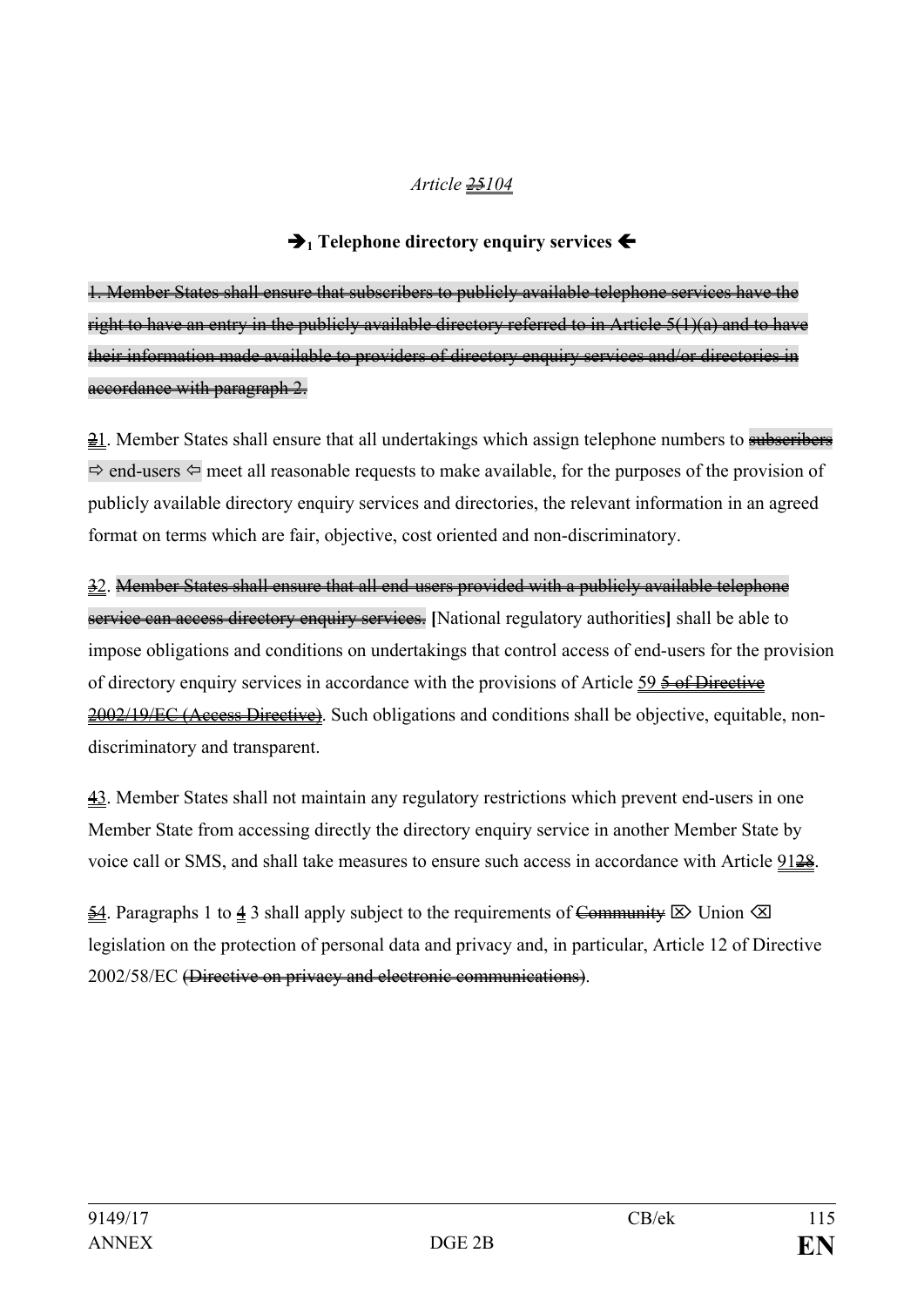#### **Interoperability of consumer digital television equipment**

In accordance with the provisions of Annex  $\frac{1}{1}X$ , Member States shall ensure the interoperability of the consumer digital television equipment referred to therein.

### *Article 31106*

#### **'Must carry' obligations**

1. Member States may impose reasonable 'must carry' obligations, for the transmission of specified radio and television broadcast channels and  $\Rightarrow$  related  $\Leftrightarrow$  complementary services, particularly accessibility services to enable appropriate access for disabled end-users  $\Rightarrow$  and data supporting connected TV services and electronic programme guides  $\Leftarrow$ , on undertakings under their jurisdiction providing electronic communications networks used for the distribution of radio or television broadcast channels to the public where a significant number of end-users of such networks use them as their principal means to receive radio and television broadcast channels. Such obligations shall only be imposed where they are necessary to meet general interest objectives as clearly defined by each Member State and shall be proportionate and transparent.

The obligations referred to in the first subparagraph shall be reviewed by the Member States at the latest within one year of  $25$  May  $2011$   $\boxed{\times}$  date of entry into force of this Directive  $\boxed{\times}$ , except where Member States have carried out such a review within the previous  $\overline{\mathbf{w}}$  four  $\otimes$  years.

Member States shall review 'must carry' obligations  $\Theta$  as a regular basis  $\boxtimes$  at least every five years  $\otimes$ .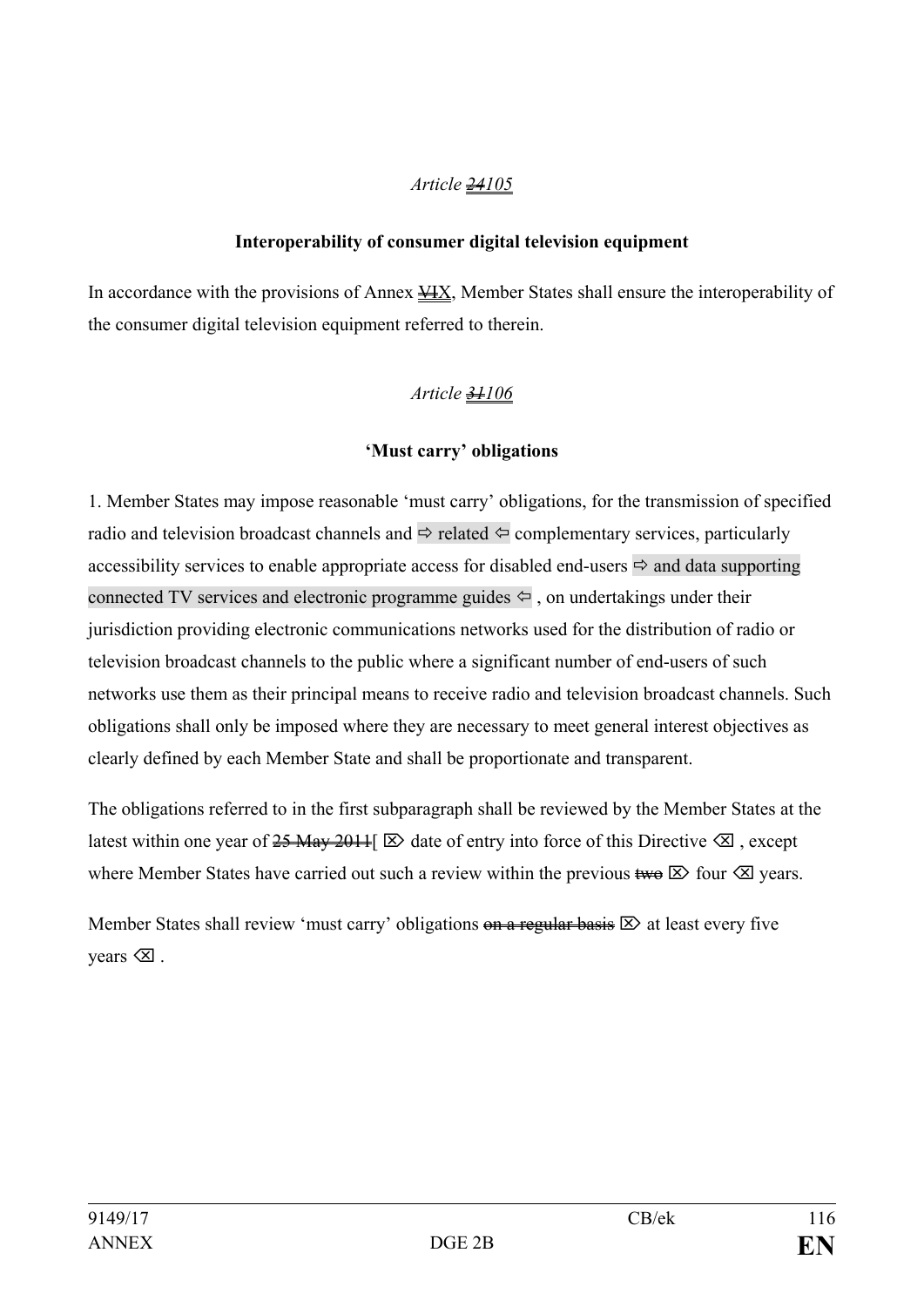2. Neither paragraph 1 of this Article nor Article  $\frac{357(2)}{96}$  Directive 2002/19/EC (Access **Directive**) shall prejudice the ability of Member States to determine appropriate remuneration, if any, in respect of measures taken in accordance with this Article while ensuring that, in similar circumstances, there is no discrimination in the treatment of undertakings providing **providers of**  electronic communications networks. Where remuneration is provided for, Member States shall ensure that it is applied in a proportionate and transparent manner.

# *Article 29107*

### **Provision of additional facilities**

1. Without prejudice to Article 83<del>10</del>(2), Member States shall ensure that Inational regulatory authorities] are able to require all undertakings that provide  $\Rightarrow$  internet access services  $\Leftrightarrow$  publicly available telephone services and/or  $\Rightarrow$  publicly available number-based interpersonal communications services  $\Leftarrow$  access to public communications networks to make available all or part of the additional facilities listed in Part B of Annex IVI **free of charge**, subject to technical feasibility and economic viability, as well as all or part of the additional facilities listed in Part A of Annex IVI.

2. A Member State *may-decide to*  $\boxtimes$  shall  $\boxtimes$  waive the requirements of paragraph 1 in all or part of its territory if it considers, after taking into account the views of interested parties, that there is sufficient access to these facilities.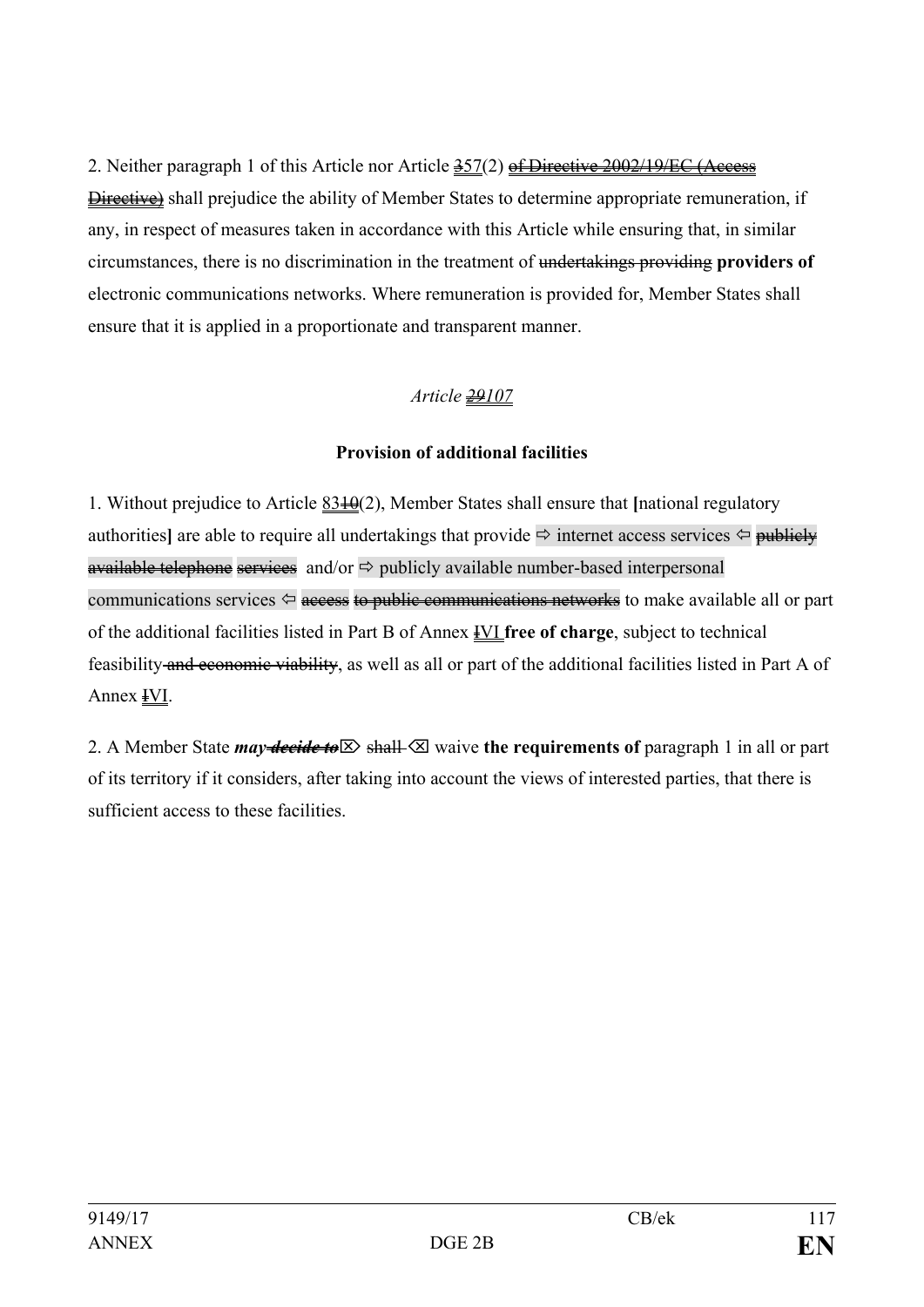#### **Adaptation of annexes**

 $\Rightarrow$  The Commission is empowered to adopt delegated acts in accordance with Article 109 concerning the adaptations of  $\Leftrightarrow$  Measures designed to amend non-essential elements of this Directive and necessary to adapt Annexes V, VI,  $\overline{H}$  VIII,  $\overline{H}$  IX, and  $\overline{H}$   $X \Rightarrow$  in order to take account of  $\Leftrightarrow$  to technological  $\Leftrightarrow$  and social  $\Leftrightarrow$  developments or changes in market demand shall be adopted by the Commission in accordance with the regulatory procedure with scrutiny referred to in Article 37(2).

#### **Article 114a**

#### **Specific review procedure on end user rights**

**1. BEREC shall monitor the market and technological developments regarding in particular number-independent interpersonal communications services and shall, [three] years from the entry into force of this Directive and every [three] years thereafter, publish a report on such developments and on their impact on the application of Title III.**

**That report shall include an assessment by BEREC of whether or not Title III should be amended in order to ensure that the objectives set out in Article 3 continue to be met. The report should in particular examine the question of the scope of Title III.**

**2. The Commission, taking utmost account of the BEREC report, shall submit a legislative proposal to amend Title III where this would be necessary in order to ensure that the objectives set out in Article 3 continue to be met.**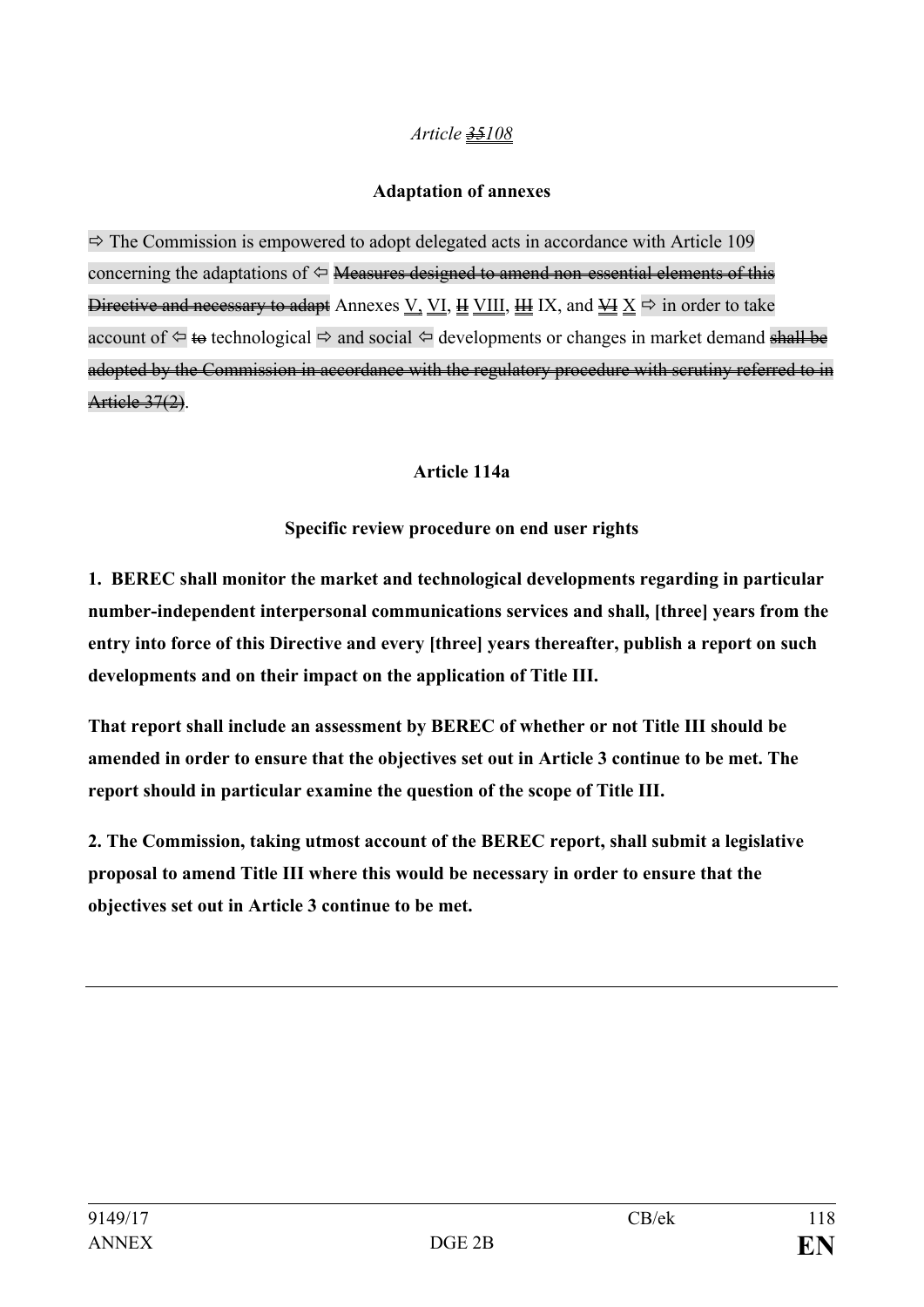new

# **ANNEX V**

# **MINIMUM SET** LIST OF SERVICES WHICH THE FUNCTIONAL INTERNET ACCESS SERVICE SHALL BE CAPABLE OF SUPPORTING IN ACCORDANCE WITH ARTICLE 79(2)

- (1) E-mail
- (2) search engines enabling search and finding of all type of information
- (3) basic training and education online tools
- (4) online newspapers/news
- (5) buying/ordering goods or services online
- (6) job searching and job searching tools
- (7) professional networking
- (8) internet banking
- (9) eGovernment service use
- (10) social media and instant messaging
- (11) calls and video calls (standard quality)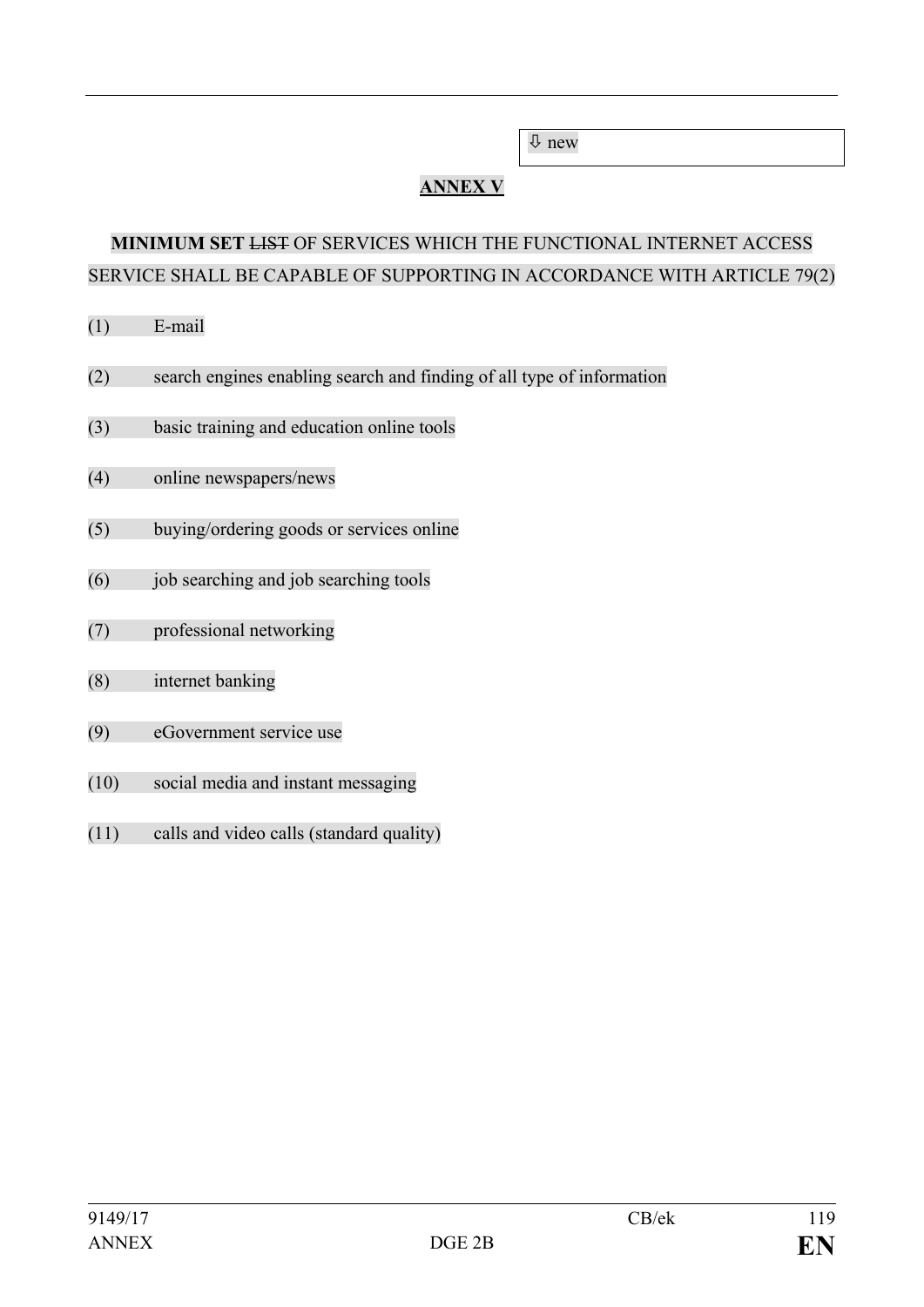$\sqrt{2009/136}$ /EC Art. 1.28 and Annex I (adapted)  $\Rightarrow$  new

# **ANNEX IVI**

# DESCRIPTION OF FACILITIES AND SERVICES REFERRED TO IN ARTICLE  $\frac{10}{10}$  83 (CONTROL OF EXPENDITURE), ARTICLE  $\frac{29}{2}$  107 (ADDITIONAL FACILITIES) AND ARTICLE 30 99 (FACILITATING CHANGE OF PROVIDER SWITCHING  $\boxtimes$  AND NUMBER PORTABILITY  $\otimes$ )

# PART A: **FACILITIES AND SERVICES REFERRED TO IN ARTICLE**  $\frac{1083}{1000}$

### **(a) Itemised billing**

Member States are to ensure that **[**national regulatory authorities**]**, subject to the requirements of relevant legislation on the protection of personal data and privacy, may lay down the basic level of itemised bills which are to be provided **offered** by undertakings **providers of voice communications services** to subscribers  $\Rightarrow$  end-users  $\Leftarrow$  free of charge in order that they can:

(i) allow verification and control of the charges incurred in using the public communications network at a fixed location and/or related publicly available telephone  $\Rightarrow$  voice communications  $\Leftrightarrow$  services  $\Leftrightarrow$ , or number-based interpersonal communications services in the case of Article 107  $\Leftrightarrow$ ; and

(ii) adequately monitor their usage and expenditure and thereby exercise a reasonable degree of control over their bills.

Where appropriate, additional levels of detail may be offered to subscribers  $\Rightarrow$  end-users  $\Leftarrow$  at reasonable tariffs or at no charge.

Calls which are free of charge to the calling subscribers  $\Rightarrow$  end-users  $\Leftrightarrow$ , including calls to helplines, are not to be identified in the calling subscriber's  $\Rightarrow$  end user's  $\Leftrightarrow$  itemised bill.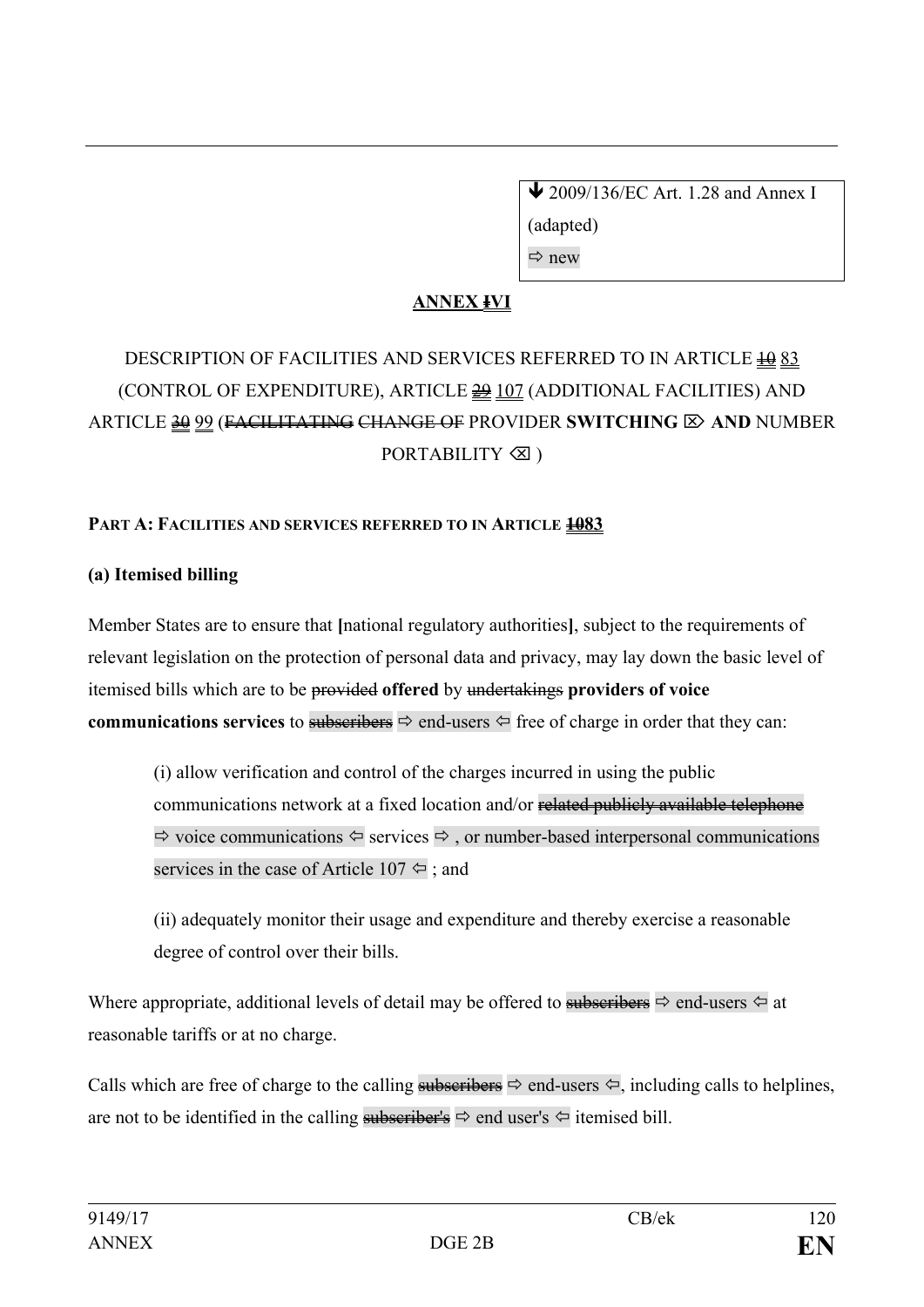# **(b) Selective barring for outgoing calls or premium SMS or MMS, or, where technically feasible, other kinds of similar applications, free of charge**

i.e. the facility whereby the subscribers  $\Rightarrow$  end-users  $\Leftarrow$  can, on request to the designated undertaking that provides providers of  $\triangleleft$  elephone  $\Rightarrow$  voice communications  $\Leftarrow$  services  $\Rightarrow$  or number-based interpersonal communications services in the case of Article 107  $\Leftarrow$ , bar outgoing calls or premium SMS or MMS or other kinds of similar applications of defined types or to defined types of numbers free of charge.

### **(c) Pre-payment systems**

Member States are to ensure that **[**national regulatory authorities] may require designated undertakings **providers** to provide **offer** means for consumers to pay for access to the public communications network and use of publicly available telephone  $\Rightarrow$  voice communications  $\Leftrightarrow$ services  $\Rightarrow$ , **or functional internet access,** or number-based interpersonal communications services in the case of Article 107,  $\Leftrightarrow$  on pre-paid terms.

### **(d) Phased payment of connection fees**

Member States are to ensure that Inational regulatory authorities<sup>I</sup> may require designated undertakings **providers** to allow consumers to pay for connection to the public communications network on the basis of payments phased over time.

# **(e) Non-payment of bills**

Member States are to authorise specified measures, which are to be proportionate, nondiscriminatory and published, to cover non-payment of telephone bills issued by undertakings **providers**. These measures are to ensure that due warning of any consequent service interruption or disconnection is given to the subseribers  $\Rightarrow$  end-users  $\Leftrightarrow$  beforehand. Except in cases of fraud, persistent late payment or non-payment, these measures are to ensure, as far as is technically feasible that any service interruption is confined to the service concerned. Disconnection for nonpayment of bills should take place only after due warning is given to the subscribers  $\Rightarrow$  end-users  $\Leftrightarrow$ . Member States may allow a period of limited service prior to complete disconnection, during which only calls that do not incur a charge to the subscribers  $\Rightarrow$  end-users  $\Leftarrow$  (e.g. '112' calls) and **minimal functional internet access, defined by Member States in the light of national conditions,** are permitted.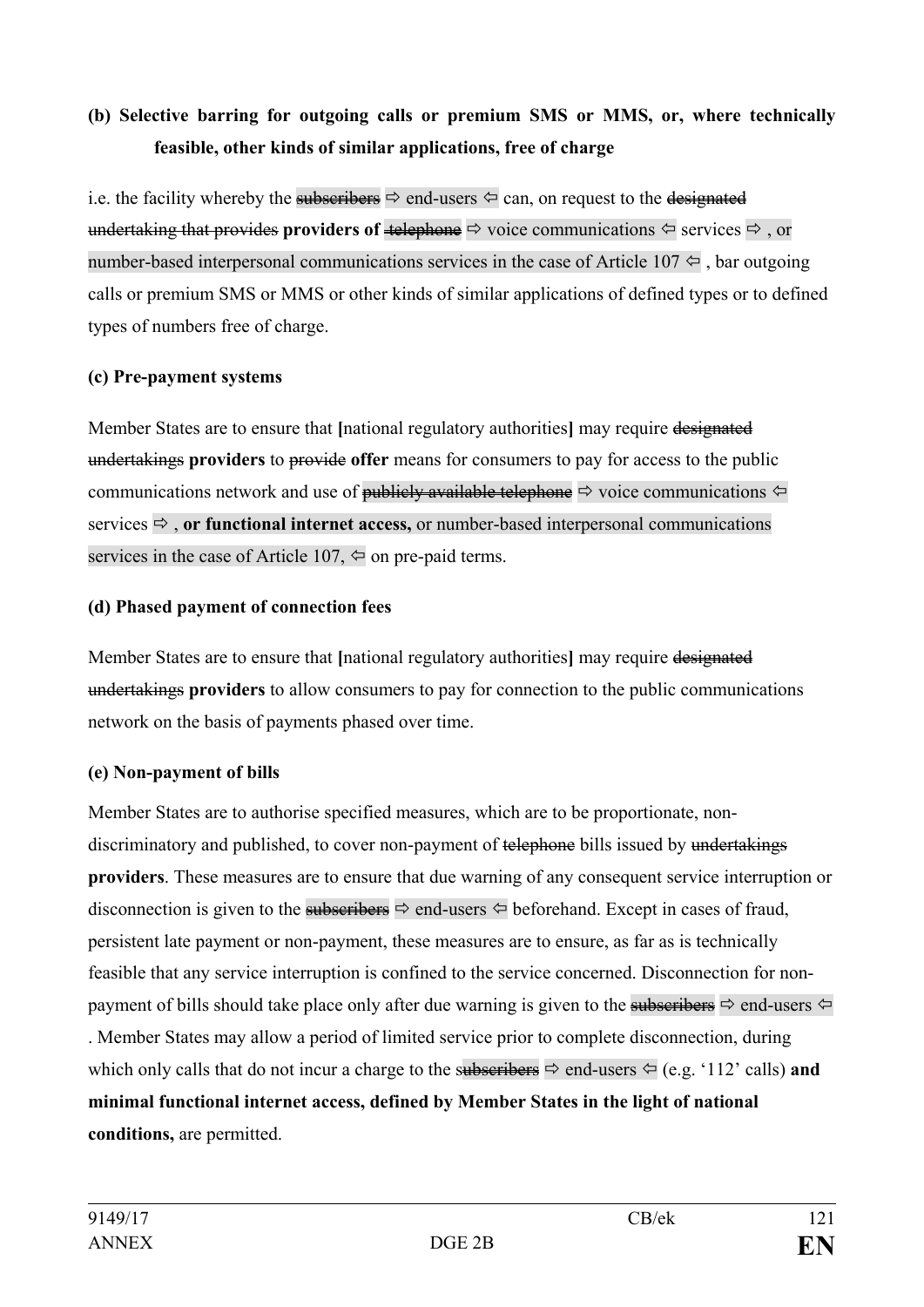# **(f) Tariff advice**

i.e. the facility whereby subseribers  $\Rightarrow$  end-users  $\Leftrightarrow$  may request the undertaking **provider** to provide **offer** information regarding alternative lower-cost tariffs, if available.

### **(g) Cost control**

i.e. the facility whereby undertakings **providers** offer other means, if determined to be appropriate by Inational regulatory authorities<sup>, to control the costs of <del>publicly available telephone</del>  $\Rightarrow$  voice</sup> communications **or functional internet access**  $\Leftrightarrow$  services,  $\Leftrightarrow$  or number-based interpersonal communications services in the case of Article 107,  $\Leftrightarrow$  including free-of-charge alerts to consumers in case of abnormal or excessive consumption patterns.

### PART **B:** FACILITIES REFERRED TO IN ARTICLE **29107**

### **(a) Tone dialling or DTMF (dual tone multi frequency operation)**

i.e. the public communications network and/or publicly available telephone services supports the use of DTMF tones as defined in ETSI ETR 207 for end to end signalling throughout the network both within a Member State and between Member States.

# **(b) Calling-line identification**

i.e. the calling party's number is presented to the called party prior to the call being established.

This facility should be provided in accordance with relevant legislation on protection of personal data and privacy, in particular Directive 2002/58/EC (Directive on privacy and electronic communications).

To the extent technically feasible, operators should provide data and signals to facilitate the offering of calling-line identity and tone dialling across Member State boundaries.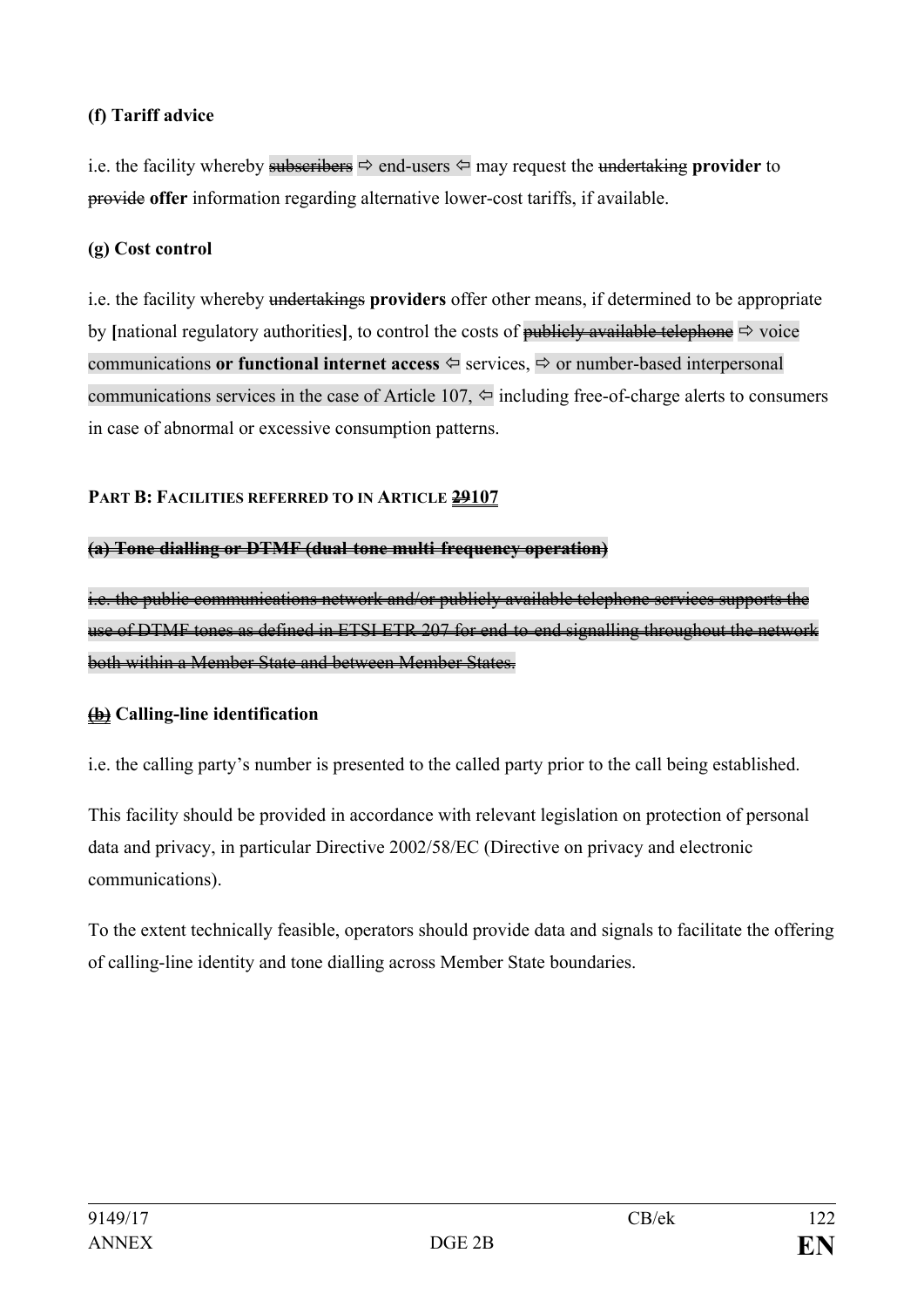# **PART C: IMPLEMENTATION OF THE NUMBER PORTABILITY PROVISIONS REFERRED TO IN ARTICLE 3099**

The requirement that all subscribers  $\Rightarrow$  end-users  $\Leftrightarrow$  with numbers from the national numbering plan, who so request can retain their number(s) independently of the undertaking providing the service shall apply:

- (a) in the case of geographic numbers, at a specific location; and
- (b) in the case of non-geographic numbers, at any location.

This Part does not apply to the porting of numbers between networks providing services at a fixed location and mobile networks.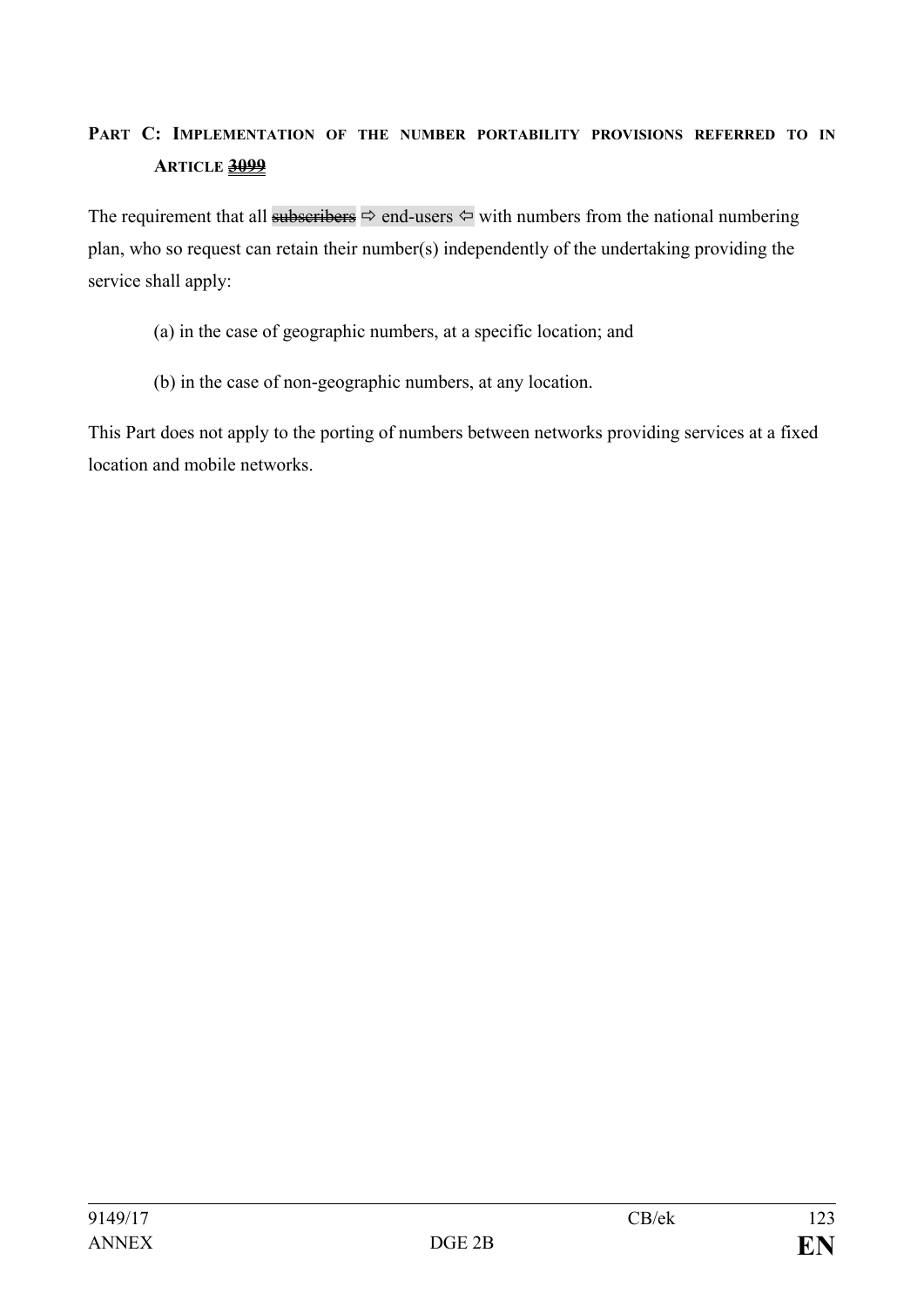$\triangle$  2002/22/EC (adapted)  $\Rightarrow$  new

#### **ANNEX WVII**

# **CALCULATING THE NET COST, IF ANY, OF UNIVERSAL SERVICE OBLIGATIONS**  *AND ESTABLISHING ANY RECOVERY OR SHARING MECHANISM* AND ESTABLISHING ANY RECOVERY **OR SHARING** MECHANISM **IN ACCORDANCE WITH ARTICLES 12 84 AND 1385**

#### **PART A: CALCULATION OF NET COST**

#### *PART A: CALCULATION OF NET COST*

Universal service obligations refer to those obligations placed upon an undertaking by a Member State which concern the provision of  $\Rightarrow$  universal service as set out in Articles 79, 81 and 82  $\Leftarrow$  and network and service throughout a specified geographical area, including, where required, averaged prices in that geographical area for the provision of that service or provision of specific tariff options for consumers with low incomes or with special social needs.

National regulatory authorities are to consider all means to ensure appropriate incentives for undertakings (designated or not) to provide universal service obligations cost efficiently. In undertaking a calculation exercise, the net cost of universal service obligations is to be calculated as the difference between the net cost for  $\boxtimes$  any  $\boxtimes$  designated undertaking of operating with the universal service obligations and operating without the universal service obligations. This applies whether the network in a particular Member State is fully developed or is still undergoing development and expansion. Due attention is to be given to correctly assessing the costs that any designated undertaking would have chosen to avoid had there been no universal service obligation. The net cost calculation should assess the benefits, including intangible benefits, to the universal service operator.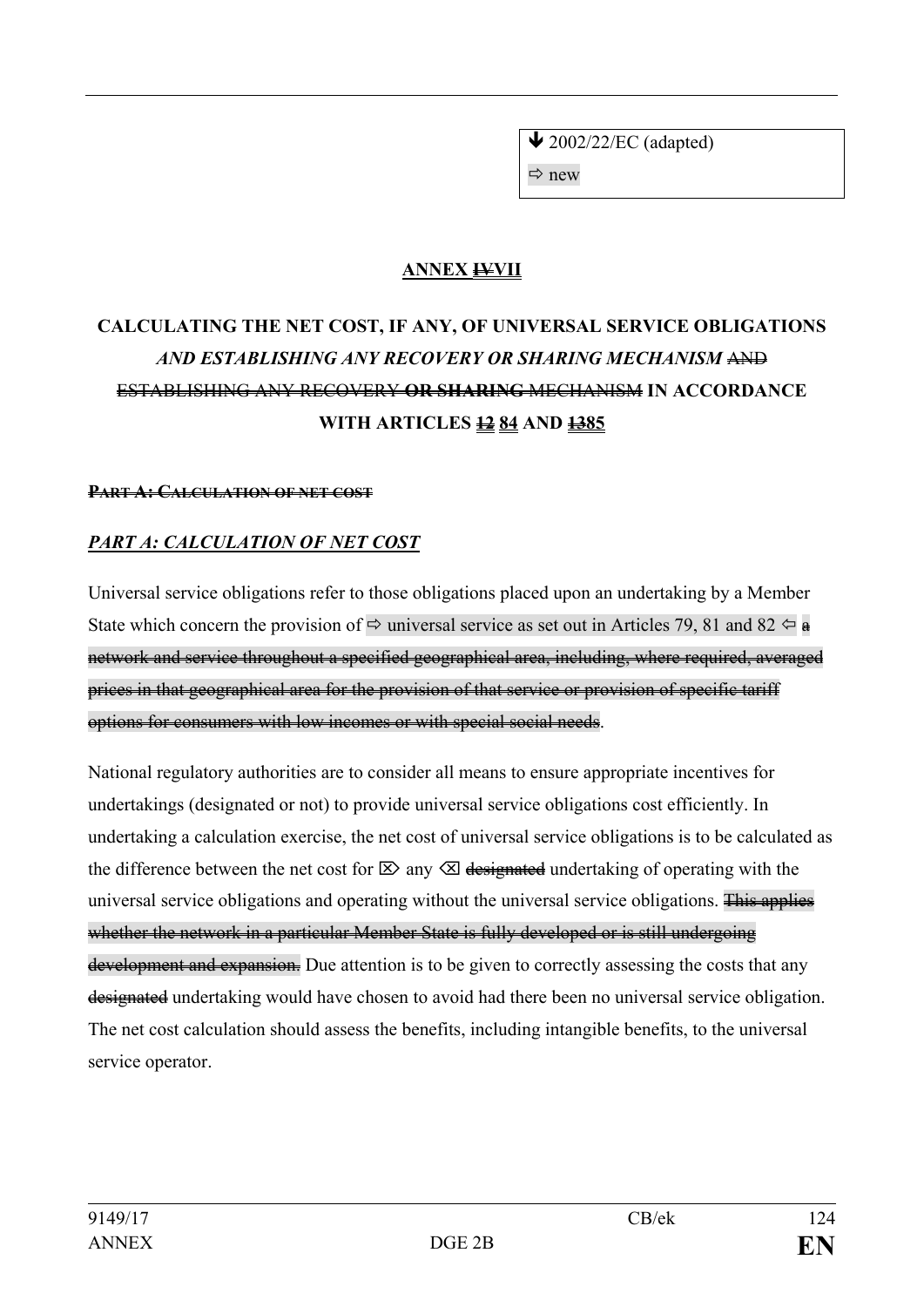The calculation is to be based upon the costs attributable to:

(i) elements of the identified services which can only be provided at a loss or provided under cost conditions falling outside normal commercial standards.

This category may include service elements such as access to emergency telephone services, provision of certain public pay telephones, provision of certain services or equipment for disabled people, etc;

(ii) specific end-users or groups of end-users who, taking into account the cost of providing the specified network and service, the revenue generated and any geographical averaging of prices imposed by the Member State, can only be served at a loss or under cost conditions falling outside normal commercial standards.

This category includes those end-users or groups of end-users which would not be served by a commercial operator which did not have an obligation to provide universal service.

The calculation of the net cost of specific aspects of universal service obligations is to be made separately and so as to avoid the double counting of any direct or indirect benefits and costs. The overall net cost of universal service obligations to any undertaking is to be calculated as the sum of the net costs arising from the specific components of universal service obligations, taking account of any intangible benefits. The responsibility for verifying the net cost lies with the national regulatory authority.

# *PART B: RECOVERY OF ANY NET COSTS OF UNIVERSAL SERVICE OBLIGATIONS*

*The recovery or financing of any net costs of universal service obligations may requires designated undertakings with universal service obligations to be compensated for the services they provide under non-commercial conditions. Because such a compensation involves financial transfers, Member States are to ensure that these are undertaken in an objective, transparent, nondiscriminatory and proportionate manner. This means that the transfers result in the least distortion to competition and to user demand.*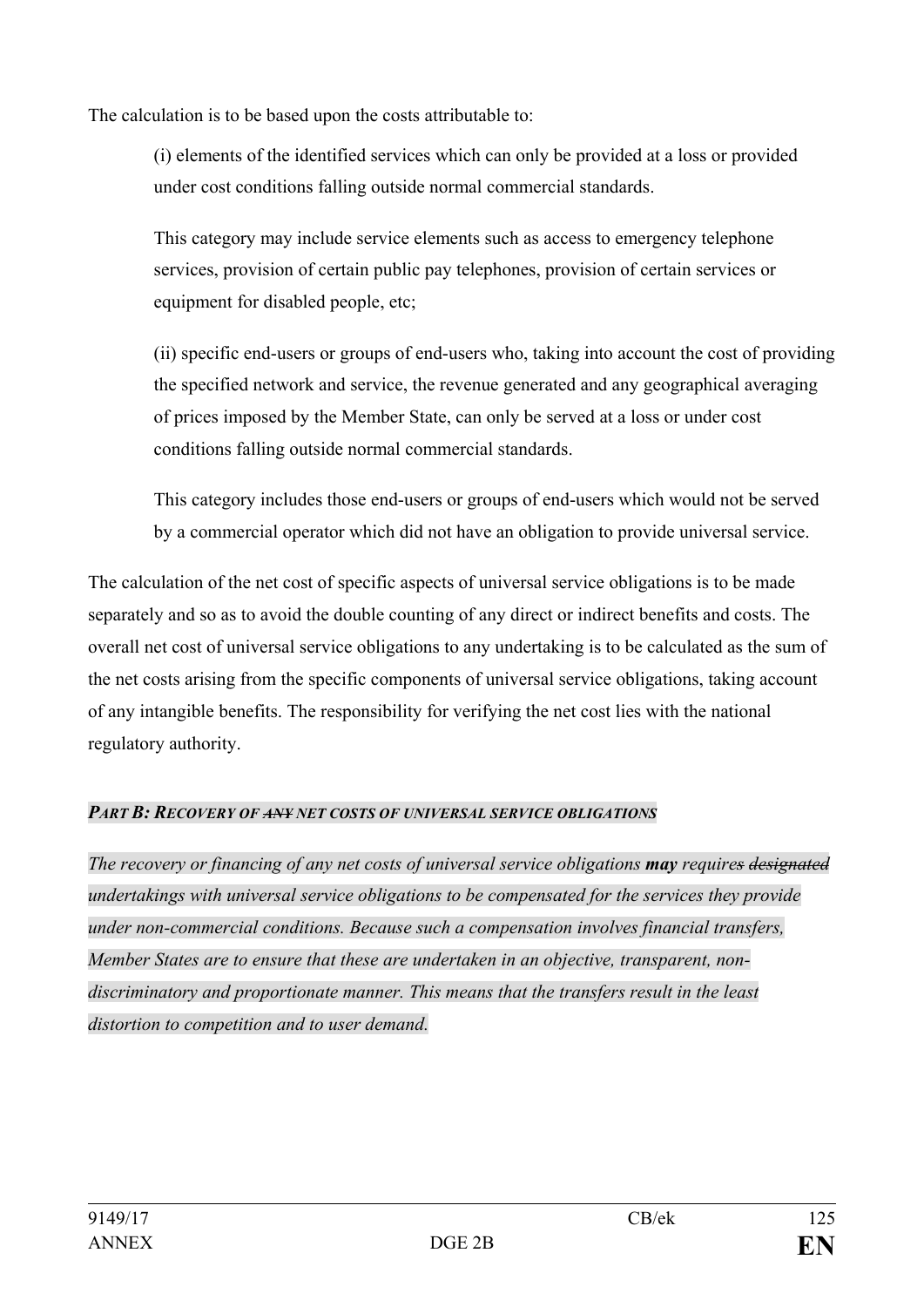*In accordance with Article* **85** *13(3), a sharing mechanism based on a fund should use a transparent and neutral means for collecting contributions that avoids the danger of a double imposition of contributions falling on both outputs and inputs of undertakings.*

*The independent body administering the fund is to be responsible for collecting contributions from undertakings which are assessed as liable to contribute to the net cost of universal service obligations in the Member State and is to oversee the transfer of sums due and/or administrative payments to the undertakings entitled to receive payments from the fund.*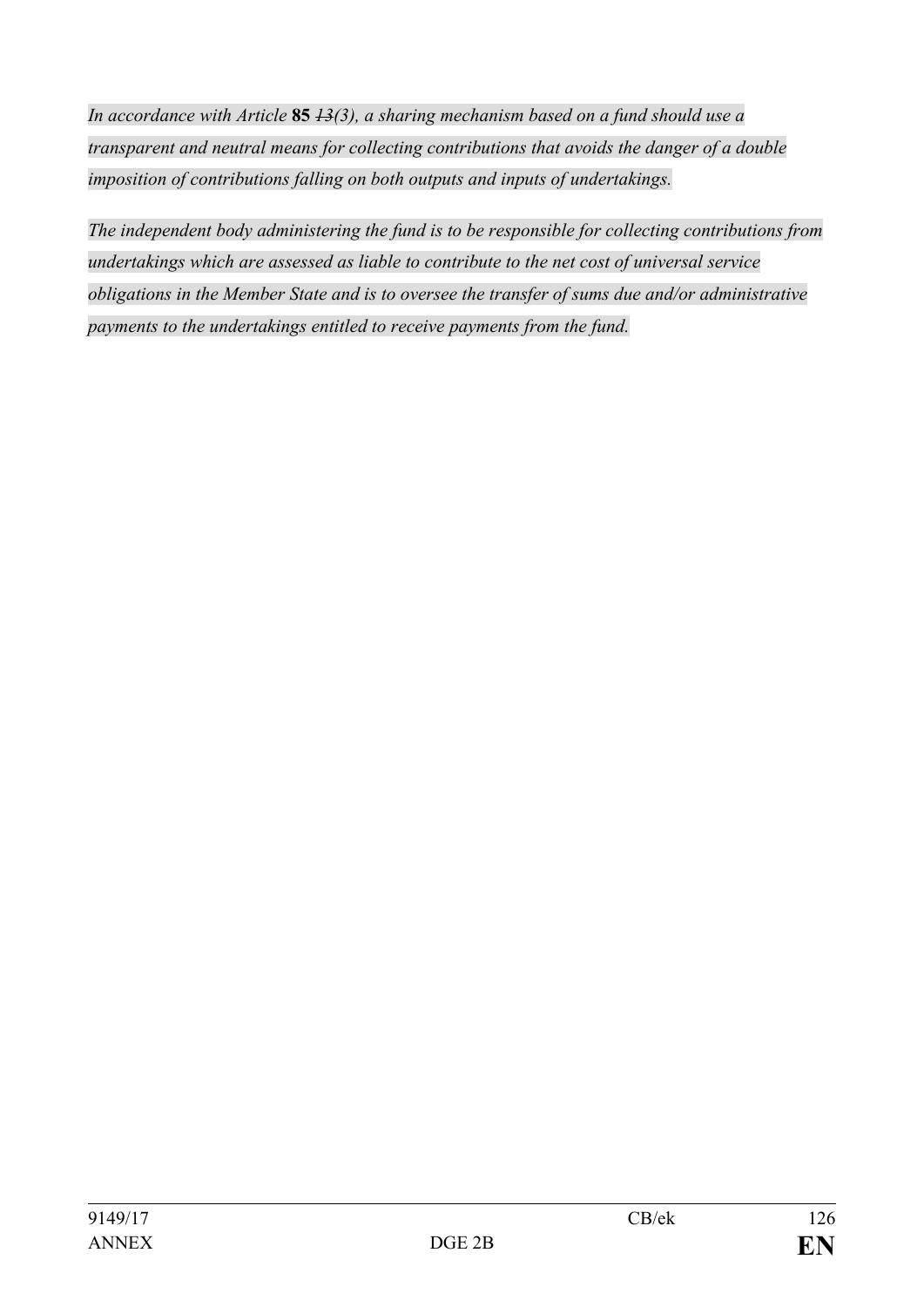### **ANNEX VII bis**

# **INFORMATION REQUIREMENTS TO BE PROVIDED IN ACCORDANCE WITH ARTICLE 95 (INFORMATION REQUIREMENTS FOR CONTRACTS)**

**A. INFORMATION REQUIREMENTS FOR PROVIDERS OF PUBLICLY AVAILABLE ELECTRONIC COMMUNICATIONS SERVICES**

**Providers of publicly available electronic communications services shall provide the following information:**

*(1) as part of the main characteristics of each service provided:*

*(i) any minimum service quality levels to the extent that these are offered,* 

**(2) as part of the information on the duration of the contract and the conditions for renewal and termination of the contract, where relevantlimitations on such termination apply:**

**(i) any minimum usage or duration required to benefit from promotional terms,**

**(ii) any charges related to switching and compensation and refund arrangements for delay or abuse of switching,**

**(iii) any charges due on early termination of the contract, including any cost recovery with respect to terminal equipment and other promotional advantages,**

**(3) any compensation and refund arrangements, which apply if contracted service quality levels are not met;**

**(4) the type of action that might be taken by the provider in reaction to security or integrity incidents or threats and vulnerabilities.**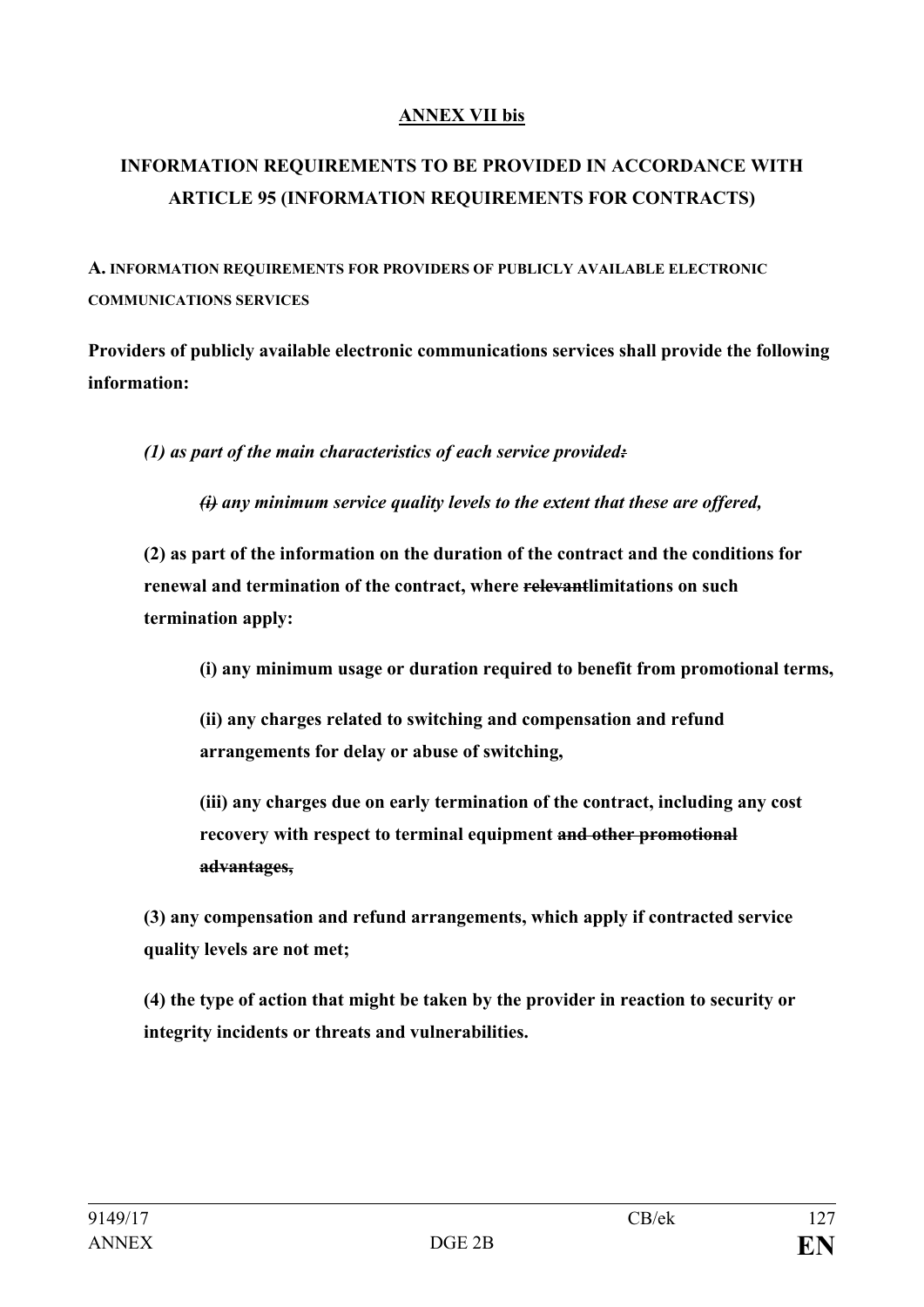**B- INFORMATION REQUIREMENTS FOR PROVIDERS OF INTERNET ACCESS SERVICES AND PUBLICLY AVAILABLE INTERPERSONAL COMMUNICATIONS SERVICES**

**I. In addition to the requirements set out in Part A, providers of internet access services and publicly available interpersonal communications services shall provide the following information:**

**(1)** *as part of the main characteristics of each service provided:*

**(i)** *any minimum service quality levels to the extent that these are offered,* **and taking utmost account of the** *BEREC guidelines to be adopted in accordance with Article 97(2) regarding after consultation of stakeholders and in close cooperation with the Commission, regarding***:**

*– for internet access services: at least latency, jitter, packet loss;*

**–** *for publicly available number-based interpersonal communications services,* **where relevant:** *at least the time for the initial connection, failure probability, call signaling delays;*

*(ii) without prejudice to the right of end-users to use terminal equipment of their choice in accordance with Article 3(1) of Regulation 2015/2120/EC, any restrictions imposed by the provider on the use of terminal equipment supplied;*

**(2)** *as part of the information on price,* **to the extent the contract entails elements of monetary remuneration:**

*(i) details of tariff plans under the contract and, where applicable, the volumes of communications (such as MB, minutes, SMSmessages) included per billing period, and the price for additional communication units,*

*(ii) tariff information regarding any numbers or services subject to particular pricing conditions; with respect to individual categories of services, competent authorities NRAs may require such information to be provided immediately prior to connecting the call or to providing the service,*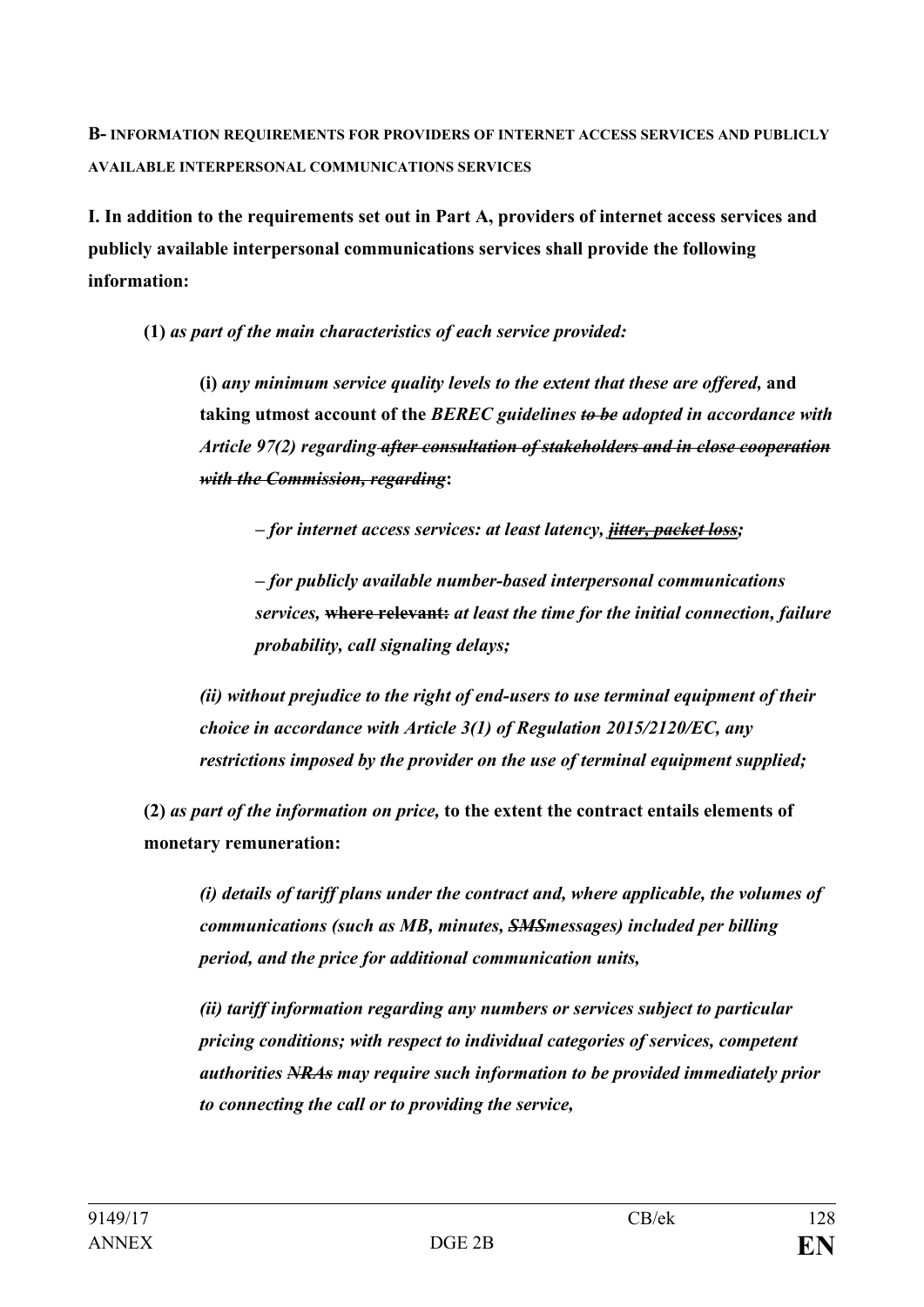*(iii) for bundled services and bundles including both services and terminal equipment the price of the individual elements of the bundle to the extent they are also marketed separately,*

*(iv) details of after-sales service and maintenance charges, and*

*(v) the means by which up-to-date information on all applicable tariffs and maintenance charges may be obtained;*

**(3)** *as part of the information on the duration of the contract* **for bundled services** *and the conditions for renewal and termination of the contract***, where relevant applicable, the conditions of termination of the bundle or of elements thereof;** 

**(4)** *details on products and services designed for disabled end-users and how updates on this information can be obtained;* 

**(5)** *the means of initiating procedures for the settlement of disputes in accordance with Article 25;*

**II. In addition to the requirements set out in part A and under I, providers of publicly available number-based interpersonal communications services shall also provide the following information:**

**(1) any constraints on access to emergency services and/or caller location information due to a lack of technical feasibility;**

**(2) the end-user's right to determine whether or not to include his or her personal data in a directory, and the types of data concerned, in accordance with Article 12 of Directive 2002/58/EC;**

**III. In addition to the requirements set out in part A and under I,** *providers of internet access services shall also provide the information required pursuant to Article 4(1) of Regulation (EU) 2015/2120.*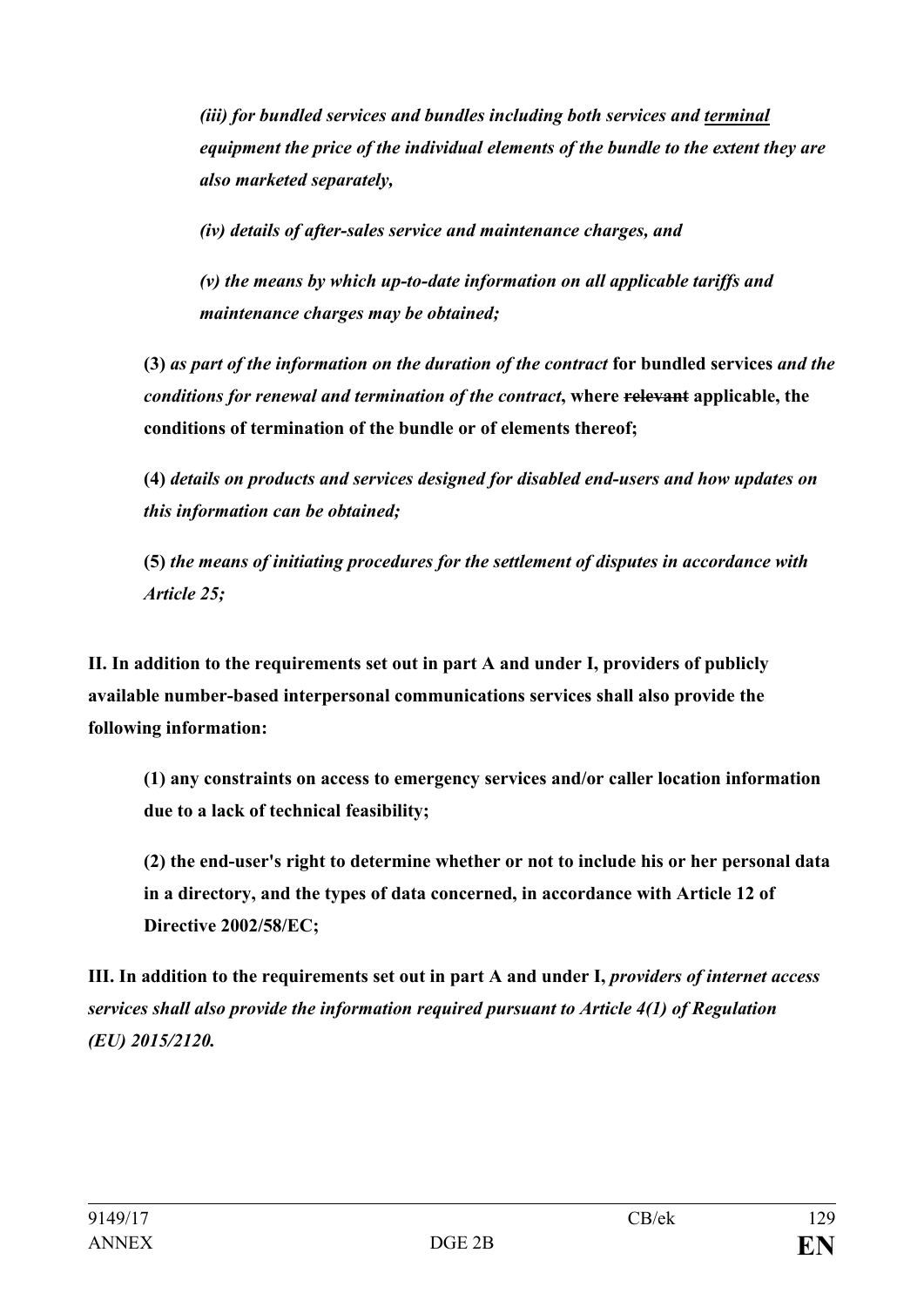#### **INFORMATION TO BE PUBLISHED IN ACCORDANCE WITH ARTICLE 2196**

#### **(TRANSPARENCY AND PUBLICATION OF INFORMATION)**

The **[**national regulatory authority**]** has a responsibility to ensure that the information in this Annex is published, in accordance with Article 2196. It is for the **[**national regulatory authority**]** to decide which information is to be published by the undertakings providing  $\Rightarrow$  publicly available electronic communications services, except number-independent interpersonal communications services  $\Leftrightarrow$ public communications networks and/or publicly available telephone services and which information is to be published by the **[**national regulatory authority**]** itself, so as to ensure that consumers are able to make informed choices.  $\Rightarrow$  If deemed appropriate, [national regulatory authorities] may promote self- or co-regulatory measures prior to imposing any obligation.  $\Leftrightarrow$ 

1. Name(s) and address(es)  $\boxtimes$  Contact details  $\boxtimes$  of  $\boxtimes$  the  $\boxtimes$  undertaking(s)

i.e. names and head office addresses of undertakings providing public communications networks and/or publicly available telephone services.

2. Description of  $\boxtimes$  the  $\boxtimes$  services offered

2.1. Scope of  $\boxtimes$  the  $\boxtimes$  services offered  $\Rightarrow$  and the main characteristics of each service provided, including any minimum service quality levels offered and any restrictions imposed by the provider on the use of terminal equipment supplied  $\Leftrightarrow$ .

2.2. Standard trariffs  $\Rightarrow$  of the services offered, including information on communications volumes of specific tariff plans and the applicable tariffs for additional communication units, numbers or services subject to particular pricing conditions,  $\Leftrightarrow$  indicating the services provided and the content of each tariff element (e.g. charges for access  $\Rightarrow$  and maintenance  $\Leftarrow$ , all types of usage charges, maintenance charges), and including details of standard discounts applied and special and targeted tariff schemes and any additional charges, as well as costs with respect to terminal equipment.

2.3. Compensation/refund policy, including specific details of any compensation/refund schemes offered.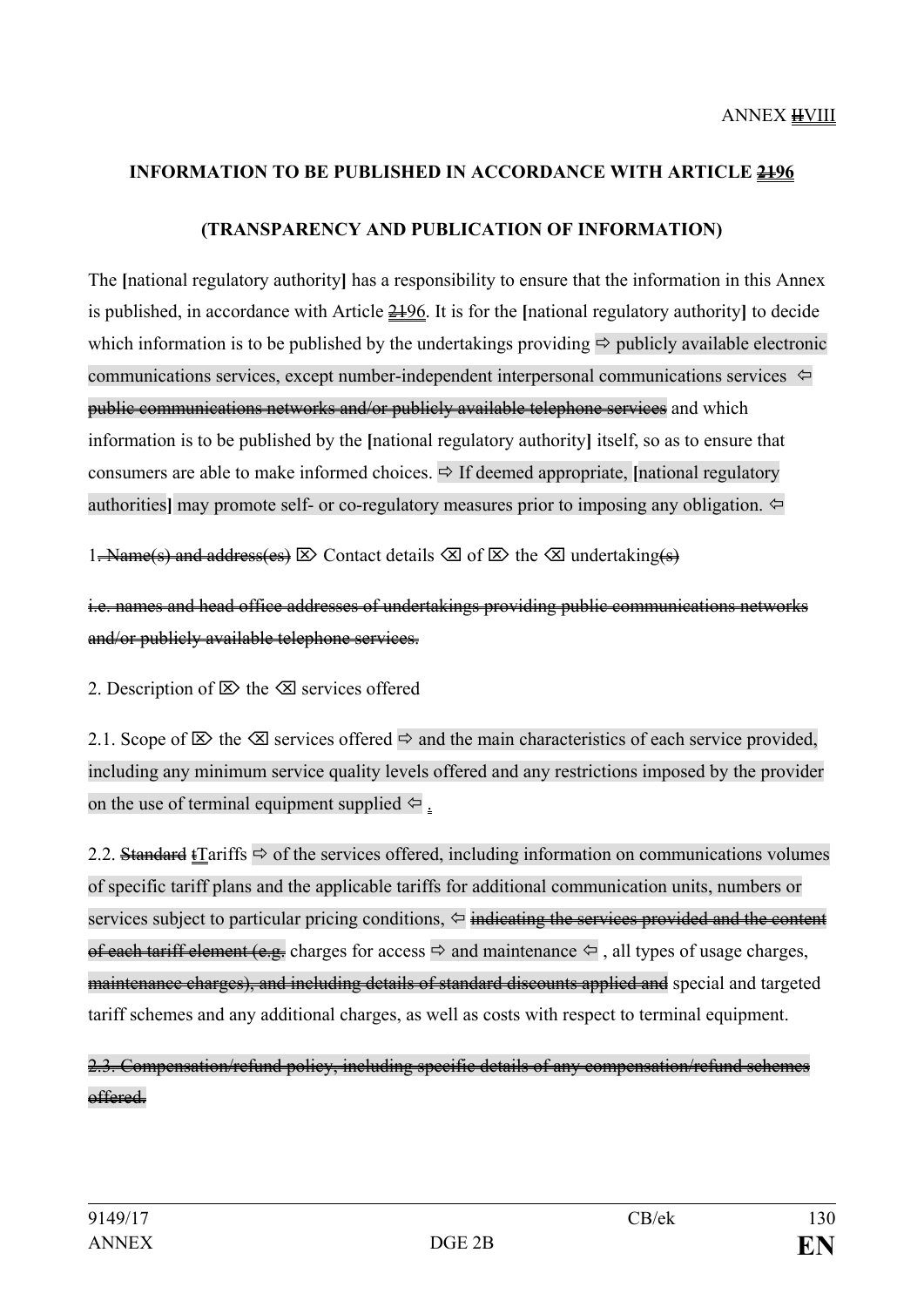2.43. Types of  $\Rightarrow$  After-sales and  $\Leftarrow$  maintenance services  $\otimes$  services  $\otimes$  offered  $\Rightarrow$  and their contact details  $\Leftrightarrow$ .

2.54. Standard contract conditions, including any minimum contractual period  $\Rightarrow$  contract duration  $\Leftrightarrow \Rightarrow$  charges due on early  $\Leftrightarrow$  termination of the contract,  $\Leftrightarrow$  rights related to the termination of bundled offers or of elements thereof,  $\Leftrightarrow$  and procedures and direct charges related to the portability of numbers and other identifiers, if relevant.

new

2.5. If the undertaking is a provider of number-based interpersonal communications services, information on access to emergency services and caller location information.

2.6. Details of products and services designed for disabled users.

 $\bigvee$  2002/22/EC (adapted)

 $Arr$  new

3. Dispute settlement mechanisms, including those developed by the undertaking.

4. Information about rights as regards universal service, including, where appropriate, the facilities and services mentioned in Annex I.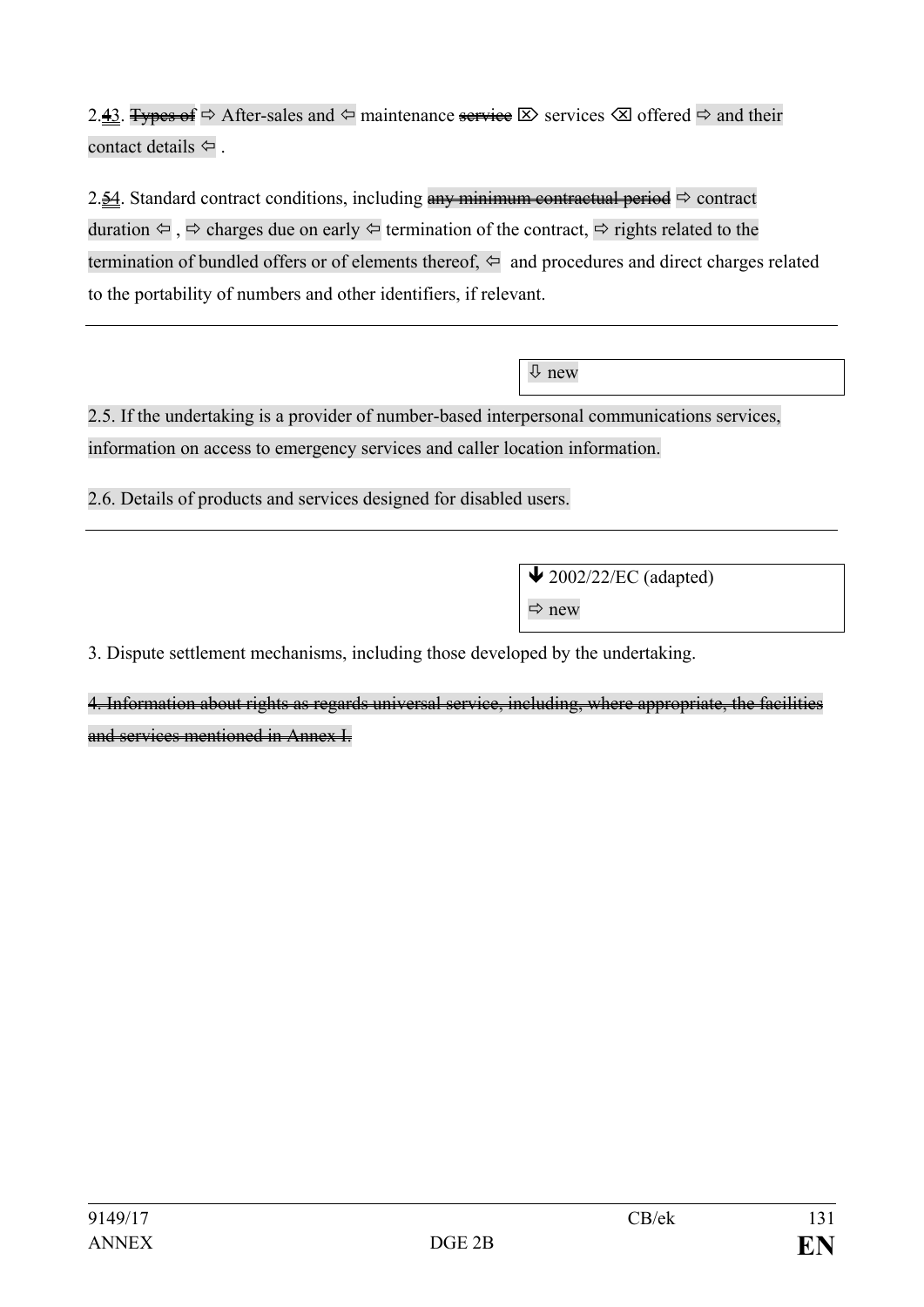### **QUALITY OF SERVICE PARAMETERS**

# **Quality-of-Service Parameters, Definitions and Measurement Methods referred to in**  Article**s** 11 and 22 97

| <b>PARAMETER</b>                   | <b>DEFINITION</b>      | <b>MEASUREMENT METHOD</b> |
|------------------------------------|------------------------|---------------------------|
| (Note 1)                           |                        |                           |
| Supply time for initial connection | ETSI EG 202 057        | <b>ETSI EG 202 057</b>    |
| Fault rate per access line         | <b>ETSI EG 202 057</b> | <b>ETSI EG 202 057</b>    |
| Fault repair time                  | <b>ETSI EG 202 057</b> | ETSI EG 202 057           |

For undertakings providing access to a public communications network

For  $\Rightarrow$  number-based interpersonal communications services  $\Leftrightarrow$  undertakings providing a publicly available telephone service

| <b>E&gt; PARAMETER</b>                                      | <b>E&gt; DEFINITION</b> | <b>E&gt;MEASUREMENT</b> |
|-------------------------------------------------------------|-------------------------|-------------------------|
| (Note 2) $\otimes$                                          | ख़                      | <b>METHOD</b>           |
| Call set up time                                            | <b>ETSI EG 202 057</b>  | <b>ETSI EG 202 057</b>  |
|                                                             |                         |                         |
| Response times for directory<br><del>enquiry services</del> | <u>NI EG 202 057</u>    | ETSI EG 202 057         |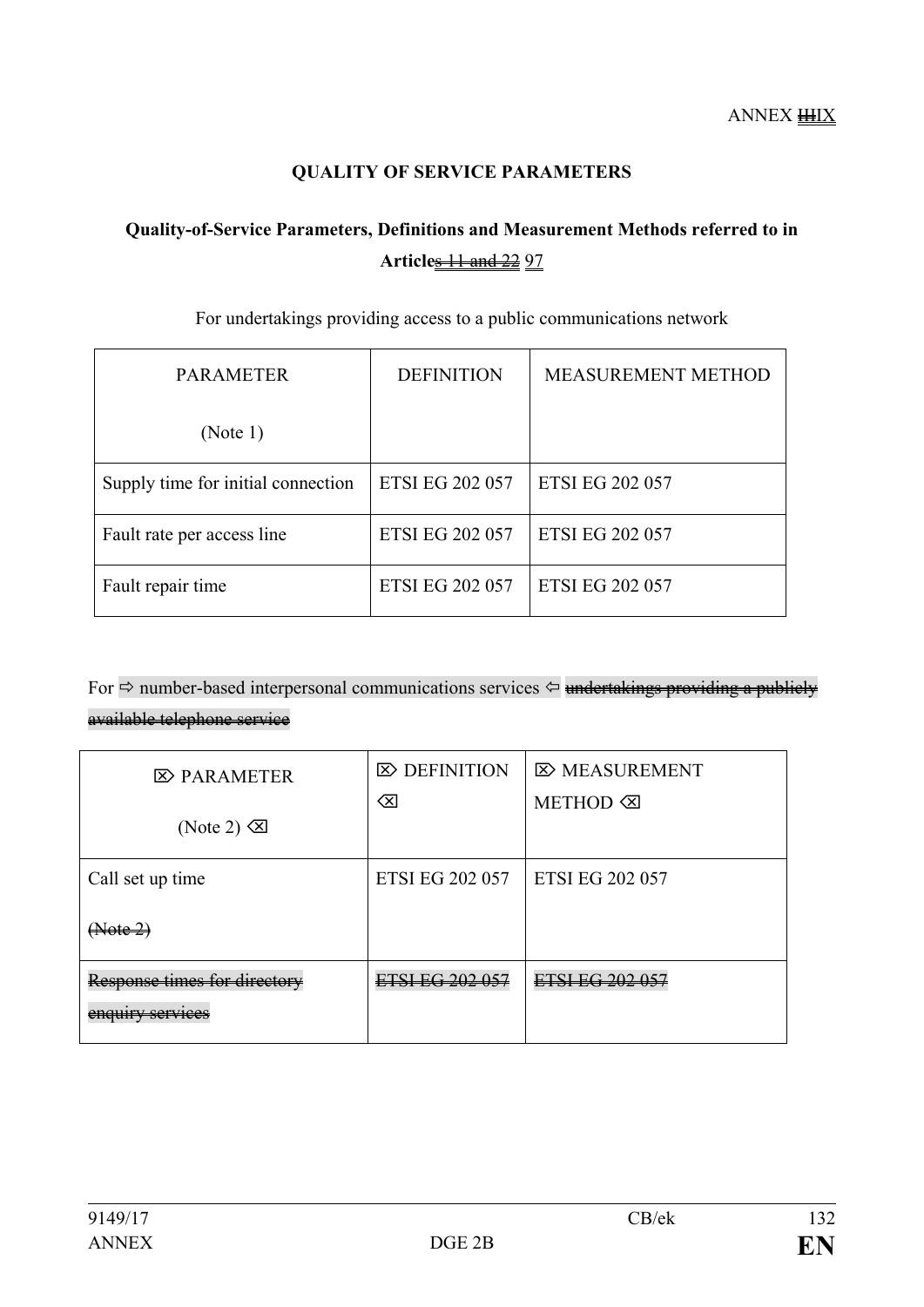| Proportion of coin and card<br>operated public pay telephones in<br>working order | <b>ETSI EG 202 057</b>                             | <b>ETSI EG 202 057</b>                          |
|-----------------------------------------------------------------------------------|----------------------------------------------------|-------------------------------------------------|
| Bill correctness complaints                                                       | <b>ETSI EG 202 057</b>                             | <b>ETSI EG 202 057</b>                          |
| $\Rightarrow$ Voice connection quality $\Leftarrow$                               | $\Rightarrow$ ETSI EG 202<br>057 $\Leftrightarrow$ | $\Rightarrow$ ETSI EG 202 057 $\Leftrightarrow$ |
| $\Rightarrow$ Dropped call ratio $\Leftrightarrow$                                | $\Rightarrow$ ETSI EG 202<br>057 $\Leftrightarrow$ | $\Rightarrow$ ETSI EG 202 057 $\Leftrightarrow$ |
| Unsuccessful call ratio                                                           | <b>ETSI EG 202 057</b>                             | <b>ETSI EG 202 057</b>                          |
| (Note 2)                                                                          |                                                    |                                                 |
| $\Rightarrow$ Failure probability $\Leftrightarrow$                               |                                                    |                                                 |
| $\Rightarrow$ Call signalling delays $\Leftrightarrow$                            |                                                    |                                                 |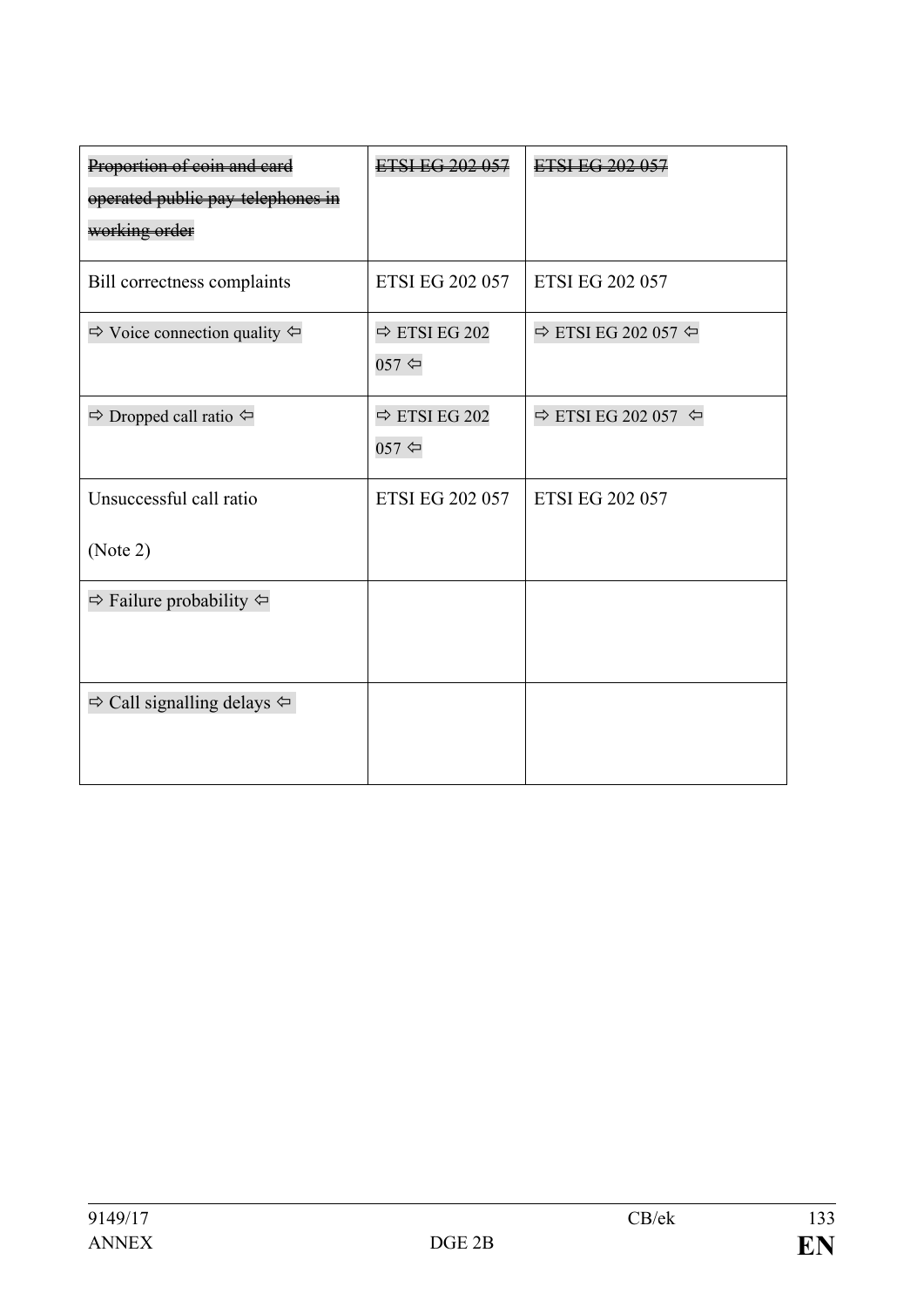# Version number of ETSI EG 202 057-1 is 1.3.1 (July 2008)

new

For Internet access services

| <b>PARAMETER</b> | <b>DEFINITION</b> | <b>MEASUREMENT METHOD</b> |
|------------------|-------------------|---------------------------|
| Latency          |                   |                           |
| Jitter           |                   |                           |
| Packet loss      |                   |                           |

 $\bigvee$  2002/22/EC

#### Note 1

Parameters should allow for performance to be analysed at a regional level (i.e. no less than level 2 in the Nomenclature of Territorial Units for Statistics (NUTS) established by Eurostat).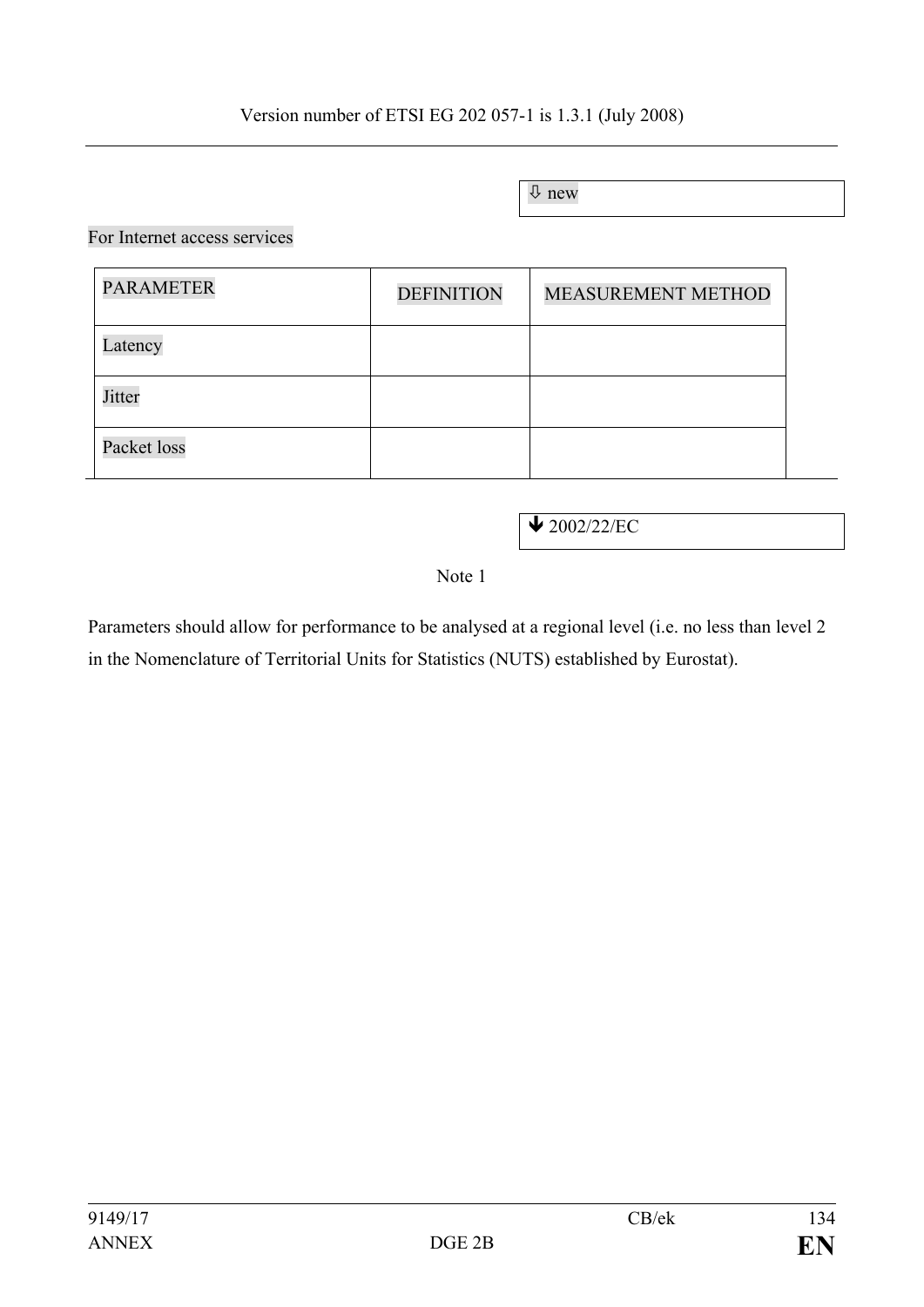#### Note 2

Member States may decide not to require up-to-date information concerning the performance for these two parameters to be kept if evidence is available to show that performance in these two areas is satisfactory.

 $\bigvee$  2002/22/EC

#### **ANNEX V**

# PROCESS FOR REVIEWING THE SCOPE OF UNIVERSAL SERVICE IN ACCORDANCE WITH ARTICLE 15

In considering whether a review of the scope of universal service obligations should be undertaken, the Commission is to take into consideration the following elements:

1. social and market developments in terms of the services used by consumers,

2. social and market developments in terms of the availability and choice of services to consumers,

3. technological developments in terms of the way services are provided to consumers.

In considering whether the scope of universal service obligations be changed or redefined, the Commission is to take into consideration the following elements:

4. are specific services available to and used by a majority of consumers and does the lack of availability or non use by a minority of consumers result in social exclusion, and

5. does the availability and use of specific services convey a general net benefit to all consumers such that public intervention is warranted in circumstances where the specific services are not provided to the public under normal commercial circumstances?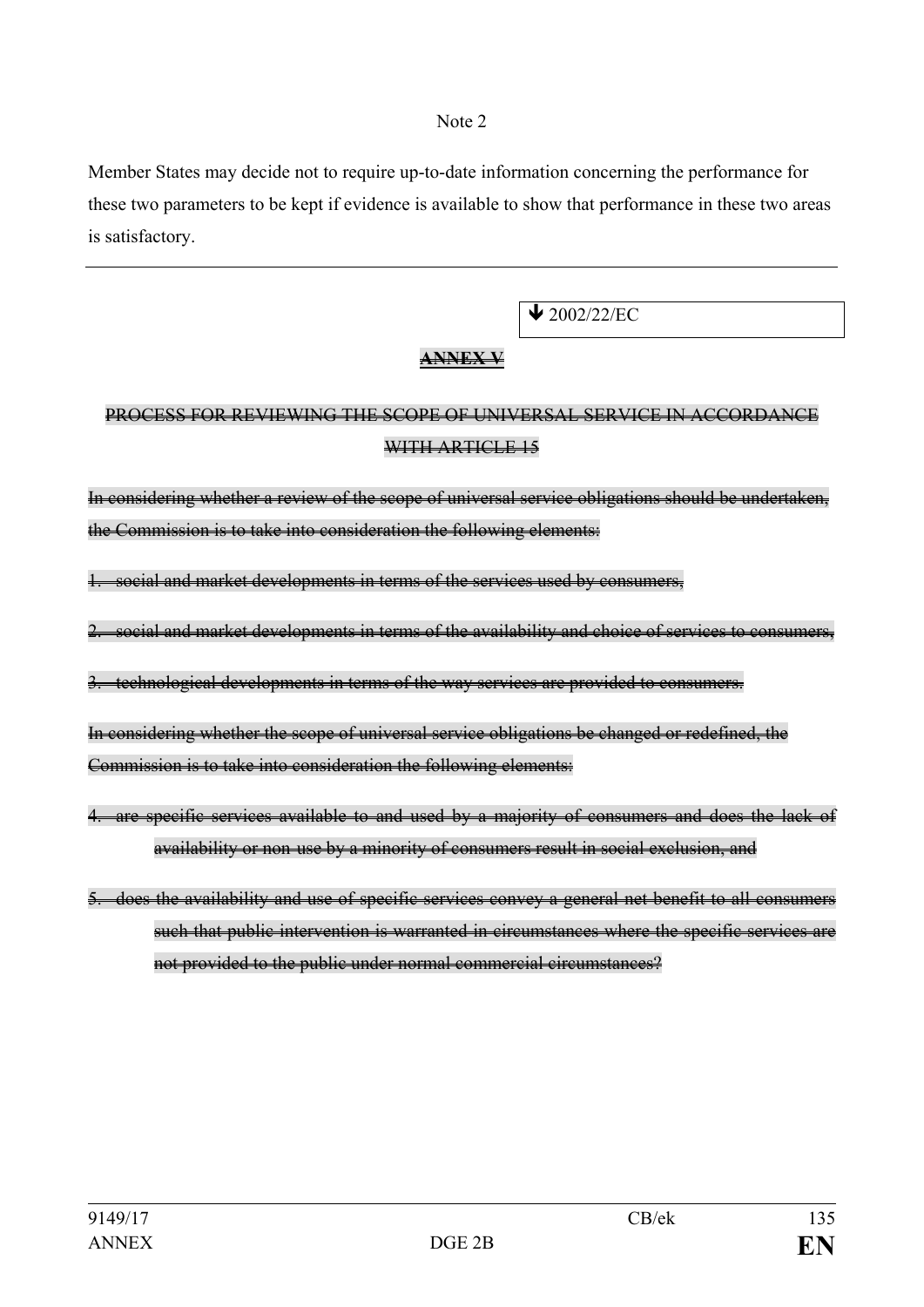↓ 2009/136/EC Art. 1.28 and Annex II (adapted)

# **ANNEX VI X**

# **INTEROPERABILITY OF DIGITAL CONSUMER EQUIPMENT REFERRED TO IN ARTICLE 24105**

#### **1. COMMON SCRAMBLING ALGORITHM AND FREE-TO-AIR RECEPTION**

All consumer equipment intended for the reception of conventional digital television signals (i.e. broadcasting via terrestrial, cable or satellite transmission which is primarily intended for fixed reception, such as DVB-T, DVB-C or DVB-S), for sale or rent or otherwise made available in the Community  $\boxtimes$  Union  $\boxtimes$ , capable of descrambling digital television signals, is to possess the capability to:

- allow the descrambling of such signals according to a common European scrambling algorithm as administered by a recognised European standards organisation, currently ETSI,
- display signals that have been transmitted in the clear provided that, in the event that such equipment is rented, the renter is in compliance with the relevant rental agreement.

#### **2. INTEROPERABILITY FOR ANALOGUE AND DIGITAL TELEVISION SETS**

Any analogue television set with an integral screen of visible diagonal greater than 42 cm which is put on the market for sale or rent in the Community is to be fitted with at least one open interface socket, as standardised by a recognised European standards organisation, e.g. as given in the Cenelec EN 50 049 1:1997 standard, permitting simple connection of peripherals, especially additional decoders and digital receivers.